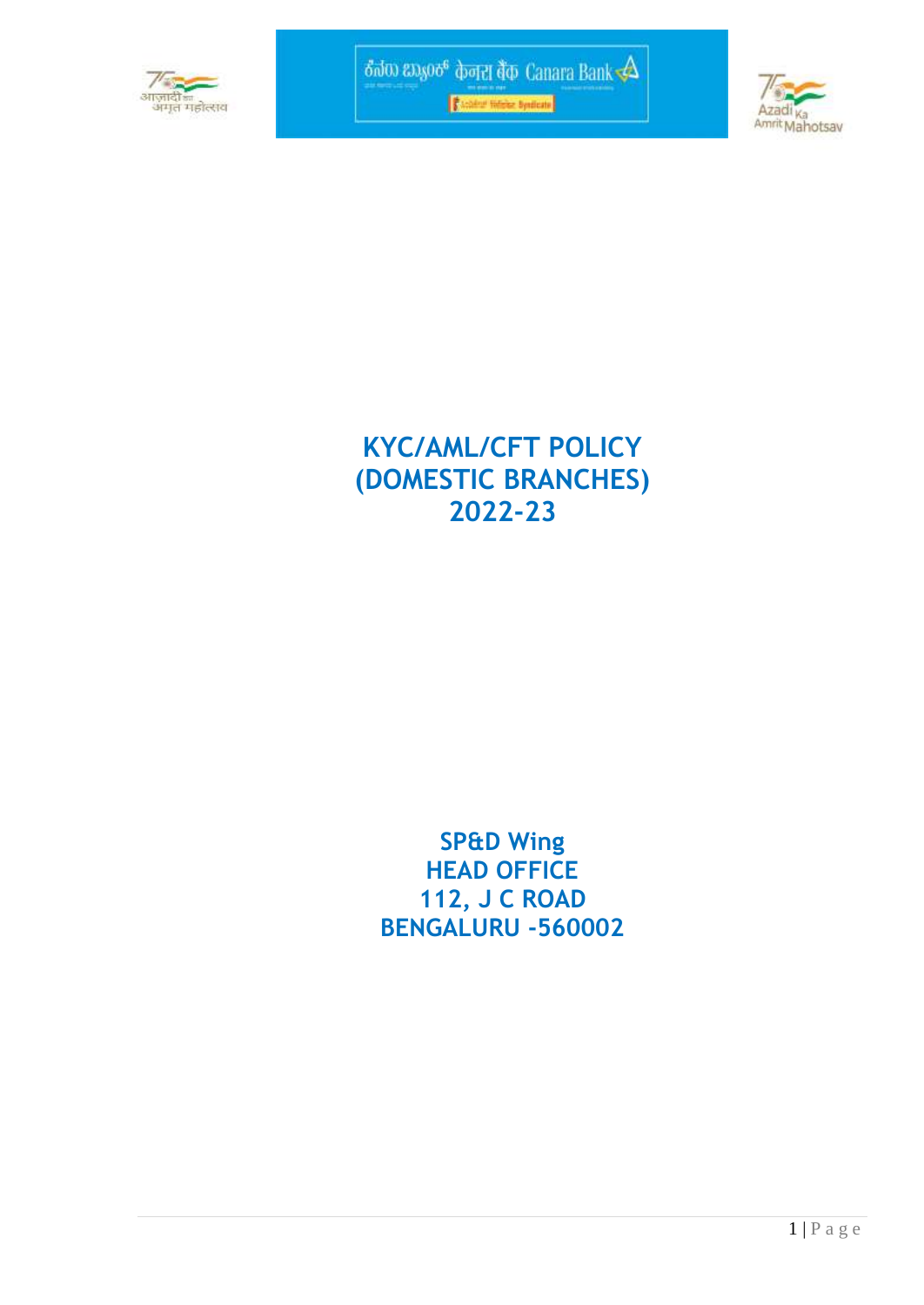## **INDEX**

| SI<br>No. | <b>Contents</b>                                                             | Page number |
|-----------|-----------------------------------------------------------------------------|-------------|
| 1.        | <b>Objectives</b>                                                           | 3           |
| 2.        | <b>Definitions</b>                                                          | 3           |
| 3.        | <b>Key Elements of KYC Policy</b>                                           | 7           |
| 4.        | <b>Customer Acceptance Policy</b>                                           | 8           |
| 5.        | <b>Customer Risk Categorization</b>                                         | 10          |
| 6.        | Roles & Responsibilities of Authorities for Customer Risk<br>Categorization | 13          |
| 7.        | <b>Customer Identification Procedure</b>                                    | 15          |
| 8.        | Customer Due Diligence Requirements while account<br>opening                | 15          |
| 9.        | <b>Monitoring of Transactions</b>                                           | 33          |
| 10.       | <b>Risk Management</b>                                                      | 35          |
| 11.       | Maintenance & Preservation of Records                                       | 39          |
| 12.       | <b>Combating of Financing of Terrorism</b>                                  | 40          |
| 13.       | <b>Reporting requirements</b>                                               | 41          |
| 14.       | <b>General Guidelines</b>                                                   | 46          |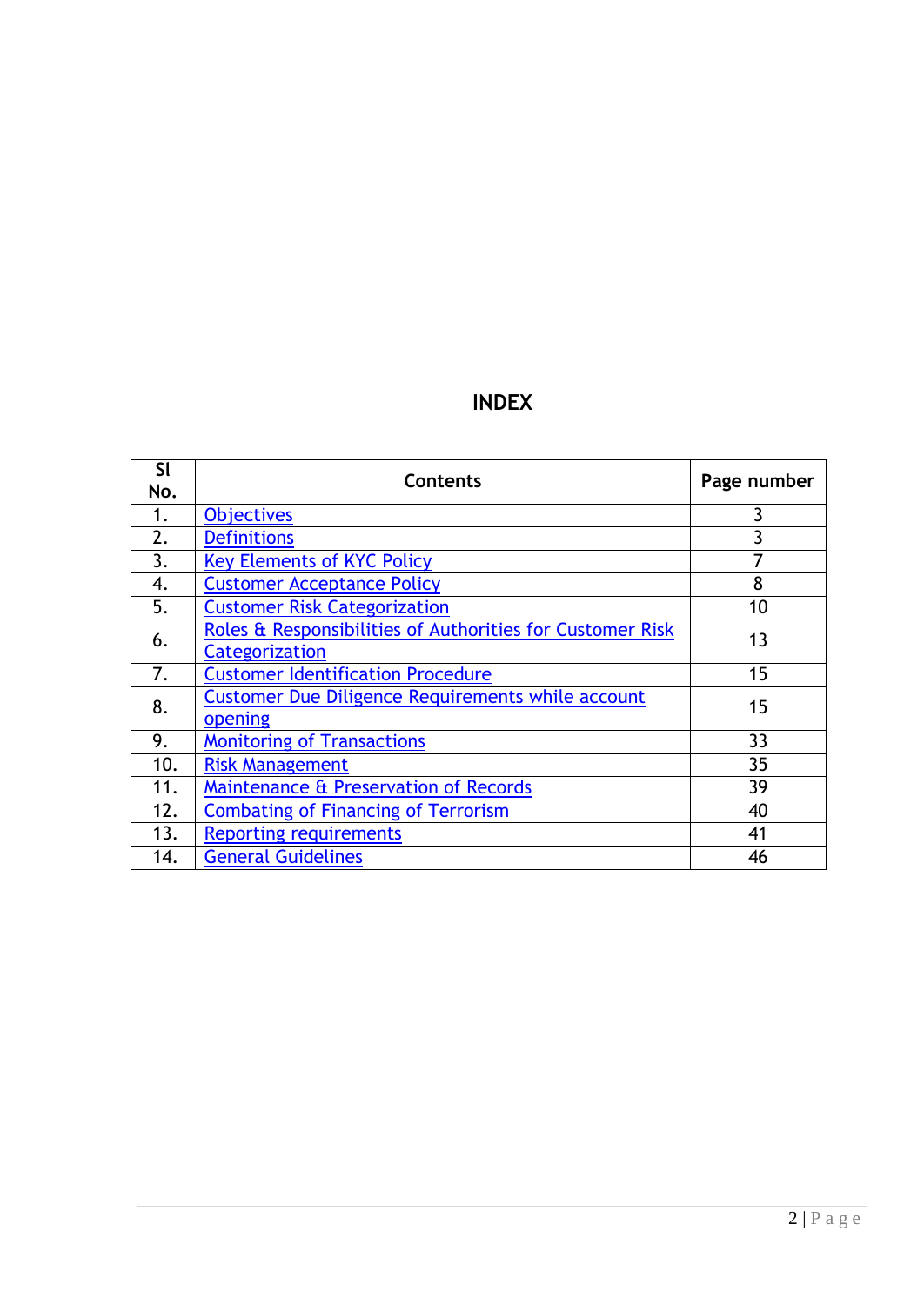ठீलेक हफ़्रुल्ह केनरा बैंक Canara Bank  $\triangle$ **CLOBELY TERRINE Syndicate** 

## **POLICY GUIDELINES ON KYC/AML/CFT-2022-23 (DOMESTIC BRANCHES)**

#### <span id="page-2-0"></span>**1. OBJECTIVE**

#### **1.1. Know Your Customer (KYC) / Anti-Money Laundering (AML) / Combating of Financing of Terrorism (CFT)**

The objective of KYC/AML/CFT guidelines is to prevent Bank from being used, intentionally or unintentionally, by criminal elements for money laundering or terrorist financing activities. KYC procedures also enable Bank to know/ understand the customers and their financial dealings better and manage the risks prudently. The Board approved policy on KYC/AML/CFT is subject to annual review. If any changes in the policy are required before the annual review on account of changes in the regulations or statutes, the Operational Risk Management Committee of the bank is authorized to make such changes and place the same in the next Board meeting for adoption.

#### <span id="page-2-1"></span>**2. DEFINITIONS**

#### **2.1 Customer:**

For the purpose of KYC Norms, a 'Customer' is defined as a person who is engaged in a financial transaction or activity with the Bank and includes a person on whose behalf the person who is engaged in the transaction or activity, is acting.

#### **2.2 Designated Director:**

"Designated Director" means a person designated by the bank to ensure overall compliance with the obligations imposed under chapter IV of the PML Act and the Rules and includes the Managing Director or a whole-time Director duly authorized by the Board of Directors*.*

#### **2.3 Principal Officer:**

"Principal Officer" means an officer nominated by the bank, responsible for furnishing information under PMLA Rules.

#### *The name, designation and address of the Principal Officer shall be communicated to the FIU-IND.*

#### **2.4 Person:**

In terms of PML Act a person includes:

- i. An individual,
- ii. A Hindu Undivided Family,
- iii. A company,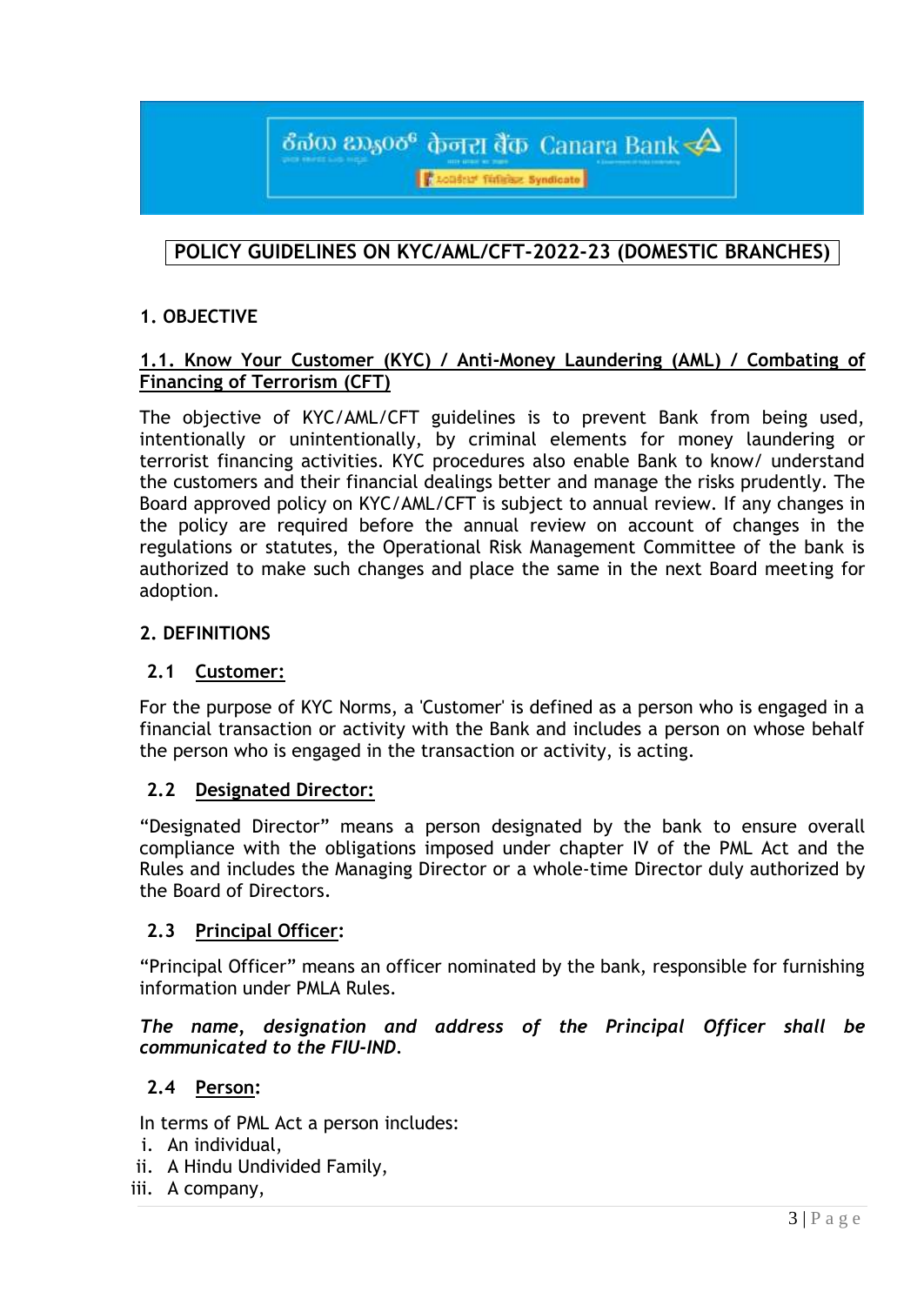iv. A firm,

- v. An association of persons or a body of individuals, whether incorporated or not,
- vi. Every artificial juridical person, not falling within any one of the above persons (i to v), and
- vii. Any agency, office or branch owned or controlled by any of the above persons (i to vi).

## **2.5 Transaction:**

"Transaction" means a purchase, sale, loan, pledge, gift, transfer, delivery or the arrangement thereof and includes-

- (i) Opening of an account;
- (ii) Deposits, withdrawal, exchange or transfer of funds in whatever currency, whether in cash or by cheque, payment order or other instruments or by electronic or other non-physical means;
- (iii) The use of a safety deposit box or any other form of safe deposit;
- (iv) Entering into any fiduciary relationship;
- (v) Any payment made or received in whole or in part of any contractual or other legal obligation; or
- (vi) Establishing or creating a legal person or legal arrangement.

## **2.6 Suspicious transaction:**

"Suspicious transaction" means a "transaction" as defined below, including an attempted transaction, whether or not made in cash, which, to a person acting in good faith:

- (a) gives rise to a reasonable ground of suspicion that it may involve proceeds of an offence specified in the Schedule to the Act, regardless of the value involved; or
- (b) appears to be made in circumstances of unusual or unjustified complexity; or
- (c) appears to not have economic rationale or bona-fide purpose; or
- (d) gives rise to a reasonable ground of suspicion that it may involve financing of the activities relating to terrorism.

Explanation: Transaction involving financing of the activities relating to terrorism includes transaction involving funds suspected to be linked or related to, or to be used for terrorism, terrorist acts or by a terrorist, terrorist organization or those who finance or are attempting to finance terrorism*.*

## **2.7 Know Your Client (KYC) Identifier**

Know Your Client (KYC) Identifier means the unique number or code assigned to a customer by the Central KYC Records Registry.

## **2.8 Beneficial Owner (BO)**

(a) Where the customer is a **company**, the beneficial owner is the natural person(s), who, whether acting alone or together, or through one or more juridical persons, has/have a controlling ownership interest or who exercise control through other means.

Explanation- For the purpose of this sub-clause-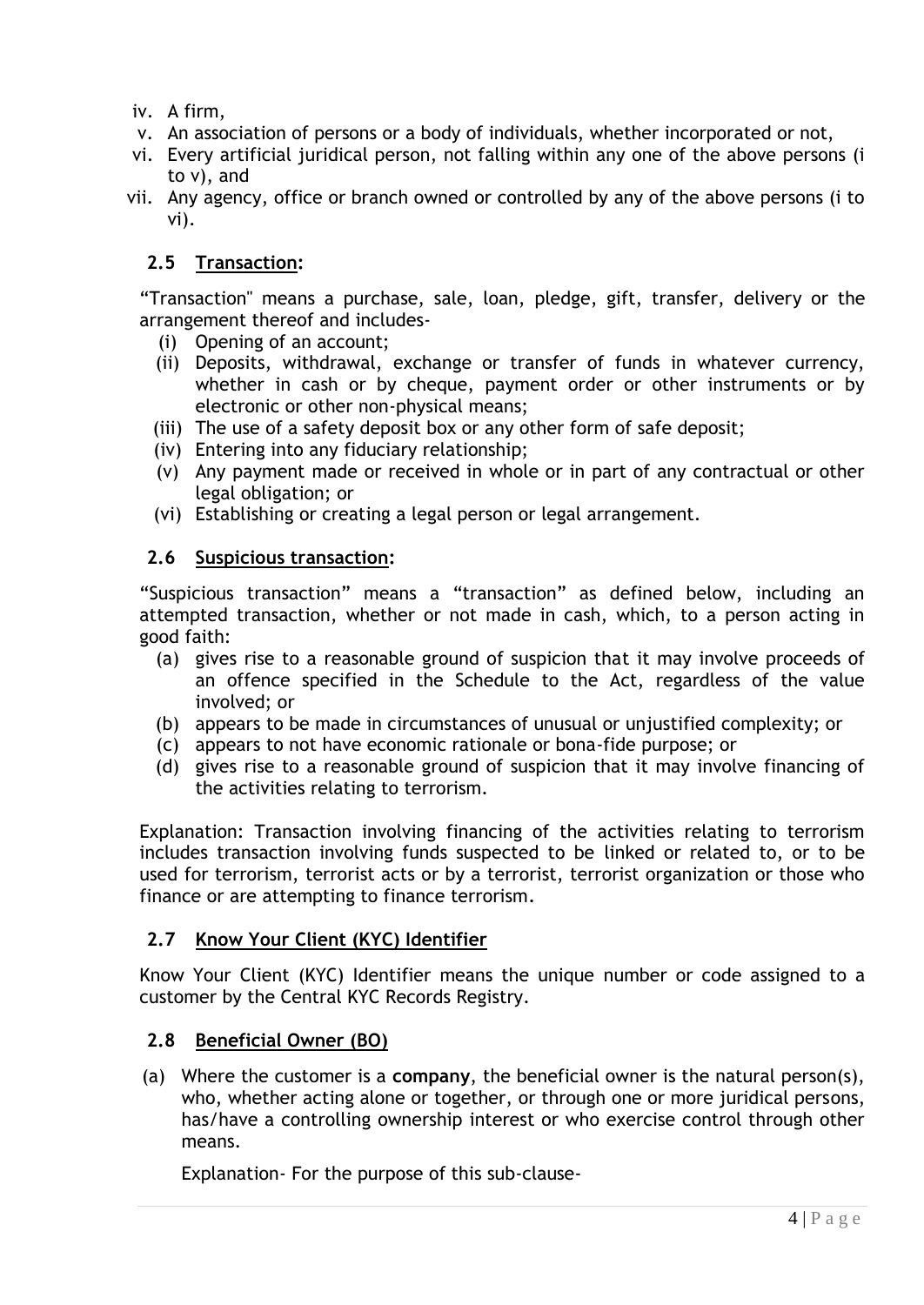- i. "Controlling ownership interest" means ownership of/entitlement to more than 25 per cent of the shares or capital or profits of the company.
- ii. "Control" shall include the right to appoint majority of the directors or to control the management or policy decisions including by virtue of their shareholding or management rights or shareholders agreements or voting agreements.
- (b) Where the customer is a **partnership firm**, the beneficial owner is the natural person(s), who, whether acting alone or together, or through one or more juridical person, has/have ownership of/entitlement to more than 15 per cent of capital or profits of the partnership.
- (c) Where the customer is an **unincorporated association or body of individuals**, the beneficial owner is the natural person(s), who, whether acting alone or together, or through one or more juridical person, has/have ownership of/entitlement to more than 15 per cent of the property or capital or profits of the unincorporated association or body of individuals.

Explanation: Term 'body of individuals' includes societies. Where no natural person is identified under (a), (b) or (c) above, the beneficial owner is the relevant natural person who holds the position of senior managing official.

- (d) Where the customer is a **trust**, the identification of beneficial owner(s) shall include identification of the author of the trust, the trustee, the beneficiaries with 15% or more interest in the trust and any other natural person exercising ultimate effective control over the trust through a chain of control or ownership.
- *(e) Where the customer is a Self Help Groups (SHGs) or Joint Liability Group (JLGs), the Office Bearers of SHG/JLG may deemed to be the Senior Managing Officials. Hence, they shall be treated as Beneficial Owners of SHG/JLG.*

## **2.9 Aadhaar Number:**

"Aadhaar number" shall have the meaning assigned to it in clause (a) of section 2 of the Aadhaar (Targeted Delivery of Financial and Other Subsidies, Benefits and Services) Act, 2016 (18 of 2016).

## **2.10 Certified Copy:**

Obtaining a certified copy shall mean comparing the copy of the proof of possession of Aadhaar number where offline verification cannot be carried out or officially valid document so produced by the customer with the original and recording the same on the copy by the authorized officer of the bank.

Provided that in case of Non-Resident Indians (NRIs) and Persons of Indian Origin (PIOs), as defined in Foreign Exchange Management (Deposit) Regulations, 2016 {FEMA 5(R)}, alternatively, the original certified copy, certified by any one of the following, may be obtained:

• Authorized officials of overseas branches of Scheduled Commercial Banks registered in India,

- Branches of overseas banks with whom Indian banks have relationships,
- Notary Public abroad,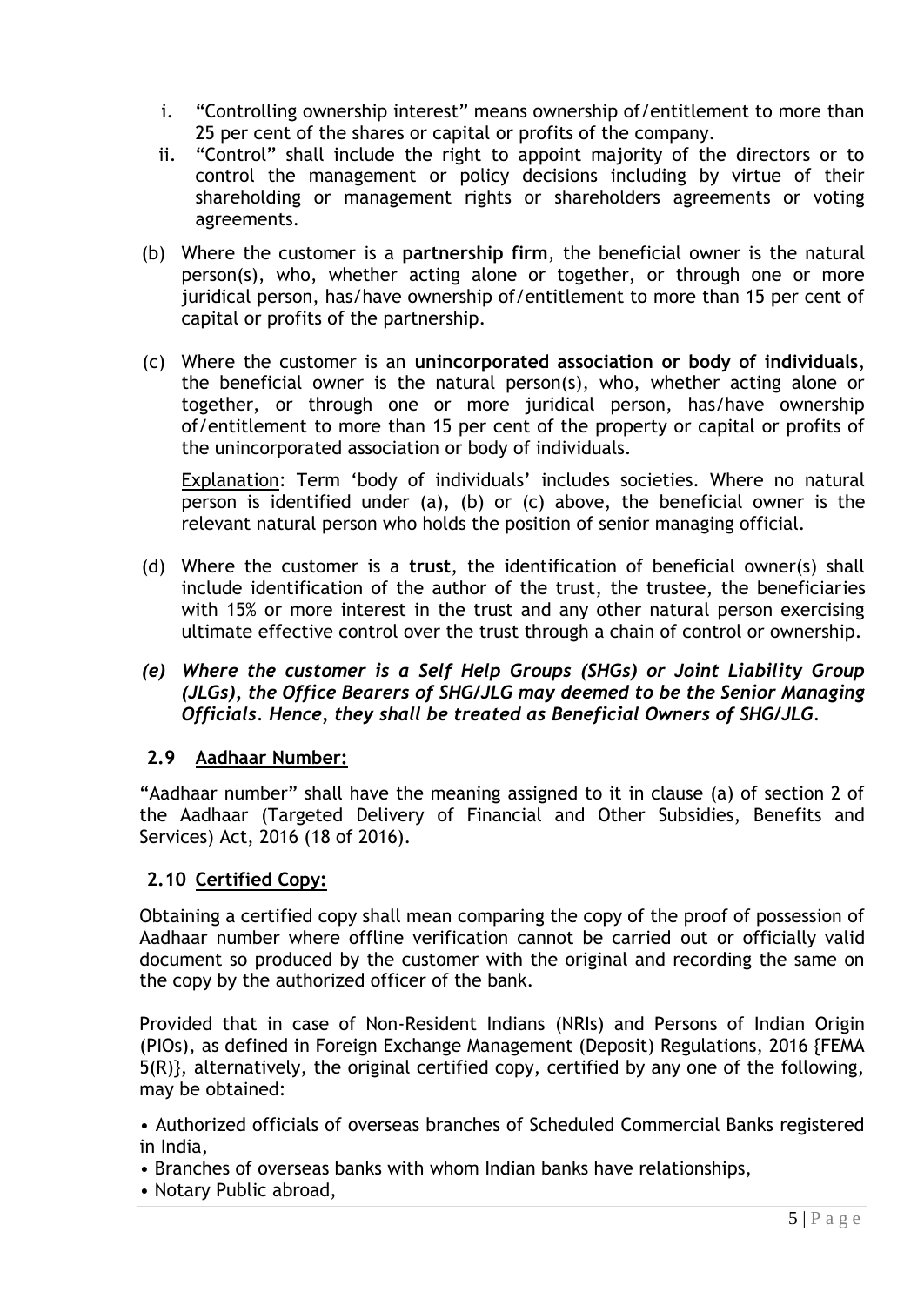- Court Magistrate,
- Judge,
- Indian Embassy/Consulate General in the country where the non-resident customer resides.

## **2.11 Digital KYC**

"Digital KYC" means the capturing the live photo of the customer and officially valid document or the proof of possession of Aadhaar, where offline verification cannot be carried out, along with the latitude and longitude of the location where such live photo is being taken by an authorized officer of the bank.

## **2.12 Video based Customer Identification Process (V-CIP)**

*An alternate method of customer identification with facial recognition and customer due diligence by an authorized official of the Bank by undertaking seamless, secure, live, informed-consent based audio-visual interaction with the customer to obtain identification information required for CDD purpose, and to ascertain the veracity of the information furnished by the customer through independent verification and maintaining audit trail of the process. Such processes complying with prescribed standards and procedures shall be treated on par with face-to-face Customer Identification Process for the purpose of this Policy.*

## **2.13 Equivalent e-document:**

Equivalent e-document" means an electronic equivalent of a document, issued by the issuing authority of such document with its valid digital signature including documents issued to the digital locker account of the customer as per rule 9 of the Information Technology (Preservation and Retention of Information by Intermediaries Providing Digital Locker Facilities) Rules, 2016.

*"Digital Signature" shall have the same meaning as assigned to it in clause (p) of subsection (1) of section (2) of the Information Technology Act, 2000 (21 of 2000).*

## **2.14 Officially Valid Document:**

#### **The Officially Valid Documents are as under:**

- (1) Passport.
- (2) Driving License.
- (3) Proof of possession of Aadhaar number\*.
- (4) Voter Identity Card issued by Election Commission of India.
- (5) Job card issued by NREGA duly signed by an officer of the State Government.
- (6) Letter issued by the National Population Register containing details of name and address.

\*Where the client submits his proof of possession of Aadhaar number as an officially valid document, he may submit it in such form as are issued by the Unique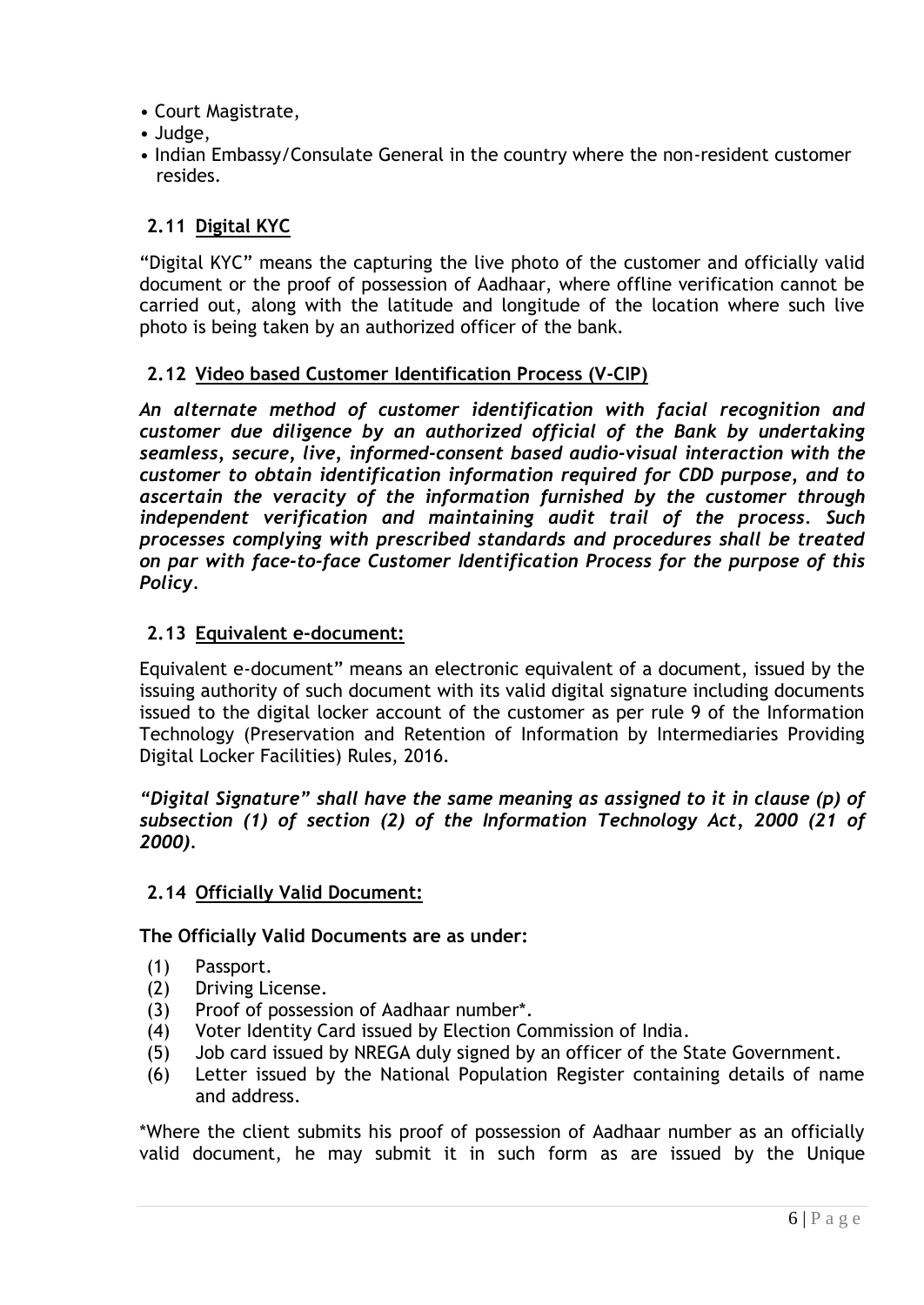Identification Authority of India (UIDAI) and Proof of possession of Aadhaar shall include the following:

- (a) Aadhaar letter issued by UIDAI which carry name, address, gender, photo and date of birth details of the Aadhaar number holder
- (b) Downloaded Aadhaar (e-Aadhaar) which carries name, address, gender, photo and date of birth details of the Aadhaar number holder in similar form as in printed Aadhaar letter. This is digitally signed by UIDAI
- (c) Aadhaar Secure QR code generated and digitally signed by UIDAI containing carries name, address, gender, photo and date of birth details of the Aadhaar number holder.
- (d) Aadhaar paperless offline e-KYC which is an XML document generated by UIDAI and digitally signed by UIDAI containing name, address, gender, photo and date of birth details of the Aadhaar number holder.

In case, Officially Valid Documents (OVDs) furnished by the customer does not contain updated address, the following documents or the equivalent e-documents there of shall be deemed to the OVDs for the limited purpose of proof of address:-

- (i) Utility bill which is not more than two months old of any service provider (electricity, telephone, post-paid mobile phone, piped gas, water bill);
- (ii) Property or Municipal tax receipt;
- (iii) Pension or family pension payment orders (PPOs) issued to retired employees by Government Department or Public Sector Undertakings, if they contain the address;
- (iv) Letter of allotment of accommodation from employer issued by State Government or Central Government Departments, statutory or regulatory bodies, public sector undertakings, scheduled commercial banks, financial institutions and listed companies and leave and license agreements with such employers allotting official accommodation.

(The *Customer* shall submit updated Officially Valid Document with current address within a period of three months of submitting the above document).

Where the OVD presented by a foreign national does not contain the details of address, in such case the documents issued by the Government departments of foreign jurisdictions and letter issued by the Foreign Embassy or Mission in India shall be accepted as proof of address.

Explanation: For the purpose of this clause, a document shall be deemed to be an OVD even if there is a change in the name subsequent to its issuance provided it is supported by a marriage certificate issued by the State Government or Gazette notification, indicating such a change of name.

## <span id="page-6-0"></span>**3. KEY ELEMENTS OF KYC POLICY:**

The KYC Policy includes the following four key elements:

- **a)** Customer Acceptance Policy (CAP);
- **b)** Customer Identification Procedures (CIP);
- **c)** Monitoring of Transactions; and
- **d)** Risk Management.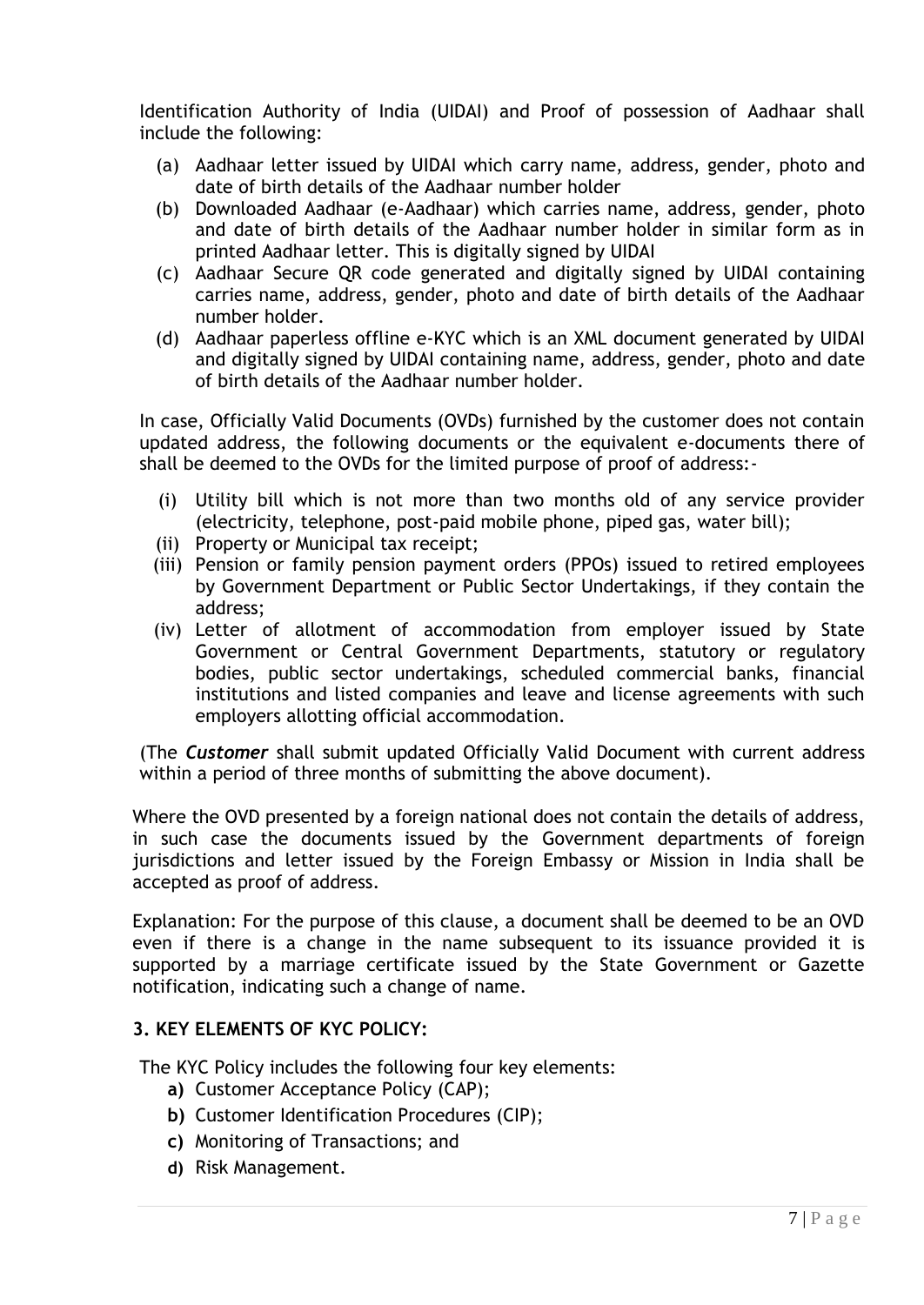## <span id="page-7-0"></span>3.1 **CUSTOMER ACCEPTANCE POLICY (CAP)**

Bank shall develop clear customer acceptance policies and procedures, including a description of the types of customers that are likely to pose a higher than average risk to the Bank and including the following aspects of customer relationship in the Bank.

- (i) No account is opened or maintained in anonymous or fictitious / benami name.
- (ii) Parameters of risk perception are clearly defined in terms of the nature of business activity, location of the customer and his clients, mode of payments, volume of turnover, social and financial status, etc. so as to enable the Bank in categorizing the customers into low, medium and high risk ones, as detailed in para 3.1.1;
- (iii) While opening an account and during the periodic updation, documents and other information to be collected from different categories of customers are detailed in [Annexure-I](#page-50-0) of this Policy.
- (iv) Bank will not open an account where the bank is unable to apply appropriate customer due diligence measures i.e. bank is unable to verify the identity and/ or obtain required documents either due to non-cooperation of the customer or non-reliability of the documents / information furnished by the customer. Bank may also consider closing an existing account under similar circumstances.
- (v) Optional / Additional information is obtained with the explicit consent of the customer after the account is opened.
- (vi) No transaction or account based relationship is undertaken without following the CDD procedure.
- (vii) Circumstances, in which a customer is permitted to act on behalf of another person/entity, shall be clearly spelt out in conformity with the established law and practice of banking.
- (viii) Bank shall have suitable systems in place to ensure that the identity of the customer does not match with any person or entity, whose name appears in the sanction lists circulated by the Reserve Bank.
- (ix) Bank shall apply the CDD procedure at the UCIC (Unique Customer Identification Code) level. Thus, if an existing KYC compliant customer desires to open another account with our bank, there shall be no need for a fresh CDD exercise.
- (x) CDD procedure is followed for all the joint account holders, while opening joint account.
- (xi) Where Permanent Account Number (PAN) is obtained, the same shall be verified from the verification facility of the issuing authority.
- (xii) Where an equivalent e-document is obtained from the customer, bank shall verify the digital signature as per the provisions of the Information Technology Act, 2000 (21 of 2000).

Adoption of customer acceptance policy and its implementation shall not become too restrictive, which results in denial of banking facility to the members of the general public, especially to those, who are financially or socially disadvantaged.

## **3.1.1 Risk Perception in respect of Customer:**

"Customer Risk" in the present context refers to the money laundering and terrorist funding risk associated with a particular customer from a Bank's perspective. This risk is based on risk perceptions associated with customer profile and level of risk associated with the product & channels used by the customer.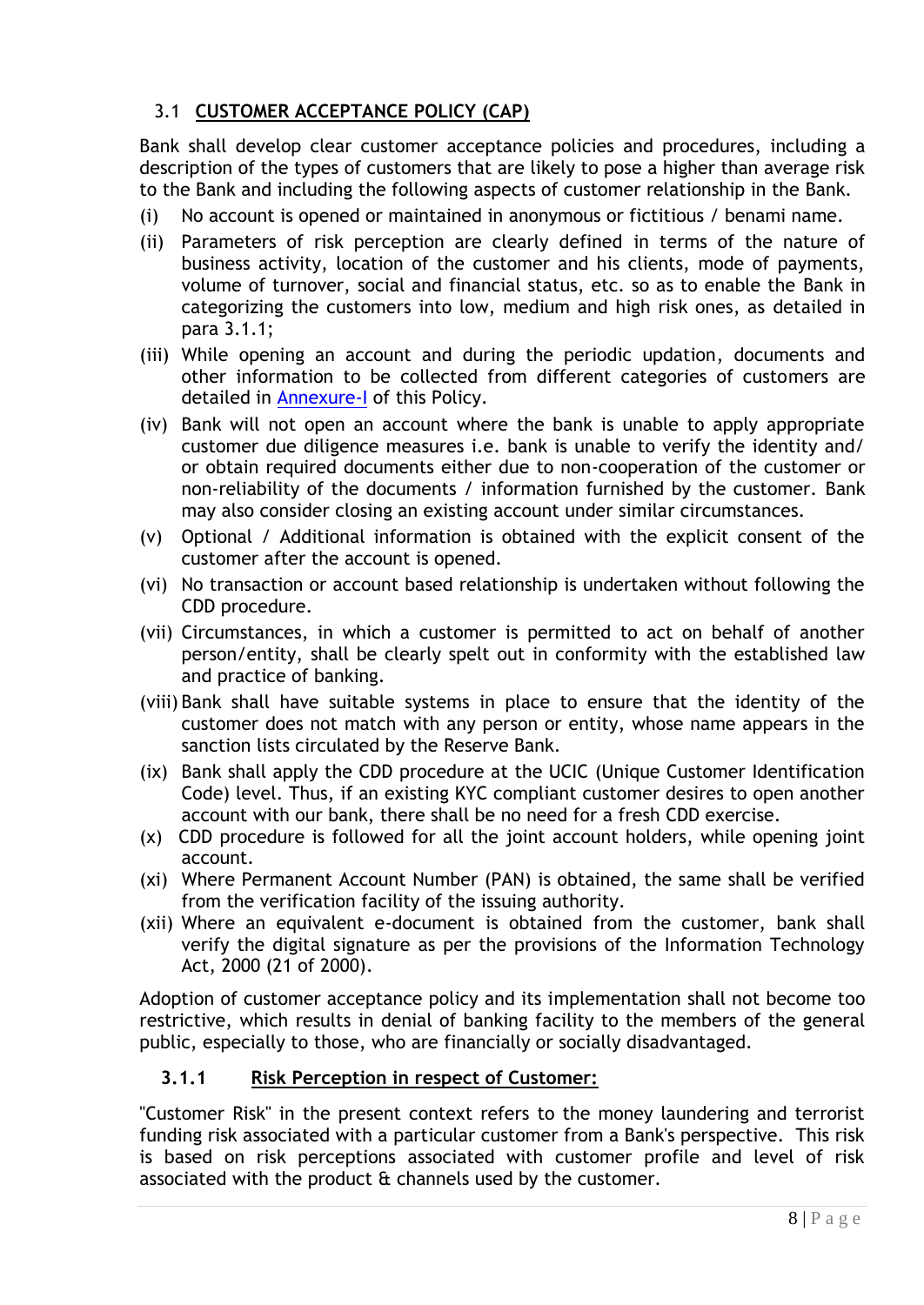For categorizing a customer as Low Risk, Medium Risk and High Risk, the parameters considered are customer"s identity, social/financial status, nature of business activity, information about the clients' business and their location etc. While considering customer"s identity, the ability to confirm identity documents through online or other services offered by issuing authorities may also be factored in.

#### **Low Risk Customers (Level 1 customers):**

Individuals (other than High Networth) and entities whose identities and sources of income can be easily identified and transactions in whose accounts by and large conform to the known profile may be categorised as Low Risk, such as:

- Salaried employees.
- People belonging to lower economic strata of the society.
- Government Departments.
- Government owned companies.
- Regulatory and Statutory bodies, etc.

For the above category, the KYC requirements of proper identification and verification of proof of address would suffice.

#### **Medium Risk Customers (Level 2 customers):**

Customers who are likely to pose a higher than average risk to the Bank should be categorised as medium or high risk.

For this category, higher due diligence is required which includes customer's background, nature and location of activity, country of origin, source of funds and his/her client profile, etc. besides proper identification.

#### An indicative list of **Medium Risk Customers** is as under**:**

- Gas Dealers.
- Car/boat/plane dealers.
- Electronics (wholesale).
- Travel agency.
- Telemarketers.
- Telecommunication service providers.
- Pawnshops.
- Auctioneers.
- Restaurants, Retail shops, Movie theatres, etc.
- Sole practitioners.
- Notaries.
- Accountants.
- Blind.
- Purdanashin.

#### **High Risk Customers (Level 3 customers):**

For this category, higher due diligence is required which includes customer"s background, nature and location of activity, country of origin, source of funds and his client profile, etc. besides proper identification. Bank shall subject such accounts to **enhanced monitoring on an ongoing basis**. An indicative list of High Risk customers is as under:

- Trusts, charities, NGOs and organizations receiving donations.
- Companies having close family shareholding or beneficial ownership.
- Firms with 'sleeping partners'.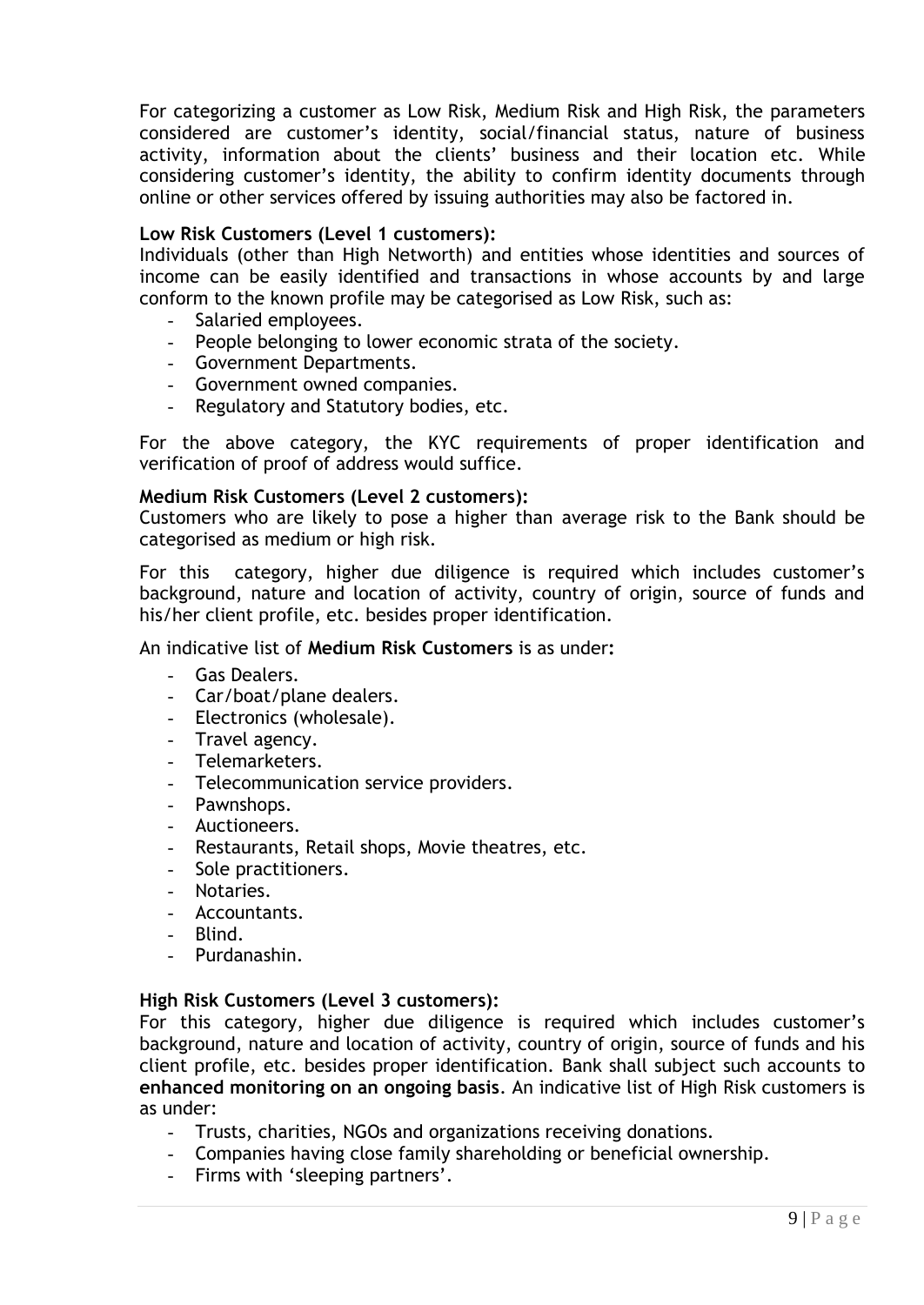- Accounts under Foreign Contribution Regulation Act.
- Politically Exposed Persons (PEPs).
- Customers who are close relatives of PEPs and accounts of which a PEP is the ultimate beneficial owner.
- Those with dubious reputation as per public information available.
- Accounts of non-face-to-face customers.
- High Net worth Individuals\*
- *Non-Resident customers (Based on the risk profile of "country where the customer is domiciled)*
- Accounts of Cash intensive businesses such as accounts of bullion dealers (including sub-dealers) & jewelers.

#### \* **Parameters for defining High Net worth Individuals:**

Customers with any of the following:

- 1) Average balance of Rs. 100 lakh and above in all deposit accounts (SB+CA+TD).
- 2) Enjoying Fund based limits/term loans exceeding Rs. 100 lakh*.*

The categorization of customers under risk perception is only illustrative and not exhaustive. The branches may categorize the customers according to the risk perceived by them while taking into account the above aspects. For instance, a salary class individual who is generally to be classified under low risk category may be classified otherwise based on the perception of the Branch/Office.

Branches shall prepare a Risk profile of each customer and apply enhanced due diligence measures on High Risk customers. IBA has provided an indicative list of High/Medium Risk Products, Services, Geographies, Locations, etc., for Risk Based Transaction Monitoring by Banks (detailed in [Annexure II](#page-55-0) of this Note).

## **Customer Risk Categorisation**

<span id="page-9-0"></span>As per IBA Working Group guidelines, Bank may choose to carry out either manual classification or automatic classification or a combination of both. Similarly for selecting parameters, Bank may select the parameters based on the available data. Once the parameters are finalized, Bank may choose the appropriate risk rating/scoring models by giving due weightage to each parameter.

Bank has adopted combination of manual and automatic classification. Based on the availability of data, Bank shall finalise parameters which are available in the system and the same shall be reviewed annually. System shall assign provisional risk categorization based on the system provided parameters. Branches shall review the same and make suitable modification/revision, if need be, based on remaining indicators as covered in the policy.

Branches shall prepare a profile for all Customers based on risk categorization. The Customer profile may contain information relating to Customer's identity, social/financial status, nature of business activity, information about his client's business and their location etc. The nature and extent of due diligence will depend on the risk perceived by the Bank. Risk categorization shall be done based on selected parameters and assigning suitable risk category.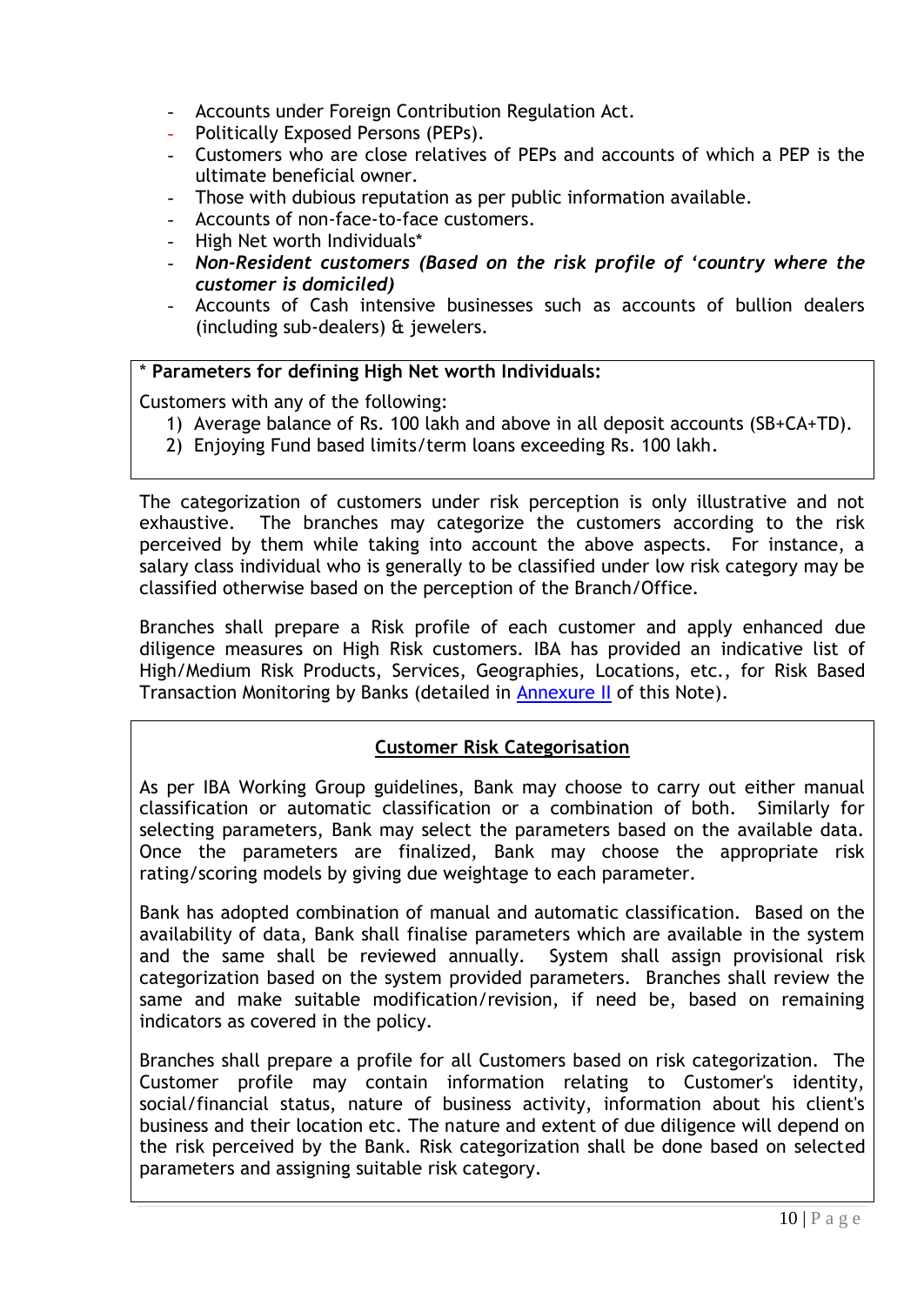## **Risk Parameters**

The first step in process of risk categorization is selection of parameters, which would determine customer risk.

IBA Core Group on KYC and AML in its guidance note for Banks on KYC/AML/CFT obligation of Banks under PMLA 2002 has suggested following indicative parameters which can be used, to determine the profile and risk category of Customers:

- 1. Customer Constitution: Individual, Proprietorship, Partnership, Private Ltd. etc.
- 2. Business Segment : Retail, Corporate etc.
- 3. Country of residence/Nationality: Whether India or any overseas location/Indian or foreign national.
- 4. Product Subscription: Salary account, NRI products etc.
- 5. Economic Profile: HNI, Public Ltd. Company etc.
- 6. Account Status: Active, inoperative, dormant.
- 7. Account Vintage: Less than six months old etc.
- 8. Presence in regulatory negative/PEP/Defaulters/Fraudster lists.
- 9. Suspicious Transaction Report (STR) filed for the customer.

Other parameters like source of funds, occupation, purpose of account opening, nature of business, mode of operation, credit rating etc. can also be used in addition of the above parameters. Bank shall adopt all or majority of these parameters based on availability of data.

#### **Risk rating of Customers:**

Bank shall ensure to classify Customers as Low Risk, Medium Risk and High Risk depending on background, nature and location of activity, country of origin, sources of funds and client profile etc.

- A. An Illustrative list of Low/Medium/High Risk Customers, Products, Services, Geographies, etc., based on the recommendations of IBA Working Group on Risk Based Transaction Monitoring is detailed in [Annexure II](#page-55-0) of this Note.
- B. Risk rating based on the Deposits/account balance:

| <b>Account Types</b>                                                           | High | Medium                                                       | Low        |
|--------------------------------------------------------------------------------|------|--------------------------------------------------------------|------------|
| Average Balance in Rs.100 lakh &<br>all deposit accounts above<br>$(SB+CA+TD)$ |      | Rs. 25 lakh & above but   Less than<br>less than Rs.100 lakh | Rs.25 lakh |

Above categorization of the Customer shall be based on all accounts linked to Customer ID irrespective of constitution of account like Joint account, Partnership account etc. However accounts linked to Customer ID where customers do not have any stake in Business/activity need not be clubbed for the above purpose.

- C. Risk Categorization of the customers shall be done according to the risk perceived while taking into account the above aspects. For instance, a salaried class individual who is generally to be classified under low risk category may be classified otherwise based on following illustrative list of parameters considered as "High Risk" such as:
	- Unusual transaction/behavior (given as [Annexure III](#page-61-0) Monitoring of Customer Risk Categorisation (CRC).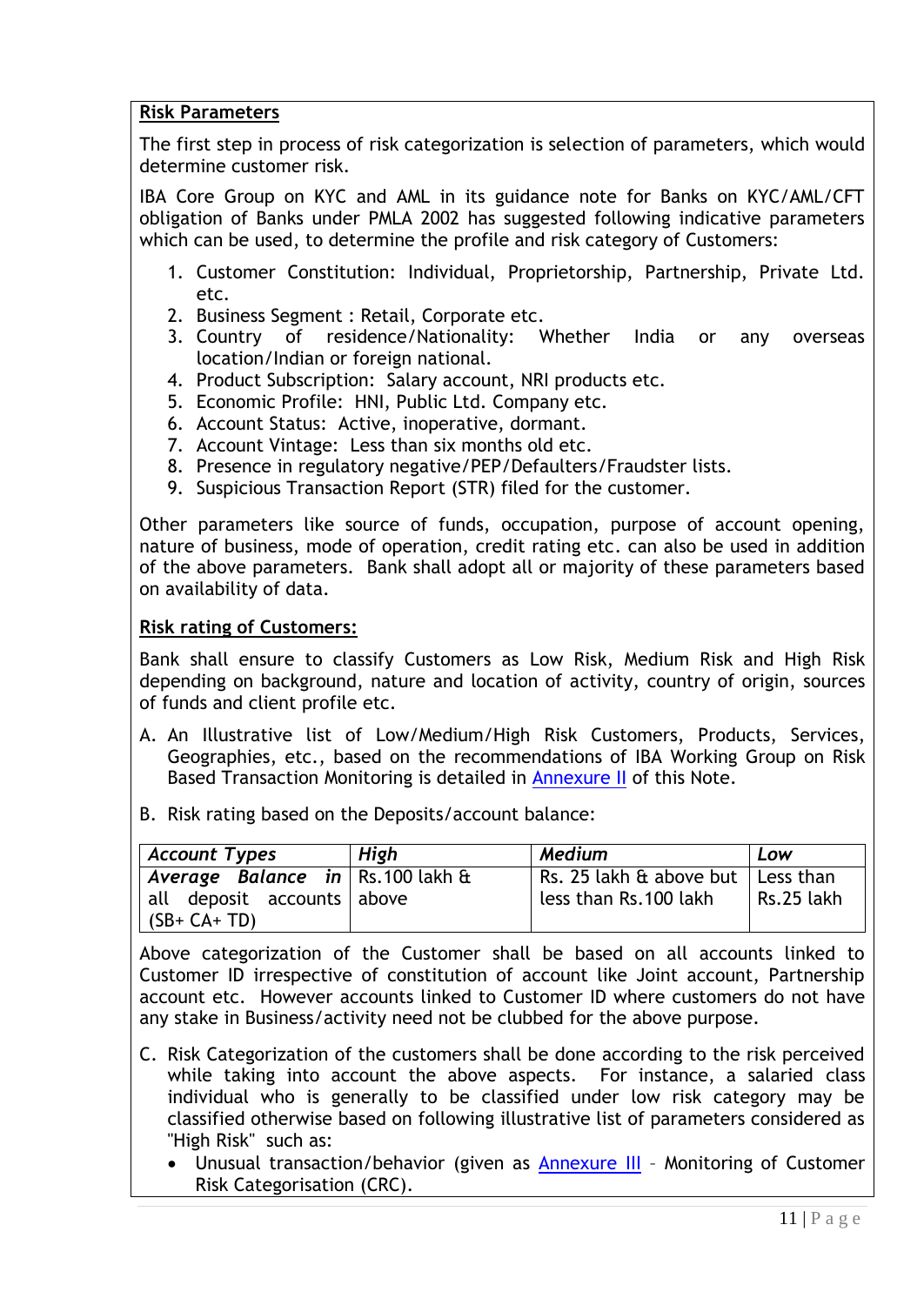- Submitted Suspicious Transaction Reports (STR) for Customer.
- Submitted Cash Transaction Report (CTR).
- Frequent Cheque returns.

D*.* Risk Categorisation of customers shall be based on combination of above parameters, i.e., mentioned under A, B & C above. Among the chosen parameters, highest risk grade will be assigned as overall Risk for the customer. Example: a Travel Agent (Medium risk) with Proprietorship account (Medium risk) and having Savings account with average balance of Rs.1,50,000/- and Term Deposit of Rs.4,00,000/- (low risk) , shall be assigned with overall rating of "Medium Risk", provided all other conditions mentioned under C above does not necessitate for assigning "High Risk".

## **Risk categorization of Customers undertaken by the Bank:**

Based on the policy/guidance notes of RBI/IBA and also the methodology of Customer Risk Categorisation provided by ORM Department (as detailed under points A, B, C & D above), risk rating has been assigned taking into account the following parameters available in CBS system :

- i. Customer type.
- ii. Customer profession.
- iii. Type of business.
- iv. Product code.
- v. Account status
- vi. Account vintage.
- vii.Average balance in deposits in SB/Current/Term Deposit accounts.

All customer profiles/accounts of HNIs, PEPs, NGOs, Trusts, Co-operative Societies, HUF, Exporters, Importers and Accounts having Beneficial Owners shall be invariably categorised as High Risk, irrespective of the lower risk category (low/medium) allotted under other parameters in the Matrix like customer profession, type of business, product code, account status, account vintage and balance in the account.

The process of Risk categorization of NRIs shall be based on the risk profile of the "country where the customer is domiciled". The risk assigned to all product codes of NRI shall be changed automatically based on the risk profile of the country without change in other parameters of risk categorization. The final risk categorization shall be done taking into consideration the rating in all the seven parameters.

Export Credit Guarantee Corporation of India Ltd (ECGC) is updating the country risk classification on regular basis.

| <b>ECGC CLASSIFICATION</b> | <b>RISK CATEGORY</b> | <b>FINAL RISK ALLOTMENT</b> |
|----------------------------|----------------------|-----------------------------|
| A <sub>1</sub>             | Insignificant        |                             |
| A2                         | Low Risk             | LOW                         |
| <b>B1</b>                  | Moderately Low Risk  |                             |
| B <sub>2</sub>             | Moderate Risk        | <b>MEDIUM</b>               |
| C <sub>1</sub>             | Moderately High Risk |                             |
| C <sub>2</sub>             | High Risk            | <b>HIGH</b>                 |
| D                          | Very High Risk       |                             |

**The details of classification is as under:**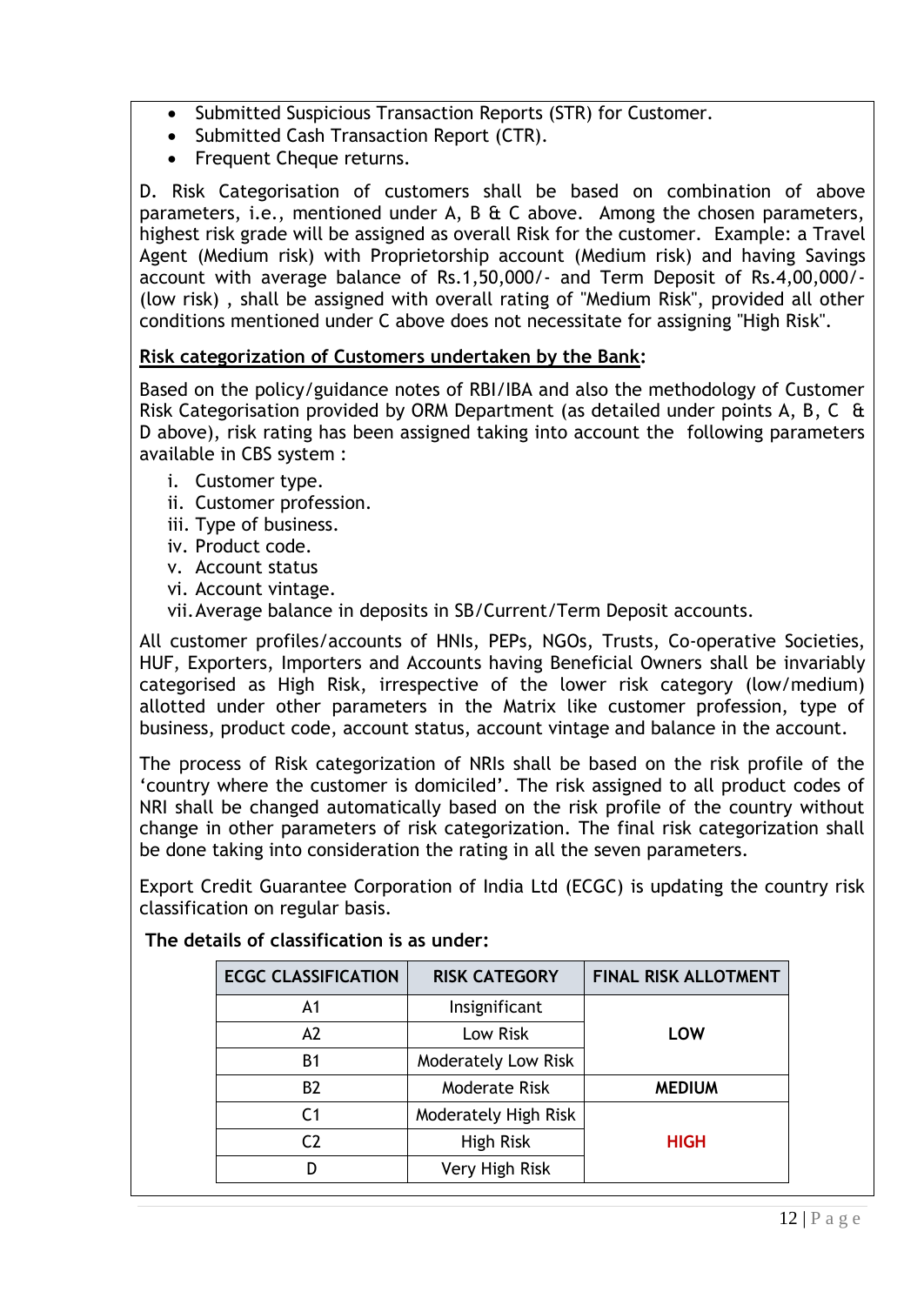As per RBI directions, the parameters used for categorising the risk profile of customers should include those named in complaints (from legal enforcement authorities)/frauds. As the system will not identify the customers/accounts named in complaints (from legal enforcement authorities)/frauds, this parameter has not been included in the Risk Categorisation Matrix. Branches are advised to categorise such customers/ accounts under "High Risk" category as and when complaints (from legal enforcement authorities) are received or fraud is reported against the customer/account holder.

Blocked Accounts and Unclaimed deposits shall be categorised as High Risk. As per RBI directions, Blocked account status should be part of the initial categorisation of an account at the branch level rather than being part of the review of risk categorisation at the central level. Hence, branches are advised to categorise such accounts as High Risk at the time of blocking the account.

Accounts of dealers in jewellery, gold/silver/bullions, diamonds and other precious metals/stones shall be categorised under High Risk.

Under vintage parameter, newly opened CASA accounts which have not completed 6 months shall be categorised as High Risk, except accounts pertaining to staff, exstaff, pensioners, small accounts, Financial Inclusion and Basic Savings Bank Accounts. However, if the accounts under the above categories are rated as High/Medium risk under any of the other 6 parameters under the risk categorization matrix, such accounts are to be categorized basing on the highest risk category allotted under those parameters.

When an existing customer opens a new SB/CA account, the vintage parameter need not be taken into account for risk categorization of such accounts and the account may be classified basing on the risk category allotted to the customer on the other 6 parameters.

Once new account completes six months then the account should be categorized as medium subject to complying with other parameters. And the account thereafter should go to low risk after twelve months subject to complying with other parameters.

#### <span id="page-12-0"></span>**THE ROLES AND RESPONSIBILITIES OF AUTHORITIES FOR CUSTOMER RISK CATEGORISATION (CRC):**

#### **Roles and responsibilities of Branches:**

Branches shall review Customer risk categorization based on the risk categorization generated by the system, every six months i.e., **30th Jun and 31st December every year.**

Branches may also apply additional alert indicators to address specific risks faced by them.

Branch shall review Customer risk categorization based on the risk

## **Roles and responsibilities of Circle Offices**:

Shall monitor/follow-up process of review/classification/re-classification of Customer Risk Categorisation.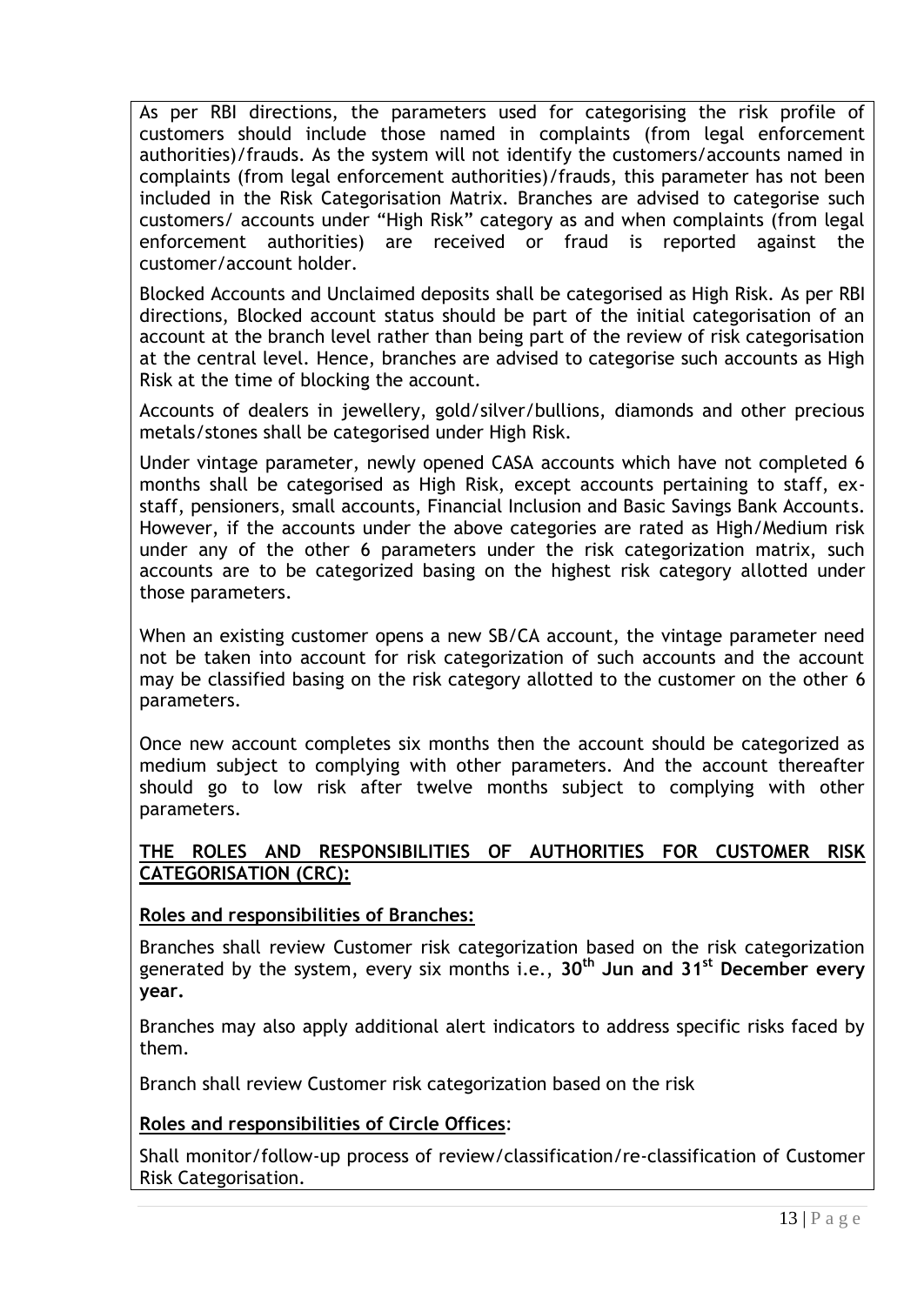Shall ensure compliance of Risk Categorization at branches every six months by obtaining confirmation from ROs and branches under direct control of CO.

Shall submit periodical reports on implementation/review of risk categorisation to KYC Cell, Central Processing Wing, H.O.

Shall attend/follow-up audit observations/remarks.

#### **Roles and responsibilities of Regional Offices**:

Shall monitor/follow-up process of review/classification/re-classification of Customer Risk Categorisation.

Shall ensure compliance of Risk Categorization at branches every six months.

Shall submit periodical reports on implementation/review of risk categorisation to Circle Office.

Shall attend/follow-up audit observations/remarks.

#### **Development Section, SP&D Wing, H.O:**

Oversee implementation/monitoring and review of risk categorization of customers by putting in place suitable reporting/monitoring mechanism.

Ensure proper maintenance of MIS for customer risk categorization and migration data.

Shall review fixing of parameters available through the system annually.

SP&D Wing along with Technology Operations Wing shall identify the parameters available in the system for risk categorization through the system as per the model suggested in the policy.

## **KYC Cell & Re-KYC Cell, Central Processing Wing, H.O:**

Shall review and provide necessary recommendations/directions to strengthen adherence of KYC guidelines.

Shall specifically check and verify the application of KYC procedures at the branches and comment on the lapses observed in this regard*.*

#### **Monitoring/Review of Customer Risk Categorisation (CRC):**

**The review of risk categorization of customer"s accounts and updation thereof (Wherever necessary) shall be carried out on daily basis with a periodicity of 6 months.** 

During such review, the risk assigned to an existing customer may undergo change depending on the change in risk parameters of the customer.

Wherever there is suspicion at branch level that a Customer is above low risk, branches should carry out customer due diligence (CDD).

While monitoring of transactions, branches shall arrive at a conclusion whether the transaction is suspicious or not, based on objective parameters for enhanced due diligence. Some of the objective parameters for enhanced due diligence could be: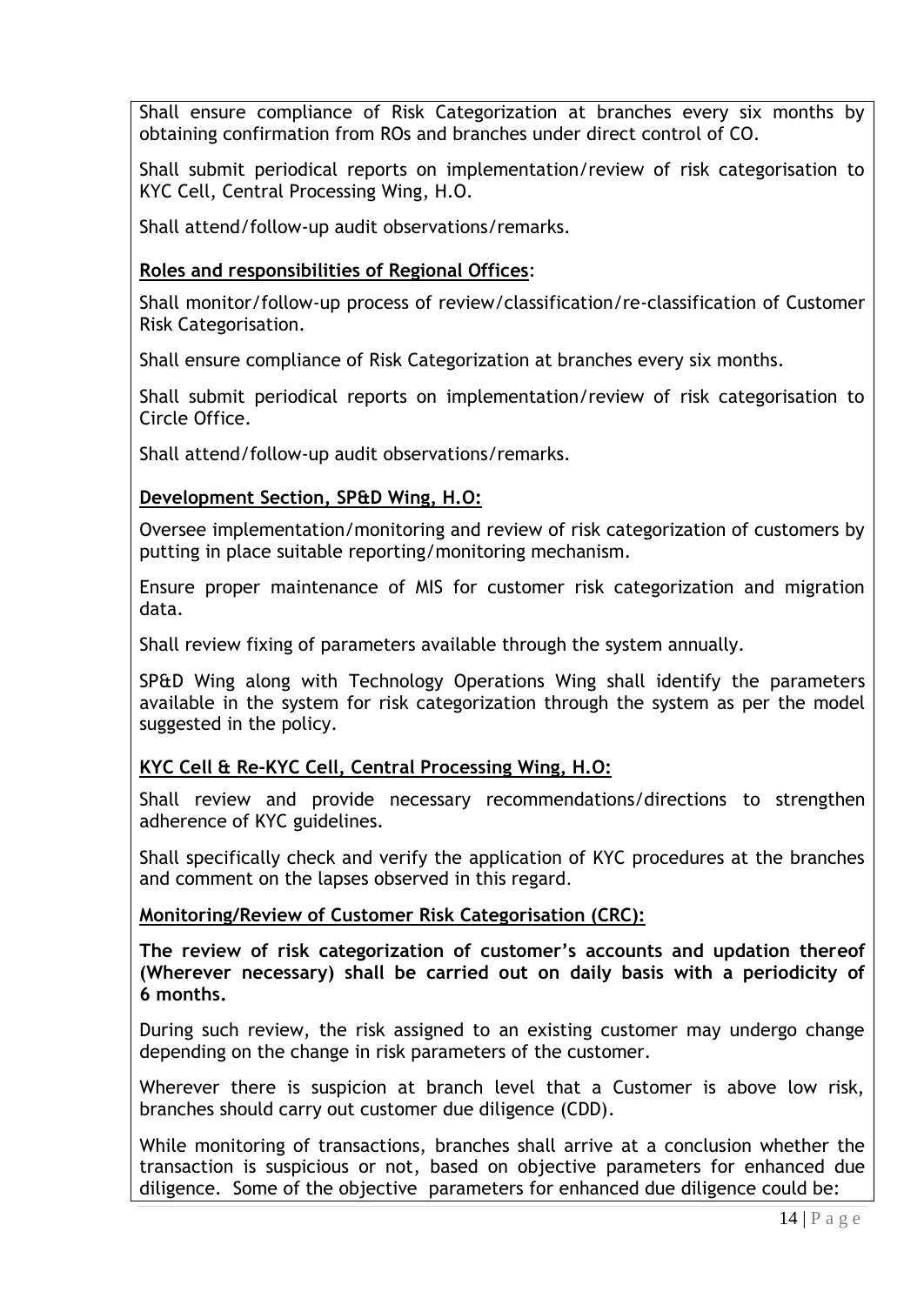- $\triangleright$  Customer locations.
- $\triangleright$  Financial Status.
- $\triangleright$  Nature of business.
- $\triangleright$  Purpose of transaction.

**Monitoring of Customer Risk Categorisation (CRC) – given as [Annexure III](#page-61-0) to this Note.**

## <span id="page-14-0"></span>**3.2 CUSTOMER IDENTIFICATION PROCEDURE (CIP)**

Customer identification means undertaking the process of CDD (Customer Due Diligence i.e. Identifying and verifying the customer and the beneficial owner).

Bank shall obtain sufficient information necessary to establish, to its satisfaction, the identity of each new customer, whether regular or occasional and the purpose of the intended nature of banking relationship. The Bank shall observe due diligence based on the risk profile of the customer in compliance with the extant guidelines in place. Besides risk perception, the nature of information/documents required would also depend on the type of customer (individual, corporate, etc.).

Bank shall have a policy approved by the Board which clearly spells out the Customer Identification Procedure to be carried out at different stages, i.e.,

- (i) While establishing a banking relationship;
- (ii) While carrying out a financial transaction;
- (iii) Carrying out any international money transfer operations for a person who is not an account holder of the bank.
- (iv) When the Bank has a doubt about the authenticity or adequacy of the customer identification data it has obtained;
- (v) When bank sells third party products as agent;
- (vi) While selling Bank"s own products, payment of dues of credit cards/sale and reloading of prepaid/travel cards and any other product for more than Rs. 50,000/-.
- (vii) When carrying out transactions for a non-account based customer, that is a walk-in-customer, where the amount is equal to or exceeds Rs. 50,000/-, whether conducted as a single transaction or several transactions that appear to be connected;
- (viii) When the Bank has reason to believe that a customer (account based or walkin) is intentionally structuring a transaction into a series of transactions below the threshold of Rs. 50,000/-.
- (ix) Bank shall ensure that introduction is not to be sought while opening accounts.

**"**Mandatory" information required for KYC purpose which the customer is obliged to give while opening an account should be obtained at the time of opening the account/ during periodic updation.

#### <span id="page-14-1"></span>**Customer Due Diligence requirements (CDD) while opening accounts**

#### **3.2.1 CDD Procedure and sharing KYC information with Central KYC Records Registry (CKYCR):**

Branches shall capture the KYC information for sharing with the CKYCR in the manner mentioned in the Rules, as required by the revised KYC templates prepared for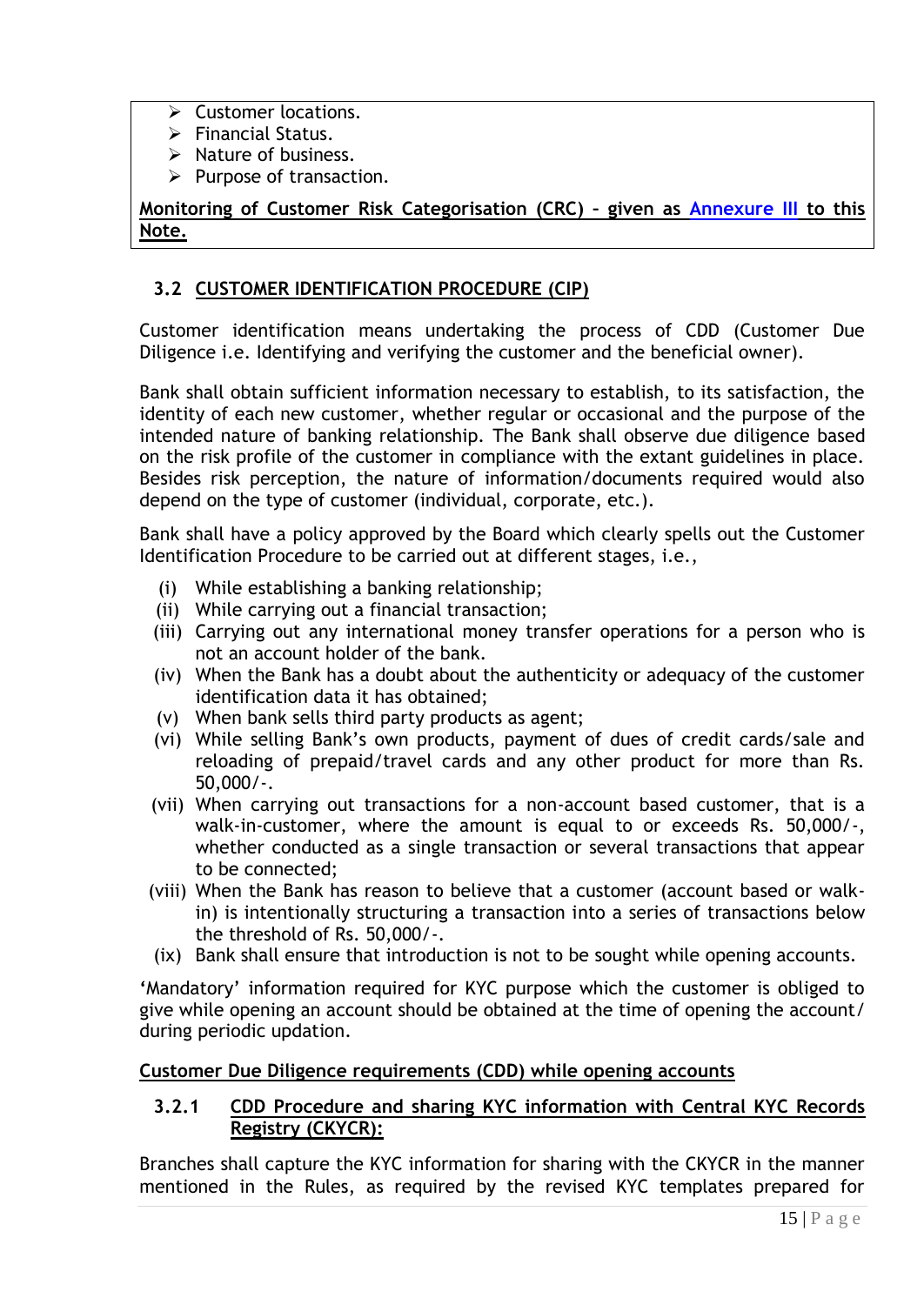"individuals" and "Legal Entities" as the case may be. Government of India has authorised the Central Registry of Securitisation Asset Reconstruction and Security Interest of India (CERSAI), to act as, and to perform the functions of the CKYCR vide Gazette Notification dated November 26, 2015.

#### *KYC data of individual accounts is to be uploaded to Central KYC Registry (CKYCR) within T+5 days from the date of establishing account based relationship.*

Branches shall invariably upload the KYC data pertaining to all new individual accounts opened on or after January 1, 2017 with CKYCR. In order to ensure that all existing KYC records of individual customers are incrementally uploaded on to CKYCR, Branches shall upload the KYC data pertaining to accounts of individuals opened prior to January 01, 2017, at the time of periodic updation or earlier when the updated KYC information is obtained/received from the customer in certain cases.

As the CKYCR is now fully operational for individual customers, it has been decided to extend the CKYCR to Legal Entities (LEs). Accordingly, Branches shall upload the KYC data pertaining to accounts of LEs opened on or after April 1, 2021, with CKYCR in terms of Rule 9 (1A) of the PML Rules. The KYC records shall be uploaded as per the LE Template released by CERSAI.

In order to ensure that all KYC records are incrementally uploaded on to CKYCR, Branches shall upload/update the KYC data pertaining to accounts of Legal Entities opened prior to April 1, 2021, at the time of periodic updation or earlier, when the updated KYC information is obtained/received from the customer.

Once KYC Identifier is generated by CKYCR, it is to be ensured that the same is communicated to the individual/legal entity as the case may be

It is to be ensured that during periodic updation, the customers' KYC details are migrated to current Customer Due Diligence (CDD) standards.

Where a customer, for the purpose of establishing an account based relationship, submits a KYC Identifier, with an explicit consent to download records from CKYCR, then such branch shall retrieve the KYC records online from CKYCR using the KYC Identifier and the customer shall not be required to submit the same KYC records or information or any other additional identification documents or details, unless –

- a) There is a change in the information of the customer as existing in the records of CKYCR;
- b) The current address of the customer is required to be verified;
- c) The branch considers it necessary in order to verify the identity or address of the customer, or to perform enhanced due diligence or to build an appropriate risk profile of the client.

#### **3.2.2 Accounts of individuals:**

For undertaking Customer Due Diligence (CDD), Bank shall obtain the following from an individual while establishing an account-based relationship or while dealing with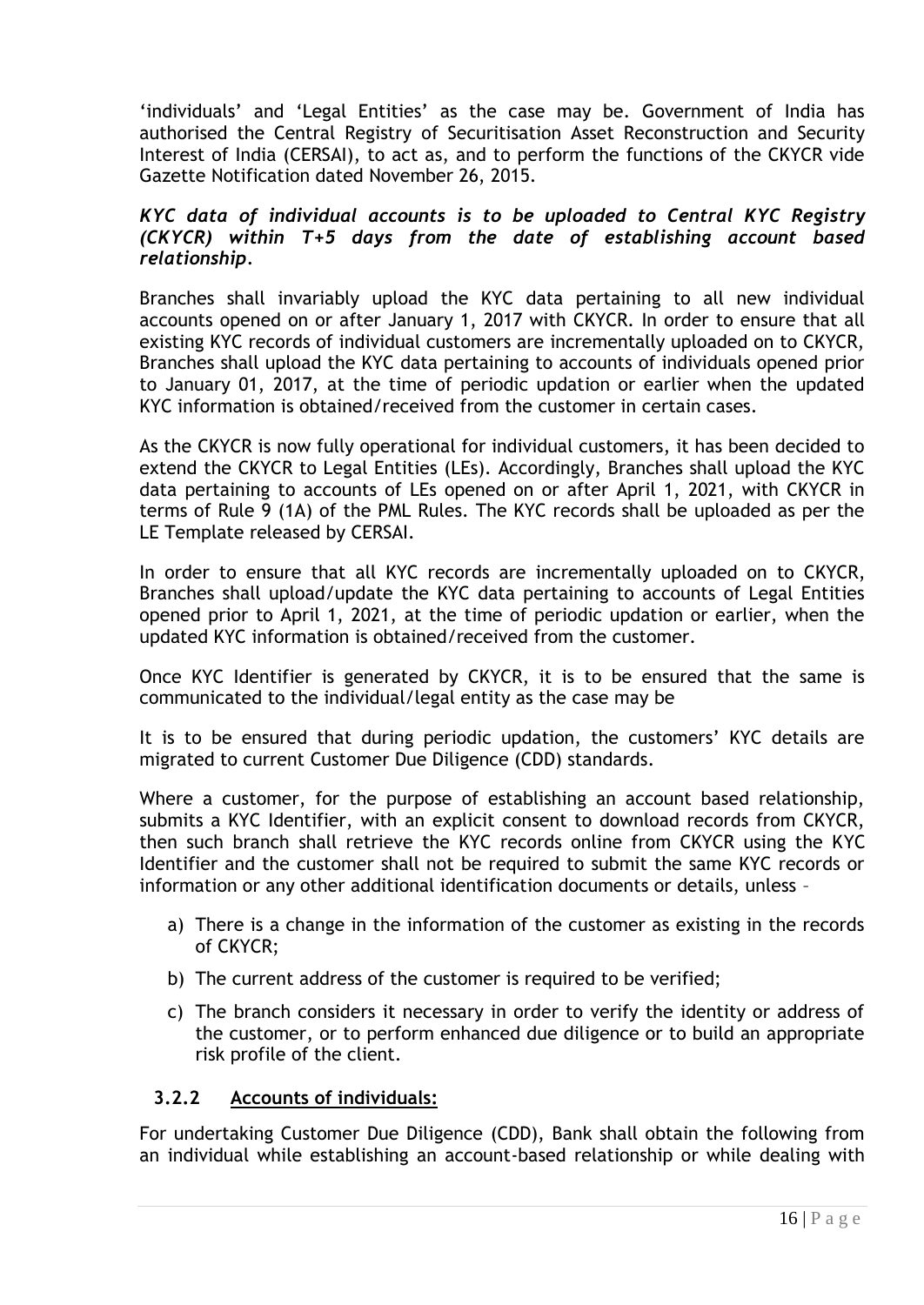the individual who is a beneficial owner, authorized signatory or the power of attorney holder related to any legal entity:

- (A) The Aadhaar number where,
	- (i) he is desirous of receiving any benefit or subsidy under any scheme notified under section 7 of the Aadhaar (Targeted Delivery of Financial and Other subsidies, Benefits and Services) Act, 2016 (18 of 2016); or
	- (ii) he decides to submit his Aadhaar number voluntarily to a bank; or
	- (B) The proof of possession of Aadhaar number where offline verification can be carried out; or
	- (C) The proof of possession of Aadhaar number where offline verification cannot be carried out or any OVD or the equivalent e-document thereof containing the details of his identity and address; and
	- (D) The Permanent Account Number or the equivalent e-document thereof or Form No. 60 as defined in Income-tax Rules, 1962; and
	- (E) Such other documents including in respect of the nature of business and financial status of the customer, or the equivalent e-documents thereof as may be required by the bank.

Provided that where the customer has submitted,

i) Aadhaar number under clause (A) above to a bank, such bank shall carry out authentication of the customer"s Aadhaar number using e-KYC authentication facility provided by the Unique Identification Authority of India.

Further, in such a case, if customer wants to provide a current address, different from the address as per the identity information available in the Central Identities Data Repository, he may give a self-declaration to that effect to the Bank.

ii) Proof of possession of Aadhaar under clause (B) above where offline verification can be carried out, the bank shall carry out offline verification.

iii) An equivalent e-document of any OVD, the bank shall verify the digital signature as per the provisions of the Information Technology Act, 2000 (21 of 2000) and any rules issues thereunder and take a live photo.

iv) Any OVD or proof of possession of Aadhaar number under clause (C) above where offline verification cannot be carried out, the bank shall carry out verification through digital KYC.

Provided that for a period not beyond such date as may be notified by the Government for a class of Regulated entities, instead of carrying out digital KYC, the Regulated entity pertaining to such class may obtain a certified copy of the proof of possession of Aadhaar number or the OVD and a recent photograph where an equivalent e-document is not submitted.

## **3.2.3 e-KYC services of UIDAI**

In case biometric e-KYC authentication cannot be performed for an individual desirous of receiving any benefit or subsidy under any scheme notified under section 7 of the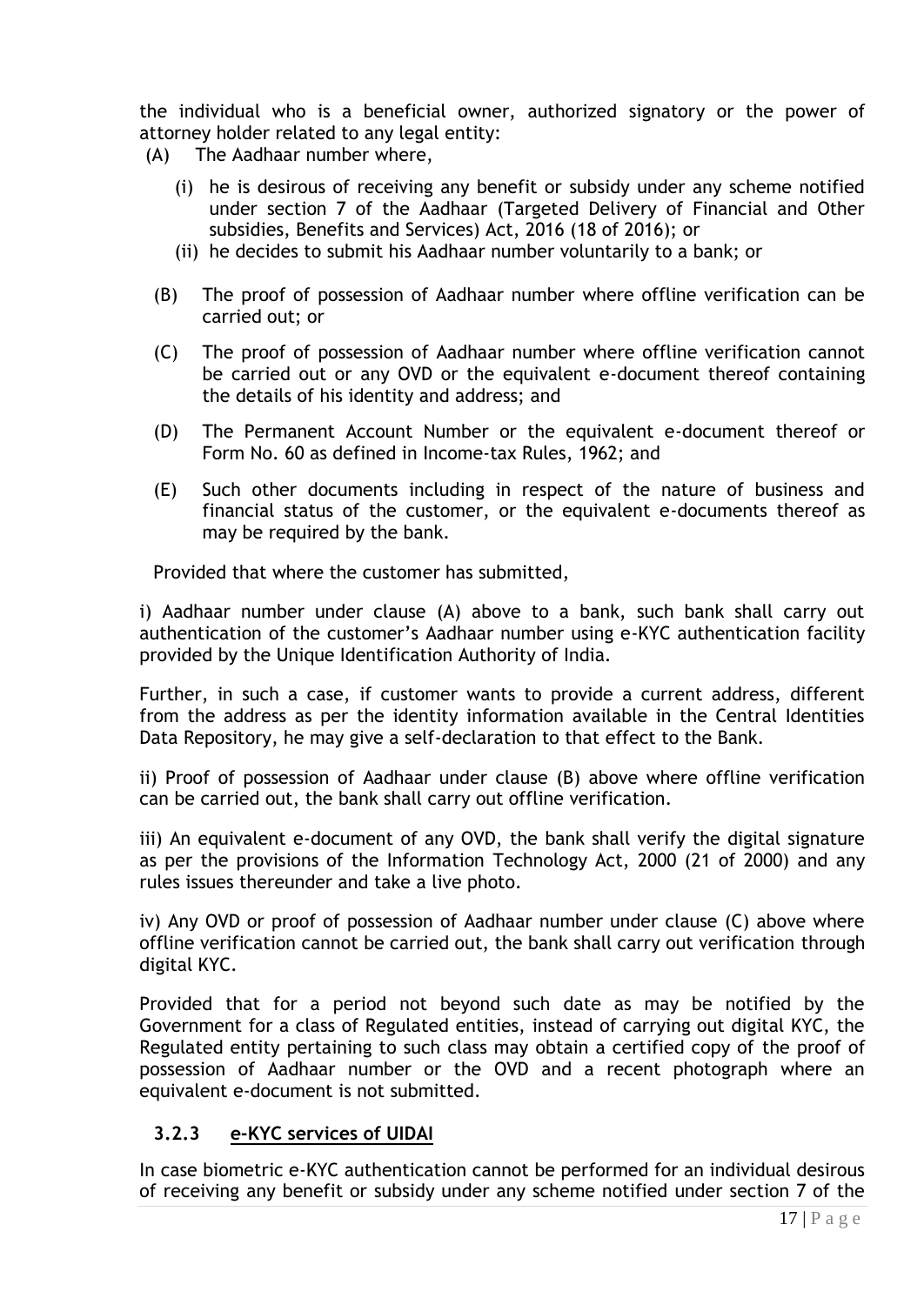Aadhaar (Targeted Delivery of Financial and Other subsidies, Benefits and Services) Act, 2016 owing to injury, illness or infirmity on account of old age or otherwise, and similar causes, Bank shall, apart from obtaining the Aadhaar number, perform identification preferably by carrying out offline verification or alternatively by obtaining the certified copy of any other OVD or the equivalent e-document thereof from the customer.

CDD done in this manner shall invariably be carried by an authorized official of the bank and such exception handling shall also be a part of the concurrent audit.

Bank shall ensure to duly record the cases of exception handling in a centralised exception database. The database shall contain the details of grounds of granting exception, customer details, name of the designated official authorising the exception and additional details, if any. The database shall be subjected to periodic internal audit/inspection and shall be available for supervisory review.

Explanation 1: Bank shall, where its customer submits proof of possession of Aadhaar number containing his Aadhaar number, ensure such customer to redact or blackout his Aadhaar number through appropriate means where the authentication of Aadhaar number is not required under section 7 of the Aadhaar (Targeted Delivery of Financial and Other Subsidies Benefits and Services) Act.

Explanation 2: Biometric based e-KYC authentication can be done by bank official/business correspondents/business facilitators.

Explanation 3: The use of Aadhaar, proof of possession of Aadhaar etc., shall be in accordance with the Aadhaar (Targeted Delivery of Financial and Other Subsidies Benefits and Services) Act, 2016 *and the regulations made thereunder.*

## **3.2.4 Introduction of accounts:**

Since introduction from an existing customer is not necessary for opening accounts under PML Act and Rules or the RBI"s extant instructions, branches shall not insist on introduction for opening of bank accounts. After passing of PML Act and introduction of document based verification of identity/address of the proposed account holders, the accounts opened with proper documents are considered as acting in good faith and without negligence by the banks.

## **3.2.5 Accounts of married women:**

As per the amendment to the Rules, 2005 (Gazette notification dated 22.09.2015), a document shall be deemed to an "officially valid document" even if there is a change in the name subsequent to its issuance, provided it is supported by a marriage certificate issued by the State Government or a Gazette notification, indicating such a change of name.

Accordingly, Branches shall accept a copy of marriage certificate issued by the State Government or Gazette notification indicating change in name, together with a certified copy of the "Officially Valid Document" in the existing name of the person while establishing an account based relationship or while undergoing periodic updation exercise.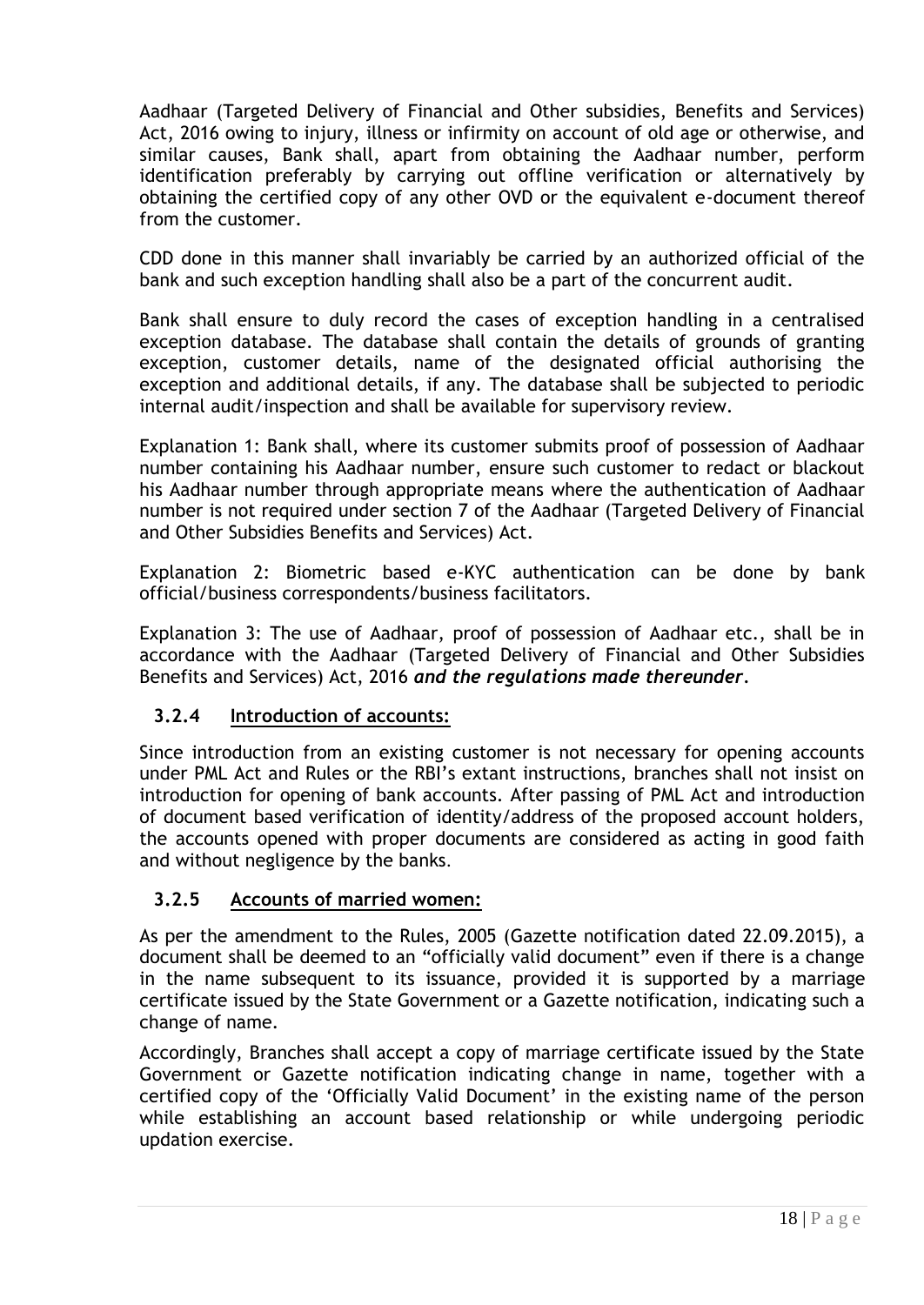## **3.2.6 Small Accounts:**

It has been observed that a large number of persons, especially, those belonging to low income group both in urban and rural areas are not able to produce OVDs to satisfy the Bank about their identity and address. This would lead to their inability to access the banking services and result in their financial exclusion. In such cases, if a person who wants to open an account and is not able to produce any of the OVDs or the documents applicable in respect of simplified procedure, bank shall open a "small account". The small accounts can be opened under "Canara Small Savings Bank Deposit Account".

The "Canara Small Savings Bank Deposit" account can be opened by production of a self-attested photograph and affixation of signature or thumb impression, as the case may be, on the Account Opening form. The designated bank official, while opening the small account, should certify under his signature that the person opening the account has affixed his signature or thumb impression as the case may be, in his presence.

The features of the above account and restrictions stipulated by RBI/Govt. of India are as follows:

- (i) Accounts where aggregate of all credits in a financial year does not exceed Rs.1.00 lakh;
- (ii) The aggregate of all withdrawals and transfers in a month does not exceed Rs.10,000/- and
- (iii) Where the balance at any point of time does not exceed Rs.50,000/-

The above limit on balance shall not be considered while making deposits through Government grants, welfare benefits and payment against procurements.

Banks shall ensure that the stipulated monthly and annual limits on aggregate of transactions and balance requirements in such accounts are not breached, before a transaction is allowed to take place.

Any violation of the stipulations mentioned above will result in restraining the operations in the account after giving due notice to the account holder.

A Canara Small Savings Bank Deposit Account shall remain operational initially for a period of twelve months, and thereafter for a further period of twelve months if the holder of such an account provides evidence before the Bank of having applied for any of the officially valid documents within twelve months of the opening of the said account, with the entire relaxation provisions to be reviewed in respect of the said account after twenty four months. *Notwithstanding anything contained in the clauses, the small account shall remain operational between April 1, 2020 and June 30, 2020 and such other periods as may be notified by the Central Government.*

The small account shall be monitored and when there is suspicion of money laundering or financing of terrorism or other high risk scenarios, the identity of client shall be established through the production of Officially Valid Documents*.*

Foreign remittances shall not be allowed to be credited into a Canara Small Savings Bank Deposit Account unless the identity of the customer is fully established through the production of officially valid documents.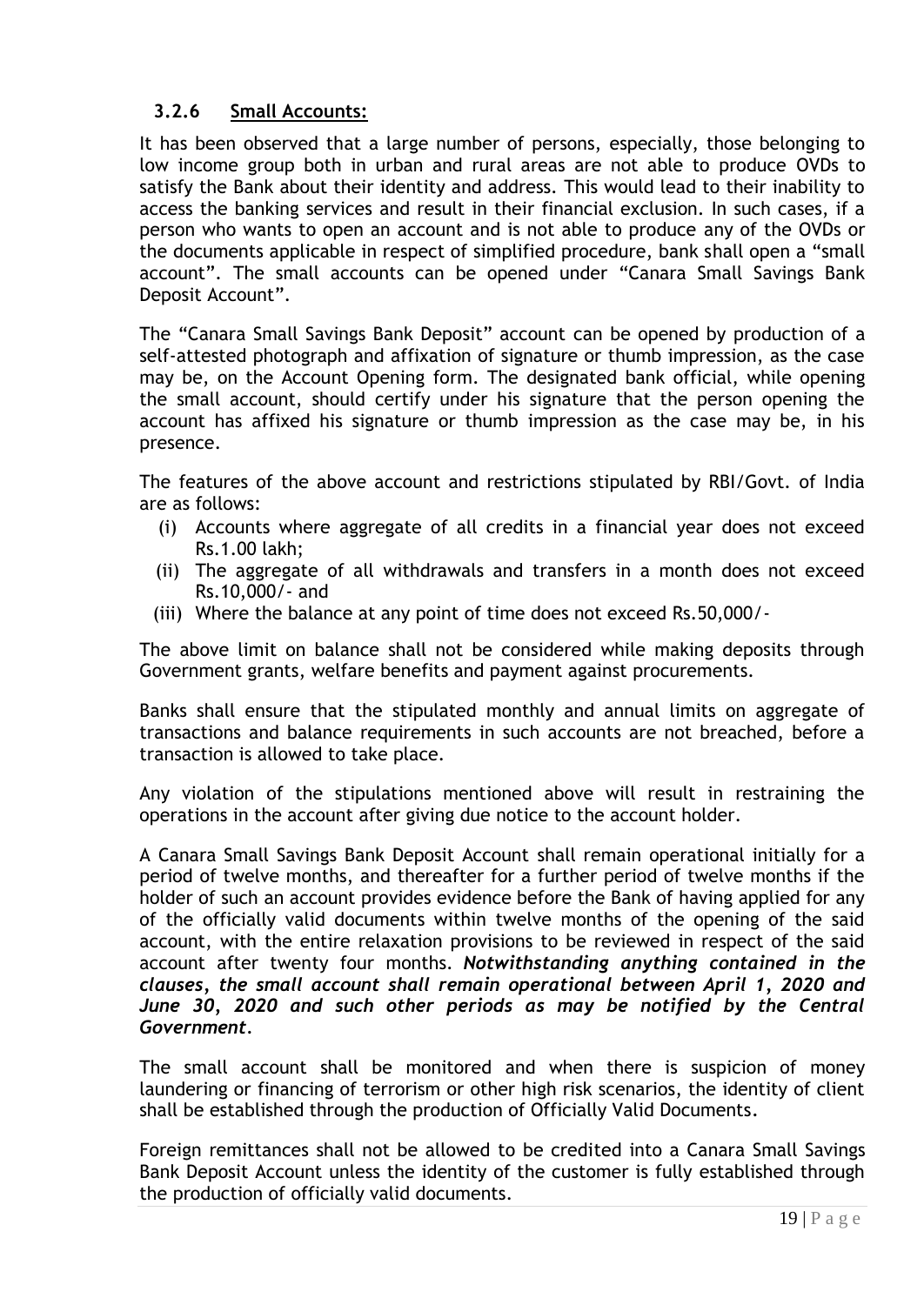Where the individual is a prisoner in a jail, the signature or thumb print shall be affixed in presence of the officer in-charge of the jail and the said officer shall certify the same under his signature and the account shall remain operational on annual submission of certificate of proof of address issued by the office in-charge of the jail.

## **3.2.7 Basic Savings Bank Deposit Accounts**

As per RBI guidelines, the Basic Savings Bank Deposit Account should be considered a normal banking service available to all.

The Basic Savings Bank deposit Account is subject to RBI instructions on Know Your Customer (KYC)/ Anti-Money laundering (AML) for opening of bank accounts issued from time to time. If such account is opened on the basis of simplified KYC norms, the account would additionally be treated as a "Small Account" and would be subject to conditions stipulated for small accounts.

- $\triangleright$  In case the address mentioned as per 'proof of address' undergoes a change, the document mentioned in point no 2.14 is to be obtained for limited period and the customer has to submit updated Officially Valid Document with current address within a period of three months of submitting the above document).
- $\triangleright$  Branches are not required to obtain fresh documents of customers when customers approach them for transferring their account from one branch of the Bank to another branch. KYC once done by one branch of the Bank shall be valid for transfer of the account within the Bank if full KYC verification has been done for the concerned account and is not due for periodic updation. The customer shall be allowed to transfer his account from one branch to another branch without restrictions.
- $\triangleright$  If an existing KYC compliant customer of the Bank desires to open another account in the Bank, there should be no need for submission of fresh proof of identity and/or proof of address for the purpose.

#### **3.2.8 For the purpose of identifying and verifying the identity of customers at the time of commencement of an account-based relationship, the branch may rely on a third party; subject to the conditions that:**

- (a) Records of the information of the customer due diligence carried out by the third party is obtained within two days from the third party or from the Central KYC Records Registry.
- (b) The branch takes adequate steps to satisfy itself that copies of identification data and other relevant documentation relating to the client due diligence requirements will be made available from the third party upon request without delay;
- (c) The branch is satisfied that such third party is regulated, supervised or monitored for, and has measures in place for compliance with client due diligence and record-keeping requirements in line with the requirements and obligations under the PML Act;
- (d) The third party is not based in a country or jurisdiction assessed as high risk; and
- (e) The branch is ultimately responsible for client due diligence and undertaking enhanced due diligence measures, as applicable.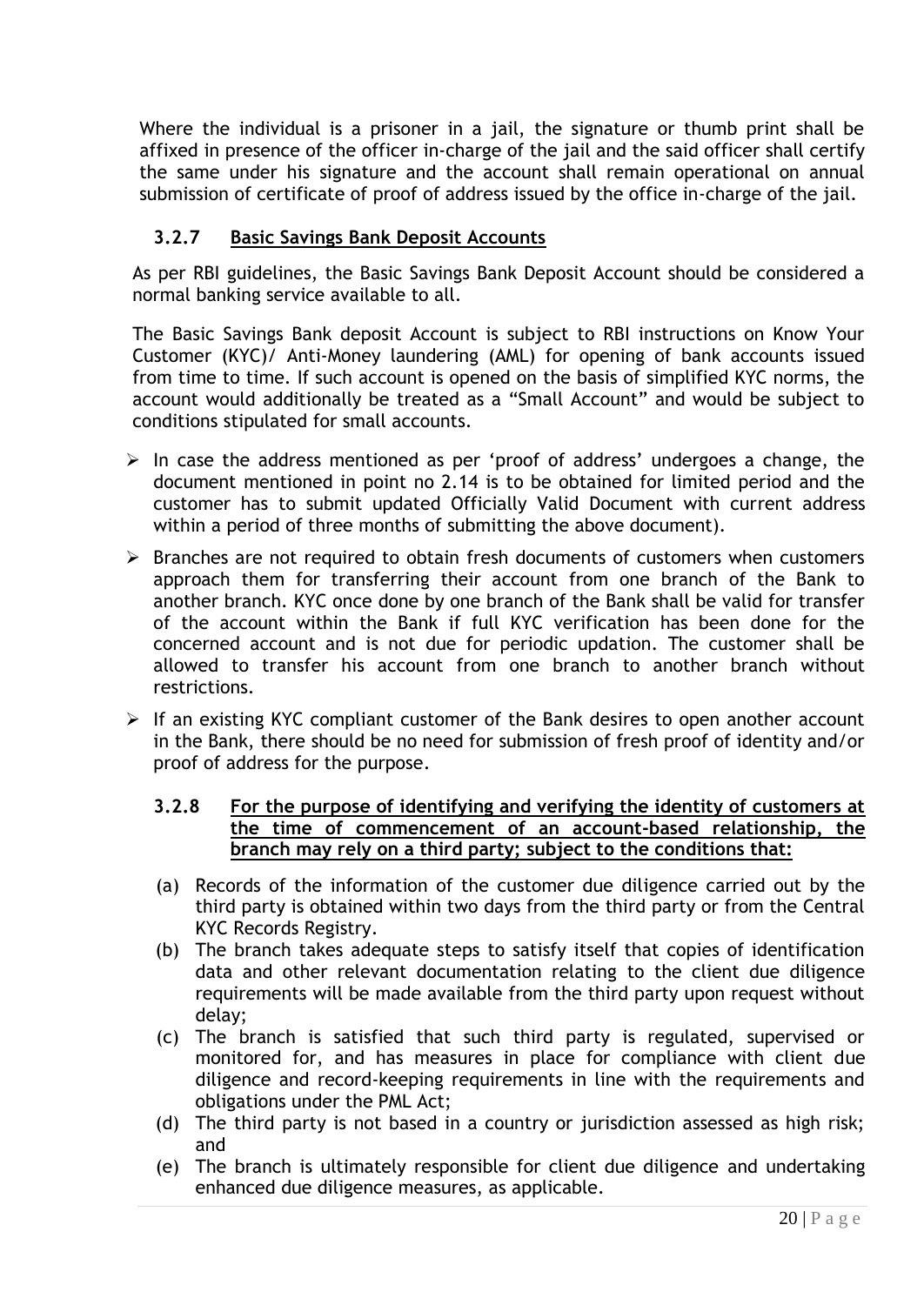## **3.2.9 Account opened using OTP based e-KYC, in non-face-to-face mode**

The bank may open accounts using OTP based e-KYC in non-face-to-face mode subject to the following conditions:

- (i) There must be a specific consent from the customer for authentication through OTP.
- (ii) The aggregate balance of all the deposit accounts of the customer shall not exceed rupees one lakh. In case, the balance exceeds the threshold, the account shall cease to be operational, till CDD as mentioned at (v) below is complete.
- (iii) The aggregate of all credits in a financial year, in all the deposit accounts taken together, shall not exceed rupees two lakh.
- (iv) As regards borrowal accounts, only term loans shall be sanctioned. The aggregate amount of term loans sanctioned shall not exceed rupees sixty thousand in a year.
- (v) Accounts, both deposit and borrowal, opened using OTP based e-KYC shall not be allowed for more than one year *unless identification as per above para 3.2.2 or as V-CIP is carried out. If Aadhaar details are used under V-CIP, the process shall be followed in its entirety including fresh Aadhaar OTP authentication.*
- (vi) If the CDD procedure as mentioned above is not completed within a year, in respect of deposit accounts, the same shall be closed immediately. In respect of borrowal accounts, no further debits shall be allowed.
- (vii) A declaration shall be obtained from the customer to the effect that no other account has been opened nor will be opened using OTP based KYC in non-faceto-face mode with any other Regulated Entity. Further, while uploading KYC information to CKYCR, the bank shall clearly indicate that such accounts are opened using OTP based e-KYC and other Regulated Entities shall not open accounts based on the KYC information of accounts opened with OTP based e-KYC procedure in non-face-to-face mode.
- (viii) The bank shall have strict monitoring procedures including systems to generate alerts in case of any non-compliance/violation, to ensure compliance with the above mentioned conditions.

#### **3.2.10 Accounts of non-face-to-face customers (Other than Aadhaar OTP based on-boarding):**

"Non-face-to-face customers" means customers who open accounts without visiting the branch/offices of the Bank or meeting the officials of Banks"*.*

Bank shall ensure that the first payment is to be effected through the customer's KYCcomplied account with another bank, for enhanced due diligence of non-face-to-face customers.

## **3.2.11 Video Based Customer Identification Process (V-CIP):**

*Bank may undertake V-CIP to carry out:*

*i. Customer Due Diligence (CDD) in case of new customer on-boarding for individual customers, proprietor in case of Proprietorship firm, authorized signatories and Beneficial Owners (BOs) in case of Legal Entity (LE) customers.*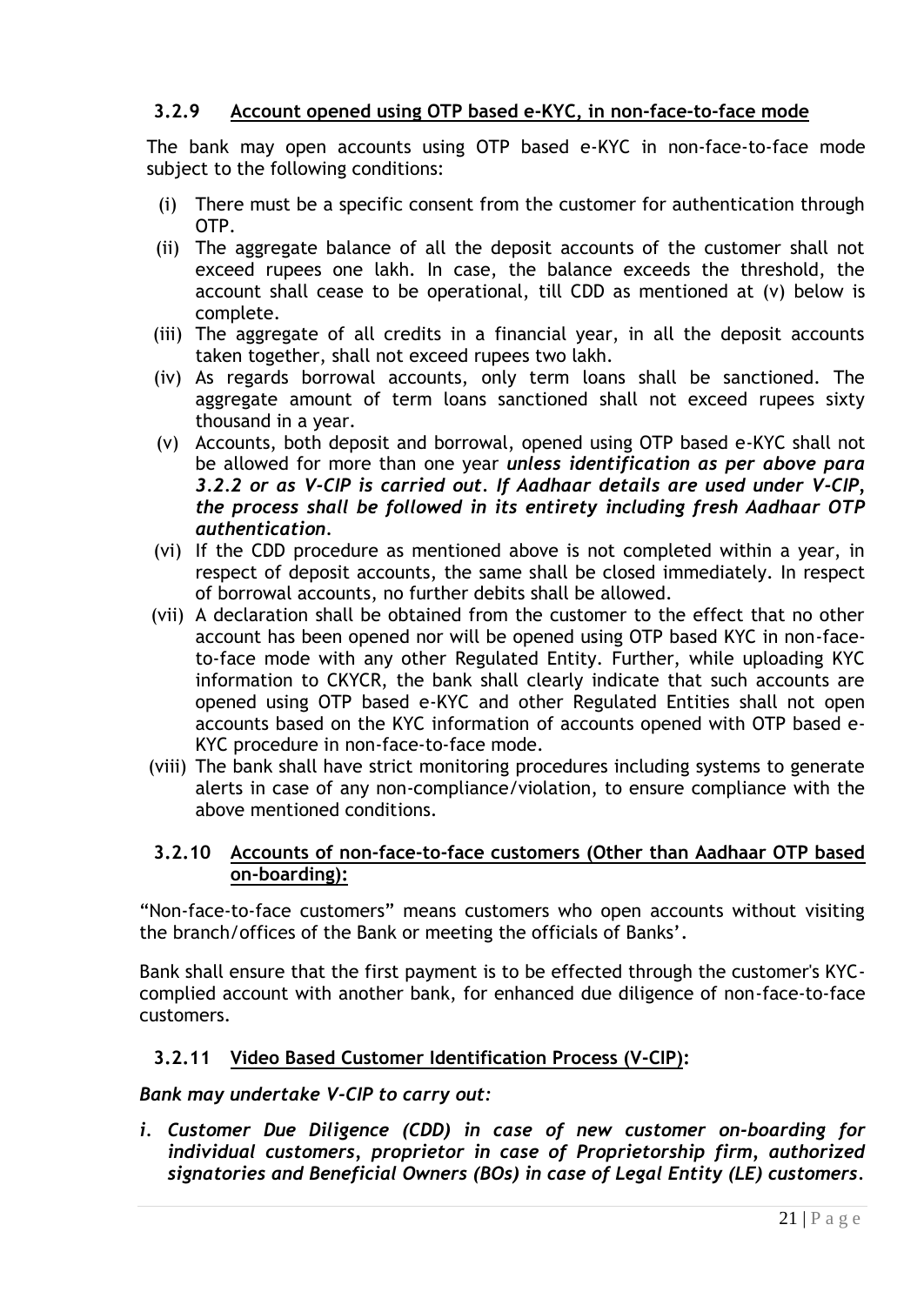*Provided that in case of CDD of a Proprietorship firm, Bank shall also obtain the equivalent e-document of the activity proofs with respect to the Proprietorship firm, as mentioned in Para no. 3.2.13, apart from undertaking CDD of the Proprietor.*

- *ii. Conversion of existing accounts opened in non-face to face mode using Aadhaar OTP based e-KYC authentication.*
- *iii.Updation/Periodic updation of KYC for eligible customers.*

**Bank opting to undertake V-CIP, shall adhere to the following minimum standards:**

- *(A) V-CIP INFRASTRUCTURE:*
- *i) The Bank should have complied with the RBI guidelines on minimum baseline cyber security and resilience framework for banks, as updated from time to time as well as other general guidelines on IT risks. The technology infrastructure should be housed in own premises of the Bank and the V-CIP connection and interaction shall necessarily originate from its own secured network domain. Any technology related outsourcing for the process should be compliant with relevant RBI guidelines.*
- *ii) The Bank shall ensure end-to-end encryption of data between customer device and the hosting point of the V-CIP application, as per appropriate encryption standards. The customer consent should be recorded in an auditable and alteration proof manner.*
- *iii) The V-CIP infrastructure / application should be capable of preventing connection from IP addresses outside India or from spoofed IP addresses.*
- *iv) The video recordings should contain the live GPS co-ordinates (geo-tagging) of the customer undertaking the V-CIP and date-time stamp. The quality of the live video in the V-CIP shall be adequate to allow identification of the customer beyond doubt.*
- *v) The application shall have components with face liveness / spoof detection as well as face matching technology with high degree of accuracy, even though the ultimate responsibility of any customer identification rests with the Bank. Appropriate artificial intelligence (AI) technology can be used to ensure that the V-CIP is robust.*
- *vi) Based on experience of detected / attempted / "near-miss" cases of forged identity, the technology infrastructure including application software as well as work flows shall be regularly upgraded. Any detected case of forged identity through V-CIP shall be reported as a cyber-event under extant regulatory guidelines.*
- *vii) The V-CIP infrastructure shall undergo necessary tests such as Vulnerability Assessment, Penetration testing and a Security Audit to ensure its robustness and end-to-end encryption capabilities. Any critical gap reported under this process shall be mitigated before rolling out its implementation. Such tests should be conducted by suitably accredited agencies as prescribed by RBI. Such tests should also be carried out periodically in conformance to internal / regulatory guidelines.*
- *viii) The V-CIP application software and relevant APIs / webservices shall also undergo appropriate testing of functional, performance, maintenance*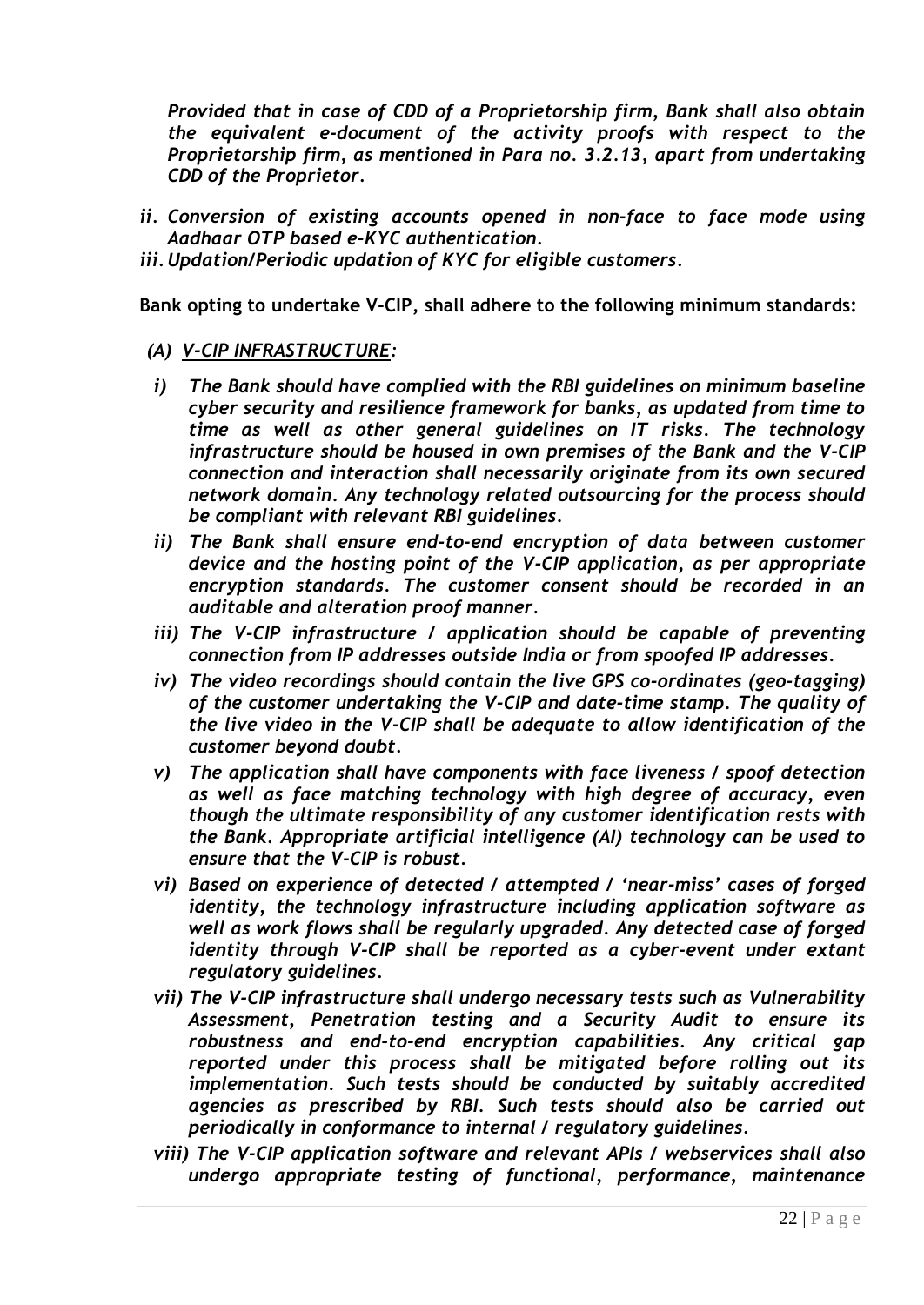*strength before being used in live environment. Only after closure of any critical gap found during such tests, the application should be rolled out. Such tests shall also be carried out periodically in conformity with internal/ regulatory guidelines.*

- *(B) V-CIP PROCEDURE:*
- *i)* **Each Bank shall formulate a clear work flow and standard operating procedure** *for V-CIP and ensure adherence to it. The V-CIP process shall be operated only by officials of the Bank specially trained for this purpose. The official should be capable to carry out liveliness check and detect any other fraudulent manipulation or suspicious conduct of the customer and act upon it.*
- *ii) If* **there** *is a disruption in the V-CIP procedure, the same should be aborted and a fresh session initiated.*
- **iii)** *The sequence and/or type of questions, including those indicating the liveness* **of the interaction, during video interactions shall be varied in order to establish that the interactions are real-time and not pre-recorded.**
- **iv) Any prompting, observed at end of customer shall lead to rejection of the account opening process.**
- **v) The fact of the V-CIP customer being an existing or new customer, or if it relates to a case rejected earlier or if the name appearing in some negative list should be factored in at appropriate stage of work flow.**
- *vi)* **The authorized official of the Bank performing the V-CIP shall record audiovideo as well as capture photograph of the customer present for identification** *and obtain the identification information using any one of the following:*
	- *a) OTP based Aadhaar e-KYC authentication*
	- *b) Offline Verification of Aadhaar for identification*
	- *c) KYC records downloaded from CKYCR, in accordance with Para 3.2, using the KYC identifier provided by the customer*
	- *d) Equivalent e-document of Officially Valid Documents (OVDs) including documents issued through Digilocker*

*Bank shall ensure to redact or blackout the Aadhaar number in terms of*  **Section 16.**

**In case of offline verification of Aadhaar using XML file or Aadhaar Secure QR Code, it shall be ensured that the XML file or QR code generation date is not older than 3 days from the date of carrying out V-CIP.**

**Further***, in line with the prescribed period of three days for usage of Aadhaar XML file / Aadhaar QR code, Bank shall ensure that the video process of the V-CIP is undertaken within three days of downloading / obtaining the identification information through CKYCR / Aadhaar authentication / equivalent e-document, if in the rare cases, the entire process cannot be completed at one go or seamlessly. However, Bank shall ensure that no incremental risk is added due to this.*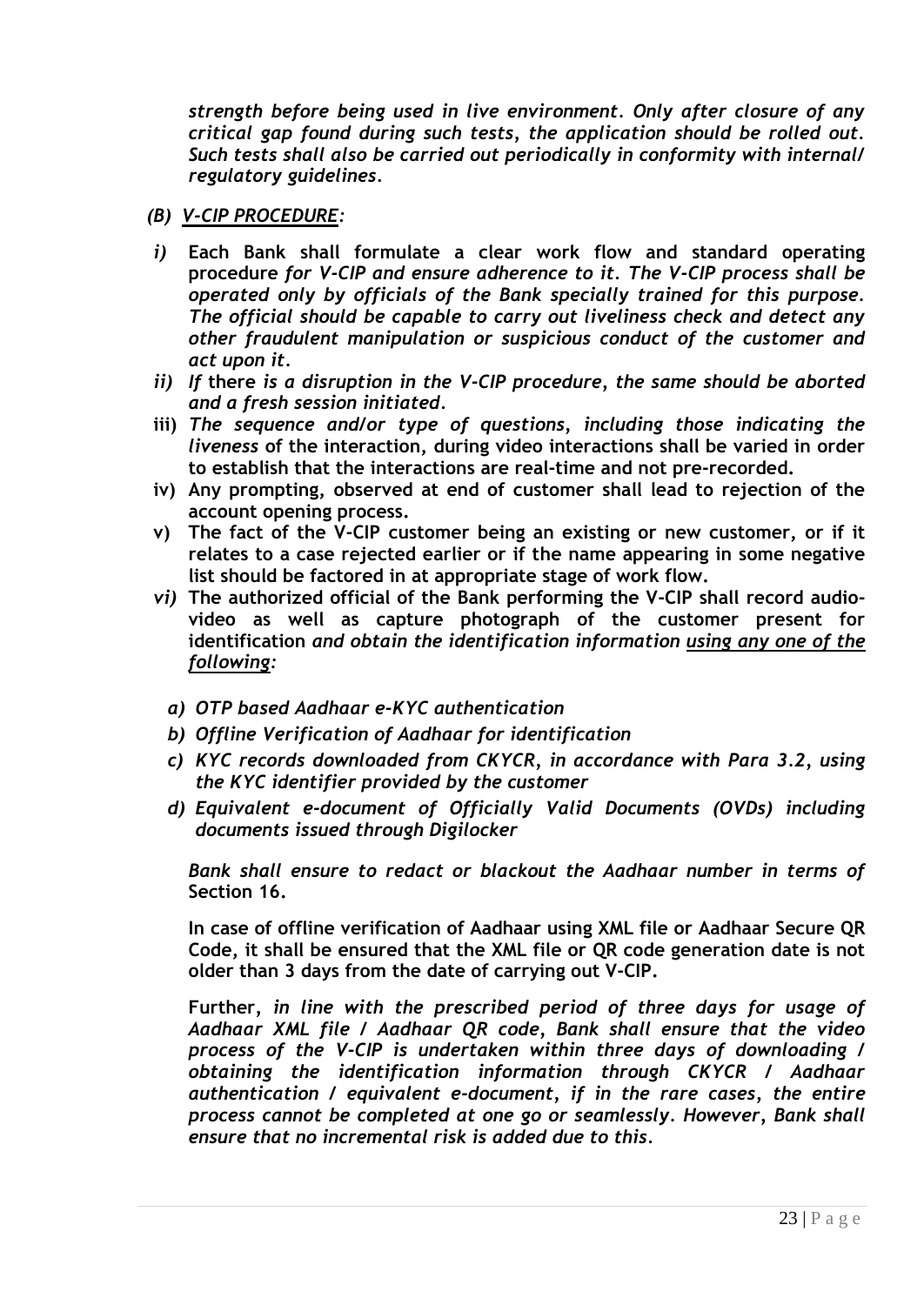- *vii) If the* **address** *of the customer is different from that indicated in the OVD, suitable records of the current address shall be captured, as per the existing requirement. It shall be ensured that the economic and financial profile/information submitted by the customer is also confirmed from the customer undertaking the V-CIP in a suitable manner.*
- *viii) Bank shall capture a clear image of PAN card to be displayed by the customer during the process, except in cases where e-PAN is provided by the customer. The PAN details shall be verified from the database of the issuing authority including through Digilocker.*
- *ix) Use of printed copy of equivalent e-document including e-PAN is not valid for the V-CIP.*
- *x) The authorised official of the Bank shall ensure that photograph of the customer in the Aadhaar/OVD and PAN/e-PAN matches with the customer undertaking the V-CIP and the identification details in Aadhaar/OVD and PAN/e-PAN shall match with the details provided by the customer.*
- *xi) Assisted V-CIP shall be permissible when banks take help of Banking Correspondents (BCs) facilitating the process only at the customer end. Banks shall maintain the details of the BC assisting the customer, where services of BCs are utilized. The ultimate responsibility for customer due diligence will be with the bank.*
- *xii) All accounts opened through V-CIP shall be made operational only after being subject to concurrent audit, to ensure the integrity of process and its acceptability of the outcome.*
- *xiii) All matters not specified under the paragraph but required under other statutes such as the Information Technology (IT) Act shall be appropriately complied with by the Bank.*
- *(C) V-CIP RECORDS AND DATA MANAGEMENT*
- *i) The entire data and recordings of V-CIP shall be stored in a system / systems located in India. Bank shall ensure that the video recording is stored in a safe and secure manner and bears the date and time stamp that affords easy historical data search. The extant instructions on record management, as per RBI Guidelines, shall also be applicable for V-CIP.*
- *ii) The activity log along with the credentials of the official performing the V-CIP shall be preserved.*

## **3.2.12 Accounts of Foreign students studying in India:**

Considering that foreign students arriving in India are facing difficulties in complying with the Know Your Customer (KYC) norms while opening a bank account due to nonavailability of any proof of local address, the following procedure shall be followed for opening accounts of foreign students who are not able to provide an immediate address proof while approaching the Bank for opening bank account:-

a) Branches may open a Non-Resident Ordinary (NRO) bank account of a foreign student on the basis of his/her passport (with visa  $\alpha$  immigration endorsement) bearing the proof of identity and address in the home country together with a photograph and a letter offering admission from the educational institution in India.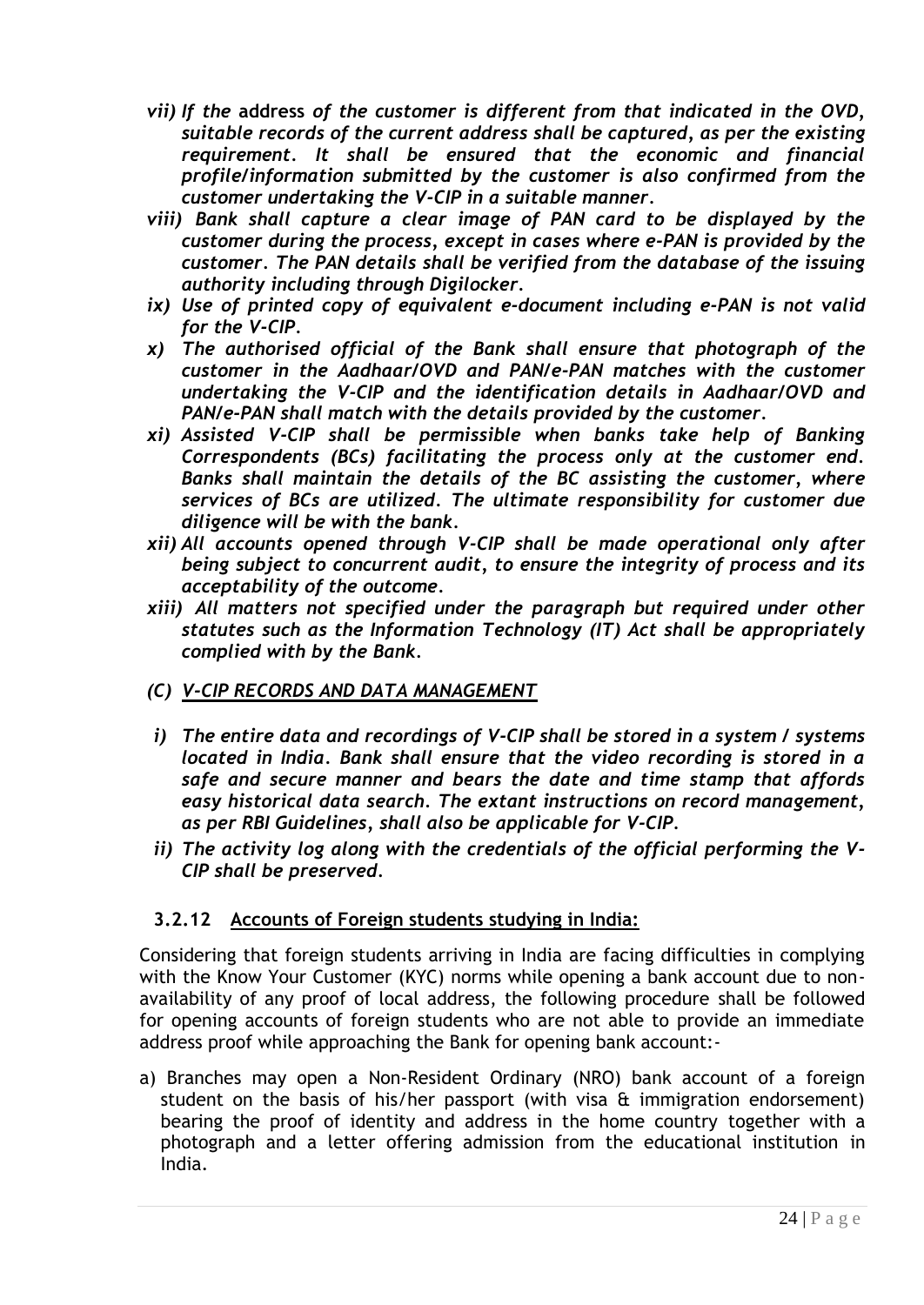- b) Branches should obtain a declaration about the local address within a period of 30 days of opening the account and verify the said local address.
- c) During the 30 days period, the account should be operated with a condition of allowing foreign remittances not exceeding USD 1,000 or equivalent into the account and a cap of monthly withdrawal to Rs. 50,000/-, pending verification of address.
- d) The account would be treated as a normal NRO account after verification of address and will be operated in terms of existing guidelines issued in the Manual of instructions on Non-Resident Deposits and Circulars issued from time to time.
- **e)** Students with Pakistani nationality will need prior approval of the Reserve Bank of India for opening the account.

#### **3.2.13 Accounts of Politically Exposed Persons (PEPs) resident outside India**

Politically Exposed Persons are individuals who are or have been entrusted with prominent public functions in a foreign country, e.g., Heads of States/ Governments, senior politicians, senior government/judicial/military officers, senior executives of state-owned corporations, important political party officials, etc. Bank shall gather sufficient information on any person/customer of this category intending to establish a relationship and check all the information available on such person in the public domain. Bank shall verify the identity of the person and seek information about the sources of funds before accepting the PEP as a customer. Bank shall also subject such accounts to enhanced monitoring on an ongoing basis. Branches shall maintain a database of PEP accounts in the Branch. The above norms shall also be applied to the accounts of the family members or close relatives of PEPs.

The decision to open an account of a PEP as well as the decision to continue the business relationship in the event of an existing customer or relatives of an existing customer subsequently becoming a Politically Exposed Person (PEP), has to be taken by branch head in branches headed by Scale IV and above. For all other branches, the decision is to be taken by the executive overseeing MIPD & PP Section of the respective Regional Office/Circle Office.

In the event of an existing customer or the beneficial owner of an existing account subsequently becoming a PEP, the account shall be subjected to the Customer Due Diligence (CDD) measures as applicable to PEPs including enhanced monitoring on an ongoing basis. PEPs, customers who are close relatives of PEPs and accounts where a PEP is the ultimate beneficial owner shall be categorized as 'High Risk' so that appropriate transaction alerts are generated and the accounts are subjected to enhanced CDD on an ongoing basis.

Bank shall have appropriate ongoing risk management systems for identifying and applying enhanced CDD to PEPs, customers who are close relatives of PEPs, and accounts of which a PEP is the ultimate beneficial owner.

#### **3.2.14 Accounts of persons other than individuals:**

Bank needs to be vigilant against business entities being used by individuals as a 'front' for maintaining accounts with banks. Bank shall examine the control structure of the entity, determine the source of funds and identify the natural persons who have a controlling interest and who comprise the management. These requirements may be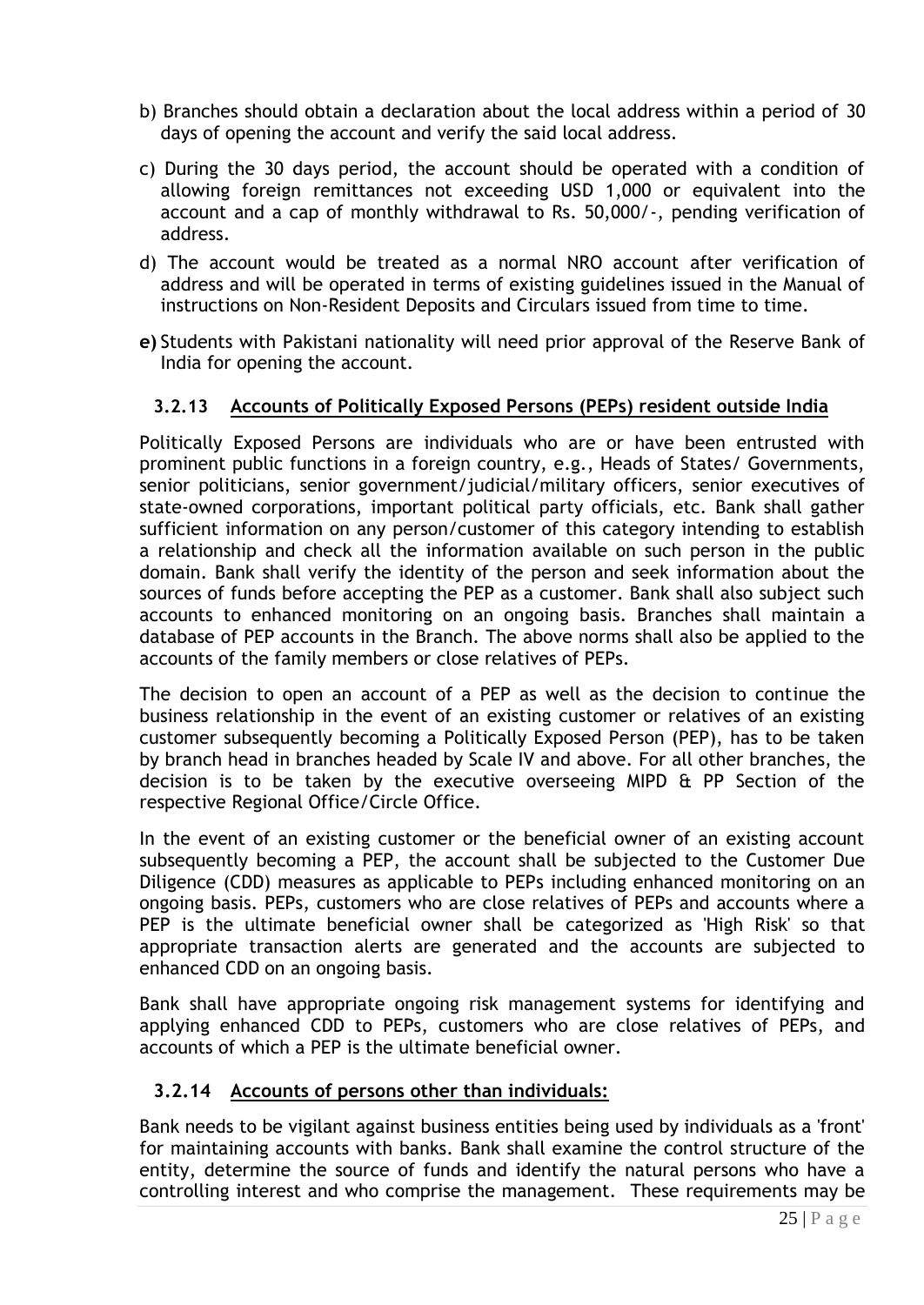moderated according to the risk perception e.g. in the case of a public company it will not be necessary to identify all the shareholders.

## **(i) Accounts of Companies**

Where the client is a company, certified copies of following documents or the equivalent e-documents are to be submitted:

- (i) Certificate of incorporation
- (ii) Memorandum and Articles of Association
- (iii) Permanent Account Number of the company
- (iv) A resolution from the Board of Directors and Power of Attorney granted to its managers, officers or employees to transact on its behalf.
- (v) Corporate Identification Number (CIN)
- (vi) One copy of an Officially Valid Document containing details of identity and address, one recent photograph and Permanent Account Numbers or Form No.60 of related *beneficial owner*, the managers, officers or employees, as the case may be, holding an attorney to transact on the company"s behalf.

#### **(ii) Accounts of Partnership firms**

Where the client is a partnership firm, certified copies of following documents or the equivalent e-documents are to be submitted:

- (i) Registration Certificate
- (ii) Partnership Deed
- (iii) Permanent Account Number of the partnership firm
- (iv) One copy of an Officially Valid Document containing details of identity and address, one recent photograph and Permanent Account Numbers or Form No.60 of related beneficial owner, managers, officers or employees, as the case may be, holding and an attorney to transact on its behalf.

#### **(iii) Accounts of Trusts**

Where the client is a Trust, certified copies of following documents or the equivalent e-documents are to be submitted:

- (i) Registration Certificate
- (ii) Trust Deed
- (iii) Permanent Account Number or Form No.60 of the trust
- (iv) One copy of an Officially Valid Document containing details of identity and address, one recent photograph and Permanent Account Numbers or Form No.60 of the related beneficial owner, managers, officers or employees, as the case may be, holding an attorney to transact on its behalf.

#### **(iv) Accounts of Unincorporated association or a body of individuals:**

Where the client is an unincorporated association or a body of individuals, certified copies of following documents or the equivalent e-documents are to be submitted:

- (i) Resolution of the managing body of such association or body of individuals
- (ii) Permanent Account Number or Form No.60 of the unincorporated association or a body of individuals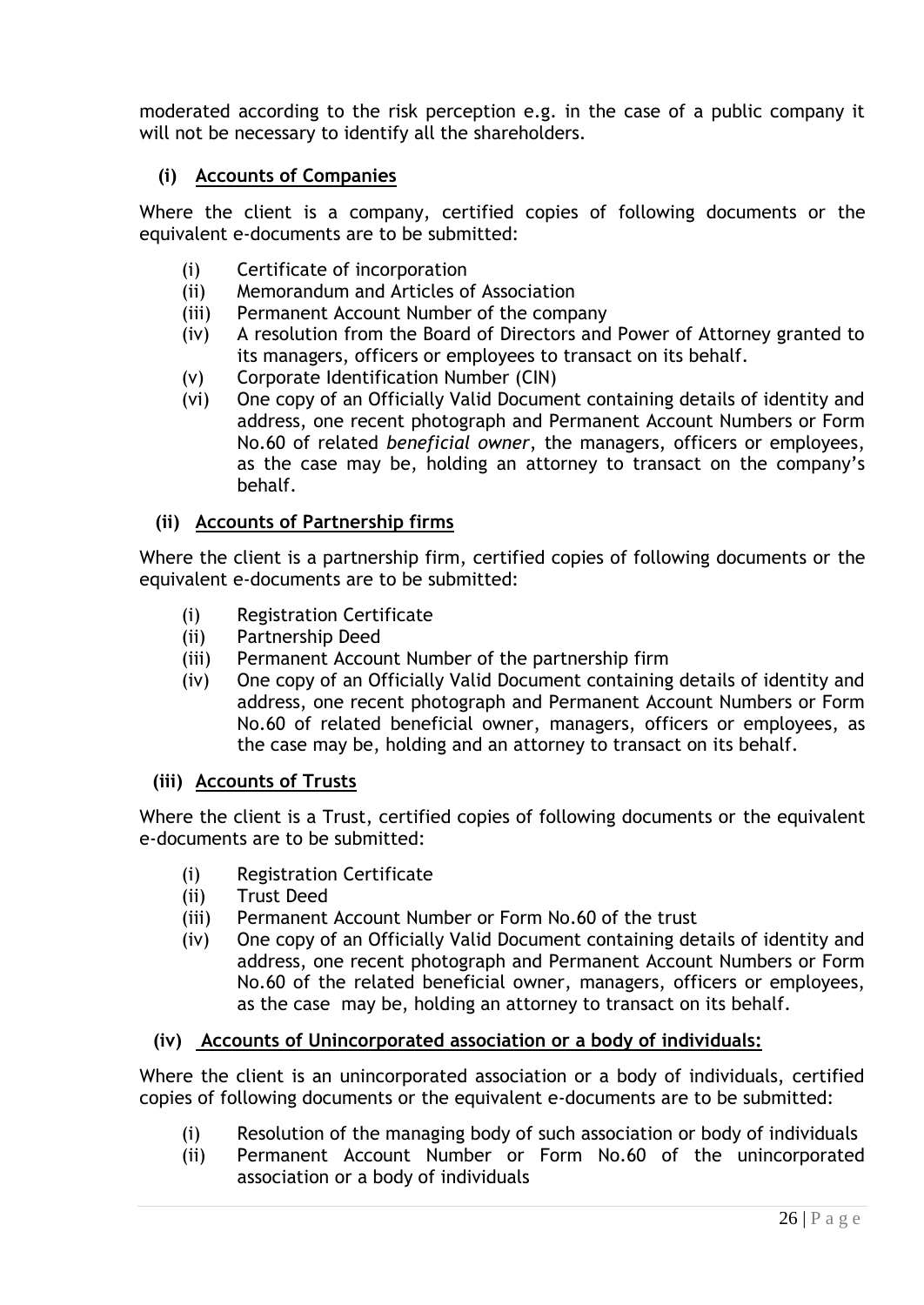- (iii) Power of Attorney granted to the person who will transact on its behalf.
- (iv) One copy of an Officially Valid Document containing details of identity and address, one recent photograph and Permanent Account Numbers or Form No.60 of the related beneficial owner, managers, officers or employees, as the case may be, holding an attorney to transact on its behalf.
- (v) Such information as may be required to *collectively* establish the legal existence of such association or body of individuals.

#### **Note:**

- **(a)** Unregistered trusts/partnership firms shall be included under the term 'Unincorporated Association'.
- **(b)** Term "body of individuals" includes societies.

#### **(v) Accounts of Proprietary Concerns**

For Proprietary concerns, Customer Due Diligence of the individual (proprietor) are to be carried out and any two of the following documents or *the equivalent e-documen*ts in the name of the proprietary concern should be submitted *as a proof of business/activity:*

- a) Registration Certificate
- b) Certificate/license issued by the Municipal authorities under Shop & Establishment Act.
- c) Sales and income tax returns.
- d) CST/VAT/GST certificate (Provisional/Final),
- e) Certificate / registration document issued by Sales Tax / Service Tax / Professional Tax authorities.
- f) The complete Income Tax return (not just the acknowledgement) in the name of the sole Proprietor where the firm"s income is reflected, duly authenticated/acknowledged by the Income Tax Authorities.
- g) Utility bills such as electricity, water and landline telephone bills.
- h) IEC (Importer Exporter Code) issued to the proprietary concern by the office of DGFT / License/certificate of practice issued in the name of the proprietary concern by any professional body incorporated under a statute.

Though the default rule is that any two documents mentioned above should be provided as activity proof by a Proprietary concern, in cases where the branches are satisfied that it is not possible to furnish two such documents, they would have the discretion to accept only one of those documents as activity proof. In such cases, the branches, however, would have to undertake contact point verification, collect such information as would be required to establish the existence of such firm, confirm, clarify and satisfy themselves that the business activity has been verified from the address of the proprietary concern.

#### **(vi) For opening accounts of juridical persons not specifically covered above, such as Societies , Universities and Local bodies like Village Panchayats:**

The certified copies of the following documents or the equivalent e-documents thereof are to be submitted:

i) Document showing name of the person authorized to act on behalf of the entity; ii. (a) Any Officially Valid Document which contains proof of identity/address in respect of person holding an attorney to transacts on its behalf and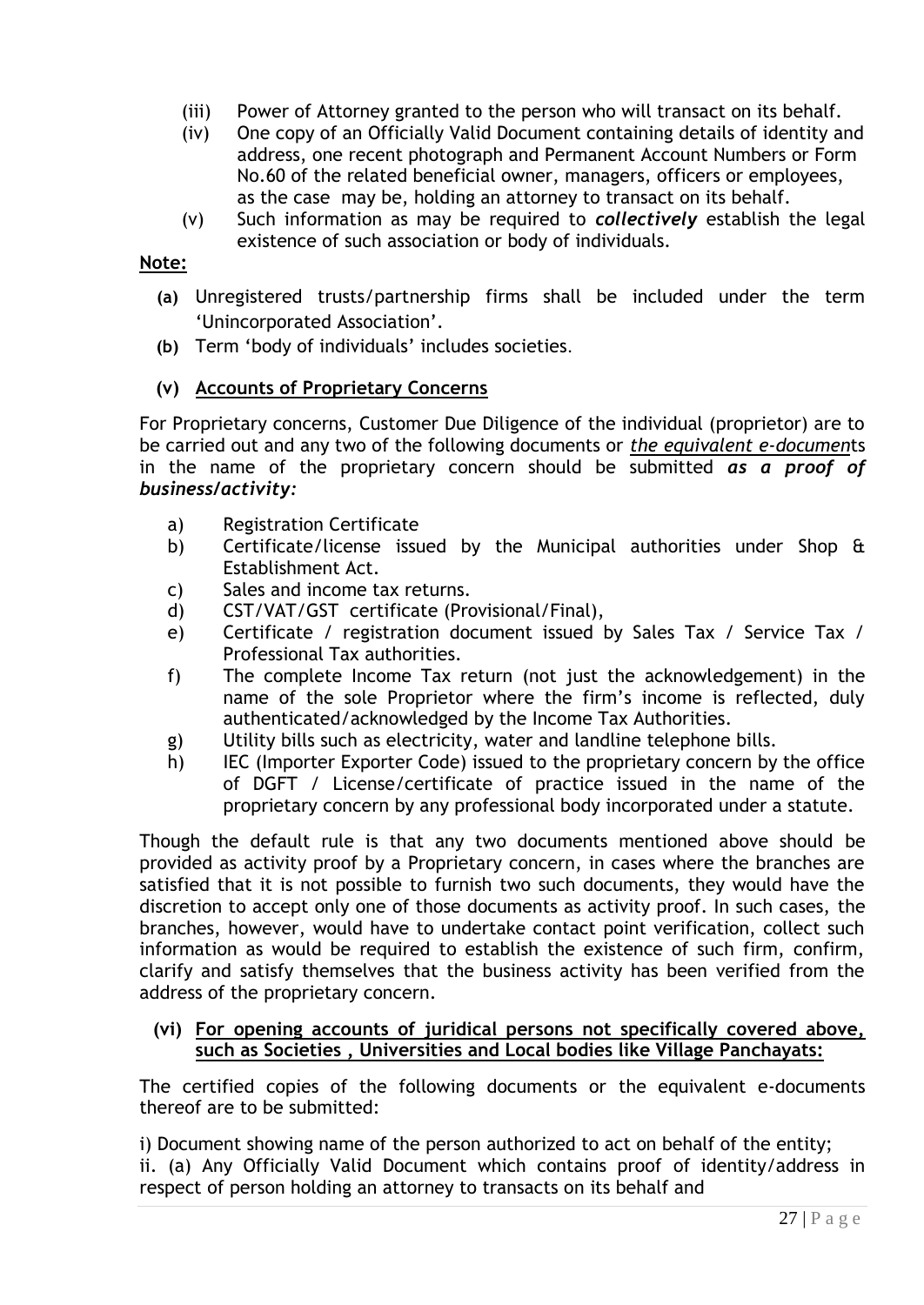(b) PAN or Form 60 as defined in the Income Tax Rules, 1962 issued to the person holding a power of attorney to transact on its behalf.

iii) Such documents as may be required to establish the legal existence of such an entity/juridical person

#### **(vii) Accounts of Foreign Portfolio Investors (FPIs) for Portfolio Investment Scheme (PIS):**

Accounts of FPIs which are eligible/ registered as per SEBI guidelines, for the purpose of investment under Portfolio Investment Scheme (PIS), shall be opened by accepting KYC documents as detailed in [Annex V,](#page-72-0) subject to Income Tax (FATCA/CRS) Rules.

Provided that banks shall obtain undertaking from FPIs or the Global Custodian acting on behalf of the FPI that as and when required, the exempted documents as detailed in [Annex V](#page-72-0) will be submitted.

#### **(viii) Client accounts opened by professional intermediaries:**

When the Bank has knowledge or reason to believe that the client account opened by a professional intermediary is on behalf of a single client, that client shall be identified. Bank may hold 'pooled' accounts managed by professional intermediaries on behalf of entities like mutual funds, pension funds or other types of funds. Branches shall not open accounts of such professional intermediaries who are bound by any client confidentiality that prohibits disclosure of the client details to the Bank. Where funds held by the intermediaries are not co-mingled at the Bank and there are 'sub-accounts', each of them attributable to a beneficial owner, all the beneficial owners shall be identified. Where such funds are co-mingled at the Bank, the Bank shall still look into the beneficial owners. Where the Bank rely on the 'customer due diligence' (CDD) done by an intermediary, Bank shall satisfy itself that the intermediary is a regulated and supervised entity and has adequate systems in place to comply with the KYC requirements of the customers. The ultimate responsibility for knowing the customer lies with the Bank.

## **3.2.15 Identification of Beneficial Ownership**

For opening an account of a Legal Person who is not a natural person, the beneficial owner(s) shall be identified and all reasonable steps to verify his/her identity shall be undertaken keeping in view the following:

- (a) Where the customer or the owner of the controlling interest is a company listed on a stock exchange, or is a subsidiary of such a company, it is not necessary to identify and verify the identity of any shareholder or beneficial owner of such companies.
- (b) In cases of trust/nominee or fiduciary accounts whether the customer is acting on behalf of another person as trustee/nominee or any other intermediary is determined. In such cases, satisfactory evidence of the identity of the intermediaries and of the persons on whose behalf they are acting, as also details of the nature of the trust or other arrangements in place shall be obtained.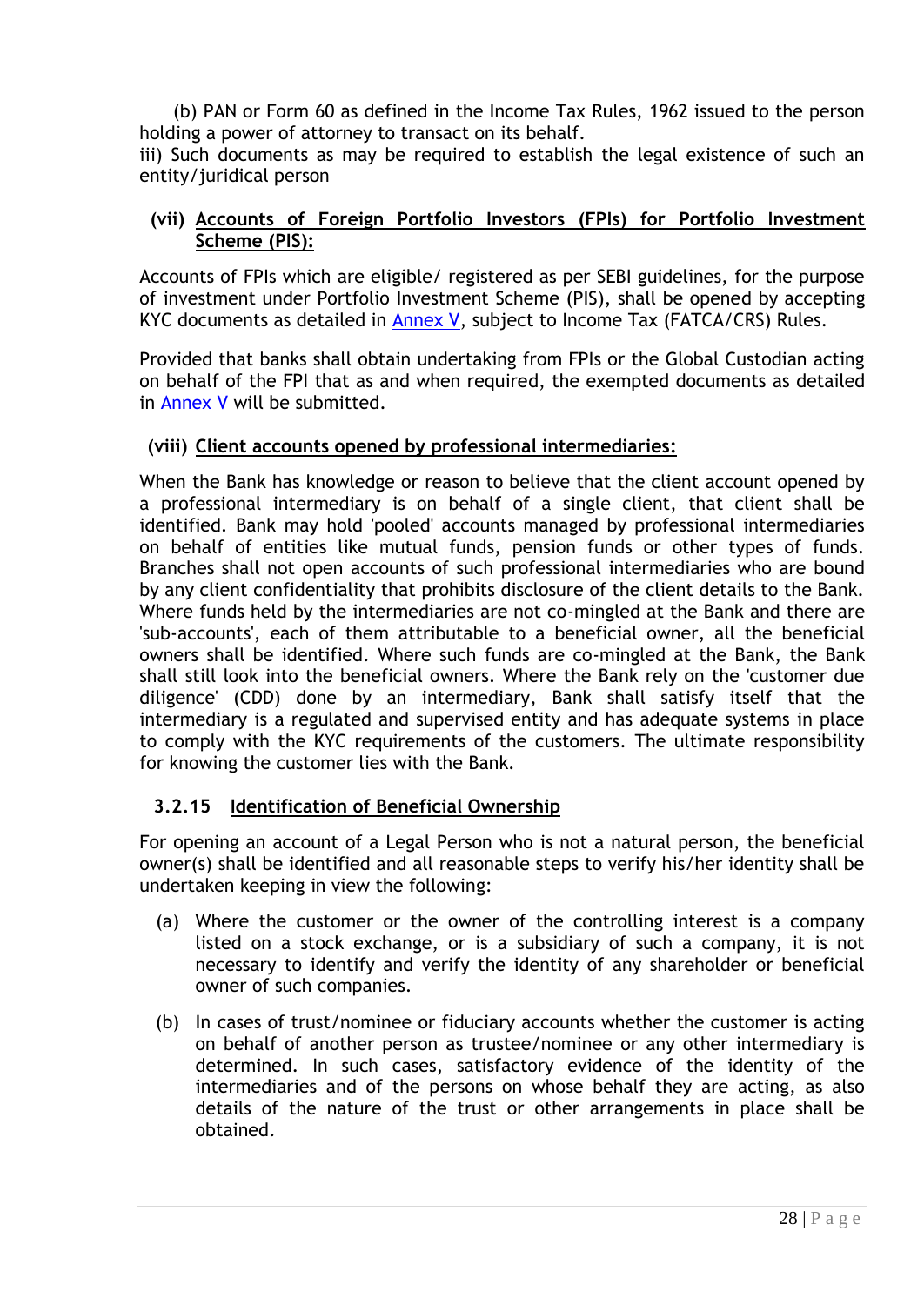## **3.2.16 Accounts of Non Profit Organsiations**

A Non-Profit Organization (NPO) means any entity or organization that is registered as a Trust or a Society under the Societies Registration Act, 1860 or any similar State Legislation or a company registered under Section 8 of the Companies Act 2013. All transactions involving receipts by these NPOs of value more than Rs.10 lac or its equivalent in foreign currency is to be reported to FIU-IND centrally from Head Office. However, if the Bank has reason to believe that a customer is intentionally structuring a transaction into a series of transactions below the threshold of Rs. 10 lac; the Bank shall consider filing a Suspicious Transaction Report to FIU-IND.

#### **3.2.17 Accounts operated by Power of Attorney Holders/Letter of Authority Holders:**

In case of accounts operated by Power of Attorney (POA) Holders / Letter of Authority (LOA) Holders, KYC documents shall be obtained from such POA holders/ LOA holders and records shall be maintained/ updated in the system**.**

#### **3.2.18 Introduction of New Technologies - Credit cards / debit cards / smart cards / gift cards / Mobile Wallet/ Net Banking/ Mobile Banking/RTGS/ NEFT/ECS/IMPS etc.**

Bank shall pay special attention to any money laundering threats that may arise from new or developing technologies including internet banking that might favour anonymity, and take measures, if needed, to prevent the same being used for money laundering purposes**.** The Electronic Cards (debit card, credit card, etc.) issued by the Bank to the customers may be used by them for buying goods and services, drawing cash from ATMs and electronic transfer of funds.

Bank shall ensure that appropriate KYC procedures are duly applied before issuing the cards to the customers/introducing new products/services/technologies. Bank shall ensure full compliance with all KYC/AML/CFT guidelines issued from time to time, in respect of add-on/ supplementary cardholders also. Further, where marketing of these cards is done through the services of agent, the agents will also to be subjected to due diligence KYC measures.

## **3.2.19 Periodic updation of KYC**

## **A. CDD requirements for periodic updation**:

*Periodic updation shall be carried out at least once in every two years for high risk customers, once in every eight years for medium risk customers and once in every ten years for low risk customers from the date of opening of the account/last KYC updation, as per the following procedures:*

- *(I) INDIVIDUAL CUSTOMER:*
- *i) No change in KYC information:*

*In case of no change in the KYC information, a self-declaration from the customer in this regard shall be obtained by way of a letter.*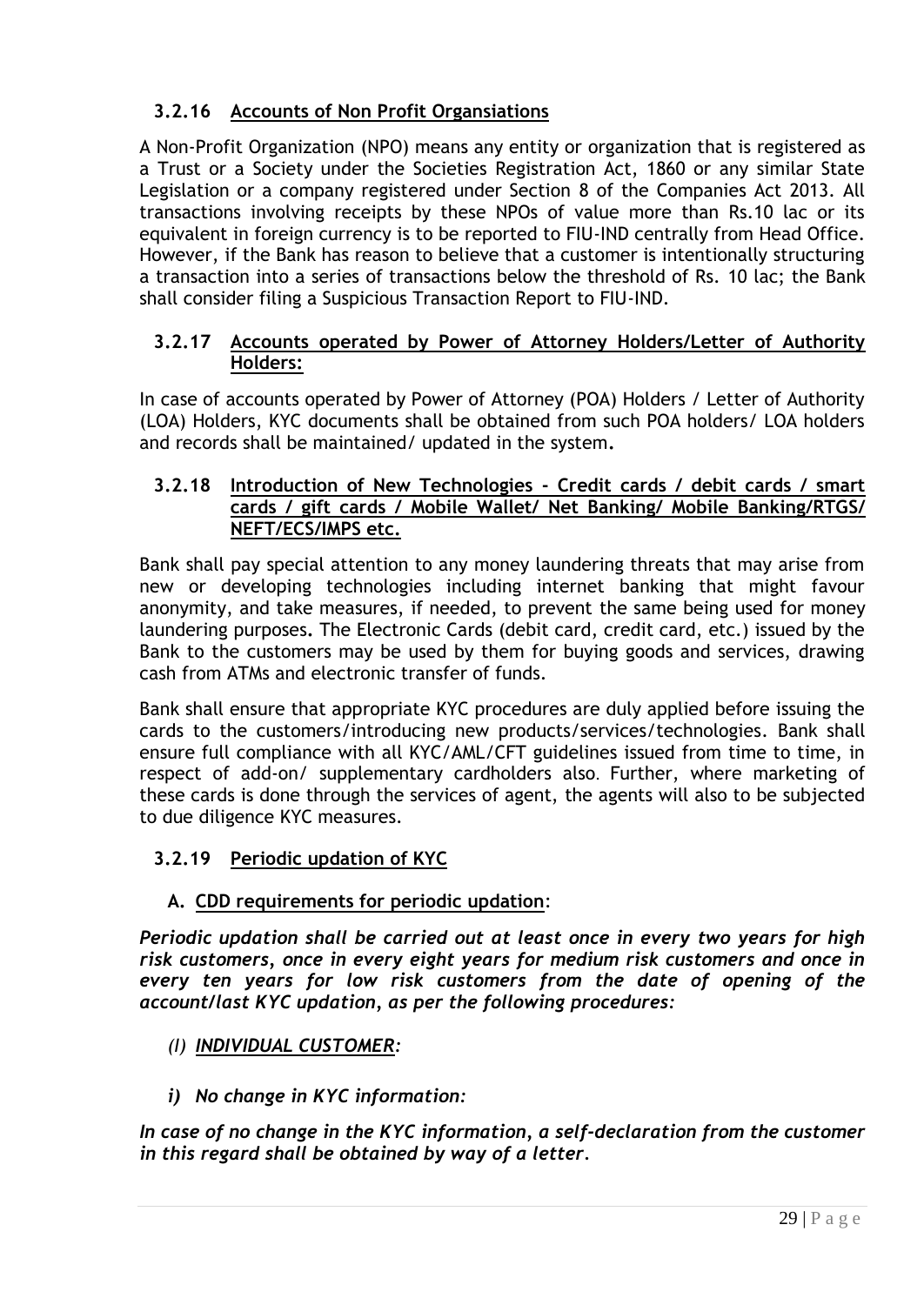*ii) Change in address:*

*In case of a change in the address details of the customer, Branches shall obtain a copy of Officially Valid Document (OVD) or deemed OVD or the equivalent e-documents thereof for the purpose of proof of address, declared by the customer at the time of periodic updation.* 

*iii) Accounts of customers, who were minor at the time of opening account, on their becoming major:*

*In case of customers for whom account was opened when they were minor, fresh photographs shall be obtained on their becoming a major and at that time, branches to ensure that KYC documents are based on current Customer Due Diligence (CDD) standards. Wherever required, Branches may carry out fresh KYC of such customers i.e. customers for whom account was opened when they were minor, on their becoming a major.*

- *(II) CUSTOMERS OTHER THAN INDIVIDUALS:*
- *i) No change in KYC information:*

*In case of no change in the KYC information of the Legal Entity (LE) customer, a self-declaration in this regard shall be obtained from the LE customer through a letter from an official authorized by the LE in this regard, Board resolution etc. Further, Branches shall ensure during this process that Beneficial Ownership (BO) information available with them is accurate and shall update the same, if required, to keep it as up-to-date as possible.*

*ii) Change in KYC information:*

*In case of change in KYC information, Branches shall undertake the KYC process equivalent to that applicable for on-boarding a new Legal Entity customer.*

#### *(III) ADDITIONAL MEASURES:*

*In addition to the above, Branches shall ensure the following:*

- *Branches shall ensure that available KYC documents of the customer are based on latest guidelines on required documents before opening of account. This is applicable even if there is no change in customer information but the documents available with the branch are not as per the current Customer Due Diligence (CDD) standards. Further, in case the validity of the CDD documents has expired at the time of periodic updation of KYC, Branches shall undertake the KYC process equivalent to that applicable for on-boarding a new customer.*
- *Customer"s PAN detail, if available with the branch, is verified from the database of the issuing authority at the time of periodic updation of KYC. Branches shall verify the PAN details in designated screen.*
- *Acknowledgment is provided to the customer mentioning the date of receipt of the relevant document(s), including self-declaration from the customer, for carrying out periodic updation. Further, it shall be ensured that the information / documents obtained from the customers at the time of periodic*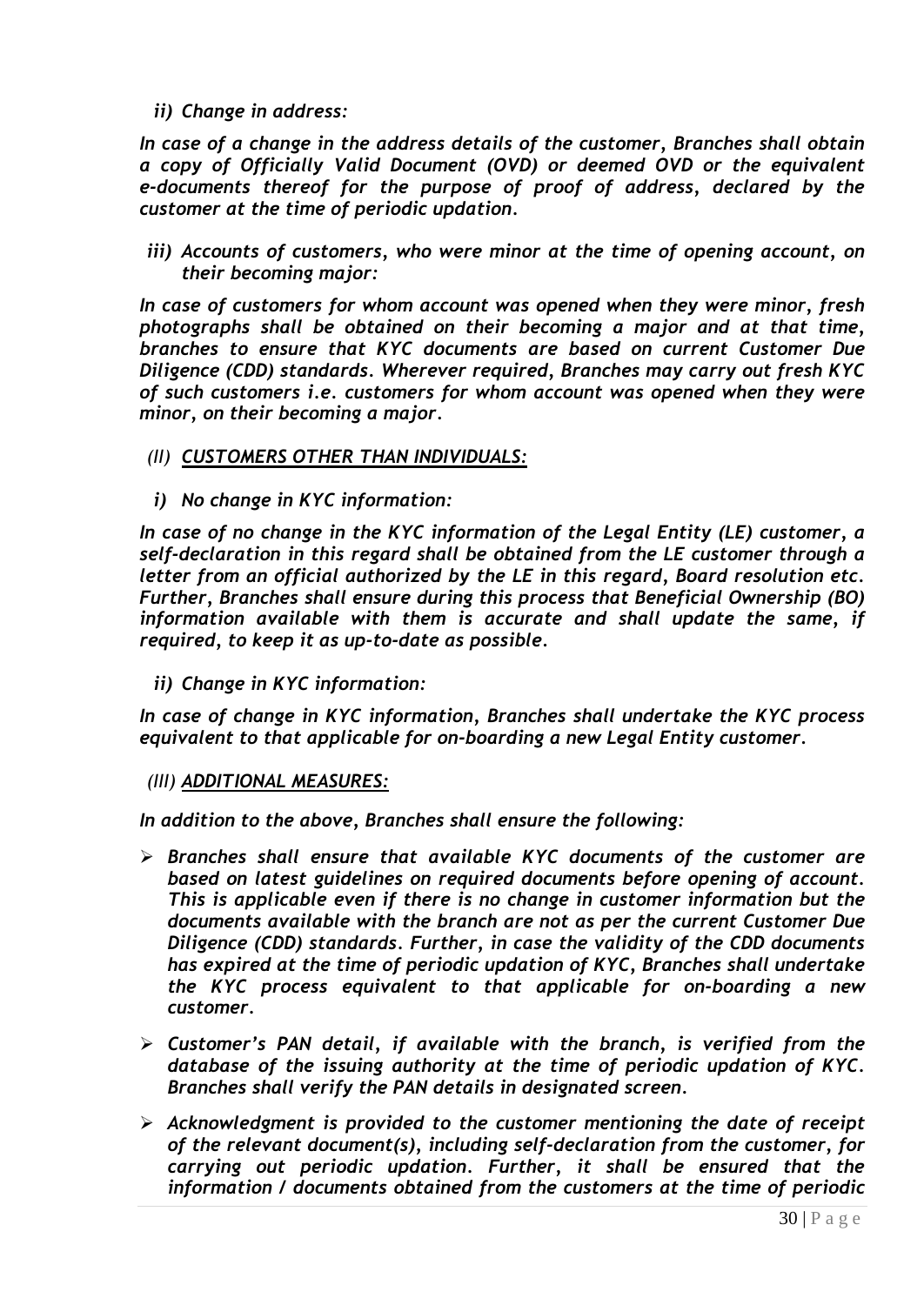*updation of KYC are promptly updated in the records / database of the bank and an intimation, mentioning the date of updation of KYC details, is provided to the customer.*

- *In order to ensure customer convenience in cases where individual customers express difficulty in approaching the home branch due to age related or other issues, such customers may approach the Branch Head or Section in charge of a non-home Branch, who shall obtain the necessary KYC documents along with the details as per bank format from the customer, attest the same and immediately send to the home branch for updation in CBS.*
- *In case of Non-Individual and Corporate customers, collection of KYC details for Re-KYC and updation of the same in CBS is to be done by home Branch only.*

#### **B. Temporary ceasing of operations:**

In case of existing customers, Bank shall obtain the Permanent Account Number or Form No.60, by such date as may be notified by the Central Government, failing which Bank shall temporarily cease operations in the account till the time the Permanent Account Number or Form No. 60 is submitted by the customer.

Provided that before temporarily ceasing operations for an account, the bank shall give the client an accessible notice and a reasonable opportunity to be heard. Further, bank shall include, in its internal policy, appropriate relaxation(s) for continued operation of accounts for customers who are unable to provide Permanent Account Number or Form No. 60 owing to injury, illness or infirmity on account of old age or otherwise, and such like causes. Such accounts shall, however, be subject to enhanced monitoring.

Provided further that if a customer having an existing account-based relationship with a bank gives in writing that he does not want to submit his Permanent Account Number or Form No.60, Bank shall close the account and all obligations due in relation to the account shall be appropriately settled after establishing the identity of the customer by obtaining the identification documents as applicable to the customer.

Explanation – For the purpose of this Section, "temporary ceasing of operations" in relation an account shall mean the temporary suspension of all transactions or activities in relation to that account by the bank till such time the customer complies with the provisions of this Section. In case of asset accounts such as loan accounts, for the purpose of ceasing the operation in the account, only credits shall be allowed.

## **3.2.20 Miscellaneous**

#### **A. At par cheque facility availed by co-operative banks**

Some commercial banks have arrangements with co-operative banks under which the latter open current accounts with the commercial banks and use the cheque book facility to issue 'at par' cheques to their constituents and walk-in-customers for effecting their remittances and payments. Since the 'at par' cheque facility offered by commercial banks to co-operative banks is in the nature of correspondent banking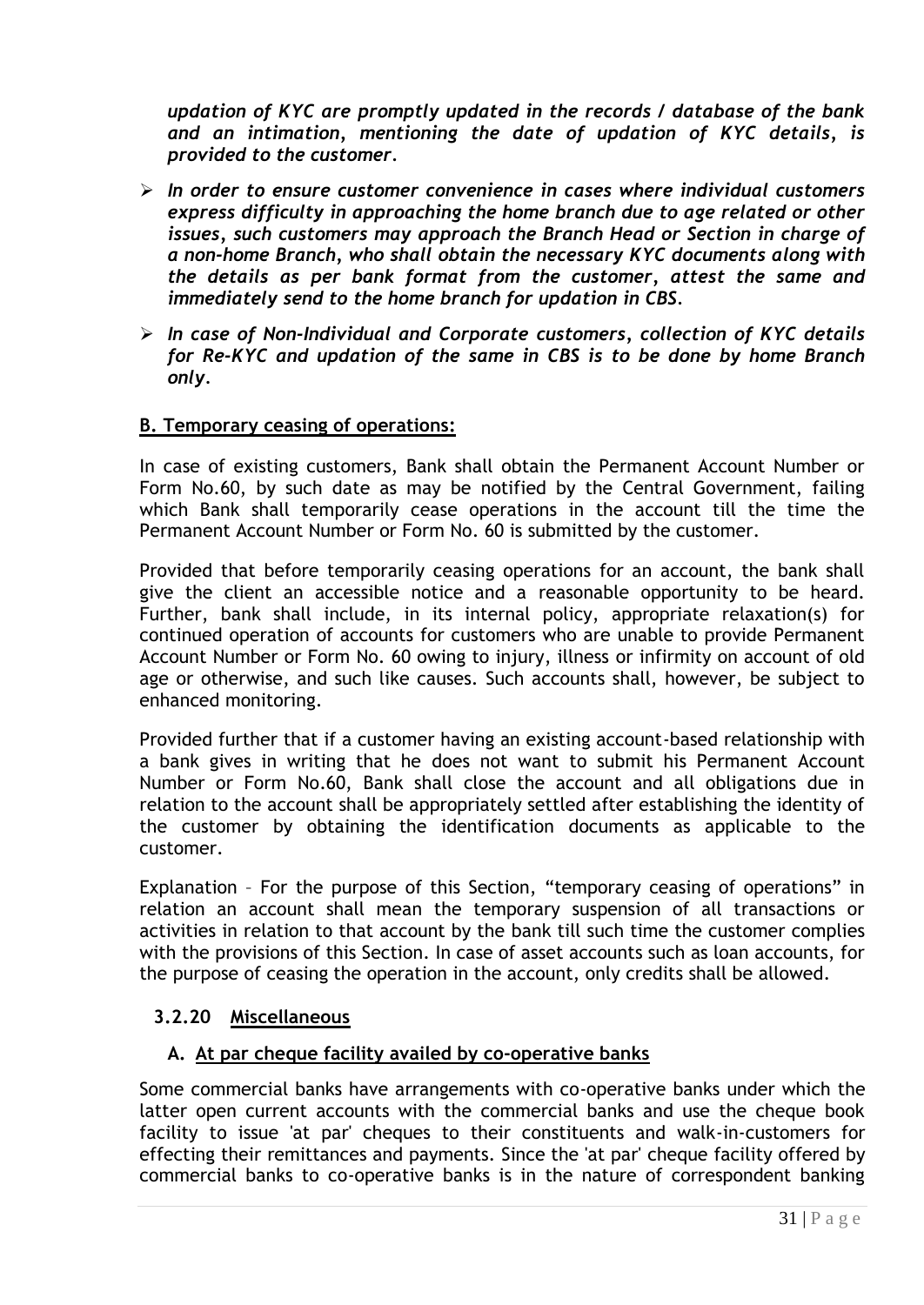arrangements, branches maintaining/opening such accounts should monitor and review such arrangements to assess the risks including credit risk and reputational risk arising therefrom. For this purpose, branches should retain the right to verify the records maintained by the client cooperative banks / societies for compliance with the extant instructions on KYC and AML under such arrangements.

## **B. Operation of Bank Accounts & Money Mules**

Money Mules are individuals with bank accounts who are recruited by fraudsters to receive cheque deposit or wire transfer for the purpose of money laundering. "Money Mules" can be used to launder the proceeds of fraud schemes (*e.g.,* phishing and identity theft) by criminals who gain illegal access to deposit accounts by recruiting third parties to act as "money mules." In order to minimize the operations of such mule accounts, Branches should strictly adhere to the guidelines on opening of accounts and monitoring of transactions.

If it is established that an account opened and operated is that of a Money Mule, it shall be deemed that the bank has not complied with these directions.

## **C. Simplified norms for Self Help Groups (SHGs):**

In order to address the difficulties faced by Self Help Groups (SHGs) in complying with KYC norms while opening Savings Bank accounts and credit linking of their accounts, following simplified norms shall be followed by branches:

- (a) KYC verification of all the members of SHGs need not be done while opening the Savings Bank account of the SHGs and KYC verification of all the office bearers would suffice.
- *(b) Customer Due Diligence (CDD) of all the members of SHG may be undertaken at the time of credit linking of SHGs.*

#### **D. Walk-in Customers**

Walk-in Customer" means a person who does not have an account-based relationship with the Bank, but undertakes transactions with the Bank.

In case of transactions carried out by a non-account based customer, i.e., a walk-in customer, where the amount of transaction is equal to or exceeds Rupees fifty thousand, whether conducted as a single transaction or several transactions that appear to be connected, the customer's identity and address shall be verified.

If the Bank has reason to believe that a customer is intentionally structuring a transaction into a series of transactions below the threshold of Rs. 50000/-, the Bank shall verify identity and address of the customer and also consider filing a Suspicious Transaction Report to FIU-IND.

*Branches shall ensure to capture Walk-in Customer details mandatorily while carrying out Cash transactions for a non-account based Customer.* Bank shall also verify the identity of the customers for all international money transfer operations.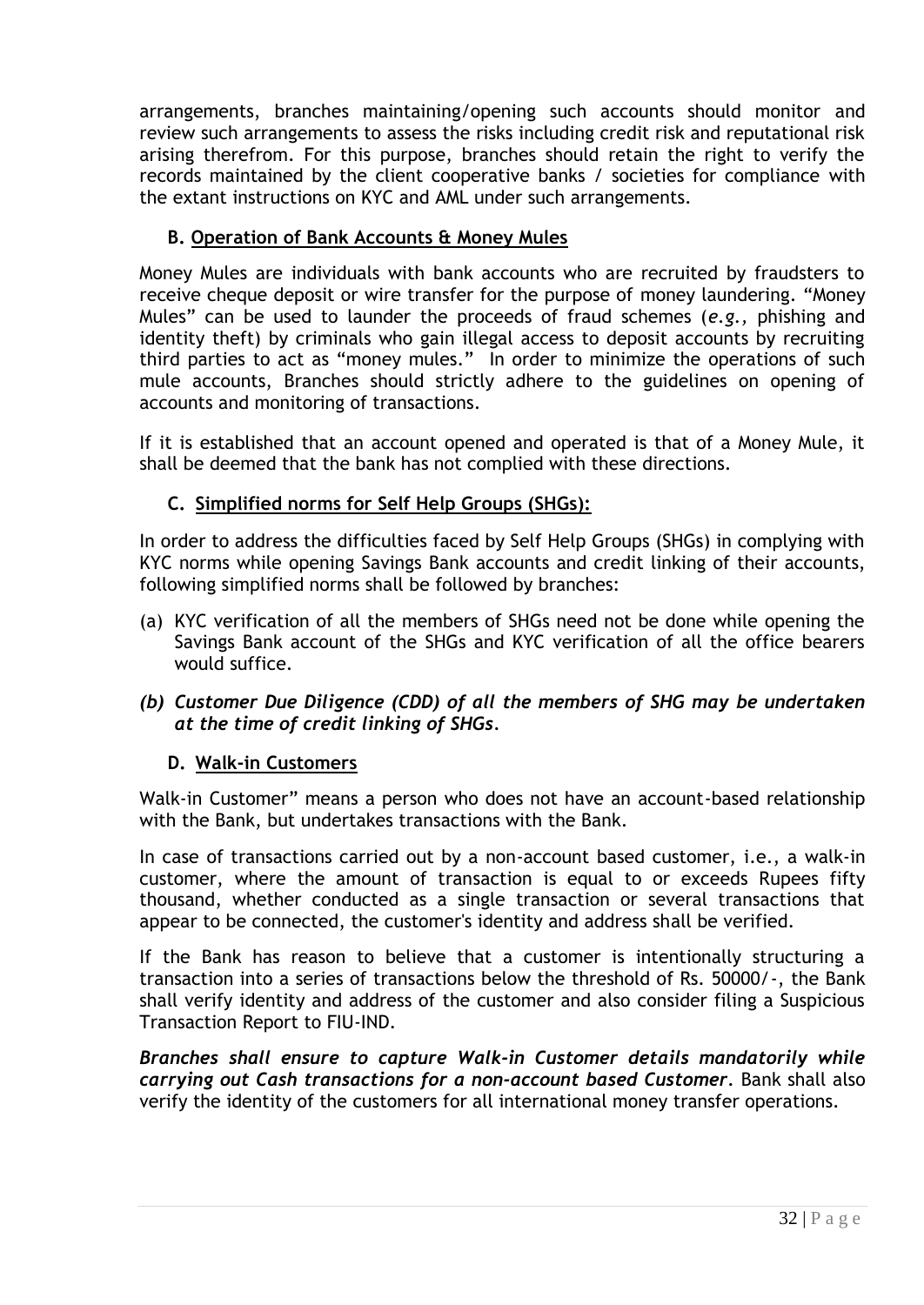## **E. Issue of Demand Drafts, etc., for more than Rs. 50,000/-**

Any remittance of funds by way of Demand Draft or any other mode and issue of Traveller"s cheques for value of Rs. 50,000/- and above shall be effected by debit to the customer"s account or against cheques and not against cash payment.

Bank shall not make payment of cheques/drafts/pay orders/banker's cheques if they are presented beyond the period of three months from the date of such instrument.

The name of the purchaser shall be incorporated on the face of the demand draft, pay order, banker's cheques etc by the issuing Bank with effect from 15<sup>th</sup> September 2018.

## **F. Unique Customer Identification Code**

A Unique Customer Identification Code (UCIC) will help the Bank to identify customers, track the facilities availed, monitor financial transactions in a holistic manner and enable the Bank to have a better approach to risk profiling of customers. Branches are required to strictly avoid creating multiple customer IDs while opening new accounts and in case of existing multiple IDs, branches have to carry out the process of de-duplication.

## **G. Prohibition on dealing in Virtual Currencies (VCs).**

*Virtual currency is a digital representation of value that can be digitally traded and functions as (1) a medium of exchange; and/or (2) a unit of account; and/or (3) a store of value, but does not have legal tender status (i.e., when tendered to a creditor, is a valid and legal offer of payment) in any jurisdiction. It is not issued nor guaranteed by any jurisdiction, and fulfills the above functions only by agreement within the community of users of the virtual currency.*

*The guidelines on "Prohibition on dealing in Virtual Currencies (VCs)" was set aside by the Hon"ble Supreme Court. Hence, Branches shall ensure to carry out Customer Due Diligence of Customers involved in dealing with Virtual Currencies.*

## **H. Collection of Account Payee Cheques**

Account payee cheques for any person other than the payee constituent shall not be collected. Banks shall, at their option, collect account payee cheques drawn for an amount not exceeding rupees fifty thousand to the account of their customers who are co-operative credit societies, provided the payees of such cheques are the constituents of such co-operative credit societies.

## <span id="page-32-0"></span>**3.3 MONITORING OF TRANSACTIONS:**

Ongoing monitoring is an essential element of effective KYC/AML procedures. Branches should exercise ongoing due diligence with respect to every customer and closely examine the transactions to ensure that they are consistent with the customer"s profile and source of funds as per extant instructions. The ongoing due diligence may be based on the following principles:

(a) The extent of monitoring will depend on the risk category of the account. High risk accounts have to be subjected to more intensified monitoring.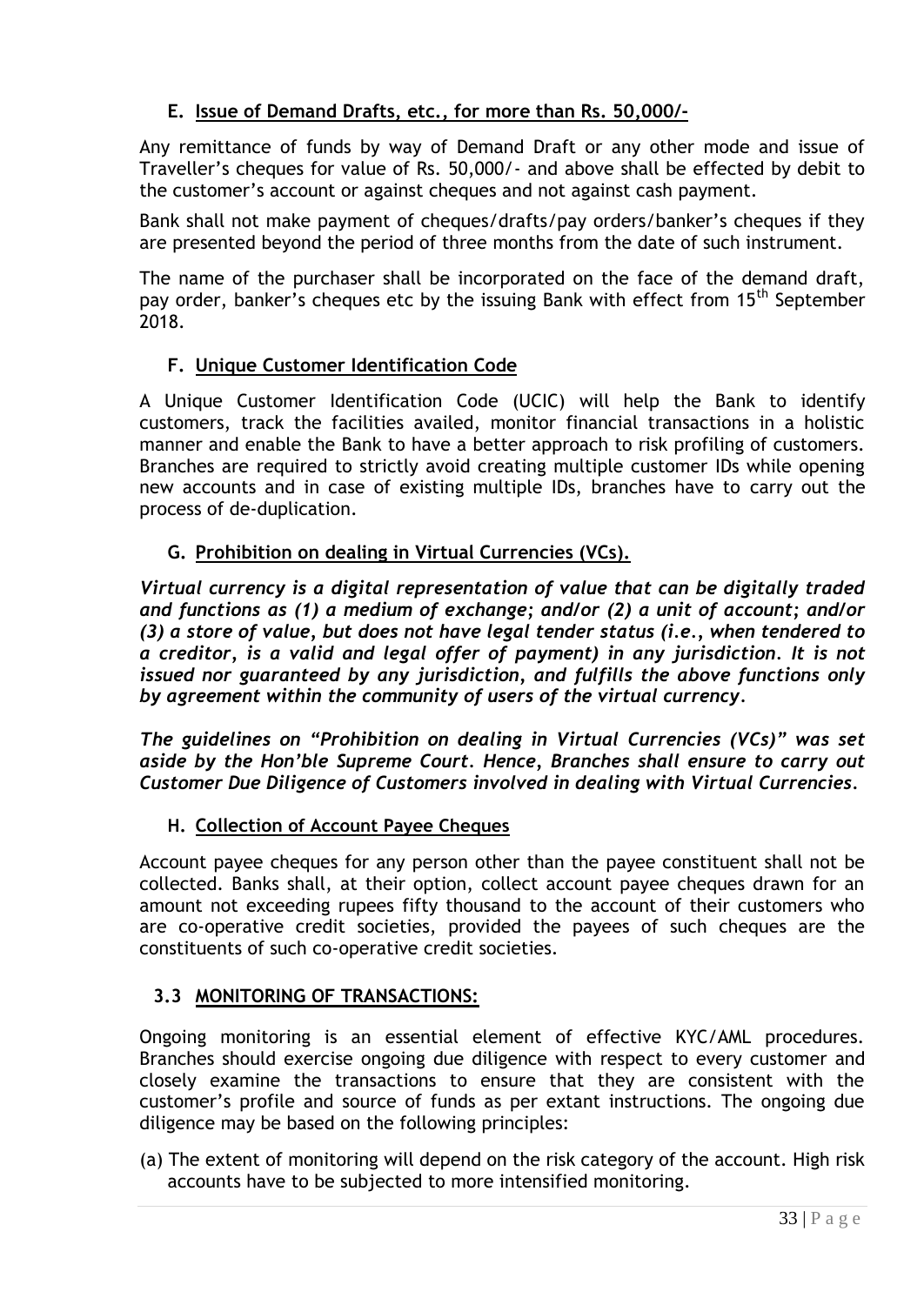- (b) Branches should pay particular attention to the following types of transactions:
	- (i) Large and complex transactions including RTGS transaction, and those with unusual patterns, which have no apparent economic rationale or legitimate purpose.
	- (ii) Transactions which exceed the thresholds prescribed for specific categories of accounts.
	- (iii) Transactions involving large amounts of cash inconsistent with the normal and expected activity of the customer.
	- (iv) High account turnover inconsistent with the size of the balance maintained.
	- (v) Deposit of third party cheques, drafts, etc. in the existing and newly opened accounts followed by cash withdrawals for large amounts
- (c) Bank shall put in place a system of periodical review of risk categorization of accounts and the need for applying enhanced due diligence measures. Such review of risk categorisation of customers shall be carried out at a periodicity of not less than once in six months.
- (d) Branches should closely monitor the transactions in accounts of marketing firms, especially accounts of Multi-level Marketing (MLM) Companies. Branches should analyse data in cases where a large number of cheque books are sought by the company, there are multiple small deposits (generally in cash) across the country in one bank account and where a large number of cheques are issued bearing similar amounts/dates. Where such features are noticed by the branches and in case they find such unusual operations in their accounts, the matter should be immediately reported to AML/CFT Centralized Unit, *Central Processing Wing, Head Office* for onward reporting to Reserve Bank and other appropriate authorities such as FIU-IND.
- (e) Supervisors should keep a vigil over the transactions involving huge amounts. Transactions should generally have a bearing with the occupation and /or line of business of the account holders. In case of any doubt, necessary enquiries should be made with the account holders.
- **f)** While accepting the cheque for collection, it is to be ensured that the name mentioned in the challan and name of the beneficiary of the instrument are same.
- **g)** Branches are advised to mandatorily obtain either PAN or equivalent e-document and verify while undertaking transactions as per the provisions of Income Tax Rule 114B applicable to banks, as amended from time to time or Form 60 (if PAN is not available) for opening of accounts and also at the time of accepting cash receipt for Rs. 50,000/- and above. If the customer appears to be structuring the transactions into a serious of transactions below the threshold of Rs. 50,000/-, branches are required to obtain PAN or Form 60 (if PAN is not available) from the customer. Branches are advised to aggregate the split transactions across accounts of same customer to decide on the matter of obtention of PAN or Form 60, wherever the aggregate amount of transactions is Rs. 50,000/- and above.
- **h)** All the staff members are instructed to maintain the standards of good conduct and behavior expected of them and not to involve in any activity that would bring disrepute to the institution and not to advise potential customers on the lines that would be an infringement of the legal process/ could facilitate money laundering/ could defeat the KYC norms or the norms of due diligence prescribed by RBI from time to time.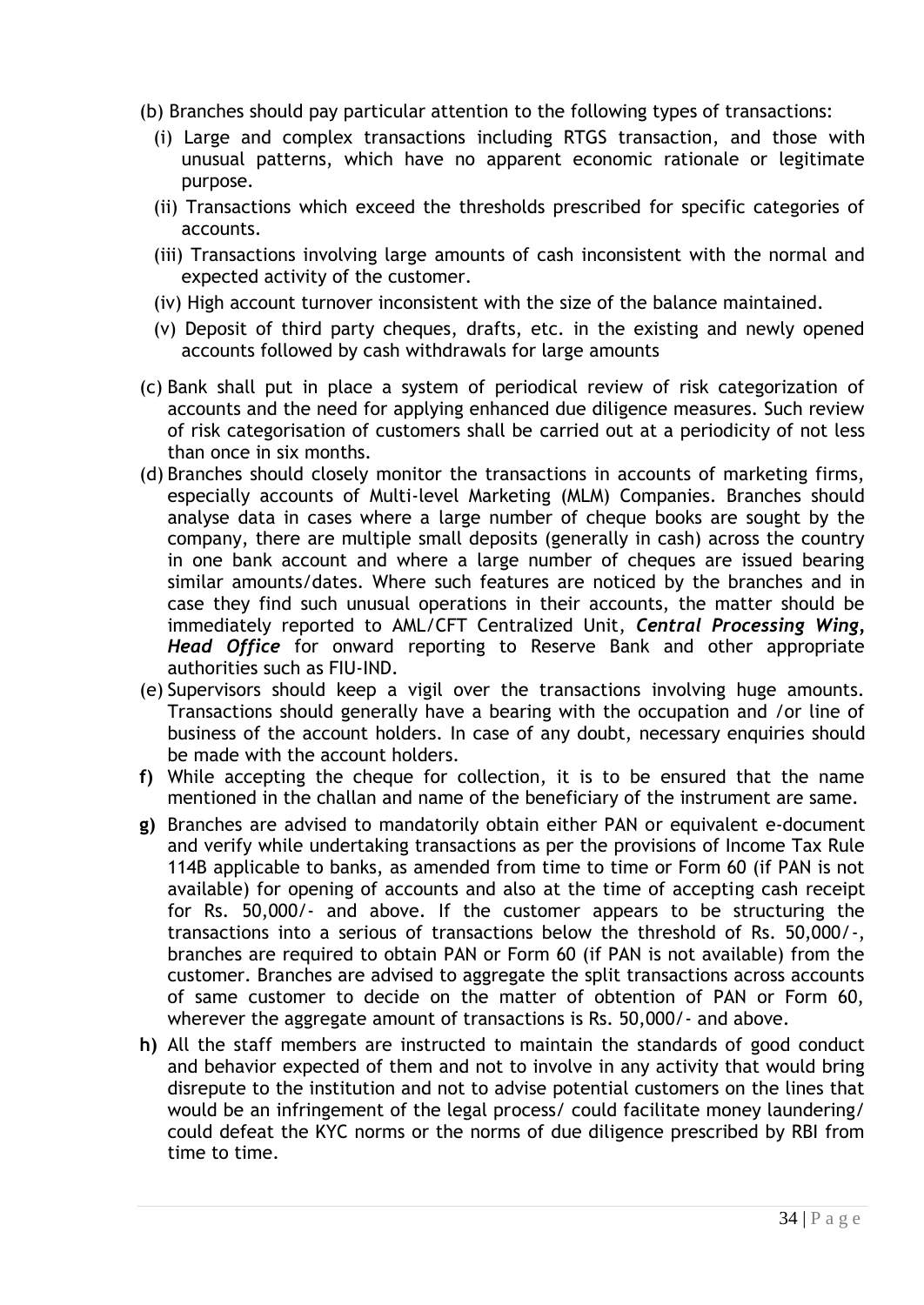## <span id="page-34-0"></span>**3.4 RISK MANAGEMENT:**

The inadequacy or absence of KYC standards can subject the Bank to serious customer and counter party risks especially reputational, operational, legal and concentration risks. Reputational Risk is defined as "the potential that adverse publicity regarding the Bank"s business practices and associations, whether accurate or not, will cause a loss of confidence in the integrity of the institution". Operational Risk can be defined as "the risk of direct or indirect loss resulting from inadequate or failed internal processes, people and systems or from external events". Legal Risk is "the possibility that lawsuits, adverse judgments or contracts that turn out to be unenforceable can disrupt or adversely affect the operations or condition of the Bank". Concentration Risk although mostly applicable on the assets side of the balance sheet, may affect the liabilities side as it is also closely associated with funding risk, particularly the risk of early and sudden withdrawal of funds by large depositors, with potentially damaging consequences for the Bank's liquidity. It is worth noting that all these risks are interrelated. Any one of them can result in significant financial cost to the Bank as well as the need to divert considerable management time and energy to resolve problems that arise.

Customers frequently have multiple accounts with the Bank, but in offices located at different places. To effectively manage the reputational, operational and legal risk arising from such accounts, Bank shall aggregate and monitor significant balances and activity in these accounts on a fully consolidated basis, whether the accounts are held as on balance sheet, off balance sheet or as assets under management or on a fiduciary basis.

Branches should exercise ongoing due diligence with respect to the business relationship with every client and closely examine the transactions in order to ensure that they are consistent with their knowledge about the clients, their business and risk profile and where necessary, the source of funds. The Board of Directors of the Bank shall ensure that an effective KYC/AML/CFT programme is put in place by establishing appropriate procedures and ensuring their effective implementation. It shall cover proper management oversight, systems and controls, segregation of duties, training of staff and other related matters.

In addition, the following also to be ensured for effectively implementing the AML/CFT requirements:

- (i) Using a risk-based approach to address management and mitigation of various AML/CFT risks.
- (ii) Allocation of responsibility for effective implementation of policies and procedures.
- (iii) Independent evaluation by the compliance functions of Bank"s policies and procedures, including legal and regulatory requirements.
- (iv) Concurrent/internal audit/snap audit to verify the compliance with KYC/AML policies and procedures.
- (v) Putting up consolidated note on such audits and compliance to the Audit Committee at quarterly intervals and to Board of Directors at monthly intervals by KYC Cell, Central Processing Wing, Head Office, Bengaluru*.*

**Bank shall ensure that decision-making functions of determining compliance with KYC norms are not outsourced.**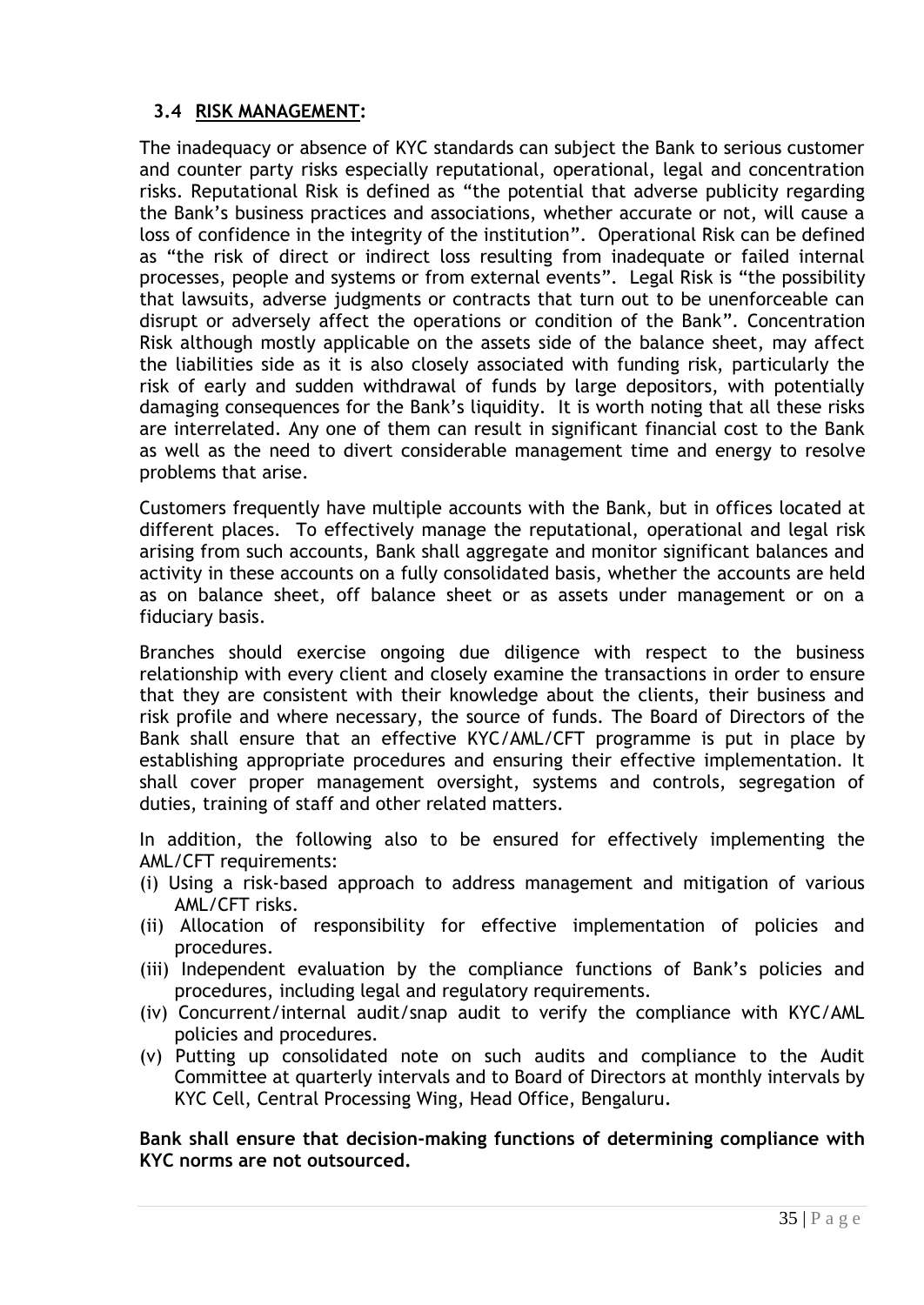Branches shall prepare a profile for each new customer based on risk categorization. The customer profile may contain information relating to customer's identity, social/financial status, nature of business activity, information about his clients' business and their location etc. The nature and extent of due diligence will depend on the risk perceived by the Bank.

Branches shall categorise the customers into low, medium and high risk category based on the assessment and risk perception of the customers, identifying transactions that fall outside the regular pattern of activity and not merely based on any group or class they belong to. The Bank shall have a Board approved policy for risk categorisation and ensure that the same is meticulously complied with, to effectively help in combating money laundering activities. The nature and extent of due diligence, shall be based on the following principles:

(i) Individuals (other than High Net Worth) and entities, whose identity and source of income, can be easily identified, and customers in whose accounts the transactions conform to the known profile, shall be categorised as low risk. Illustrative examples include salaried employees and pensioners, people belonging to lower economic strata, government departments and government owned companies, regulators and statutory bodies, etc.

(ii) Customers who are likely to pose a higher than average risk shall be categorised as medium or high risk depending on the background, nature and location of activity, country of origin, sources of funds, customer profile, etc. Customers requiring very high level of monitoring, e.g., those involved in cash intensive business, Politically Exposed Persons (PEPs) of foreign origin, shall be categorised as high risk.

Whenever there are suspicions of money laundering or financing of activities relating to terrorism or where there are doubts about the veracity of previously obtained customer identification data, branches should review the due diligence measures including verifying again the identity of the client and obtaining information on the purpose and intended nature of business relationship.

Bank has adopted a risk categorization model as advised by the Indian Banks Association.

The Bank shall take steps to identify and assess the Money Laundering /Terrorism Financing risk for customers, as also for products/ services/ transactions/ delivery channels. Bank shall have controls and procedures in place to effectively manage and mitigate the risk adopting a risk-based approach. As a corollary, Bank shall adopt enhanced measures for products, services and customers with a medium or high risk rating.

#### **4. CORRESPONDENT BANKING AND SHELL BANK:**

Correspondent Banking is the provision of banking services by one bank (the "correspondent bank") to another bank (the "respondent bank"). These services may include cash / funds management, international wire transfers, drawing arrangements for demand drafts and mail transfers, payable-through-accounts, cheques clearing etc. Bank shall take the following precautions while entering into a correspondent banking relationship:

(a) Bank shall gather sufficient information to fully understand the nature of the business of the bank including information on management, major business activities,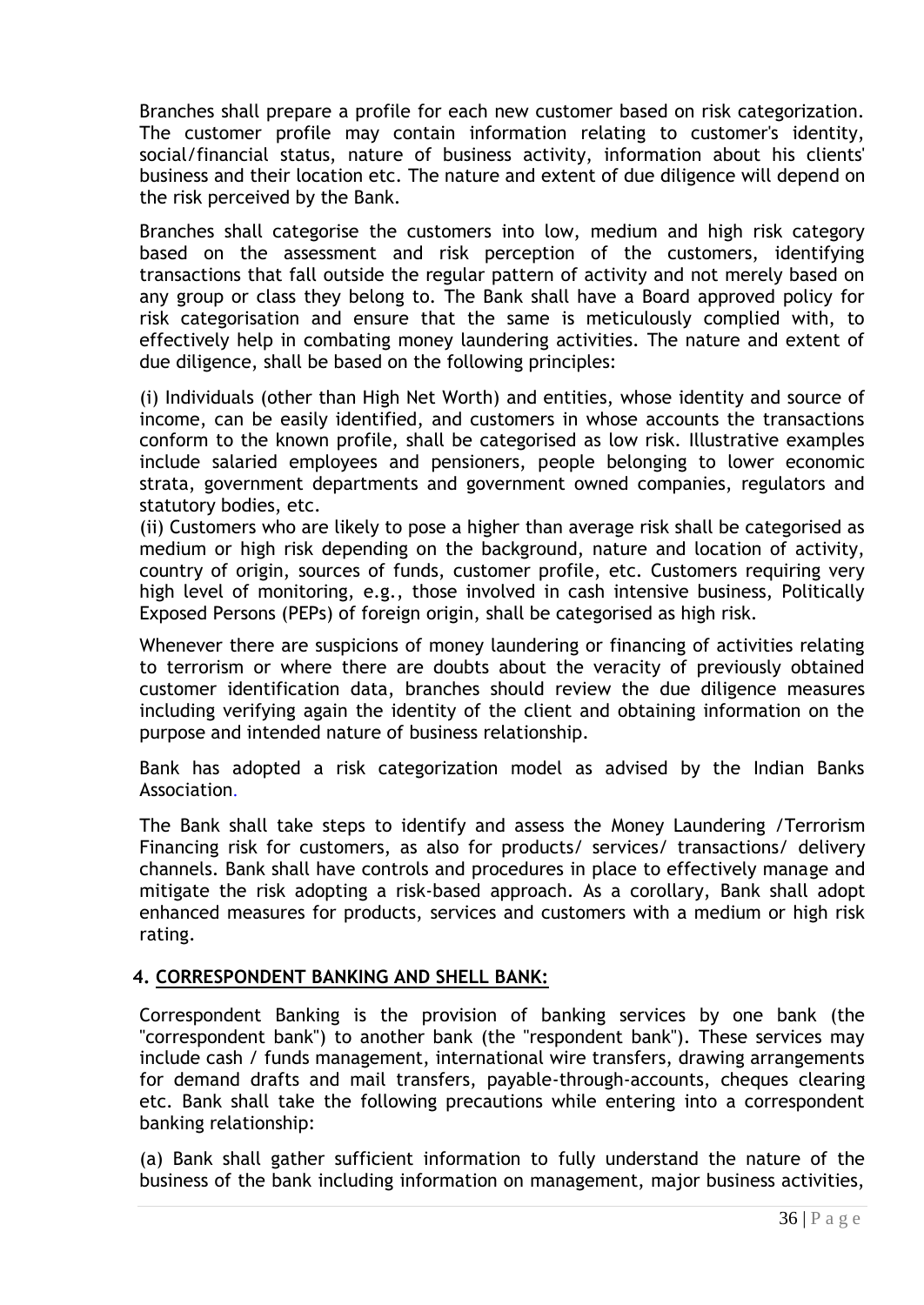level of AML/CFT compliance, purpose of opening the account, identity of any third party entities that will use the correspondent banking services, and regulatory/supervisory framework in the bank"s home country.

(b) Such relationships may be established only with the approval of the Board or by a committee headed by the MD & CEO with clearly laid down parameters for approving such relationships, as approved by the Board. Proposals approved by the Committee should be put up to the Board at its next meeting for post facto approval.

(c)The responsibilities of each bank with whom correspondent banking relationship is established shall be clearly documented.

(d) In the case of payable-through-accounts, Bank shall satisfy that the respondent bank has verified the identity of the customers having direct access to the accounts and is undertaking ongoing 'due diligence' on them.

(e) Bank shall also ensure that the respondent bank is able to provide the relevant customer identification data immediately on request.

(f) Bank shall be cautious while continuing relationships with correspondent banks located in jurisdictions which have strategic deficiencies or have not made sufficient progress in implementation of Financial Action Task Force (FATF) Recommendations.

(g) Bank shall ensure that its respondent banks have KYC/AML policies and procedures in place and apply enhanced 'due diligence' procedures for transactions carried out through the correspondent accounts.

(h) Bank shall not enter into a correspondent relationship with a "shell bank" (i.e. a bank which is incorporated in a country where it has no physical presence and is unaffiliated to any regulated financial group).

(i)Bank shall not permit its accounts to be used by shell banks.

# **5. WIRE TRANSFERS:**

Banks use wire transfers as an expeditious method for transferring funds between bank accounts. Wire transfers include transactions occurring within the national boundaries of a country or from one country to another. As wire transfers do not involve actual movement of currency, they are considered as a rapid and secure method for transferring value from one location to another.

**(a)** The salient features of a wire transfer transaction are as under:

(i) Wire transfer is a transaction carried out on behalf of an originator person (both natural and legal) through a bank by electronic means with a view to making an amount of money available to a beneficiary person at a bank. The originator and the beneficiary may be the same person.

(ii) Cross-border transfer means any wire transfer where the originator and the beneficiary bank or financial institutions are located in different countries. It may include any chain of wire transfers that has at least one cross-border element.

(iii) Domestic wire transfer means any wire transfer where the originator and receiver are located in the same country. It may also include a chain of wire transfers that takes place entirely within the borders of a single country even though the system used to effect the wire transfer may be located in another country.

(iv) The originator is the account holder, or where there is no account, the person (natural or legal) that places the order with the bank to perform the wire transfer.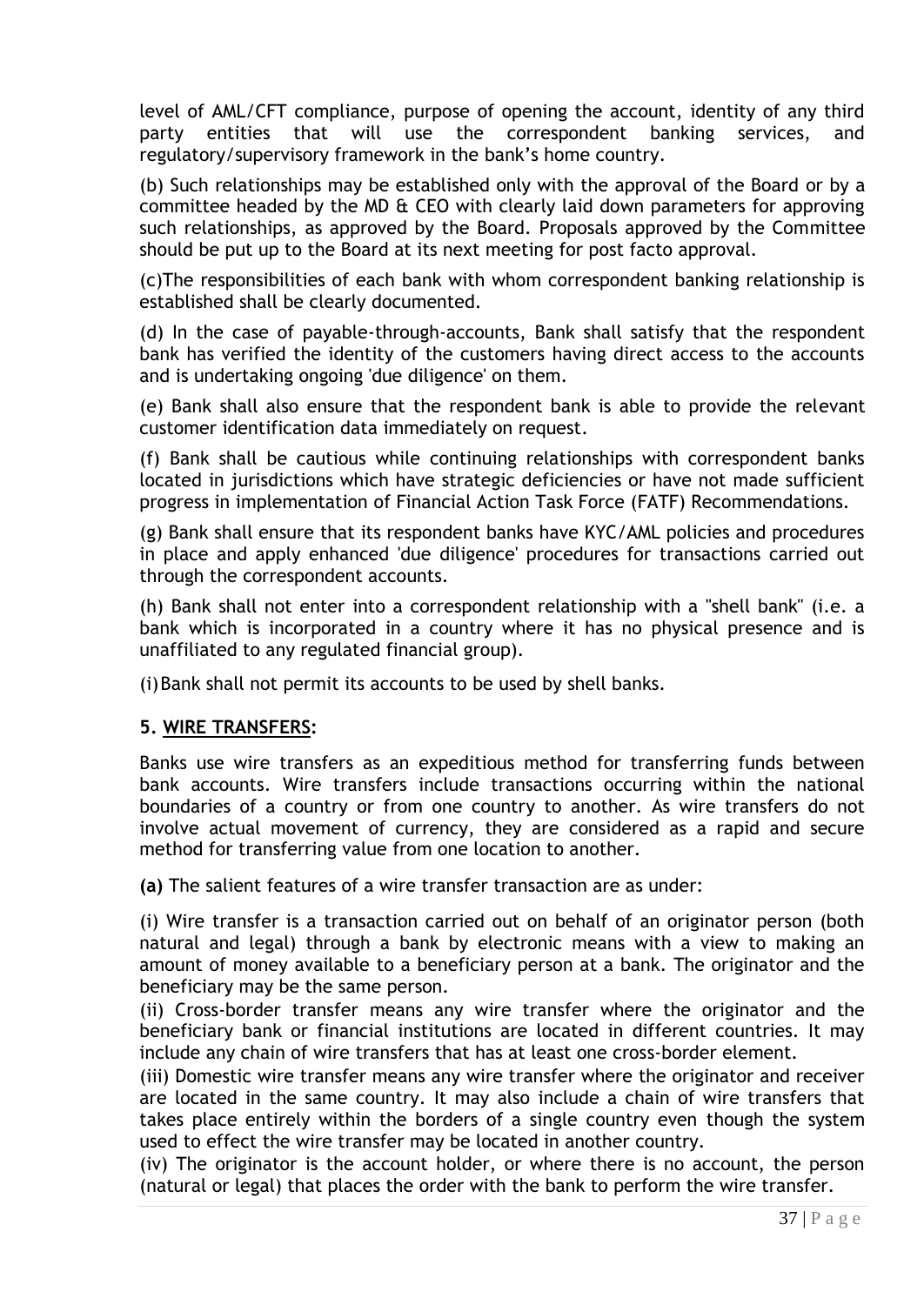**(b)** Wire transfer is an instantaneous and most preferred route for transfer of funds across the globe and hence, there is a need for preventing terrorists and other criminals from having unfettered access to wire transfers for moving their funds and for detecting any misuse when it occurs. This can be achieved if basic information on the originator of wire transfers is immediately available to appropriate law enforcement and / or prosecutorial authorities in order to assist them in detecting, investigating, prosecuting terrorists or other criminals and tracing their assets. The information can be used by Financial Intelligence Unit - India (FIU-IND) for analysing suspicious or unusual activity and disseminating it as necessary.

The originator information can also be put to use by the beneficiary bank to facilitate identification and reporting of suspicious transactions to FIU-IND. Owing to the potential terrorist financing threat posed by small wire transfers, the objective is to be in a position to trace all wire transfers with minimum threshold limits. Accordingly, Bank shall ensure that all wire transfers are accompanied by the following information.

### **Cross-border wire transfers**

(i) All cross-border wire transfers including transactions using credit or debit card shall be accompanied by accurate and meaningful originator information.

(ii) Information accompanying cross-border wire transfers must contain the name and address of the originator and where an account exists, the number of that account. In the absence of an account, a unique reference number, as prevalent in the country concerned, must be included.

#### **Domestic wire transfers**

- I. Information accompanying all domestic wire transfers of Rs. 50000/- (Rupees Fifty Thousand) and above must include complete originator information i.e. name, address and account number etc., unless full originator information can be made available to the beneficiary bank by other means.
- II. If the Bank has reason to believe that a customer is intentionally structuring wire transfers to below Rs. 50000/- (Rupees Fifty Thousand) to several beneficiaries in order to avoid reporting or monitoring, the Bank shall insist on complete customer identification before effecting the transfer. In case of noncooperation from the customer, efforts shall be made to establish his identity and [Suspicious Transaction Report \(STR\)](http://172.16.108.45/kmt/returns/str_app.xls) shall be made to FIU-IND.
- III. When a credit or debit card is used to effect money transfer, necessary information as (i) above should be included in the message.
- IV. Complete originator information relating to qualifying wire transfers shall be preserved at least for a period of five years by the ordering bank.

#### **(c) Exemptions**

Inter-bank transfers and settlements where both the originator and beneficiary are banks or financial institutions would be exempted from the above requirements.

#### **(d)Role of Ordering, Intermediary and Beneficiary Banks**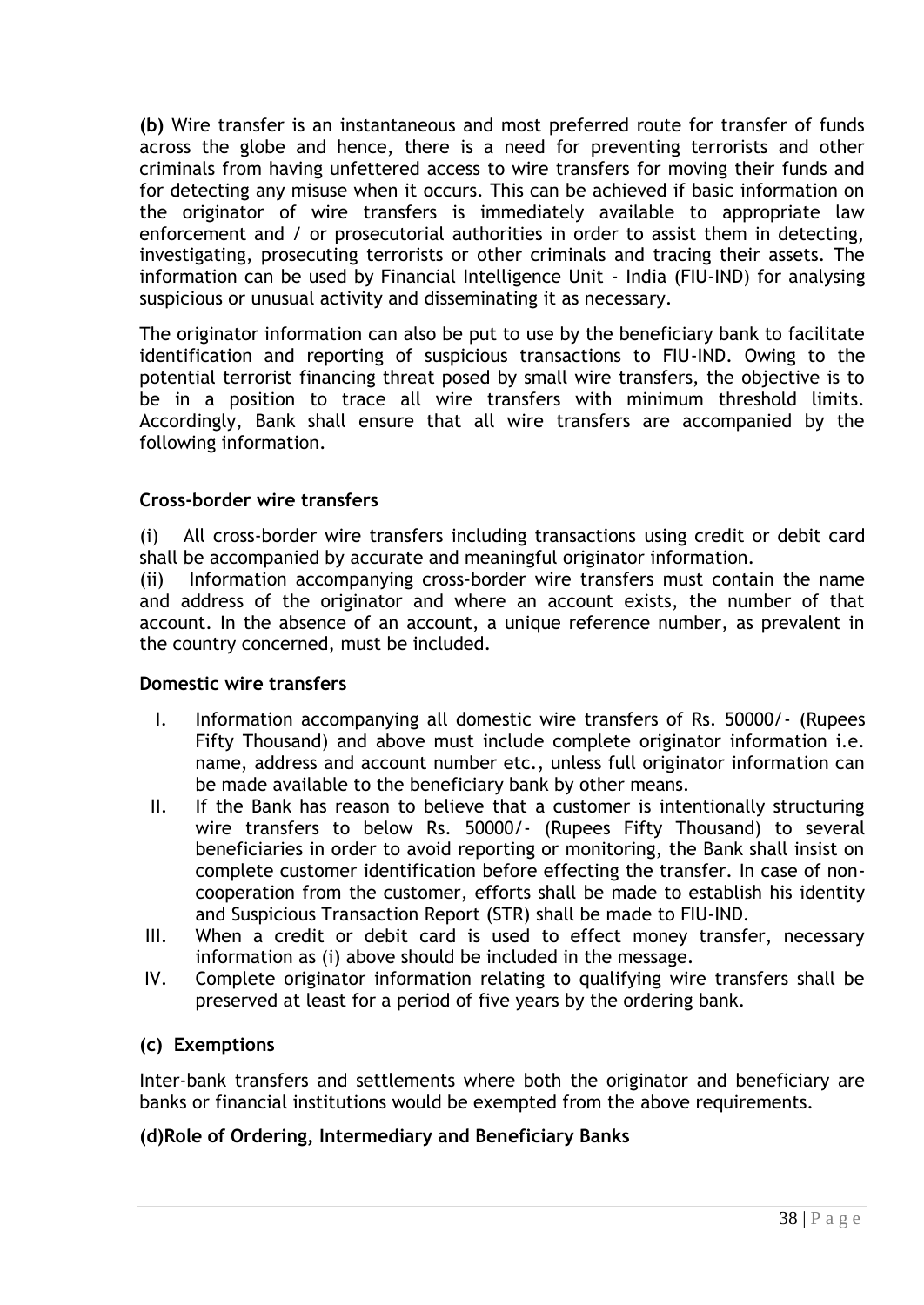# **(i) Ordering Bank**

An Ordering Bank is the one that originates a wire transfer as per the order placed by its customer. As Ordering Bank, the Bank shall ensure that qualifying wire transfers contain complete originator information. The Bank shall also verify and preserve the information at least for a period of five years.

#### **(ii) Intermediary Bank**

For both cross-border and domestic wire transfers, Bank processing an intermediary element of a chain of wire transfers shall ensure that all originator information accompanying a wire transfer is retained with the transfer. Where technical limitations prevent full originator information accompanying a cross-border wire transfer from remaining with a related domestic wire transfer, a record shall be kept at least for five years (as required under Prevention of Money Laundering Act, 2002) as the receiving Intermediary Bank, of all the information received from the Ordering Bank.

### **(iii) Beneficiary Bank**

A Beneficiary Bank should have effective risk-based procedures in place to identify wire transfers lacking complete originator information. The lack of complete originator information may be considered as a factor in assessing whether a wire transfer or related transactions are suspicious and whether they should be reported to the Financial Intelligence Unit-India. As Beneficiary Bank, the Bank shall also take up the matter with the Ordering Bank if a transaction is not accompanied by detailed information of the fund remitter. If the ordering bank fails to furnish information on the remitter, the Bank shall consider restricting or even terminating its business relationship with the Ordering Bank.

### **6. MAINTENANCE OF KYC DOCUMENTS AND PRESERVATION PERIOD**

PML Act and Rules cast certain obligations on the banks with regard to maintenance, preservation and reporting of customer account information. Bank shall take all steps considered necessary to ensure compliance with the requirements of the Act and Rules ibid.

#### **6.1 Maintenance of records of transactions**

Bank shall maintain all necessary information in respect of transactions prescribed under Rule 3 of PML Rules, 2005 so as to permit reconstruction of individual transactions, including the following information:

- (a) the nature of the transactions;
- (b) the amount of the transaction and the currency in which it was denominated;
- (c) the date on which the transaction was conducted; and
- (d) the parties to the transaction.

#### **6.2 Preservation of Records**

Bank shall take appropriate steps to evolve a system for proper maintenance and preservation of account information in a manner that allows data to be retrieved easily and quickly whenever required or when requested by the competent authorities.

(i) Bank shall maintain for at least five years from the date of transaction between the bank and the client, all necessary records of transactions, both domestic or international, which will permit reconstruction of individual transactions (including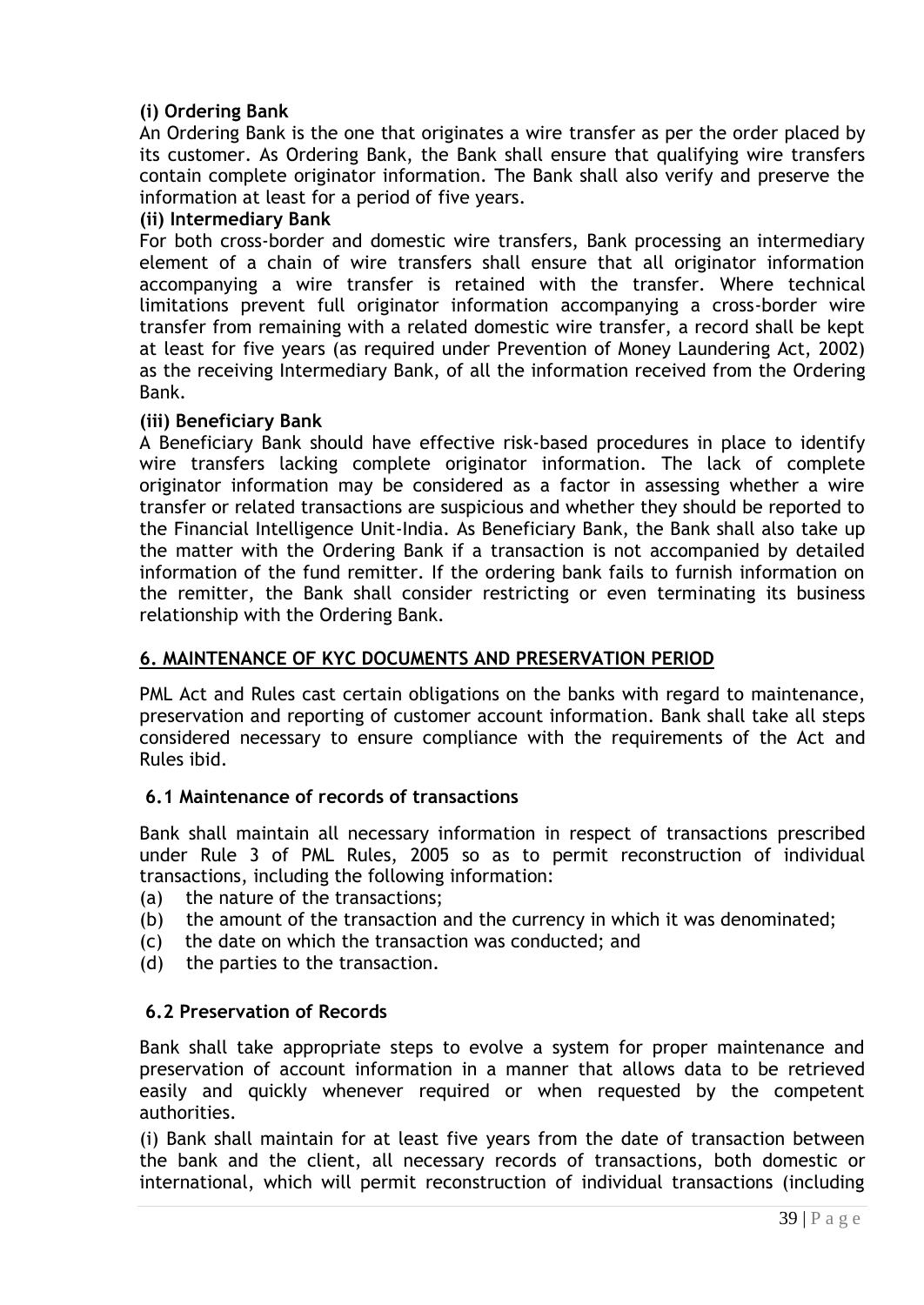the amounts and types of currency involved if any) so as to provide, if necessary, evidence for prosecution of persons involved in criminal activity.

(ii) Bank shall ensure that records pertaining to the identification of the customers and their address (e.g. copies of documents like passports, identity cards, driving licenses, PAN card, utility bills etc.) obtained while opening the account and during the course of business relationship, are properly preserved for at least five years after the business relationship is ended as required under Rule 10 of the Rules ibid. The identification records and transaction data shall be made available to the competent authorities upon request.

(iii) Bank shall maintain records of the identity of clients, and records in respect of transactions with its clients referred to in Rule 3, in hard or soft format.

### **7. COMBATING FINANCING OF TERRORISM (CFT)**

The United Nations periodically circulates the following two lists of individuals and entities, suspected of having terrorist links, and as approved by its Security Council (UNSC):

(a) The ISIL (Da"esh) & Al-Qaida Sanctions List includes names of individuals, groups, undertakings and entities associated with the ISIL (Da"esh) /Al-Qaida. The updated ISIL (Da"esh) /Al-Qaida Sanctions List is available at *https://scsanctions.un.org/fop/fop?xml=htdocs/resources/xml/en/consolidated.x ml&xslt=htdocs/resources/xsl/en/al-qaida-r.xsl*

(b) The 1988 Sanctions List consisting of individuals (Section A of the consolidated list) and entities (Section B) associated with the Taliban, which is available at *https://scsanctions.un.org/fop/fop?xml=htdocs/resources/xml/en/consolidated.x ml&xslt=htdocs/resources/xsl/en/taliban-r.xsl.*

The United Nations Security Council Resolutions (UNSCRs), received from Government of India, are circulated by the Reserve Bank to all banks and FIs. Bank shall take them into account for implementation of Section 51A of the Unlawful Activities (Prevention) (UAPA) Act, 1967, as detailed under para 7.1.

Branches are required to screen customer names with UN List of terrorist individuals/entities before creation of new customer ID/opening of accounts. Branches are required to ensure that the names/s of the proposed customer does not match with that of the UN list of Terrorist individuals/organization/ entities, before opening any new account. AML/CFT Centralised Unit, Head Office will also cross check the details of all existing accounts with the updated list, on a regular basis. If the particulars of any of the account/s have resemblance with those appearing in the list, branches have to verify transactions carried out in such accounts and report those accounts to AML/CFT Centralized Unit, HO for onward submission to RBI/Financial Intelligence Unit-INDIA apart from advising Ministry of Home Affairs as required under UAPA notification dated *February 2, 2021.*

#### **7.1 Freezing of Assets under Section 51A of Unlawful Activities (Prevention) Act, 1967**

(a) The Unlawful Activities (Prevention) Act, 1967 (UAPA) has been amended by the Unlawful Activities (Prevention) Amendment Act, 2008. Government has issued an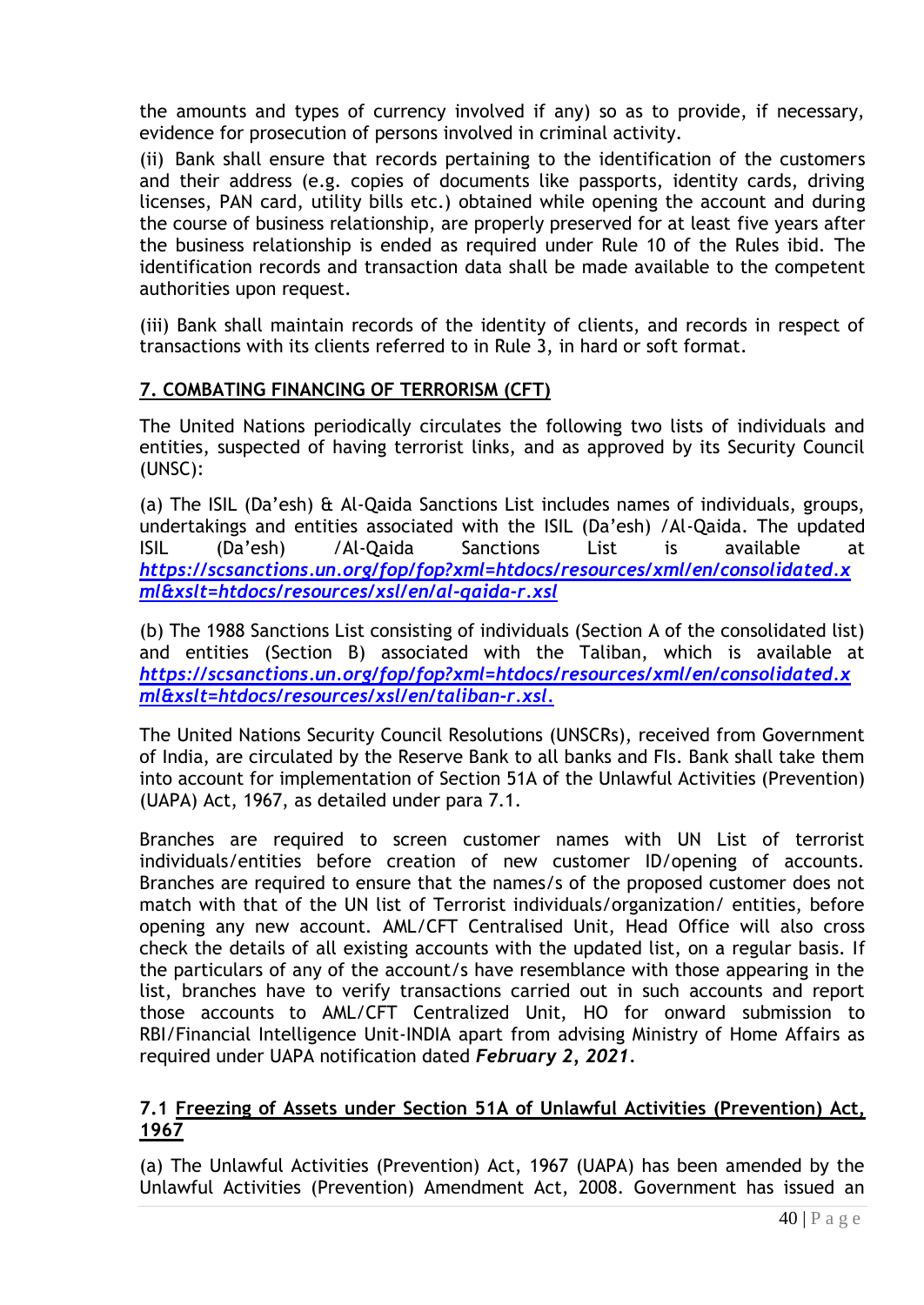Order dated August 27, 2009 detailing the procedure for implementation of Section 51A of the Unlawful Activities (Prevention) Act, 1967 for prevention of, and for coping with terrorist activities. In terms of Section 51A, the Central Government is empowered to freeze, seize or attach funds and other financial assets or economic resources held by on behalf of or at the direction of the individuals or entities listed in the Schedule to the Order, or any other person engaged in or suspected to be engaged in terrorism and prohibit any individual or entity from making any funds, financial assets or economic resources or related services available for the benefit of the individuals or entities listed in the Schedule to the Order or any other person engaged in or suspected to be engaged in terrorism.

(b) Bank shall strictly follow the procedure laid down in the UAPA Order dated *February 2, 2021* (**[Annexure IV](#page-64-0) to this Policy**) and ensure meticulous compliance to the Order issued by the Government. *The list of Nodal Officers for UAPA is available on the website of Ministry of Home Affairs.*

# **7.2 Jurisdictions that do not or insufficiently apply the FATF Recommendations**

(a) Bank shall take into account risks arising from the deficiencies in AML/CFT regime of the jurisdictions included in the Financial Action Task Force (FATF) Statement. In addition to FATF Statements circulated by Reserve Bank of India from time to time, Bank shall also consider publicly available information for identifying countries, which do not or insufficiently apply the FATF Recommendations. Bank shall also give special attention to business relationships and transactions with persons (including legal persons and other financial institutions) from or in countries that do not or insufficiently apply the FATF Recommendations and jurisdictions included in FATF Statements.

(b) Bank shall examine the background and purpose of transactions with persons (including legal persons and other financial institutions) from jurisdictions included in FATF Statements and countries that do not or insufficiently apply the FATF Recommendations. Further, if the transactions have no apparent economic or visible lawful purpose, the background and purpose of such transactions shall, as far as possible be examined, and written findings together with all documents shall be retained and made available to Reserve Bank/other relevant authorities, on request.

#### **8. REPORTING REQUIREMENTS**

#### **(a) Reporting to Financial Intelligence Unit-India**

(i) In terms of Rule 3 of the PML (Maintenance of Records) Rules, 2005, Bank is required to furnish information relating to cash transactions, cash transactions integrally connected to each other, and all transactions involving receipts by nonprofit organisations [NPO means any entity or organisation that is registered as a trust or a society under the Societies Registration Act, 1860 or any similar State legislation or a company registered under (erstwhile Section 25 of Companies Act, 1956) Section 8 of the Companies Act, 2013], cash transactions where forged or counterfeit currency notes or bank notes have been used as genuine, cross border wire transfer, etc. to the Director, Financial Intelligence Unit-India (FIU-IND) in respect of transactions referred to in Rule 3 at the following address: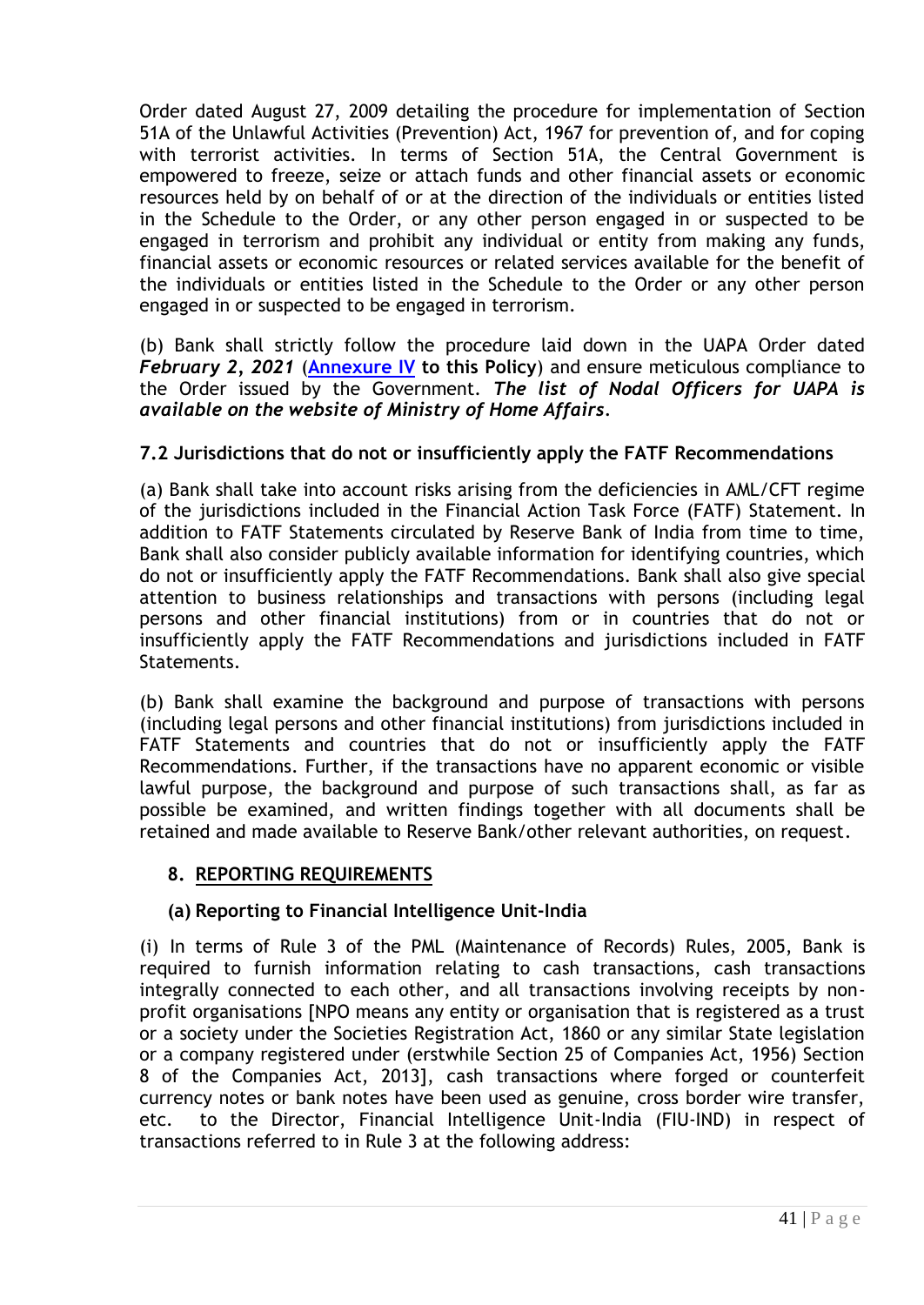*The Director, FIU-IND,Financial Intelligence Unit-India, 7th Floor, Jeevan Bharti Building, Tower-II, Connaught Place, Sansad Mard, New Delhi-110001.Website <http://fiuindia.gov.in/>*

(ii) FIU-IND has released a comprehensive reporting format guide to describe the specifications of prescribed reports to FIU-IND. FIU-IND has also developed a Report Generation Utility and Report Validation Utility to assist reporting entities in the preparation of prescribed reports. FIU –INDIA in their REPORTING FORMAT GUIDE, informed that for account based transaction, bank shall report in ACCOUNT BASED REPORTING FORMAT (ARF) and wherever transaction without account based relationship with the customer, bank shall report in TRANSACTION BASED REPORTING FORMAT (TRF).

(iii) In terms of Rule 8, while furnishing information to the Director, FIU-IND, delay of each day in not reporting a transaction or delay of each day in rectifying a misrepresented transaction beyond the time limit as specified in the Rule shall constitute a separate violation. *Branches/Offices/Sections* shall take note of the timeliness of the reporting requirements and submit the reports within the timelines.

As a part of transaction monitoring mechanism, Bank shall put in place an appropriate software application to throw alerts when the transactions are inconsistent with risk categorization and updated profile of the customers. The software shall be robust enough to throw the alerts for effective identification and reporting of suspicious transactions.

As per Rule 7 of PML Rules, the procedure and manner of furnishing information shall be as under:

(1) The Bank shall communicate to the Director, FIU IND the name, designation and address of the Designated Director and the Principal Officer.

(2) The Principal Officer shall furnish the information referred to in clauses (A), (B), (BA), (C), (D), (E) and (F) of sub-rule (1) of rule 3 to the Director on the basis of information available with the reporting entity (details of above clauses are furnished under para 6.1). A copy of such information shall be retained by the Principal Officer for the purposes of official record

(3) The Bank shall evolve an internal mechanism having regard to any guidelines issued by regulator, for detecting the transactions referred to in clauses  $(A), (B), (BA), (C), (D), (E)$  and  $(F)$  of sub-rule (1) of rule 3 and for furnishing information about such transactions in such form as may be directed by its Regulator.

(4) The Bank, its Designated Director, officers and employees shall observe the procedure and the manner of furnishing information as specified by its Regulator.

#### **(b) Reports to be furnished to FIU-IND:**

#### 1. **Cash Transaction Reports (CTR)**

The Bank shall scrupulously adhere to the following:

i. The [Cash Transaction Report \(CTR\)](http://172.16.108.45/kmt/GetDocument.asp?PageRef=returns/ctr.htm) for each month shall be submitted to FIU-IND by 15th of the succeeding month. Bank shall ensure to submit CTR for every month to FIU-IND within the prescribed time schedule.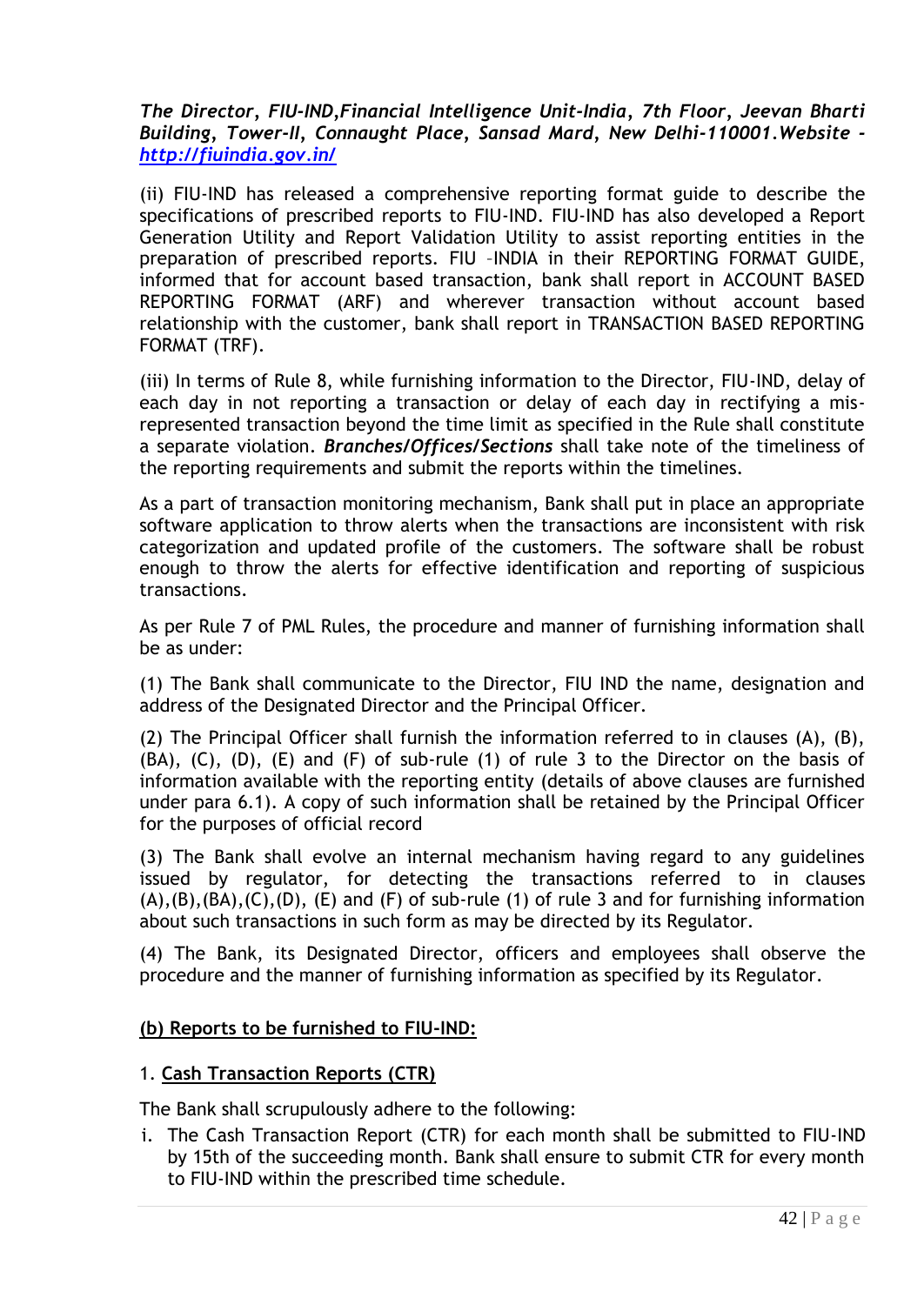- ii. While filing CTR, details of individual transactions below Rupees Fifty Thousand need not be furnished.
- iii. CTR shall contain only the transactions carried out by the Bank on behalf of their clients / customers excluding transactions between the internal accounts of the Bank.
- iv. *All accounts where the summation of cash transaction exceeds 10 lakhs either by way of credit or debit in a month are to be reported under CTR*. A summary of cash transaction report for the Bank as a whole shall be compiled by the Principal Officer of the Bank every month in physical form as per the format specified. The summary shall be signed by the Principal Officer and submitted to FIU-IND. In case of Cash Transaction Reports (CTR) compiled centrally by banks for the branches having Core Banking Solution (CBS) at their central data centre level, banks may generate centralised Cash Transaction Reports (CTR) in respect of branches under Core Banking Solution at one point for onward transmission to FIU-IND, provided the CTR is generated in the format prescribed by FIU-IND.
- v. A copy of the monthly CTR submitted to FIU-India in respect of the branches shall be available at the Bank for production to auditors/inspectors, when asked for.
- vi. The instruction on "Maintenance of records of transactions" and "Preservation of records" as contained at Para 6 (i) and (ii) respectively shall be scrupulously followed by the branches.

# **2. Suspicious Transaction Reports (STR)**

(i) While determining suspicious transactions, Bank shall be guided by the definition of suspicious transaction as contained in PMLA Rules as amended from time to time.

(ii) It is likely that in some cases transactions are abandoned/ aborted by customers on being asked to give some details or to provide documents. Bank shall report all such attempted transactions in STRs, even if not completed by the customers, irrespective of the amount of the transaction.

(iii) Bank shall make STRs if there is a reasonable ground to believe that the transaction involve proceeds of crime irrespective of the amount of transaction and / or the threshold limit envisaged for predicate offences in part B of Schedule of PMLA, 2002.

(iv) The [Suspicious Transaction Report \(STR\)](http://172.16.108.45/kmt/returns/str_app.xls) shall be furnished within 7 days of arriving at a conclusion that any transaction, whether cash or non-cash, or a series of transactions integrally connected are of suspicious nature. The Principal Officer shall record his reasons for treating any transaction or a series of transactions as suspicious. It shall be ensured that there is no undue delay in arriving at such a conclusion once a suspicious transaction report is received from a branch or any other office. Such report shall be made available to the competent authorities on request.

(v) In the context of creating KYC/AML awareness among the staff and for generating alerts for suspicious transactions, branches may consider the indicative list of suspicious activities contained in **Annexure-III** of this Note.

(vi) Bank shall not put any restrictions on operations in the accounts where an STR has been filed. Bank and their employees shall keep the fact of furnishing of STR strictly confidential, as required under PML rules. Moreover, it shall be ensured that there is no *tip off* to the customer at any level.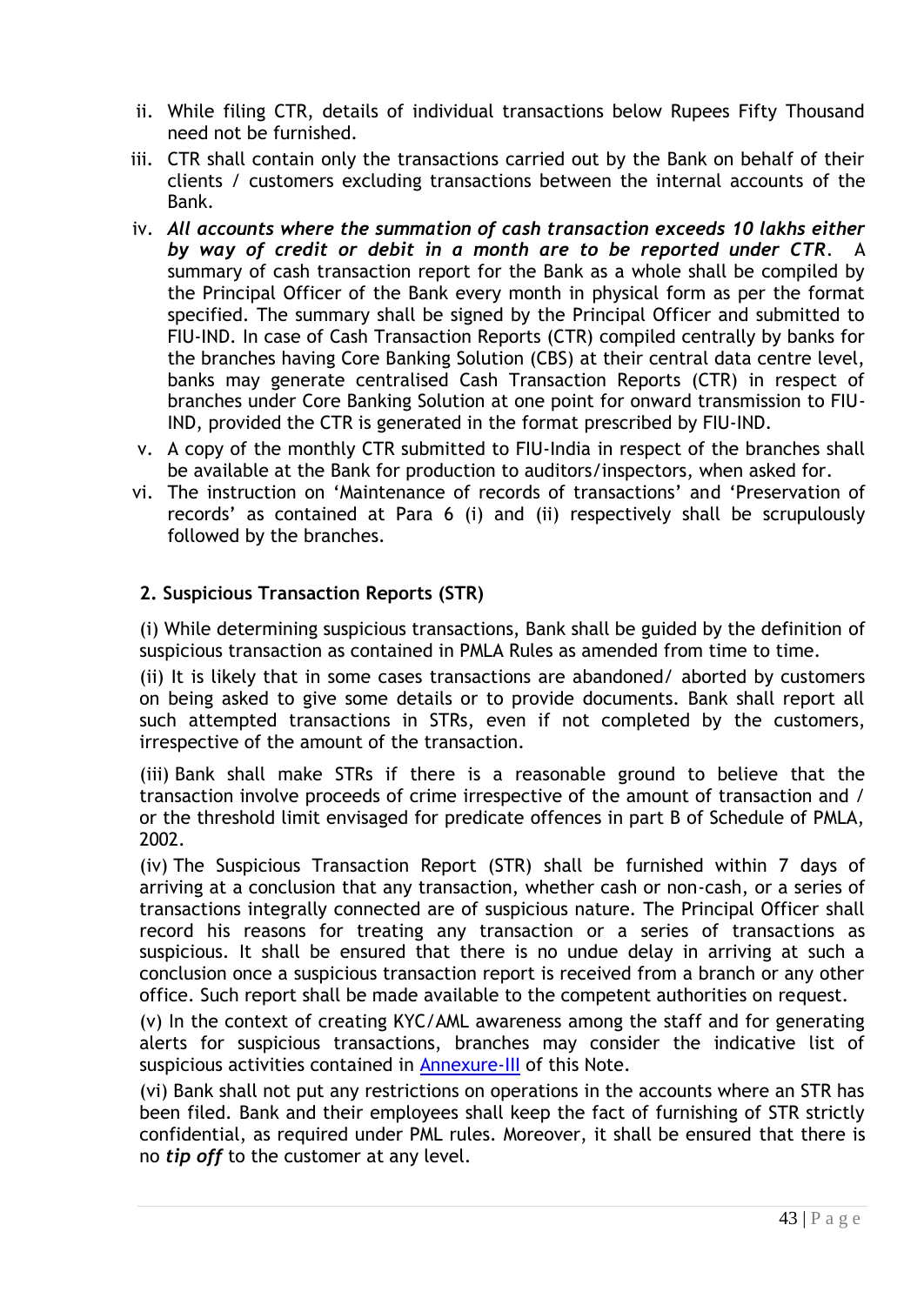The Bank has implemented centralized processing and submission of STRs on the following lines:

- (i) AML/CFT Centralized Unit, *Central Processing Wing, HO* shall process the AML alerts generated / reported. AML team at Circle Offices shall also process the AML alerts and escalate suspicious transactions, if any, to AML/CFT Centralized Unit, *Central Processing Wing ,*HO for review and submission of STRs to FIU-IND, Delhi.
- (ii) The Manager–in-charge of BS&IC Section at Circle would be the Anti-Money Laundering Officer (AMLO). The Executive overseeing BS&IC Section would be the Money laundering Reporting Officer (MLRO).
- *(iii)* Alerts closed by Circle AMLOs shall be reviewed by Circle MLRO and HO AMLOs*.*
- (iv) AML/CFT Centralized Unit, *Central Processing Wing, HO* would review the alerts escalated by the Circles as suspicious transactions and submit STRs wherever required to FIU-IND.
- (v) HO MLRO shall review the alerts closed by the HO AMLOs.

#### **3. Money Laundering and Terrorist Financing Risk Assessment:**

(i) Bank shall carry out "Money Laundering (ML) and Terrorist Financing (TF) Risk Assessment' exercise periodically to identify, assess and take effective measures to mitigate its money laundering and terrorist financing risk for clients, countries or geographic areas, products, services, transactions or delivery channels, etc.

The assessment process should consider all the relevant risk factors before determining the level of overall risk and the appropriate level and type of mitigation to be applied. While preparing the internal risk assessment, Bank shall take cognizance of the overall sector-specific vulnerabilities, if any, that the regulator/supervisor may share with REs from time to time.

- (ii) The risk assessment shall be properly documented and be proportionate to the nature, size, geographical presence, complexity of activities/structure, etc. Further, the periodicity of risk assessment exercise shall be annually.
- (iii) The outcome of the exercise shall be put up to the Board or any committee of the Board to which power in this regard has been delegated, and should be available to competent authorities and self-regulating bodies.

Bank shall apply a Risk Based Approach (RBA) for mitigation and management of the identified risk and should have Board approved policies, controls and procedures in this regard. Further, Bank shall monitor the implementation of the controls and enhance them if necessary.

The internal risk assessment should be conducted by AML/CFT Centralized Unit, Head Office in collaboration with Risk Management Wing, Head Office, *"Annually".*

#### **4. Non-Profit Organisation (NPO)**

The report of all transactions involving receipts by non-profit organizations of value more than Rupees ten lakh or its equivalent in foreign currency should be submitted every month to the Director, FIU-IND by 15th of the succeeding month in the prescribed format.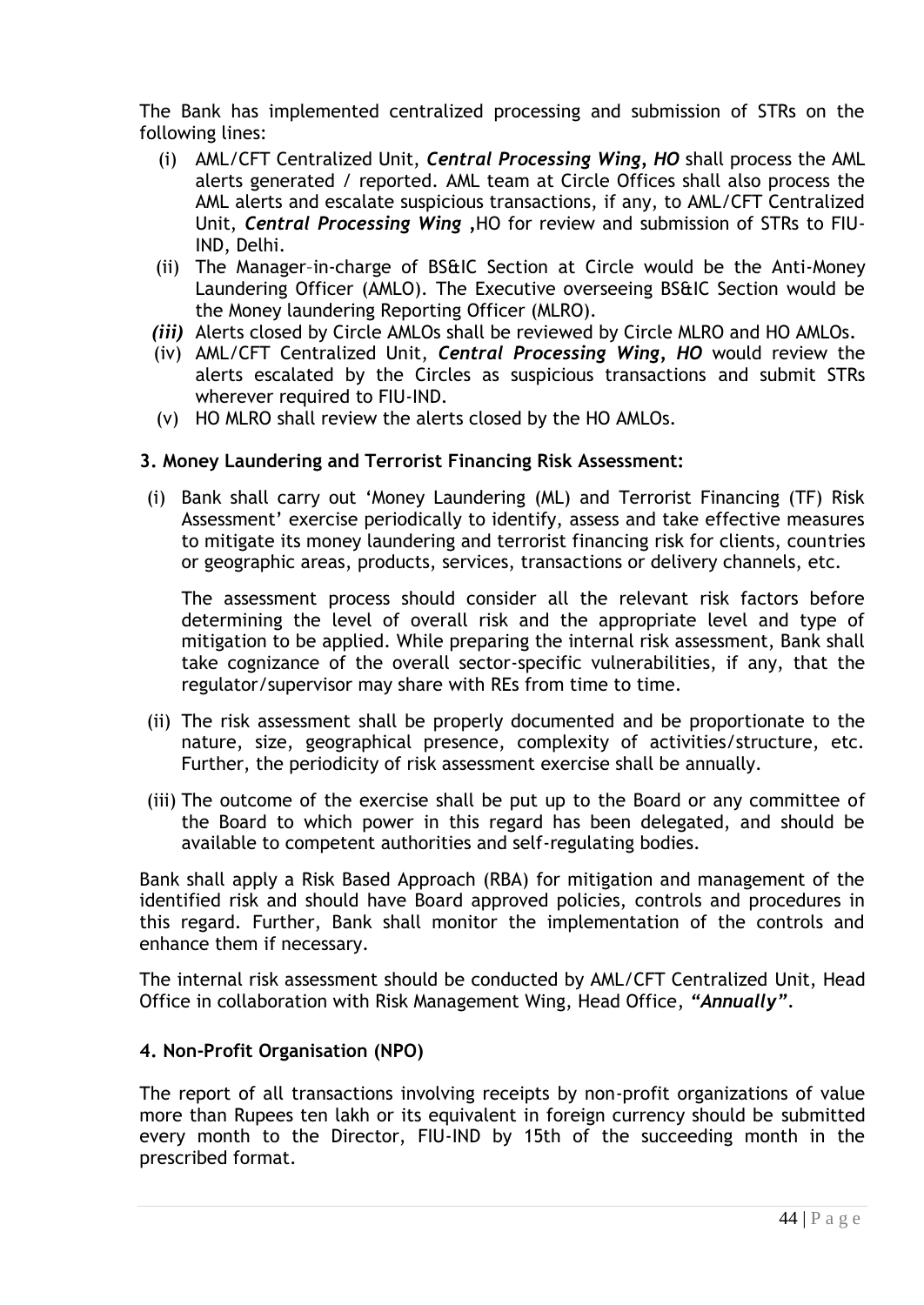# **5.** *Counterfeit Currency Report (CCR):*

All cash transactions, where forged or counterfeit Indian currency notes have been used as genuine shall be reported by the Principal Officer of the Bank to FIU-IND in the specified format (Counterfeit Currency Report- CCR) within 15th of the succeeding month. These cash transactions shall also include transactions where forgery of valuable security or documents has taken place and may be reported to FIU-IND in plain text form. *Monthly consolidated data to be submitted by the concerned BS&IC Sections of Circle Offices, covering details of such reporting of branches/currency chests falling under their jurisdiction.*

### **6. Cross-border Wire Transfer Report**

Cross-border Wire Transfer Report (CWTR) is required to be filed by 15th of succeeding month for all cross border wire transfers of the value of more than Rupees five lakh or its equivalent in foreign currency where either the origin or destination of fund is in India.

As per recent amendments to Prevention of Money Laundering (PML) Rules, every reporting entity is required to maintain the record of all transactions including the record of all cross border wire transfers of more than Rs.5 lakh or its equivalent in foreign currency, where either the origin or destination of the fund is in India.

The information shall be furnished electronically in the FIN-Net module developed by FIU-IND.

### *(c)* **Under Foreign Account Tax Compliance Act (FATCA) and Common Reporting Standards (CRS)**

"FATCA" means Foreign Account Tax Compliance Act of the United States of America (USA) which, inter alia, requires foreign financial institutions to report about financial accounts held by U.S. taxpayers or foreign entities in which U.S. taxpayers hold a substantial ownership interest.

"IGA" means Inter Governmental Agreement between the Governments of India and the USA to improve international tax compliance and to implement FATCA of the USA.

Under FATCA and CRS, Bank shall adhere to the provisions of Income Tax Rules 114F, 114G and 114H and determine whether they are a Reporting Financial Institution as defined in Income Tax Rule 114F and if so, shall take following steps for complying with the reporting requirements:

- a) Register on the related e-filing portal of Income Tax Department as Reporting Financial Institutions at the link https://incometaxindiaefiling.gov.in/ post login - -> My Account --> Register as Reporting Financial Institution,
- b) Submit online reports by using the digital signature of the 'Designated Director' by either uploading the Form 61B or 'NIL' report, for which, the schema prepared by Central Board of Direct Taxes (CBDT) shall be referred to.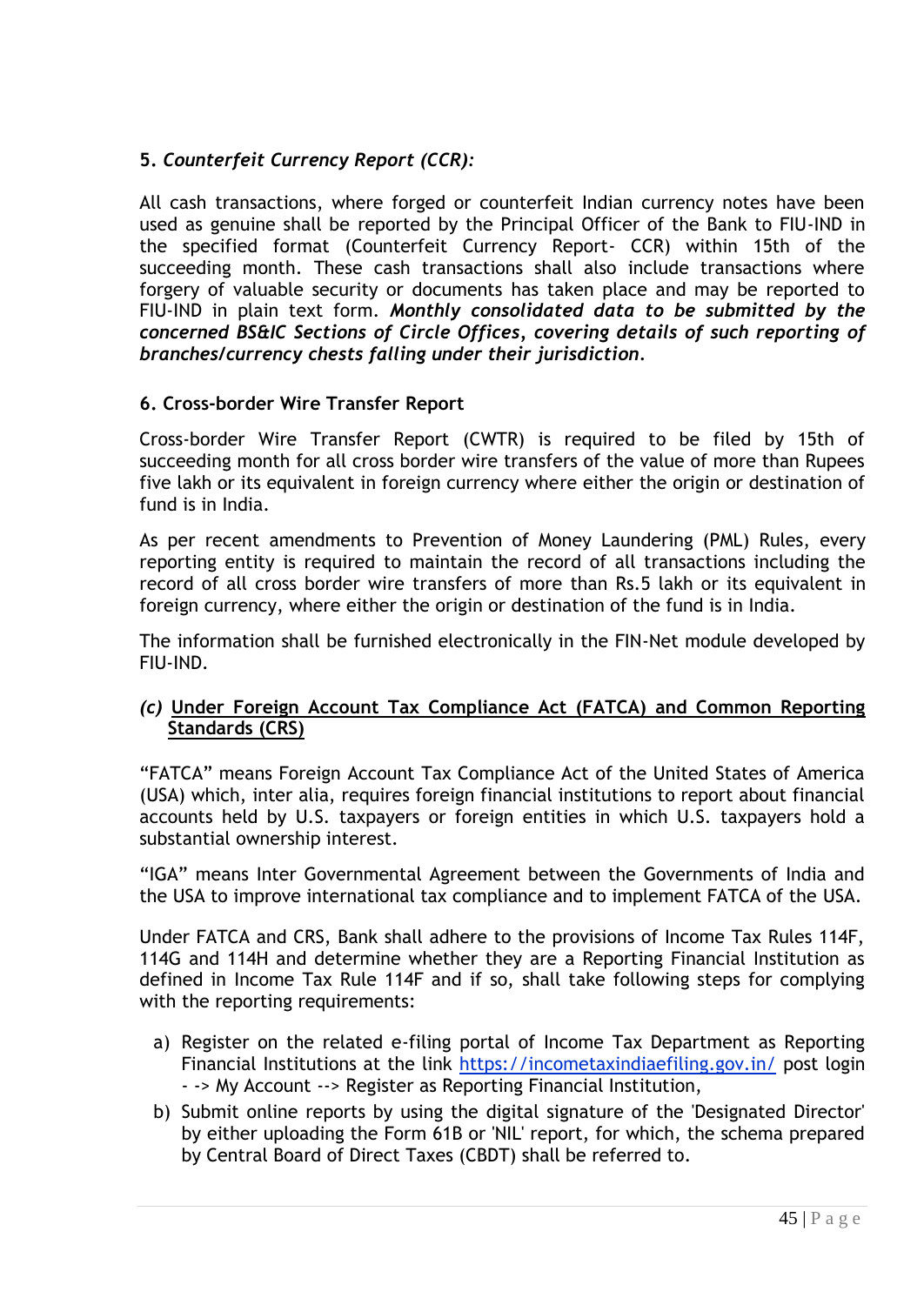Explanation: Bank shall refer to the spot reference rates published by Foreign Exchange Dealers' Association of India (FEDAI) on their website at http://www.fedai.org.in/RevaluationRates.aspx for carrying out the due diligence procedure for the purposes of identifying reportable accounts in terms of Rule 114H.

- c) Develop Information Technology (IT) framework for carrying out due diligence procedure and for recording and maintaining the same, as provided in Rule 114H.
- d) Develop a system of audit for the IT framework and compliance with Rules 114F, 114G and 114H of Income Tax Rules.
- e) Constitute a "High Level Monitoring Committee" under the Designated Director or any other equivalent functionary to ensure compliance.
- f) Ensure compliance with updated instructions / rules / guidance notes / Press releases / issued on the subject by Central Board of Direct Taxes (CBDT) from time to time and available on the web site http://www.incometaxindia.gov.in/Pages/default.aspx. Bank may take note of the following:

i. Updated Guidance Note on FATCA and CRS

ii. A press release on 'Closure of Financial Accounts' under Rule 114H (8).

# **9. GENERAL GUIDELINES:**

# **9.1 Confidentiality of customer information:**

The information collected from the customer for the purpose of opening of account shall be treated as confidential and details thereof shall not be divulged for the purpose of cross selling etc. Information sought from the customer shall be relevant to the perceived risk and be non-intrusive. Any other information that is sought from the customer shall be called for separately only after the account has been opened, with his/her express consent and in a different form, distinctly separate from the application form. It shall be indicated clearly to the customer that providing such information is optional.

# **9.2 Secrecy Obligations and Sharing of Information:**

Bank shall maintain secrecy regarding the customer information which arises out of the contractual relationship between the banker and customer.

While considering the requests for data/ information from Government and other agencies, Bank shall satisfy itself that the information being sought is not of such a nature as will violate the provisions of the laws relating to secrecy in the banking transactions. The exceptions to the said rule shall be as under:

- *a.* Where disclosure is under compulsion of law*.*
- b. Where there is a duty to the public to disclose.
- c. The interest of Bank requires disclosure and
- d. Where the disclosure is made with the express or implied consent of the customer.

# **9.3 Hiring of Employees:**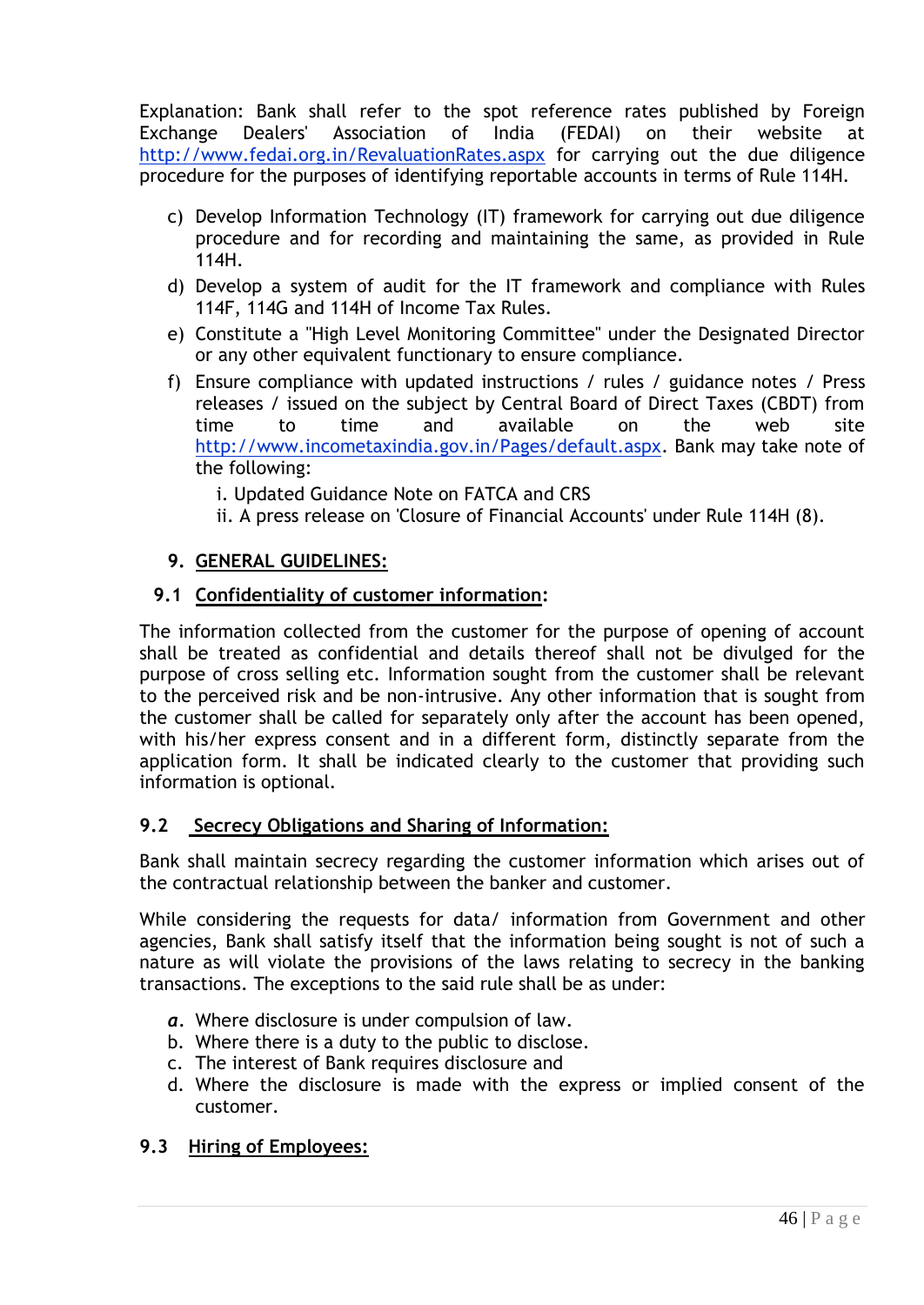KYC norms / AML standards / CFT measures have been prescribed to ensure that criminals are not allowed to misuse the banking channels. Therefore, Bank shall put in place adequate screening mechanism as an integral part of its personnel recruitment / hiring process.

# **9.4 Employee Training:**

Bank shall have an ongoing employee training programme so that the members of the staff are adequately trained in KYC/AML/CFT policy. The focus of the training shall be different for frontline staff, compliance staff and staff dealing with new customers.

The front desk staff needs to be specially trained to handle issues arising from lack of customer education. Proper staffing of the audit function with persons adequately trained and well-versed in KYC/AML/CFT policies of the Bank, regulation and related issues shall be ensured.

# **9.5 Accounts under Foreign Contribution Regulation Act, 2010 (FCRA):**

In terms of the Foreign Contribution Regulation Act, 2010, certain categories of individuals and organizations are required to obtain prior permission from the Central Government (Secretary, Ministry of Home Affairs, GOI, New Delhi) to receive "Foreign Contributions" or accept "Foreign Hospitality" and such receipts/acceptance require reporting to the Government.

- Individuals/Organizations who cannot receive foreign contributions : Foreign contributions cannot be accepted by candidate for election, correspondent, columnist, cartoonist, editor, owner, printer or publisher of a registered newspaper, judge, Government servant or employee of any corporation, member of any legislature, political party or office bearer thereof.
- Individuals/Organizations who can receive foreign contributions: An association having a definite cultural, economic, educational, religious or social programme can receive foreign contribution after it obtains the prior permission of the Central Government or gets itself registered with the Central Government.

Amendment has been issued vide Gazette notification dated September 28, 2020 regarding the Foreign Contribution (Regulation) Amendment Act, 2020, by the Ministry of Home Affairs (MHA), Government of India, notified on September 28, 2020; and is in force w.e.f September 29, 2020.

In terms of the amended Section 17 of the above-mentioned amendment act, every person/ NGO/ association who have been granted FCRA certificate of registration under FCRA 2010 and prior permission to receive foreign contribution shall henceforth receive such contribution only in an account designated as "FCRA Account" in the specified branch (Main Branch) of State Bank of India (SBI) at New Delhi. No person/ NGO/ association shall receive foreign contributions received in accordance with the FCRA 2010 in any account other than the one designated as "FCRA Account" as per section 17(1) of the FCRA Act, 2010 in the specified branch, i.e., New Delhi Main Branch of the SBI, Sansad Marg, New Delhi, post opening of such an account.

In terms of section 46 of the Foreign Contribution (Regulation) Act, 2010, on the advice of MHA, RBI has instructed all the scheduled banks to stop receiving/ crediting with effect from April 01, 2021 any foreign contributions in any account other than the "designated FCRA Account" in the aforesaid branch of the SBI at New Delhi, which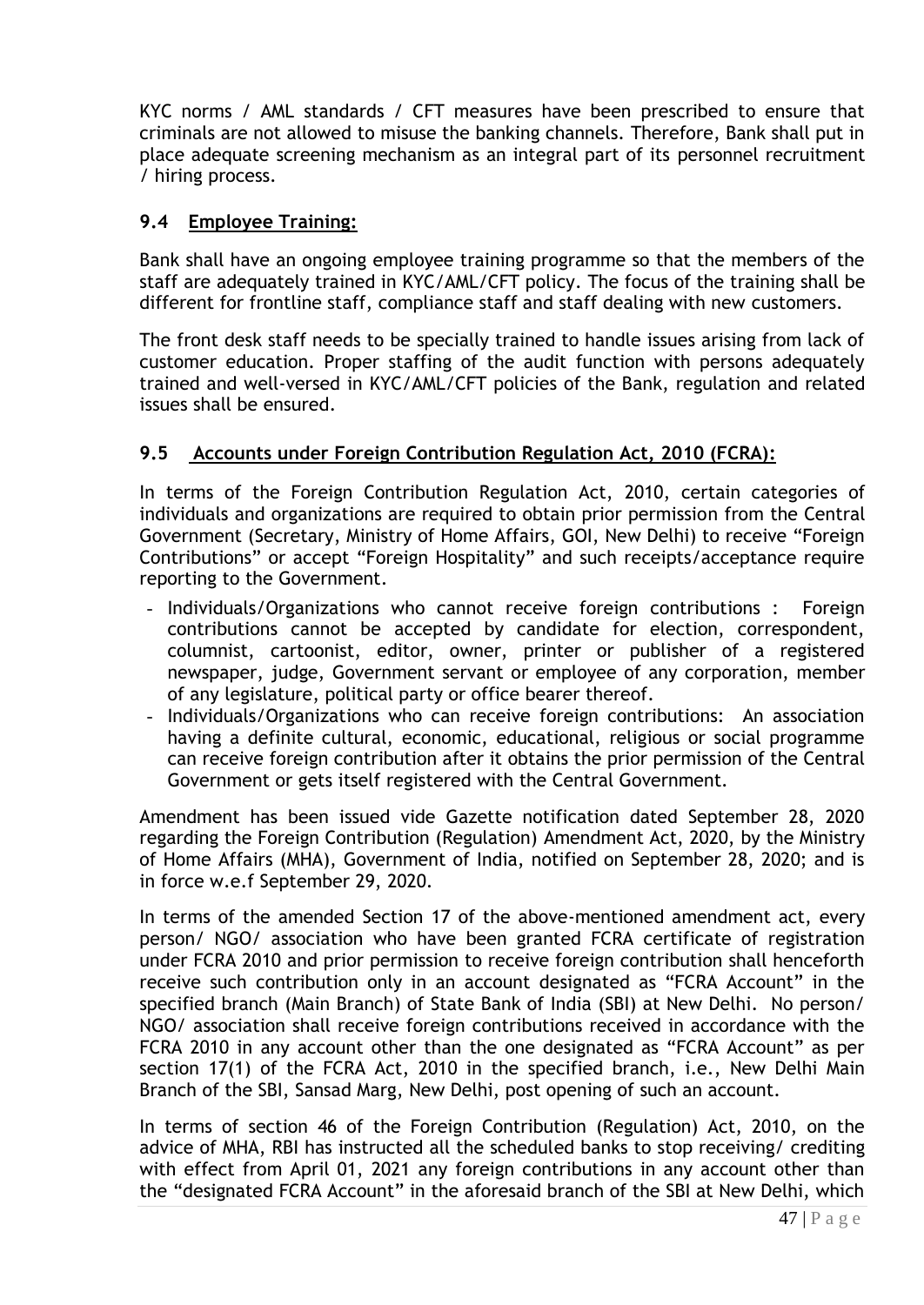has been opened by the person who has been granted certificate or prior permission under the FCRA, 2010. The period from September 29, 2020 till March 31, 2021 will be treated as transition period to facilitate opening of the designated "FCRA Account".

MHA has also clarified that the person/ NGO/ association would be free to retain their present account as "other FCRA Account" in any branch of a scheduled bank of their choice which they can link with the "designated FCRA Account" opened in the SBI, New Delhi Main Branch as specified by the Central Government. All foreign contributions shall be received only in the "designated FCRA Account" with the SBI from the date of opening of such account or *July 01, 2021*, whichever is earlier.

Bank shall ensure that the provisions of the Foreign Contribution (Regulation) Act, 2010, wherever applicable, are strictly adhered to.

### 9.6 **Technology requirements:**

The AML software in use at the Bank shall be comprehensive and robust enough to capture all cash and other transactions, including those relating to walk-in customers, sale of gold/silver/platinum, payment of dues of credit cards/reloading of prepaid/travel cards, third party products, and transactions involving internal accounts of the Bank.

### 9.7 **Designated Director on the Board of the Bank:**

Bank has nominated the Executive Director overseeing *Central Processing Wing* of the Bank as a Designated Director on the Board of the Bank, as required under the provisions of the PML Rules, 2005, to ensure compliance with the obligations under the Act and Rules. The Designated Director shall oversee the compliance position of AML norms in the Bank.

If the Director, in the course of any inquiry, finds that a reporting entity or its designated director on the Board or any of its employees has failed to comply with the obligations under this Chapter, then, without prejudice to any other action that may be taken under any other provisions of this Act, he may -

- (a) issue a warning in writing; or
- (b) direct such reporting entity or its designated director on the Board or any of its employees, to comply with specific instructions; or
- (c) direct such reporting entity or its designated director on the Board or any of its employees, to send reports at such interval as may be prescribed on the measures it is taking; or
- (d) by an order, levy a fine on such reporting entity or its designated director on the Board or any of its employees, which shall not be less than ten thousand rupees but may extend to one lakh rupees for each failure.

It shall be the duty of every reporting entity, its Designated Director, officers and employees to observe the procedure and manner of furnishing and reporting information on transactions.

# 9.8 **Principal Officer:**

Bank has appointed a Principal Officer. The Principal Officer shall be independent and report directly to the Senior Management or to the Board of Directors.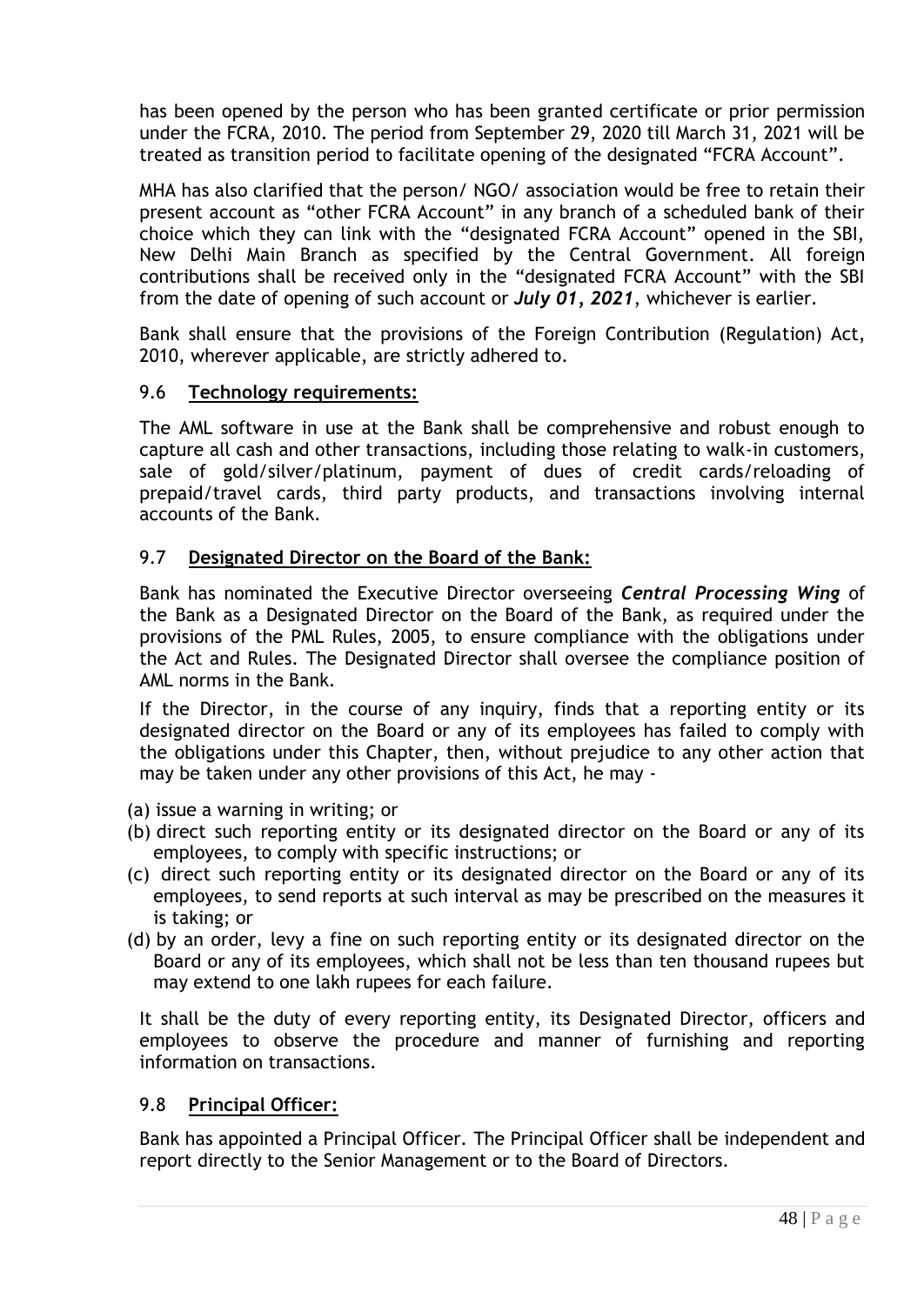Principal Officer is responsible for monitoring KYC/AML compliance at operational units, escalation of suspicious transactions reported by branches through STRs and sharing of information as required under the law. He will maintain close liaison with enforcement agencies, banks and any other institution which are involved in the fight against money laundering and combating financing of terrorism.

The role and responsibilities of the Principal Officer include overseeing and ensuring overall compliance with regulatory guidelines on KYC/AML/CFT issued from time to time and obligations under the Prevention of Money Laundering Act, 2002, rules and regulations made there under, as amended from time to time.

The Principal Officer is responsible for timely submission of CTR, STR and reporting of counterfeit notes and all transactions involving receipts by Non-Profit Organisations of value more than Rupees ten lakh or its equivalent in foreign currency to FIU-IND.

The Principal Officer and other appropriate staff shall have timely access to customer identification data and other CDD information, transaction records and other relevant information.

The Principal Officer under PMLA Act, 2002 shall be the competent authority for fixing the thresholds for generation of AML alerts and the periodicity of reviewing the alerts shall be at half yearly intervals or as and when required.

### **9.9 Need for photographs and address confirmation:**

Pass port size/stamp size photograph of the depositors shall be obtained in case of all Current Accounts, SB accounts and Term Deposits.

In case of joint accounts, partnership accounts, accounts of societies, clubs, associations, public/private limited companies, HUF, trusts, Limited Liability Partnerships etc., and those of minors, photographs of the authorised signatories should be obtained. Photographs of the student account holders should be attested by the school authorities on the reverse.

In case of change in the authorised signatories, photographs of the new signatories are to be obtained duly countersigned by the competent authorities of the concerned institutions/ organisations.

Photograph should be obtained in case of NRI accounts also.

Where the accounts are operated by letters of authority, photographs of the authority holders should be obtained, duly attested by the depositors.

#### **9.10 Sale of third party products:**

When Bank sells third party products as agent, the responsibility for ensuring compliance with KYC/AML/CFT regulations lies with the third party. However, to mitigate reputational risk to Bank and to enable a holistic view of a customer"s transactions, branches are advised as follows:

(a) Even while selling third party products as agents, branches should verify the identity and address of the walk-in customer.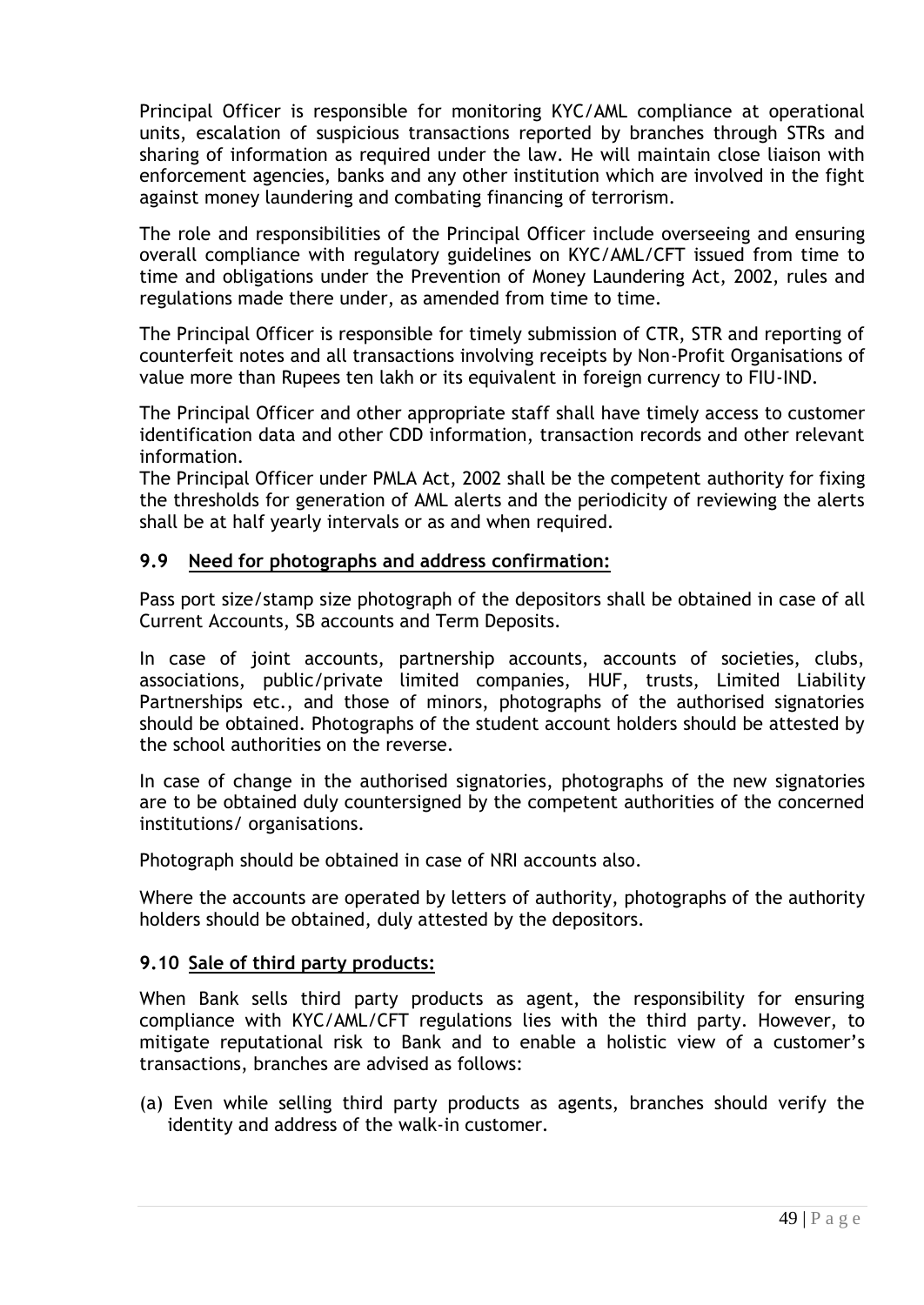- (b) Branches should also maintain transaction details with regard to sale of third party products and related records for a period and in the manner prescribed in above paragraph of "Maintenance of KYC documents and preservation period".
- (c) Bank"s AML software will capture, generate and analyse alerts for the purpose of filing CTR/STR in respect of transactions relating to third party products with customers including walk-in customers.
- d) Sale of third party products by branches as agents to customers, including walk-in customers, for Rs.50,000 and above must be (a) by debit to customer"s account or against cheques and (b) obtention & verification of the PAN given by the account based as well as walk-in customers. This instruction would also apply to sale of bank"s own products, payment of dues of credit cards/sale and reloading of prepaid/travel cards and any other product for Rs. 50,000/- and above.

**\*\*\*\*\*\*\***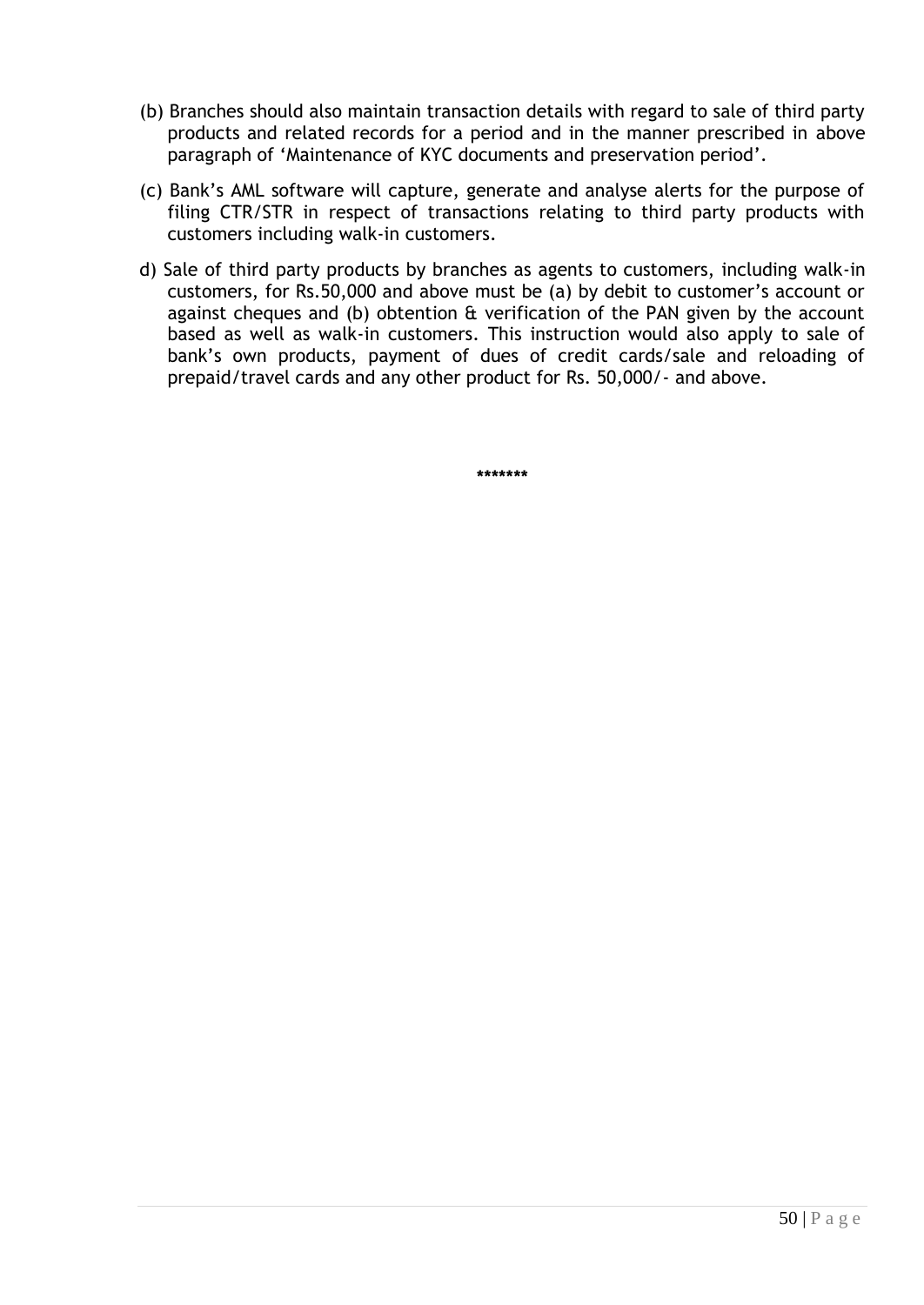# **ANNEXURE- I**

### **Customer Identification Procedure-Features to be verified and Documents that may be obtained from Customers:**

| <b>Features</b>                         | <b>Documents</b>                                                                                                                                                                                                                                                                                                                                 |  |
|-----------------------------------------|--------------------------------------------------------------------------------------------------------------------------------------------------------------------------------------------------------------------------------------------------------------------------------------------------------------------------------------------------|--|
| <b>Accounts of individuals</b>          |                                                                                                                                                                                                                                                                                                                                                  |  |
| Proof of Identity and<br><b>Address</b> | For undertaking Customer Due Diligence (CDD), Bank<br>shall obtain the following from an individual while<br>establishing an account-based relationship or while<br>dealing with the individual who is a beneficial owner,<br>authorized signatory or the power of attorney holder<br>related to any legal entity:                               |  |
|                                         | (A) The Aadhaar number where,<br>(i) he is desirous of receiving any benefit or subsidy<br>under any scheme notified under section 7 of<br>the Aadhaar (Targeted Delivery of Financial and<br>Other subsidies, Benefits and Services) Act, 2016<br>(18 of 2016); or<br>(ii) he decides to submit his Aadhaar number<br>voluntarily to a bank; or |  |
|                                         | (B) The proof of possession of Aadhaar number where<br>offline verification can be carried out; or                                                                                                                                                                                                                                               |  |
|                                         | (C) The proof of possession of Aadhaar number where<br>offline verification cannot be carried out or any<br>OVD or the equivalent e-document thereof<br>containing the details of his identity and address;<br>and                                                                                                                               |  |
|                                         | (D) The Permanent Account Number or the equivalent<br>e-document thereof or Form No. 60 as defined in<br>Income-tax Rules, 1962; and                                                                                                                                                                                                             |  |
|                                         | (E) Such other documents including in respect of the<br>nature of business and financial status of the<br>customer, or the equivalent e-documents thereof<br>as may be required by the bank.                                                                                                                                                     |  |
|                                         | Provided that where the customer has submitted,                                                                                                                                                                                                                                                                                                  |  |
|                                         | i) Aadhaar number under clause (A) above to a bank,<br>such bank shall carry out authentication of the<br>e-KYC<br>customer's<br>Aadhaar<br>number<br>using<br>authentication facility provided<br>by the Unique<br>Identification Authority of India.                                                                                           |  |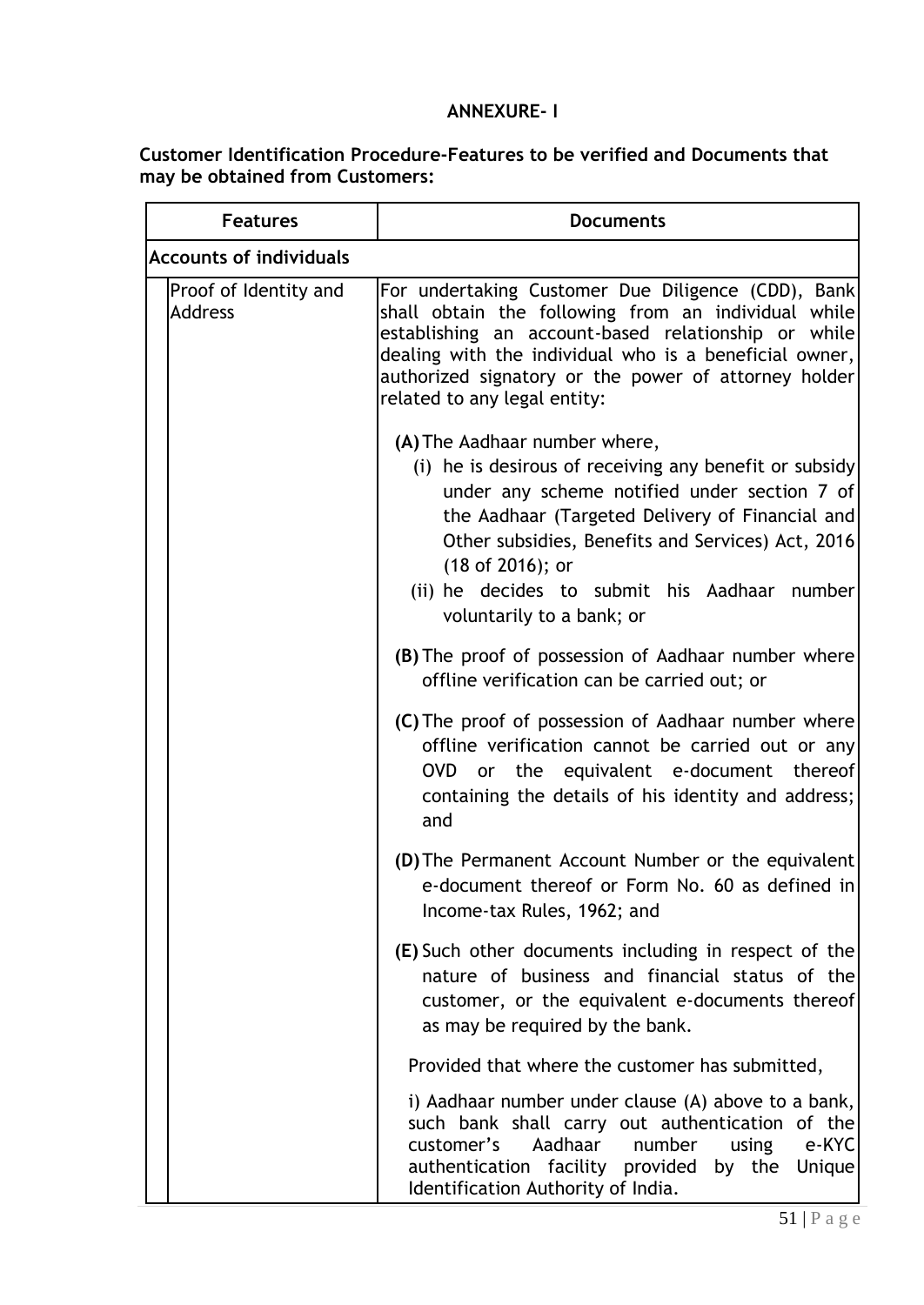|                              | Further, in such a case, if customer wants to provide<br>a current address, different from the address as per<br>the identity information available in the Central<br>Identities Data Repository, he may give a self-<br>declaration to that effect to the Bank.                                                                                                                                     |  |
|------------------------------|------------------------------------------------------------------------------------------------------------------------------------------------------------------------------------------------------------------------------------------------------------------------------------------------------------------------------------------------------------------------------------------------------|--|
|                              | ii) Proof of possession of Aadhaar under clause (B)<br>above where offline verification can be carried out,<br>the bank shall carry out offline verification.<br>iii) An equivalent e-document of any OVD, the bank<br>shall verify the digital signature as per the provisions<br>of the Information Technology Act, 2000 (21 of 2000)<br>and any rules issues thereunder and take a live<br>photo. |  |
|                              | iv) Any OVD or proof of possession of Aadhaar<br>number under clause (C) above where offline<br>verification cannot be carried out, the bank shall<br>carry out verification through digital KYC.                                                                                                                                                                                                    |  |
|                              | Provided that for a period not beyond such date as<br>may be notified by the Government for a class of<br>Regulated entities, instead of carrying out digital<br>KYC, the Regulated entity pertaining to such class<br>may obtain a certified copy of the proof of<br>possession of Aadhaar number or the OVD and a<br>recent photograph where an equivalent e-document<br>is not submitted.         |  |
|                              | • Officially Valid Documents (OVD) are as under:<br>I. Passport<br>II. Driving License<br>III. Proof of possession of Aadhaar number<br>IV. Voter Identity Card issued by Election Commission<br>of India<br>V. Job Card issued by NREGA duly signed by an<br>officer of the State Government<br>VI. Letter issued by the National Population Register<br>containing details of name and address.    |  |
| <b>Accounts of companies</b> |                                                                                                                                                                                                                                                                                                                                                                                                      |  |
|                              | Where the client is a company, certified copies of<br>following documents or the equivalent e-documents are<br>to be submitted:                                                                                                                                                                                                                                                                      |  |
|                              | Certificate of incorporation<br>(i)<br>Memorandum and Articles of Association<br>(ii)<br>(iii)<br>Permanent Account Number of the company<br>A resolution from the Board of Directors and<br>(iv)<br>Power of Attorney granted to its managers,<br>officers or employees to transact on its                                                                                                          |  |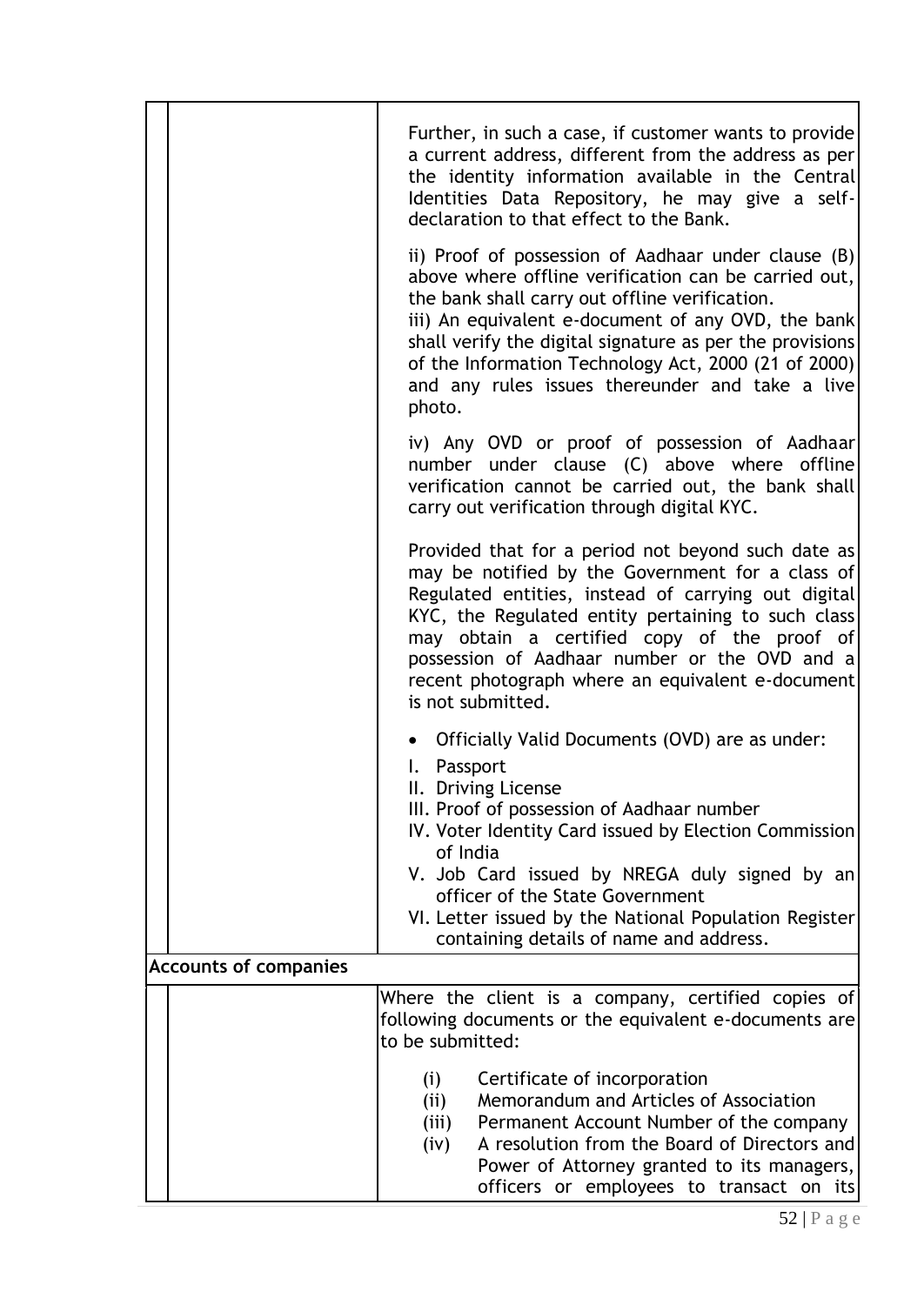|                                                               | (v)<br>(vi)                                | behalf.<br>Corporate Identification Number (CIN)<br>One copy of an Officially Valid Document<br>containing details of identity and address,<br>recent photograph and Permanent<br>one<br>Account Numbers or Form No.60 of related<br>beneficial owner, the managers, officers or<br>employees, as the case may be, holding an<br>attorney to transact on the company's<br>behalf.                                                                                                                                                                     |
|---------------------------------------------------------------|--------------------------------------------|-------------------------------------------------------------------------------------------------------------------------------------------------------------------------------------------------------------------------------------------------------------------------------------------------------------------------------------------------------------------------------------------------------------------------------------------------------------------------------------------------------------------------------------------------------|
| Accounts of partnership firms                                 |                                            |                                                                                                                                                                                                                                                                                                                                                                                                                                                                                                                                                       |
|                                                               | are to be submitted:                       | Where the client is a partnership firm, certified copies<br>of following documents or the equivalent e-documents                                                                                                                                                                                                                                                                                                                                                                                                                                      |
|                                                               | (i)<br>(ii)<br>(iii)<br>(iv)               | <b>Registration Certificate</b><br>Partnership Deed<br>Permanent<br>Account<br>Number<br>the<br>0f<br>partnership firm<br>One copy of an Officially Valid Document<br>containing details of identity and address,<br>recent photograph and Permanent<br>one<br>Account Numbers or Form No.60 of related<br>beneficial owner, managers, officers or<br>employees, as the case may be, holding and<br>an attorney to transact on its behalf.                                                                                                            |
| <b>Accounts of Trusts</b>                                     |                                            |                                                                                                                                                                                                                                                                                                                                                                                                                                                                                                                                                       |
|                                                               | submitted:<br>(i)<br>(ii)<br>(iii)<br>(iv) | Where the client is a Trust, certified copies of following<br>documents or the equivalent e-documents are to be<br><b>Registration Certificate</b><br><b>Trust Deed</b><br>Permanent Account Number or Form No.60<br>of the trust<br>One copy of an Officially Valid Document<br>containing details of identity and address,<br>recent photograph and Permanent<br>one<br>Account Numbers or Form No.60 of the<br>related beneficial owner, managers, officers<br>or employees, as the case may be, holding<br>an attorney to transact on its behalf. |
| Accounts of Unincorporated Association or body of individuals |                                            |                                                                                                                                                                                                                                                                                                                                                                                                                                                                                                                                                       |
|                                                               | submitted:                                 | Where the client is an unincorporated association or a<br>body of individuals, certified copies of following<br>documents or the equivalent e-documents are to be                                                                                                                                                                                                                                                                                                                                                                                     |
|                                                               | (i)                                        | Resolution of the managing body of such<br>association or body of individuals                                                                                                                                                                                                                                                                                                                                                                                                                                                                         |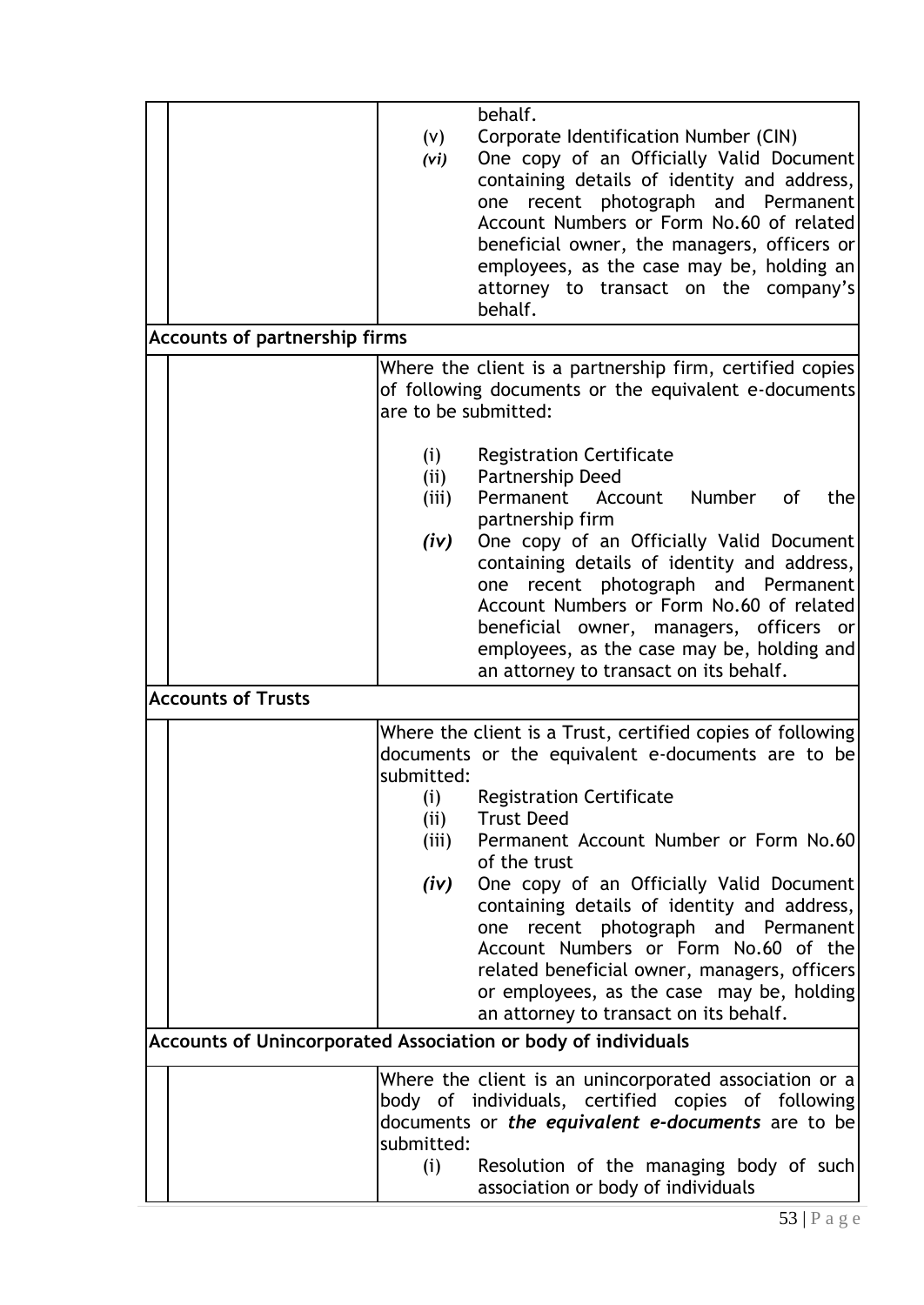|                                                                                                   | (ii)<br>(iii)<br>(iv)<br>(V)                                                                                                                                                                                                                                                          | Permanent Account Number or Form No.60<br>of the unincorporated association or a body<br>of individuals<br>Power of Attorney granted to the person<br>who will transact on its behalf.<br>One copy of an Officially Valid Document<br>containing details of identity and address,<br>recent photograph and Permanent<br>one<br>Account Numbers or Form No.60 of the<br>related beneficial owner, managers, officers<br>or employees, as the case may be, holding<br>an attorney to transact on its behalf.<br>Such information as may be required to<br>establish the legal existence of such<br>association or body of individuals. |
|---------------------------------------------------------------------------------------------------|---------------------------------------------------------------------------------------------------------------------------------------------------------------------------------------------------------------------------------------------------------------------------------------|--------------------------------------------------------------------------------------------------------------------------------------------------------------------------------------------------------------------------------------------------------------------------------------------------------------------------------------------------------------------------------------------------------------------------------------------------------------------------------------------------------------------------------------------------------------------------------------------------------------------------------------|
|                                                                                                   | Note:                                                                                                                                                                                                                                                                                 |                                                                                                                                                                                                                                                                                                                                                                                                                                                                                                                                                                                                                                      |
|                                                                                                   |                                                                                                                                                                                                                                                                                       | (a) Unregistered trusts/partnership firms shall be<br>included under the<br>term 'Unincorporated<br>Association'.                                                                                                                                                                                                                                                                                                                                                                                                                                                                                                                    |
|                                                                                                   |                                                                                                                                                                                                                                                                                       | (b) Term 'body of individuals' includes societies.                                                                                                                                                                                                                                                                                                                                                                                                                                                                                                                                                                                   |
| Universities and Local bodies like Village Panchayats,                                            |                                                                                                                                                                                                                                                                                       | Accounts of juridical persons not specifically covered above, such as Societies ,                                                                                                                                                                                                                                                                                                                                                                                                                                                                                                                                                    |
|                                                                                                   |                                                                                                                                                                                                                                                                                       | The certified copies of the following documents or the                                                                                                                                                                                                                                                                                                                                                                                                                                                                                                                                                                               |
|                                                                                                   |                                                                                                                                                                                                                                                                                       | equivalent e-documents thereof are to be submitted:                                                                                                                                                                                                                                                                                                                                                                                                                                                                                                                                                                                  |
|                                                                                                   |                                                                                                                                                                                                                                                                                       | i) Document showing name of the person authorized to<br>act on behalf of the entity;<br>ii. (a) Any Officially Valid Document which contains<br>proof of identity/address in respects of person holding<br>an attorney to transacts on its behalf and<br>(b) PAN or Form 60 as defined in the Income Tax Rules,<br>1962 issued to the person holding a power of attorney to<br>transact on its behalf.                                                                                                                                                                                                                               |
|                                                                                                   |                                                                                                                                                                                                                                                                                       | iii) Such documents as may be required to establish the                                                                                                                                                                                                                                                                                                                                                                                                                                                                                                                                                                              |
| legal existence of such an entity/juridical person.<br><b>Accounts of Proprietorship Concerns</b> |                                                                                                                                                                                                                                                                                       |                                                                                                                                                                                                                                                                                                                                                                                                                                                                                                                                                                                                                                      |
| Proof of name, address<br>and activity of the<br>concern                                          | For Proprietary concerns, Customer Due Diligence of the<br>individual (proprietor) are to be carried out and any two<br>following documents or the equivalent<br>of the<br>e-documents in the name of the proprietary concern<br>should be submitted as a proof of business/activity: |                                                                                                                                                                                                                                                                                                                                                                                                                                                                                                                                                                                                                                      |
|                                                                                                   | a)<br>b)<br>C)<br>d)                                                                                                                                                                                                                                                                  | <b>Registration Certificate</b><br>Certificate/licence issued by the Municipal<br>authorities under Shop & Establishment Act.<br>Sales and income tax returns.<br>CST/VAT/GST certificate (Provisional/Final),                                                                                                                                                                                                                                                                                                                                                                                                                       |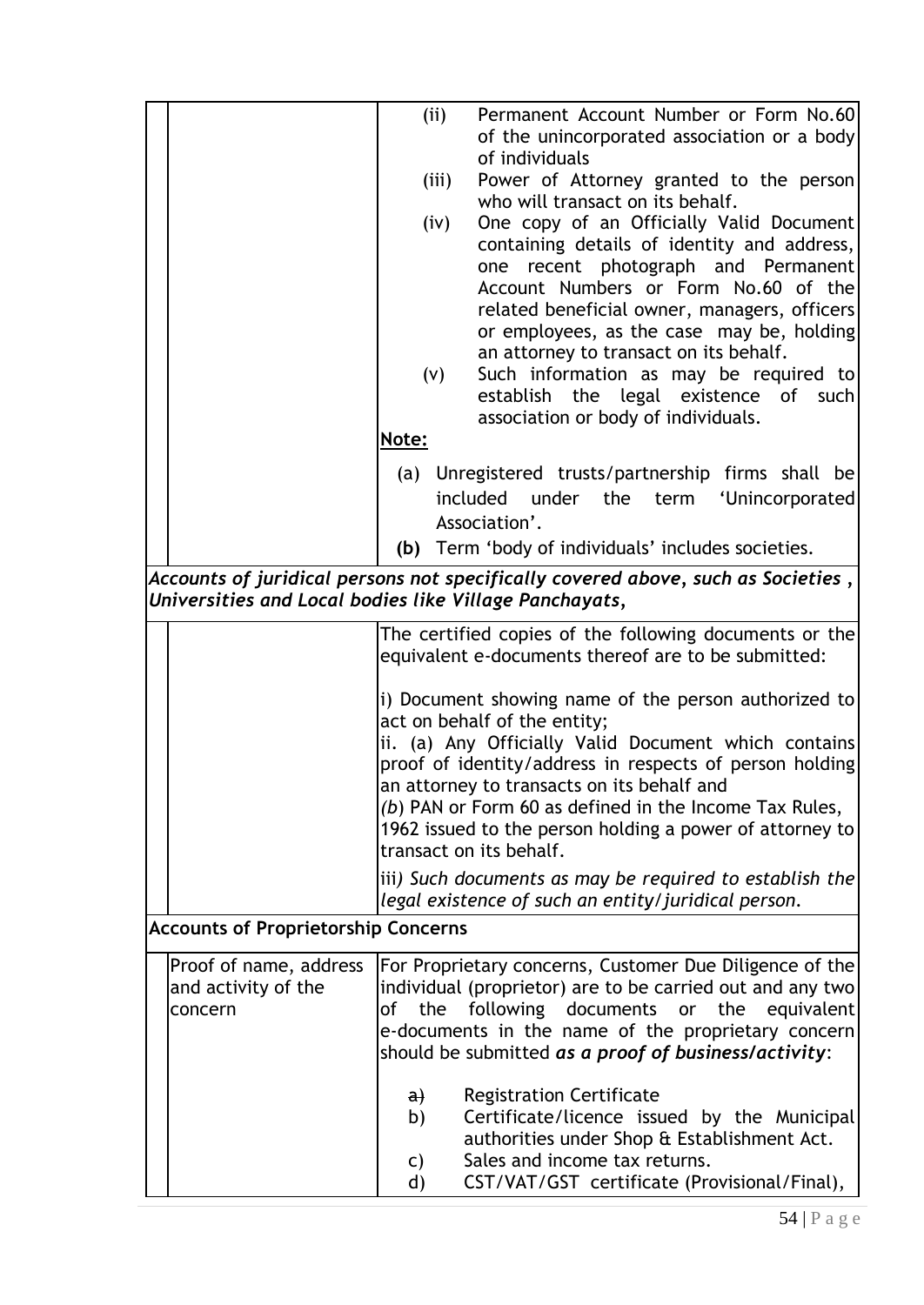|                                                                             | Certificate / registration document issued by<br>e)<br>Sales Tax / Service Tax / Professional Tax<br>authorities.<br>$f$ )<br>The complete Income Tax return (not just<br>the acknowledgement) in the name of the<br>sole Proprietor where the firm's income is<br>reflected, duly authenticated/acknowledged<br>by the Income Tax Authorities.<br>Utility bills such as electricity, water and<br>g)<br>landline telephone bills.<br>h)<br>IEC (Importer Exporter Code) issued to the<br>proprietary concern by the office of DGFT /<br>Licence/certificate of practice issued in the<br>name of the proprietary concern by any<br>professional<br>body incorporated under<br>a<br>statute.<br>Though the default rule is that any two documents<br>mentioned above should be provided as activity proof by<br>a Proprietary concern, in cases where the branches are<br>satisfied that it is not possible to furnish two such<br>documents, they would have the discretion to accept<br>only one of those documents as activity proof. In such<br>cases, the branches, however, would have to undertake<br>contact point verification, collect such information as<br>would be required to establish the existence of such<br>firm, confirm, clarify and satisfy themselves that the<br>business activity has been verified from the address of<br>the proprietary concern. |
|-----------------------------------------------------------------------------|-------------------------------------------------------------------------------------------------------------------------------------------------------------------------------------------------------------------------------------------------------------------------------------------------------------------------------------------------------------------------------------------------------------------------------------------------------------------------------------------------------------------------------------------------------------------------------------------------------------------------------------------------------------------------------------------------------------------------------------------------------------------------------------------------------------------------------------------------------------------------------------------------------------------------------------------------------------------------------------------------------------------------------------------------------------------------------------------------------------------------------------------------------------------------------------------------------------------------------------------------------------------------------------------------------------------------------------------------------------------------------|
| <b>Accounts of Limited Liability Partnerships</b><br>Proof of name, address | (i)<br>Certified copy of incorporation documents                                                                                                                                                                                                                                                                                                                                                                                                                                                                                                                                                                                                                                                                                                                                                                                                                                                                                                                                                                                                                                                                                                                                                                                                                                                                                                                              |
| and activity of the<br>concern                                              | filed with Registrar of Companies.<br>Certificate<br>issued by the Registrar<br>of<br>(ii)                                                                                                                                                                                                                                                                                                                                                                                                                                                                                                                                                                                                                                                                                                                                                                                                                                                                                                                                                                                                                                                                                                                                                                                                                                                                                    |
|                                                                             | Companies.                                                                                                                                                                                                                                                                                                                                                                                                                                                                                                                                                                                                                                                                                                                                                                                                                                                                                                                                                                                                                                                                                                                                                                                                                                                                                                                                                                    |
|                                                                             | Copy of LLP Agreement signed by all the<br>(iii)<br>partners. In case, there is no LLP agreement,<br>Schedule I of the LLP Act signed by all the<br>partners will prevail.                                                                                                                                                                                                                                                                                                                                                                                                                                                                                                                                                                                                                                                                                                                                                                                                                                                                                                                                                                                                                                                                                                                                                                                                    |
|                                                                             | (iv)<br>(a) Any Officially Valid Document which<br>contains proof of identity/address in respects<br>of person holding an attorney to transacts on<br>its behalf and<br>(b) PAN or Form 60 as defined in the Income<br>Tax Rules, 1962 issued to the person holding a<br>power of attorney to transact on its behalf.                                                                                                                                                                                                                                                                                                                                                                                                                                                                                                                                                                                                                                                                                                                                                                                                                                                                                                                                                                                                                                                         |

Branches to obtain only the documents as mentioned above and not to accept any other document for KYC purpose.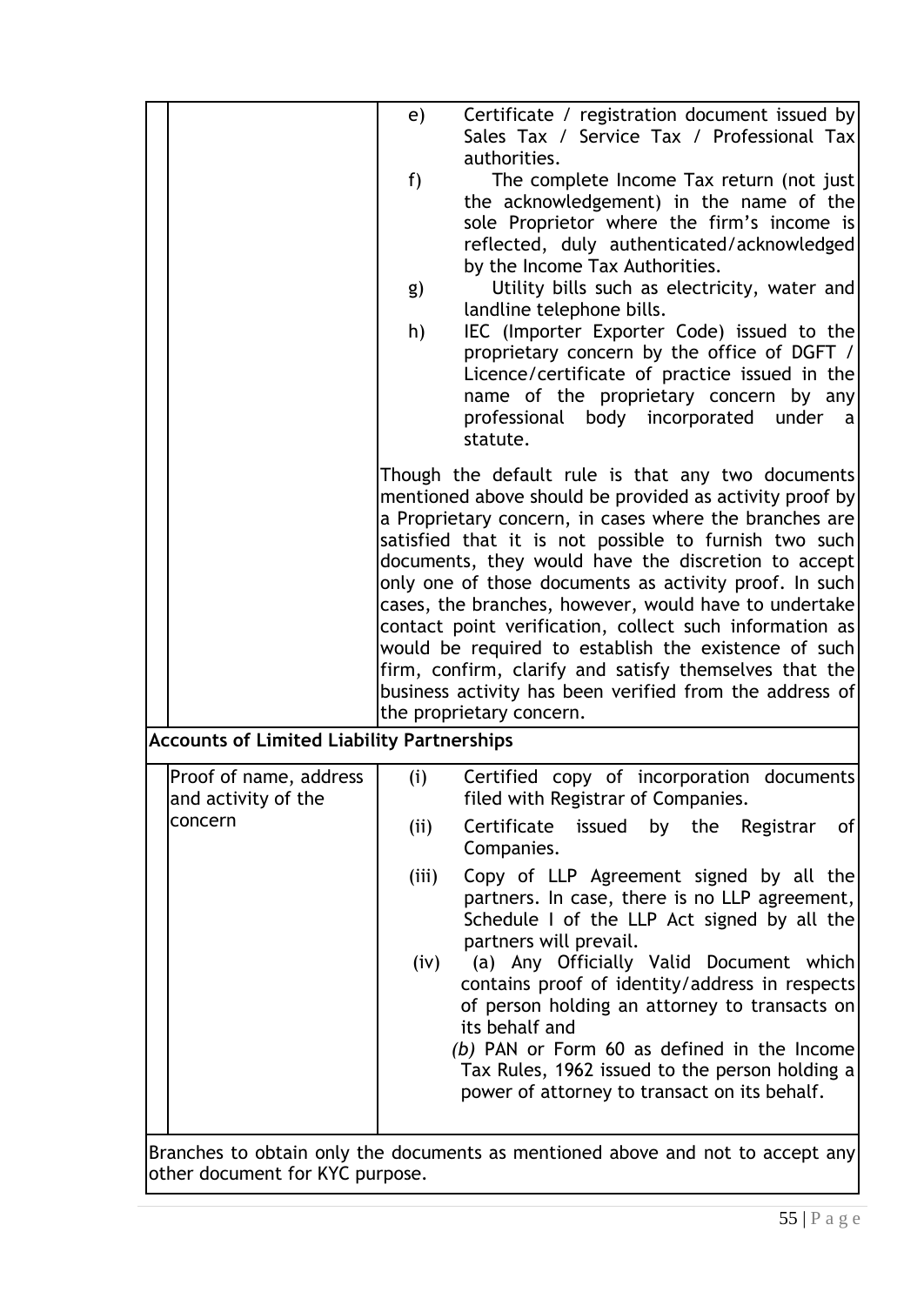| <b>ANNEXURE- II</b>                                                                                                                                                                                                                                                                                                                                                                                            |                                                                                                                                                                                                                                                                                                                                                                                                                                                                                                                                                                                                                                                                                                                                                                                        |                                                                                                                                                                                                                                                                                                                                                                                                                                                                                                                                                                                                                                                                                                                                                                                                                                                                                                                                                                                                                                                                                                                                                                                                                                                                                                                                                                                                                                                                                                                                                                                 |  |
|----------------------------------------------------------------------------------------------------------------------------------------------------------------------------------------------------------------------------------------------------------------------------------------------------------------------------------------------------------------------------------------------------------------|----------------------------------------------------------------------------------------------------------------------------------------------------------------------------------------------------------------------------------------------------------------------------------------------------------------------------------------------------------------------------------------------------------------------------------------------------------------------------------------------------------------------------------------------------------------------------------------------------------------------------------------------------------------------------------------------------------------------------------------------------------------------------------------|---------------------------------------------------------------------------------------------------------------------------------------------------------------------------------------------------------------------------------------------------------------------------------------------------------------------------------------------------------------------------------------------------------------------------------------------------------------------------------------------------------------------------------------------------------------------------------------------------------------------------------------------------------------------------------------------------------------------------------------------------------------------------------------------------------------------------------------------------------------------------------------------------------------------------------------------------------------------------------------------------------------------------------------------------------------------------------------------------------------------------------------------------------------------------------------------------------------------------------------------------------------------------------------------------------------------------------------------------------------------------------------------------------------------------------------------------------------------------------------------------------------------------------------------------------------------------------|--|
| List of Low/Medium/High risk Customers based on the recommendations of IBA<br><b>Working Group.</b>                                                                                                                                                                                                                                                                                                            |                                                                                                                                                                                                                                                                                                                                                                                                                                                                                                                                                                                                                                                                                                                                                                                        |                                                                                                                                                                                                                                                                                                                                                                                                                                                                                                                                                                                                                                                                                                                                                                                                                                                                                                                                                                                                                                                                                                                                                                                                                                                                                                                                                                                                                                                                                                                                                                                 |  |
|                                                                                                                                                                                                                                                                                                                                                                                                                | <b>APPENDIX - A</b>                                                                                                                                                                                                                                                                                                                                                                                                                                                                                                                                                                                                                                                                                                                                                                    |                                                                                                                                                                                                                                                                                                                                                                                                                                                                                                                                                                                                                                                                                                                                                                                                                                                                                                                                                                                                                                                                                                                                                                                                                                                                                                                                                                                                                                                                                                                                                                                 |  |
| <b>Low Risk</b>                                                                                                                                                                                                                                                                                                                                                                                                | <b>Medium Risk</b>                                                                                                                                                                                                                                                                                                                                                                                                                                                                                                                                                                                                                                                                                                                                                                     | <b>High Risk</b>                                                                                                                                                                                                                                                                                                                                                                                                                                                                                                                                                                                                                                                                                                                                                                                                                                                                                                                                                                                                                                                                                                                                                                                                                                                                                                                                                                                                                                                                                                                                                                |  |
| 1. Cooperative<br><b>Bank</b><br>2. Ex-staff,<br>Govt./ Semi<br>Govt.<br><b>Employees</b><br>3. Illiterate<br>4. Individual<br>5. Local<br>Authority<br>6. Other Banks<br>7. Pensioner<br>8. Public Ltd.<br>9. Public<br>Sector<br>10. Public<br>Sector Bank<br>11. Staff<br>12. Regional<br><b>Rural Banks</b><br>13. Govt./Semi-<br>Govt. Local<br>Body<br>14. Senior<br>Citizens<br>15. Self Help<br>Groups | 1. Gas Station<br>2. Car / Boat / Plane<br>Dealership<br>3. Electronics<br>(wholesale)<br>4. Travel agency<br>5. Used car sales<br>6. Telemarketers<br>7. Providers of<br>telecommunications<br>service, internet<br>café, IDD call<br>service, phone<br>cards, phone center<br>8. Dot-com company or<br>internet business<br>9. Pawnshops<br>10. Auctioneers<br>11. Cash-Intensive<br>Businesses such as<br>restaurants, retail<br>shops, parking<br>garages, fast food<br>stores, movie<br>theaters, etc.<br>12. Sole Practitioners or<br>Law Firms (small,<br>little known)<br>13. Notaries (small,<br>little known)<br><b>14. Secretarial Firms</b><br>(small, little known)<br>15. Accountants (small,<br>little known firms)<br>16. Venture<br>capital<br>companies<br>17. Blind | 1. Individuals and entities<br>various<br>in<br>United<br>Nations'<br>Security<br>Council<br>Resolutions (UNSCRs) such as UN 1267<br>etc.<br>2. Individuals or entities listed in the<br>schedule to the order under Section<br>Unlawful<br>0f<br>the<br>Activities<br>51A<br>(Prevention) Act, 1967 relating to the<br>purposes of prevention of, and for<br>coping with terrorist activities<br>Individuals and entities in watch lists<br>3.<br>issued by Interpol and other similar<br>international organizations<br>4. Customers with dubious reputation as<br>per public information available or<br>commercially available watch lists<br>Individuals and entities specifically<br>5.<br>identified by regulators, FIU and other<br>competent authorities as high-risk<br>6. Customers conducting their business<br>relationship or transactions in unusual<br>circumstances, such as significant and<br>unexplained geographic distance<br>the institution<br>the<br>between<br>and<br>location of the Customer, frequent<br>unexplained<br>movement<br>and<br>0f<br>accounts to different institutions,<br>frequent and unexplained movement<br>of funds<br>between institutions<br>in<br>various geographic locations etc.<br>7. Customers<br>based<br>high<br>in<br>risk<br>countries/jurisdictions<br>locations<br>or<br>(refer Appendix C)<br>8. Politically exposed persons (PEPs) of<br>foreign origin, Customers who are<br>close relatives of PEPs and accounts of<br>which a PEP is the ultimate beneficial<br>owner;<br>9. Non-resident Customers (Based on |  |
|                                                                                                                                                                                                                                                                                                                                                                                                                | 18. Purdanashin<br>19. Registered Body                                                                                                                                                                                                                                                                                                                                                                                                                                                                                                                                                                                                                                                                                                                                                 | the risk profile of 'country where                                                                                                                                                                                                                                                                                                                                                                                                                                                                                                                                                                                                                                                                                                                                                                                                                                                                                                                                                                                                                                                                                                                                                                                                                                                                                                                                                                                                                                                                                                                                              |  |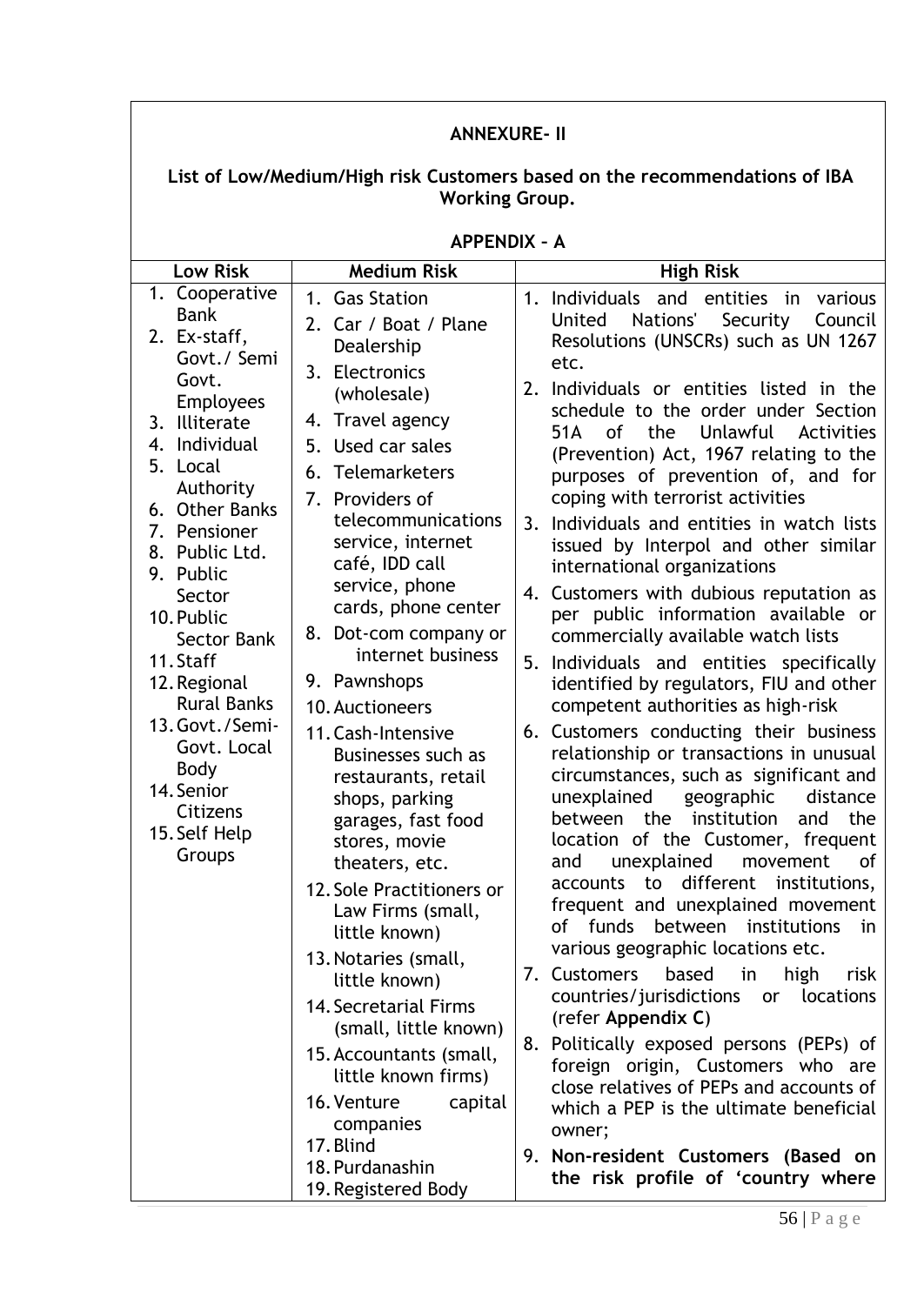| 20. Corporate Body                  | the customer is domiciled)                                                                                                                                                                                                         |
|-------------------------------------|------------------------------------------------------------------------------------------------------------------------------------------------------------------------------------------------------------------------------------|
| 21. Joint Sector                    | 10. Embassies / Consulates                                                                                                                                                                                                         |
| 22. Partnership<br>23. Private Bank | 11. Off-shore (foreign)<br>corporation/<br>business                                                                                                                                                                                |
| 24. Private Limited                 | 12. Non face-to-face Customers                                                                                                                                                                                                     |
| Company                             | 13. High net worth individuals                                                                                                                                                                                                     |
| 25. Unregistered body               | 14. Firms with 'sleeping partners'                                                                                                                                                                                                 |
| 26. Proprietorship                  | 15. Companies having close family                                                                                                                                                                                                  |
|                                     | shareholding or beneficial ownership                                                                                                                                                                                               |
|                                     | 16. Complex<br>business<br>ownership<br>structures, which can make it easier<br>to conceal underlying beneficiaries,<br>there is<br>where<br>legitimate<br>no<br>commercial rationale                                              |
|                                     | 17. Shell companies which have<br>no<br>physical presence in the country in<br>which it is incorporated.<br>The<br>existence simply of a local agent or<br>low level staff does not constitute<br>physical presence                |
|                                     | 18. Investment Management / Money<br>Company/Personal<br>Management<br><b>Investment Company</b>                                                                                                                                   |
|                                     | 19. Client<br>Accounts<br>managed<br>by<br>professional service providers such as<br>firms, accountants,<br>law<br>agents,<br>brokers, fund managers, trustees,<br>custodians etc.                                                 |
|                                     | 20. Trusts, charities, NGOs/NPOs<br>(especially those operating on a<br>"cross-border" basis) unregulated<br>clubs and organizations receiving<br>donations (excluding NPOs/NGOs<br>promoted by United Nations or its<br>agencies) |
|                                     | 21. Money Service Business: including<br>seller of: Money Orders / Travelers'<br>Cheques / Money Transmission /<br>Cheque Cashing / Currency Dealing or<br>Exchange                                                                |
|                                     | 22. Business accepting third party cheques<br>(except supermarkets or retail stores<br>that accept payroll cheques/cash<br>payroll cheques)                                                                                        |
|                                     | 23. Gambling/gaming including "Junket<br>Operators" arranging gambling tours                                                                                                                                                       |
|                                     | 24. Dealers in high value or precious goods                                                                                                                                                                                        |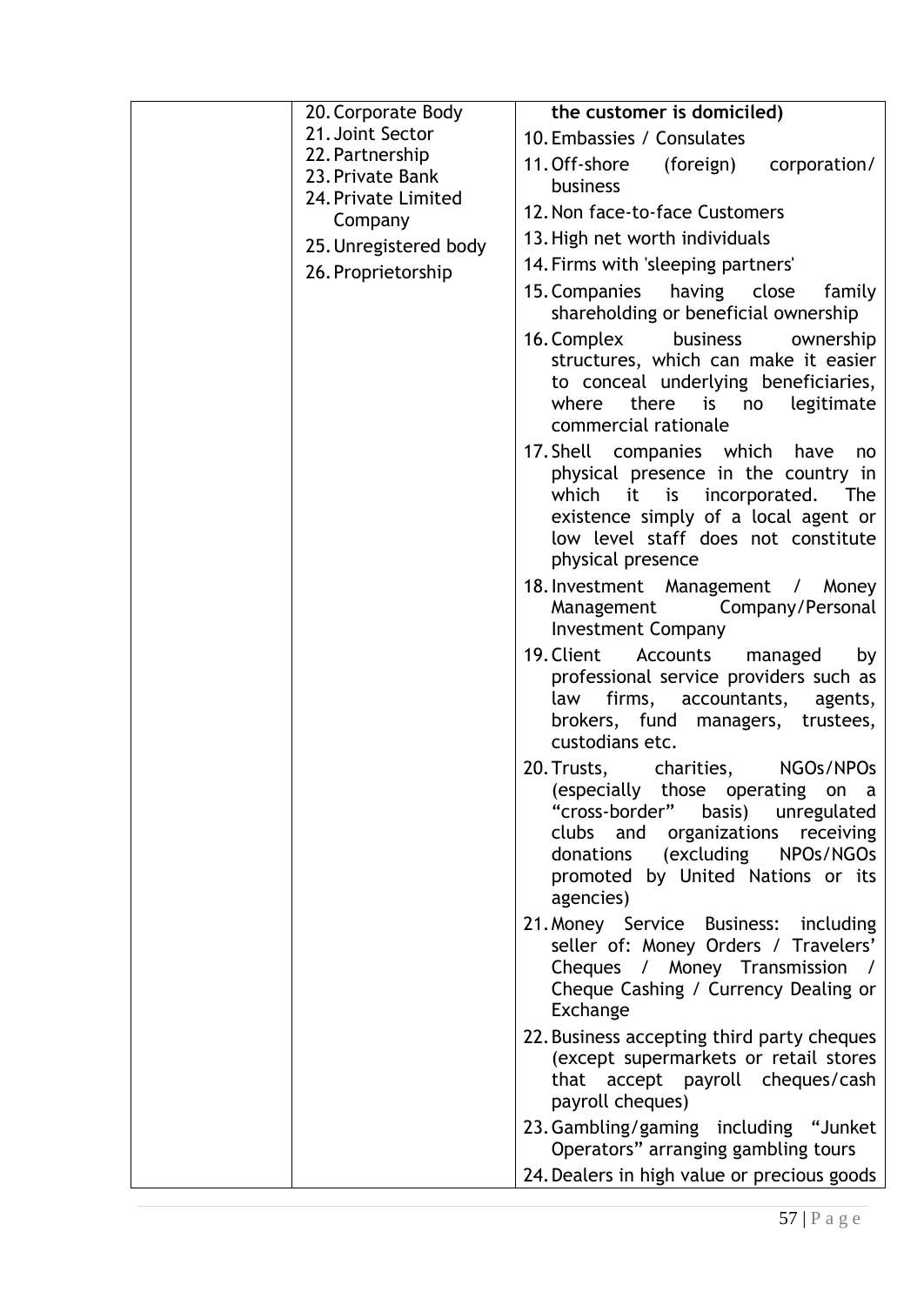| (e.g. jewel, gem and precious metals<br>dealers, art and antique dealers and<br>auction houses, estate agents and real<br>estate brokers)                                 |
|---------------------------------------------------------------------------------------------------------------------------------------------------------------------------|
| 25. Customers engaged in a business<br>which is associated with higher levels<br>0f<br>corruption<br>e.g.,<br>Arms<br>manufacturers,<br>dealers<br>and<br>intermediaries) |
| 26. Customers engaged in industries that<br>might relate to nuclear proliferation<br>activities or explosives                                                             |
| 27. Customers that may appear to be<br>Multi level marketing companies etc.                                                                                               |
| 28. Customers dealing in Real Estate<br>business (transactions need to be<br>monitored<br>with<br>enhanced<br>due<br>diligence)                                           |
| 29. Associations/Clubs                                                                                                                                                    |
| 30. Foreign Nationals                                                                                                                                                     |
| 31.NGO                                                                                                                                                                    |
| 32. Overseas Corporate Bodies                                                                                                                                             |
| 33. Bullion dealers and Jewelers (subject)<br>to enhanced due diligence)                                                                                                  |
| 34. Pooled accounts                                                                                                                                                       |
| 35. Other Cash Intensive business                                                                                                                                         |
| 36. Shell<br><b>Banks</b><br>Transactions<br>in<br>$\mathcal{L}_{\rm{max}}$ and $\mathcal{L}_{\rm{max}}$<br>corresponding banking                                         |
| 37. Non-Bank Financial Institution                                                                                                                                        |
| 38. Stock brokerage                                                                                                                                                       |
| 39. Import / Export                                                                                                                                                       |
| 40. Executors/Administrators                                                                                                                                              |
| <b>41. HUF</b><br>42. Minor                                                                                                                                               |
| 43. Accounts under Foreign Contribution<br><b>Regulation Act</b>                                                                                                          |
|                                                                                                                                                                           |

**The above categorization of customers under risk perception is only illustrative and not exhaustive.**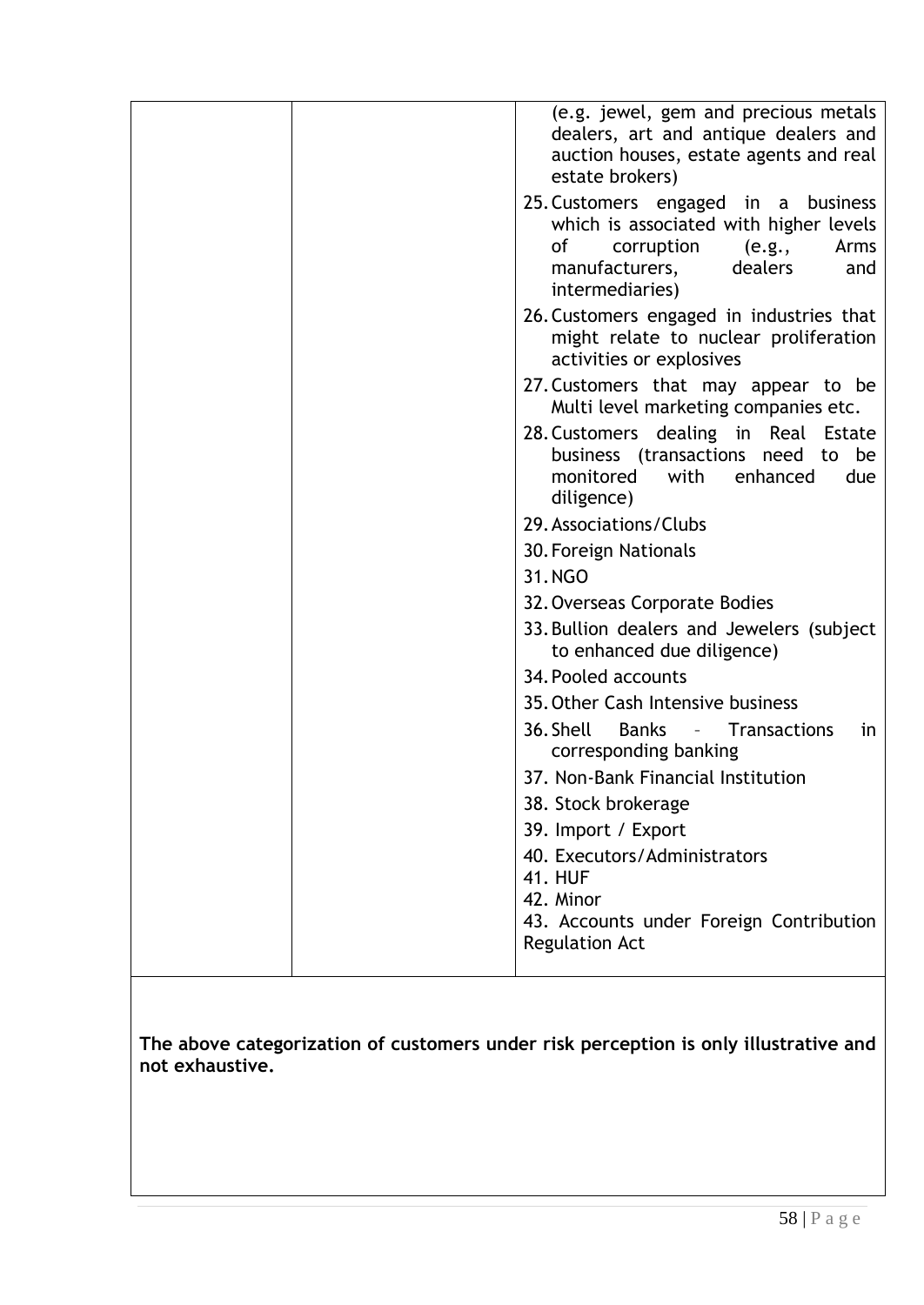# **APPENDIX – B**

# **High / Medium Risk Products and Services**

Branches / Offices are required to pay special attention to any money laundering threats that may arise from new or developing technologies including internet banking that might favour anonymity, and take measures, if needed, to prevent their use in money laundering schemes. Presently a variety of Electronic Cards are used by customers for buying goods and services, drawing cash from ATMs, and for electronic transfer of funds. Branches should ensure that appropriate KYC procedures are duly applied before issuing the Cards including Add-on / Supplementary Cards to the customers.

# **Indicative list of High / Medium Risk Products and Services**

- 1. Electronic funds payment services such as Electronic cash (e.g., stored value and pay roll cards), funds transfer (domestic and international) etc.
- 2. Electronic banking
- 3. Private banking (domestic and international)
- 4. Trust and asset management services
- 5. Monetary instruments such as Travelers" Cheque
- 6. Foreign correspondent accounts
- 7. Trade finance (such as letters of credit)
- 8. Special use or concentration accounts
- 9. Lending activities, particularly loans secured by cash collateral and marketable securities
- 10.Non-deposit account services such as Non-deposit investment products and Insurance
- 11.Transactions undertaken for non-account holders (occasional Customers)
- 12.Provision of safe custody and safety deposit boxes
- 13.Currency exchange transactions
- 14.Project financing of sensitive industries in high-risk jurisdictions
- 15.Trade finance services and transactions involving high-risk jurisdictions
- 16.Services offering anonymity or involving third parties
- 17.Services involving banknote and precious metal trading and delivery
- 18.Services offering cash, monetary or bearer instruments; cross-border transactions, etc.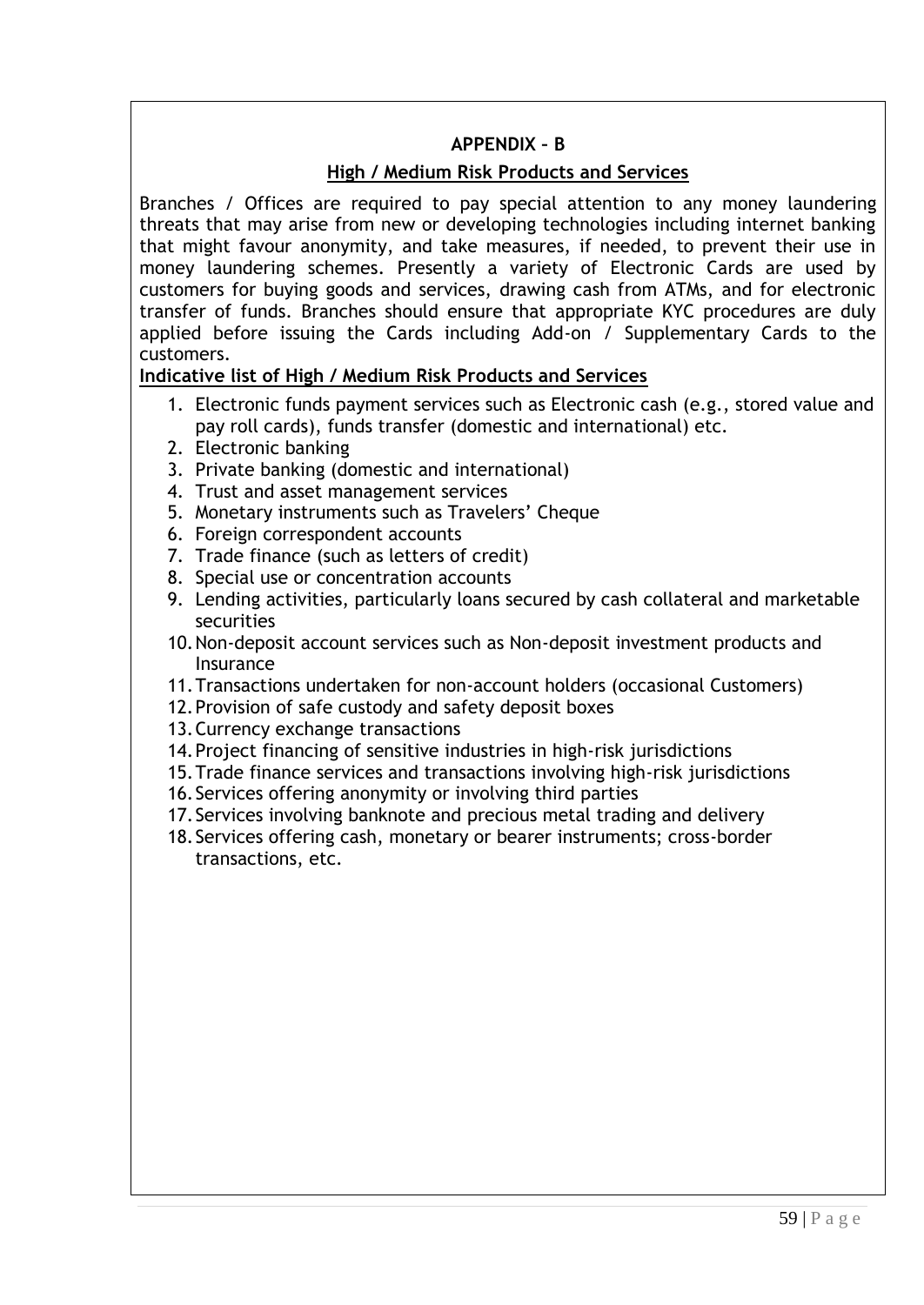# **APPENDIX – C**

# **High / Medium Geographic risk**

Branches/offices are required to prepare a profile for all new customers based on risk categorization, taking into account the location of the customer and the customer"s clients as well as factors such as the nature of business activity, mode of payments, turnover and customer"s social and financial status including location of his business activity and to exercise due diligence based on the bank"s risk perception.

The customer should be subjected to higher due diligence if following criteria falls under "high-risk" geographies

- Country of nationality (individuals)
- Country of residential address (individuals)
- Country of incorporation (legal entities)
- Country of residence of principal shareholders / beneficial owners (legal entities)
- Country of business registration such as branch/liaison/project office
- Country of source of funds
- Country of the business or correspondence address
- Country with whom customer deals (e.g. 50% of business trade, etc.)

 Apart from the risk categorization of the countries, branches/offices should categorize the geographies/locations within the country on both Money Laundering (ML) and Financing Terrorism (FT) risk.

# **Indicative List of High / Medium Risk Geographies**

# *Countries/Jurisdictions*

- 1. Countries subject to sanctions, embargos or similar measures in the United Nations Security Council Resolutions ("UNSCR").
- 2. Jurisdictions identified in FATF public statement as having substantial money laundering and terrorist financing (ML/FT) risks (www.fatf-gafi.org)
- 3. Jurisdictions identified in FATF public statement with strategic AML/CFT deficiencies (www.fatf-gafi.org)
- 4. Tax havens or countries that are known for highly secretive banking and corporate law practices
- 5. Countries identified by credible sources as lacking appropriate AML/CFT laws, regulations and other measures.
- 6. Countries identified by credible sources as providing funding or support for terrorist activities that have designated terrorist organisations operating within them.
- 7. Countries identified by credible sources as having significant levels of criminal activity.
- 8. Countries identified by the bank as high-risk because of its prior experiences, transaction history, or other factors (e.g. legal considerations, or allegations of official corruption).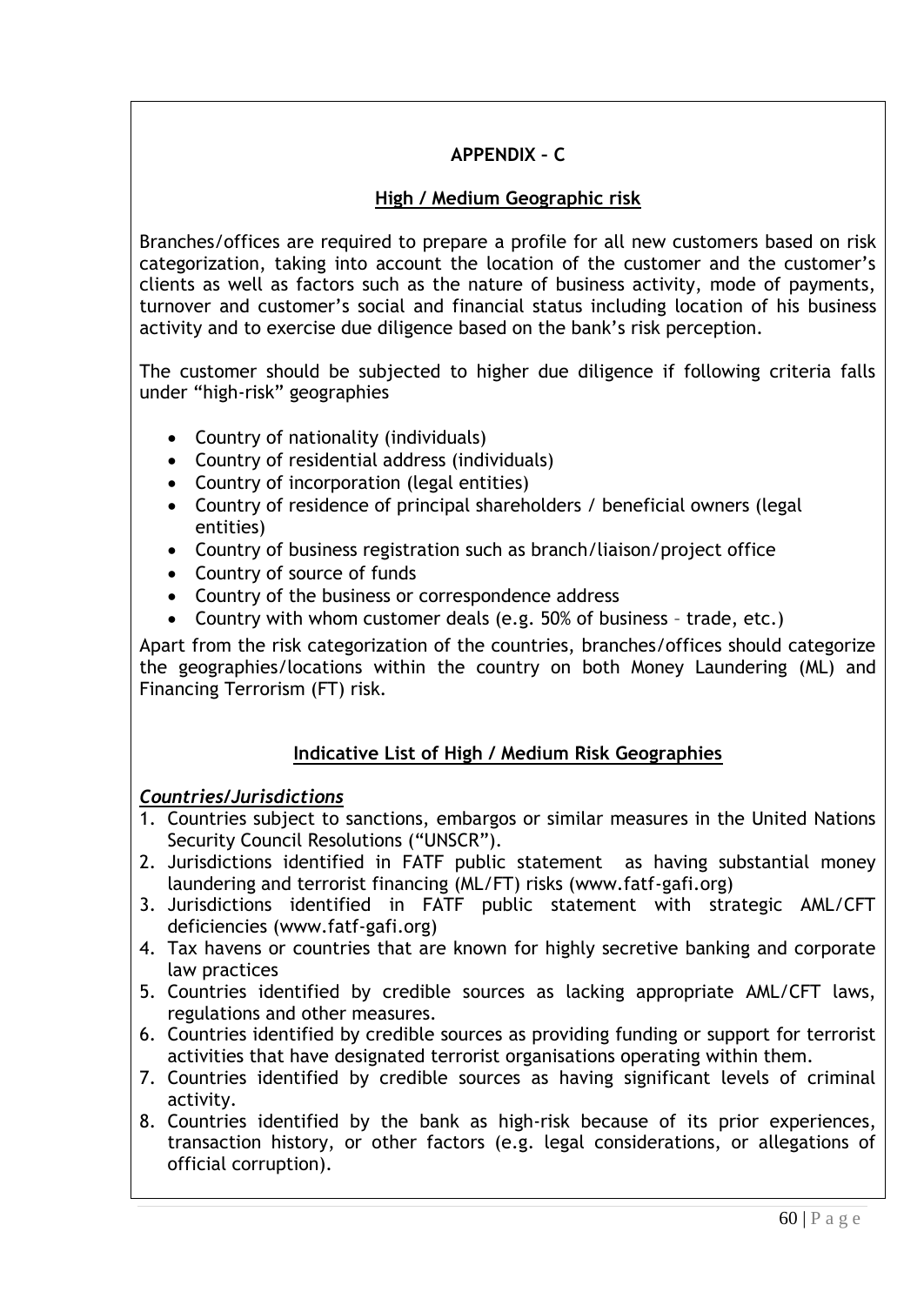### **Locations**

- 1. Locations within the country known as high risk for terrorist incidents or terrorist financing activities (e.g. sensitive locations/cities and affected districts)
- 2. Locations identified by credible sources as having significant levels of criminal, terrorist, terrorist financing activity.
- 3. Locations identified by the bank as high-risk because of its prior experiences, transaction history, or other factors.

## **NOTE:**

 Risk assessment should take into account following risk variables specific to a particular customer or transaction:

- The purpose of an account or relationship
- Level of assets to be deposited by a particular customer or the size of transaction undertaken.
- Level of regulation or other oversight or governance regime to which a customer is subjected to.
- The regularity or duration of the relationship.
- Familiarity with a country, including knowledge of local laws, regulations and rules as well as structure and extent of regulatory oversight.
- The use of intermediate corporate vehicles or other structures that have no apparent commercial or other rationale or increase the complexity or otherwise result in lack of transparency.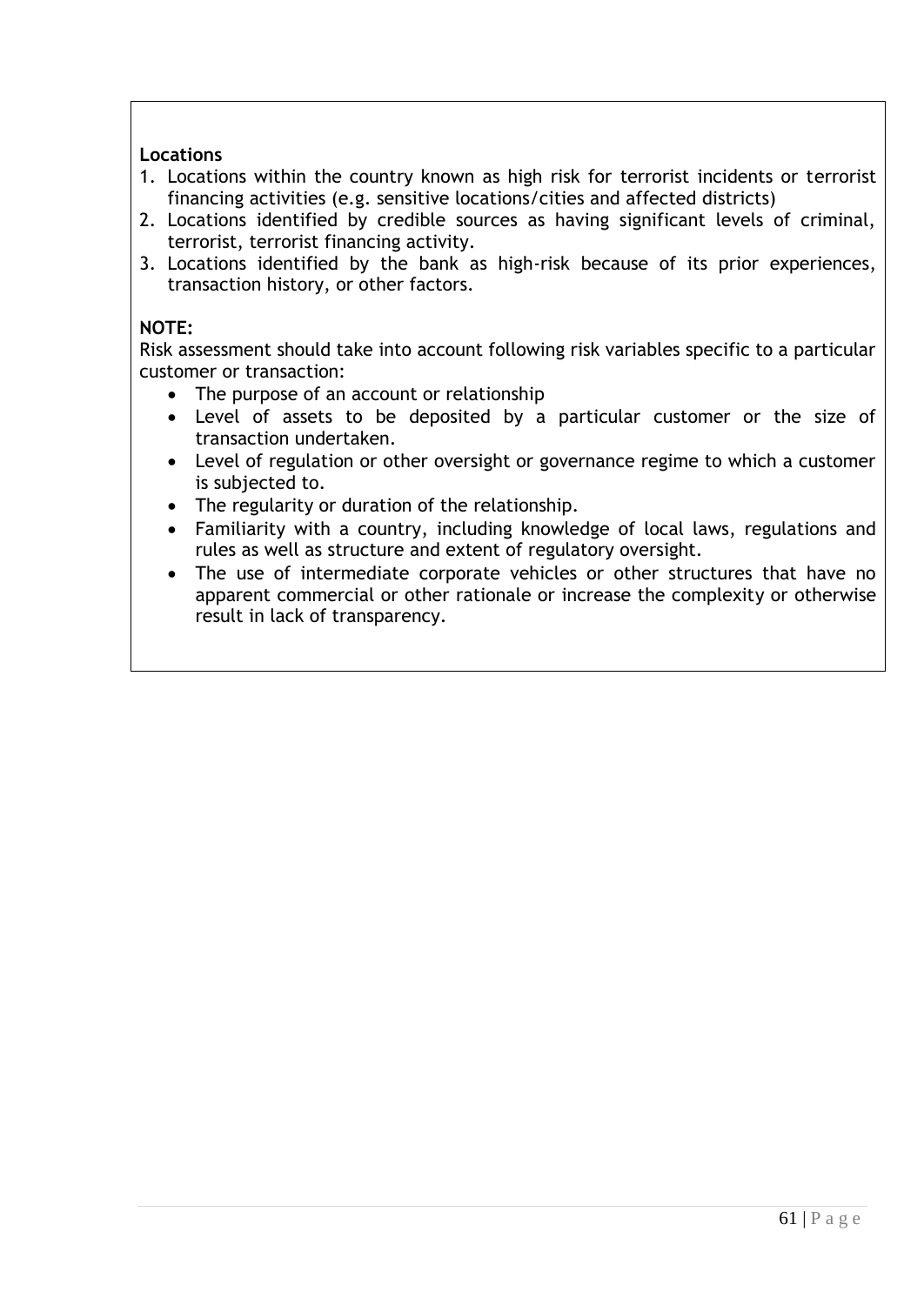# **ANNEXURE-III**

# <span id="page-61-0"></span>*Monitoring of Customer Risk Categorisation (CRC):*

Customer Behaviour Indicators which may lead to migration of Risk categorization to "High Risk" are as follows:

- Customers who are reluctant in providing normal information while opening an account, providing minimal or fictitious information or when applying to open an account, providing information that is difficult or expensive for the Bank to verify.
- Customer expressing unusual curiosity about secrecy of information involved in the transaction.
- Customers who decline to provide information that in normal circumstance would make the customers eligible for banking services.
- Customer giving confusing details about a transaction.
- Customer reluctant or refuses to state a purpose of a particular large/ complex transaction/source of funds involved or provides a questionable purpose and / or source.
- Customers who use separate tellers to conduct cash transactions or foreign exchange transactions.
- Customers who deposit cash/ withdrawals by means of numerous deposit slips/ cheques leaves so that the total of each deposits is unremarkable, but the total of all credits/ debits is significant.
- Customer"s representatives avoiding contact with the branch.
- Customer who repays the problem loans unexpectedly.
- Customers who appear to have accounts with several banks within the same locality without any apparent logical reason.
- Customer seeks to change or cancel a transaction after the customer is informed of currency transaction reporting/ information verification or record keeping requirements relevant to the transaction.
- Customers regularly issue large value cheques without balance and then deposits cash.
- Sudden transfer of funds from unrelated accounts through internet (or such other electronic channels) and subsequent quick withdrawal through ATM.

# *Transactions involving large amounts of cash:*

- Exchanging an unusually large amount of small denomination notes for those of higher denomination.
- Purchasing or selling of foreign currencies in substantial amounts by cash settlement despite the customer having an account with the bank.
- Frequent withdrawal of large amounts by means of cheques, including traveler's cheques.
- Frequent withdrawal of large cash amounts that do not appear to be justified by the customer"s business activity.
- Large cash withdrawals from a previously dormant/ inactive account, or from an account which has just received an unexpected large credit from abroad.
- Company transactions, both deposits and withdrawals that are denominated by unusually large amounts of cash rather than by way of debits and credits normally associated with the normal commercial operations of the company e.g.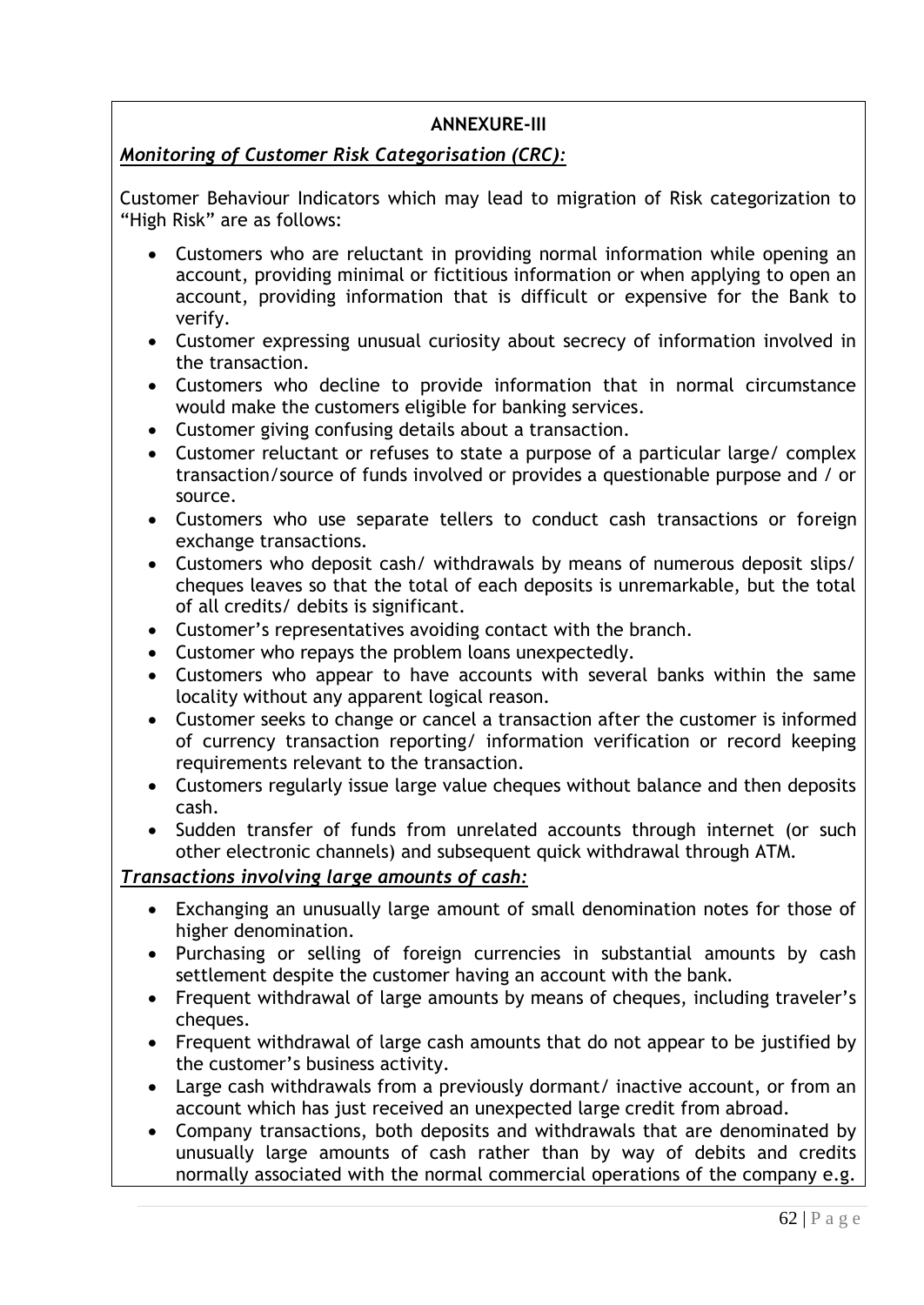cheques , letters of credit , bills of exchange etc.

 Depositing cash by means of numerous credit slips by a customer, such that the amount of each deposit is not substantial, but the total of which is substantial.

# *Transactions that do not make Economic Sense:*

- Customer having multiple accounts with the bank, with frequent transfers between different accounts.
- Transactions in which amounts are withdrawn immediately after being deposited, unless the customer"s business activities furnish plausible reasons for immediate withdrawal.

# *Activities not consistent with the customer"s business:*

- Corporate accounts where deposits or withdrawals are primarily in cash rather than cheques.
- Corporate accounts where deposits and withdrawals by cheque / telegraphic transfers/ foreign inward remittances/ any other means are received from / made to sources apparently unconnected with the corporate business activity/ dealings.
- Unusual applications for DD/ PO/NEFT/RTGS against cash.
- Accounts with large volume of credits through DD/ PO/NEFT/RTGS whereas the nature of business does not justify such credits.
- Retail deposit of many cheques but rare withdrawals for daily operations.

# *Attempts to avoid reporting/ record- keep requirements:*

- A customer who is reluctant to provide information needed for a mandatory report, to have the report filed or to proceed with a transaction after being informed that the report must be filed.
- Any individual or group that coerces/ induces or attempts to coerce/ induce a bank employee not to file any reports or any other forms.
- An account where there are several cash deposits /withdrawals below a specified threshold level to avoid filing of reports that may be necessary in case of transactions above the threshold level, as the customers intentionally splits the transaction into smaller amounts for the purpose of avoiding the threshold limit.

# *Unusual Activities*

- An account of a customer who does not reside / have office near the branch even though there are bank branches near his residence/ office.
- A customer who often visits the safe deposit area immediately before making cash deposits, especially deposits just under the threshold level.
- Funds coming from the list of countries / centres, which are known for money laundering.

# *Customer who provides insufficient or suspicious information*

- A customer / company who is reluctant to provide complete information regarding the purpose of the business, prior banking relationships, officers or directors or its locations.
- A customer / company who is reluctant to reveal details about his/its activities or to provide financial statements.
- A customer who has no record of past or present employment but makes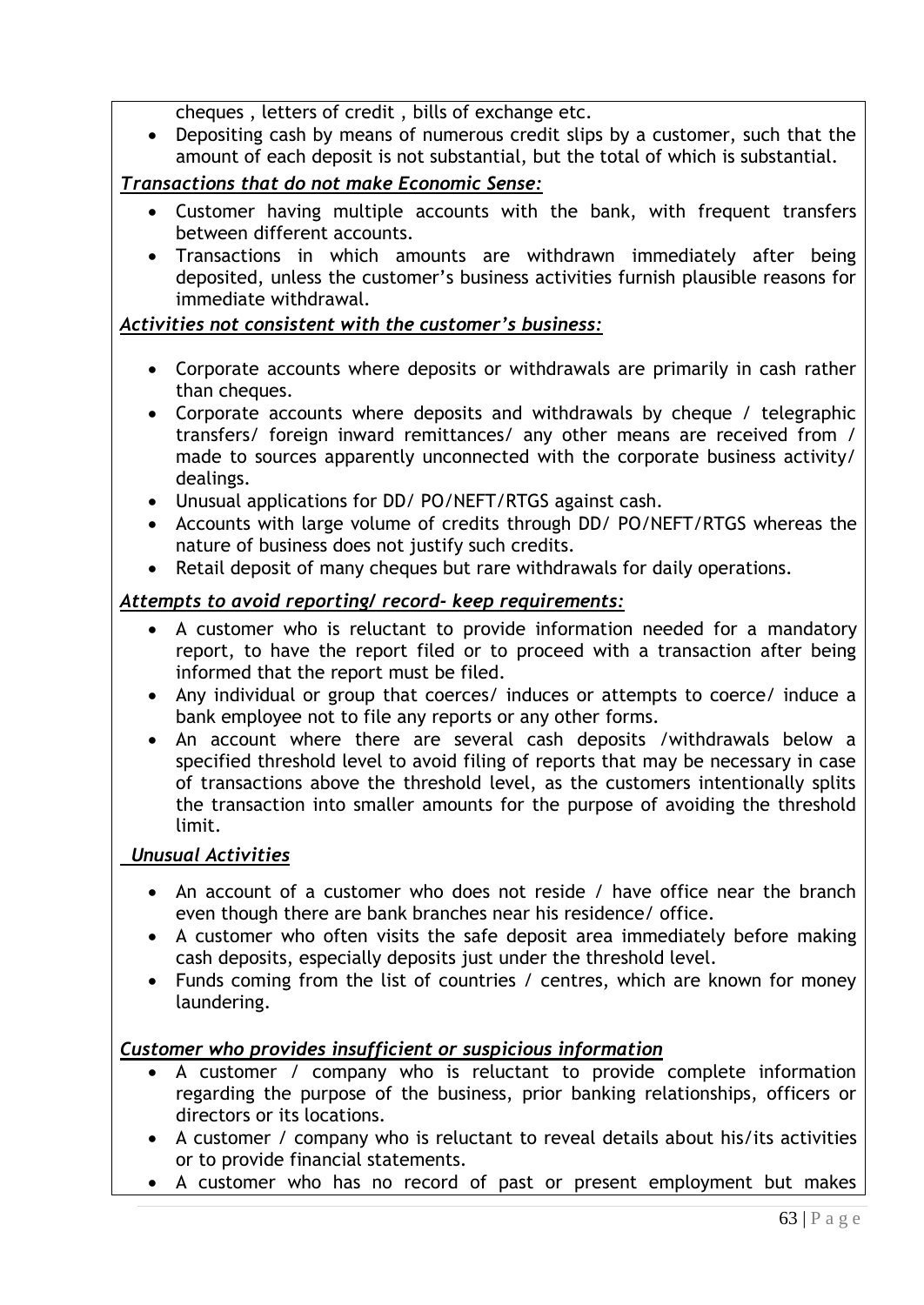frequent large transactions.

# *Certain suspicious funds transfer activities:*

- o Sending or receiving frequent or large volumes of remittances to/from countries outside India.
- o Receiving large DD/ NEFT/ RTGS remittances from various centres and remitting the consolidated amount to a different account / centre on the same day leaving a minimum balance in the account.
- o Maintaining multiple accounts, transferring money among the accounts and using one account as a master account for wire / fund transfer.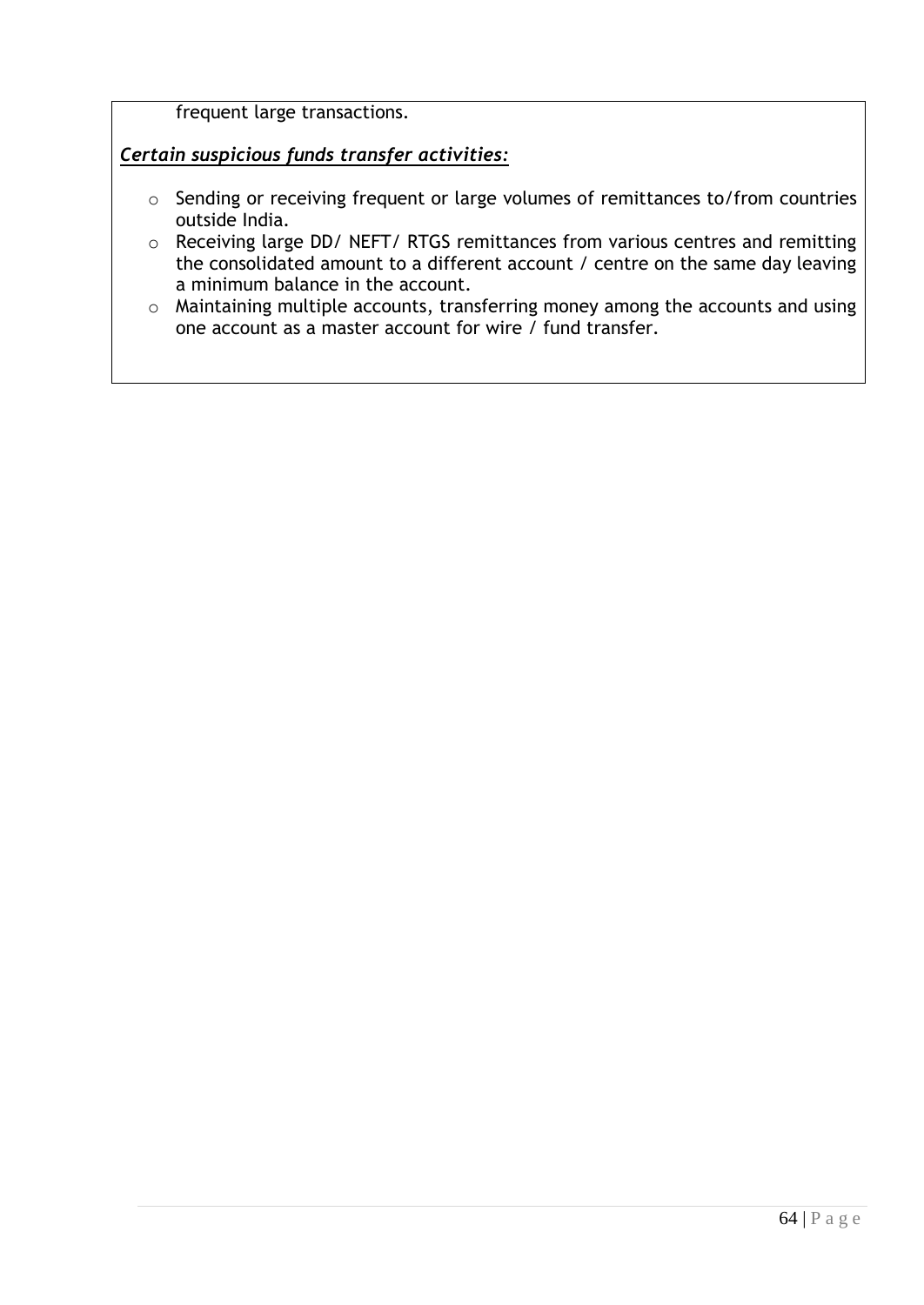## **Annexure- IV**

#### **"Order"**

# <span id="page-64-0"></span>**Procedure for implementation of Section 51A of the Unlawful Activities (Prevention) Act, 1967.**

*1 Section 51A of the Unlawful Activities (Prevention) Act, 1967 (UAPA) reads as under:-*

#### *"51A. For the prevention of, and for coping with terrorist activities, the Central Government shall have power to —*

- *a. freeze, seize or attach funds and other financial assets or economic resources held by, on behalf of or at the direction of the individuals or entities listed in the Schedule to the Order, or any other person engaged in or suspected to be engaged in terrorism;*
- *b. prohibit any individual or entity from making any funds, financial assets or economic resources or related services available for the benefit of the individuals or entities listed in the Schedule to the Order or any other person engaged in or suspected to be engaged in terrorism;*
- *c. prevent the entry into or the transit through India of individuals listed in the Schedule to the Order or any other person engaged in or suspected to be engaged in terrorism".*

*The Unlawful Activities (Prevention) Act, 1967 defines "Order" as under: -*

*"Order" means the Prevention and Suppression of Terrorism (Implementation of Security Council Resolutions) Order, 2007, as may be amended from time to time.*

- *2 In order to ensure expeditious and effective implementation of the provisions of Section 51A, a revised procedure is outlined below in supersession of earlier orders and guidelines on the subject:*
- *3 Appointment and communication details of the UAPA Nodal Officers:*
- *3.1 The Joint Secretary (CTCR), Ministry of Home Affairs would be the Central [designated] Nodal Officer for the UAPA [Telephone Number: 011-23092548, 011-23092551 (Fax), email address: jsctcr-mha@gov.in].*
- *3.2 The Ministry of External Affairs, Department of Economic Affairs, Ministry of Corporate Affairs, Foreigners Division of MHA, FIU-IND, Central Board of Indirect Taxes and Customs (CBIC) and Financial Regulators (RBI, SEBI and IRDA) shall appoint a UAPA Nodal Officer and communicate the name and contact details to the Central [designated] Nodal Officer for the UAPA.*
- *3.3 All the States and UTs shall appoint a UAPA Nodal Officer preferably of the rank of the Principal Secretary/Secretary, Home Department and communicate the name and contact details to the Central [designated] Nodal Officer for the UAPA.*
- *3.4 The Central [designated] Nodal Officer for the UAPA shall maintain the consolidated list of all UAPA Nodal Officers and forward the list to all other UAPA Nodal Officers, in July every year or as and when the list is updated and shall cause the amended list of UAPA Nodal Officers circulated to all the Nodal Officers.*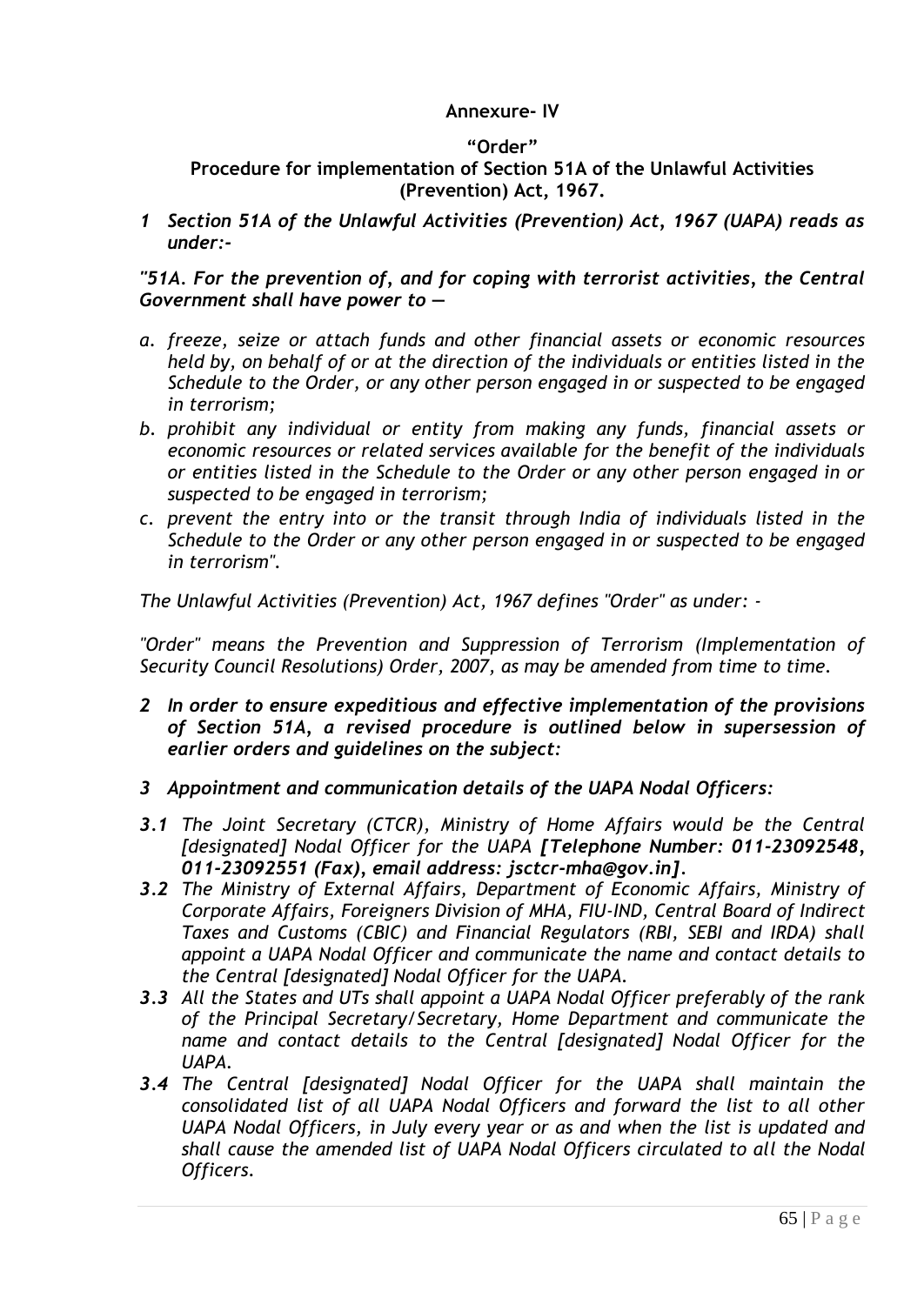- *3.5 The Financial Regulators shall forward the consolidated list of UAPA Nodal Officers to the banks, stock exchanges/depositories, intermediaries regulated by SEBI and insurance companies.*
- *3.6 The Regulators of the real estate agents, dealers in precious metals & stones (DPMS) and DNFBPs shall forward the consolidated list of UAPA Nodal Officers to the real estate agents, dealers in precious metals & stones (DPMS) and DNFBPs.*

### *4 Communication of the list of designated individuals/entities:*

- *4.1 The Ministry of External Affairs shall update the list of individuals and entities subject to the UN sanction measures whenever changes are made in the lists by the UNSC 1267 Committee pertaining to Al Qaida and Da'esh and the UNSC 1988 Committee pertaining to Taliban. On such revisions, the Ministry of External Affairs would electronically forward the changes without delay to the designated Nodal Officers in the Ministry of Corporate Affairs, CBIC, Financial Regulators, FIU–IND, CTCR Division and Foreigners Division in MHA.*
- *4.2 The Financial Regulators shall forward the list of designated persons as mentioned in Para 4(i) above, without delay to the banks, stock exchanges/ depositories, intermediaries regulated by SEBI and insurance companies.*
- *4.3 The Central [designated] Nodal Officer for the UAPA shall forward the designated list as mentioned in Para 4(i) above, to all the UAPA Nodal Officers of States/UTs without delay.*
- *4.4 The UAPA Nodal Officer in Foreigners Division of MHA shall forward the designated list as mentioned in Para 4(i) above, to the immigration authorities and security agencies without delay.*
- *4.5 The Regulators of the real estate agents, dealers in precious metals & stones (DPMS) and DNFBPs shall forward the list of designated persons as mentioned in Para 4(i) above, to the real estate agents, dealers in precious metals & stones (DPMS) and DNFBPs without delay.*

#### *5 Regarding funds, financial assets or economic resources or related services held in the form of bank accounts, stocks or Insurance policies etc.*

- *5.1 The Financial Regulators will issue necessary guidelines to banks, stock exchanges/depositories, intermediaries regulated by the SEBI and insurance companies requiring them* 
	- *i. To maintain updated designated lists in electronic form and run a check on the given parameters on a daily basis to verify whether individuals or entities listed in the Schedule to the Order, hereinafter, referred to as designated individuals/entities are holding any funds, financial assets or economic resources or related services held in the form of bank accounts, stocks, Insurance policies etc., with them.*
	- *ii. In case, the particulars of any of their customers match with the particulars of designated individuals/entities, the banks, stock exchanges/depositories, intermediaries regulated by SEBI, insurance companies shall immediately inform full particulars of the funds, financial assets or economic resources or related services held in the form of bank accounts, stocks or Insurance policies etc., held by such customer on their books to the Central [designated] Nodal Officer for the UAPA, at Fax No.011-23092551 and also convey over telephone No. 011- 23092548. The particulars apart from being sent by post shall necessarily be conveyed on email id: jsctcr-mha@gov.in.*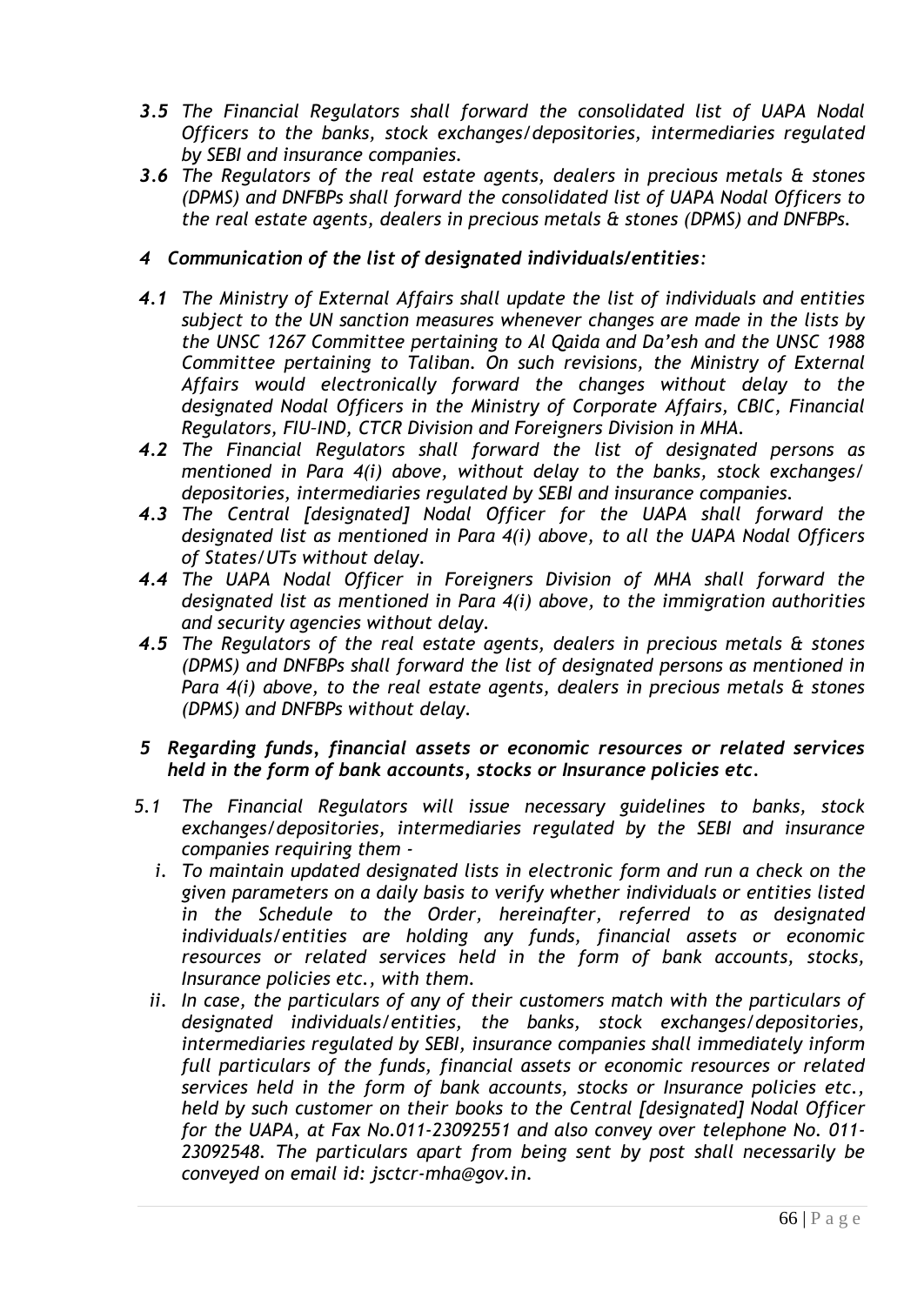- *iii. The banks, stock exchanges/depositories, intermediaries regulated by SEBI and insurance companies shall also send a copy of the communication mentioned in 5.1 (ii) above to the UAPA Nodal Officer of the State/UT where the account is held and to Regulators and FIU-IND, as the case may be, without delay.*
- *iv. In case, the match of any of the customers with the particulars of designated individuals/entities is beyond doubt, the banks, stock exchanges/depositories, intermediaries regulated by SEBI and insurance companies shall prevent such designated persons from conducting financial transactions, under intimation to the Central [designated] Nodal Officer for the UAPA at Fax No.011-23092551 and also convey over telephone No.011-23092548. The particulars apart from being sent by post should necessarily be conveyed on e-mail id: jsctcr-mha@gov.in, without delay.*
- *v. The banks, stock exchanges/depositories, intermediaries regulated by SEBI, and insurance companies shall file a Suspicious Transaction Report (STR) with FIU-IND covering all transactions in the accounts, covered under Paragraph 5.1(ii) above, carried through or attempted as per the prescribed format.*
- *5.2 On receipt of the particulars, as referred to in Paragraph 5 (i) above, the Central [designated] Nodal Officer for the UAPA would cause a verification to be conducted by the State Police and/or the Central Agencies so as to ensure that the individuals/ entities identified by the banks, stock exchanges/depositories, intermediaries and insurance companies are the ones listed as designated individuals/ entities and the funds, financial assets or economic resources or related services, reported by banks, stock exchanges/depositories, intermediaries regulated by SEBI and insurance companies are held by the designated individuals/entities. This verification would be completed expeditiously from the date of receipt of such particulars.*
- *5.3 In case, the results of the verification indicate that the properties are owned by or are held for the benefit of the designated individuals/entities, an orders to freeze these assets under Section 51A of the UAPA would be issued by the Central [designated] nodal officer for the UAPA without delay and conveyed electronically to the concerned bank branch, depository and insurance company under intimation to respective Regulators and FIU-IND. The Central [designated] nodal officer for the UAPA shall also forward a copy thereof to all the Principal Secretaries/Secretaries, Home Department of the States/UTs and all UAPA nodal officers in the country, so that any individual or entity may be prohibited from making any funds, financial assets or economic resources or related services available for the benefit of the designated individuals/ entities or any other person engaged in or suspected to be engaged in terrorism. The Central [designated] Nodal Officer for the UAPA shall also forward a copy of the order to all Directors General of Police/ Commissioners of Police of all States/UTs for initiating action under the provisions of the Unlawful Activities (Prevention) Act, 1967.*

*The order shall be issued without prior notice to the designated individual/entity.* 

- *6 Regarding financial assets or economic resources of the nature of immovable properties:*
- *6.1 The Central [designated] Nodal Officer for the UAPA shall electronically forward the designated list to the UAPA Nodal Officers of all States and UTs with request to have the names of the designated individuals/entities, on the given*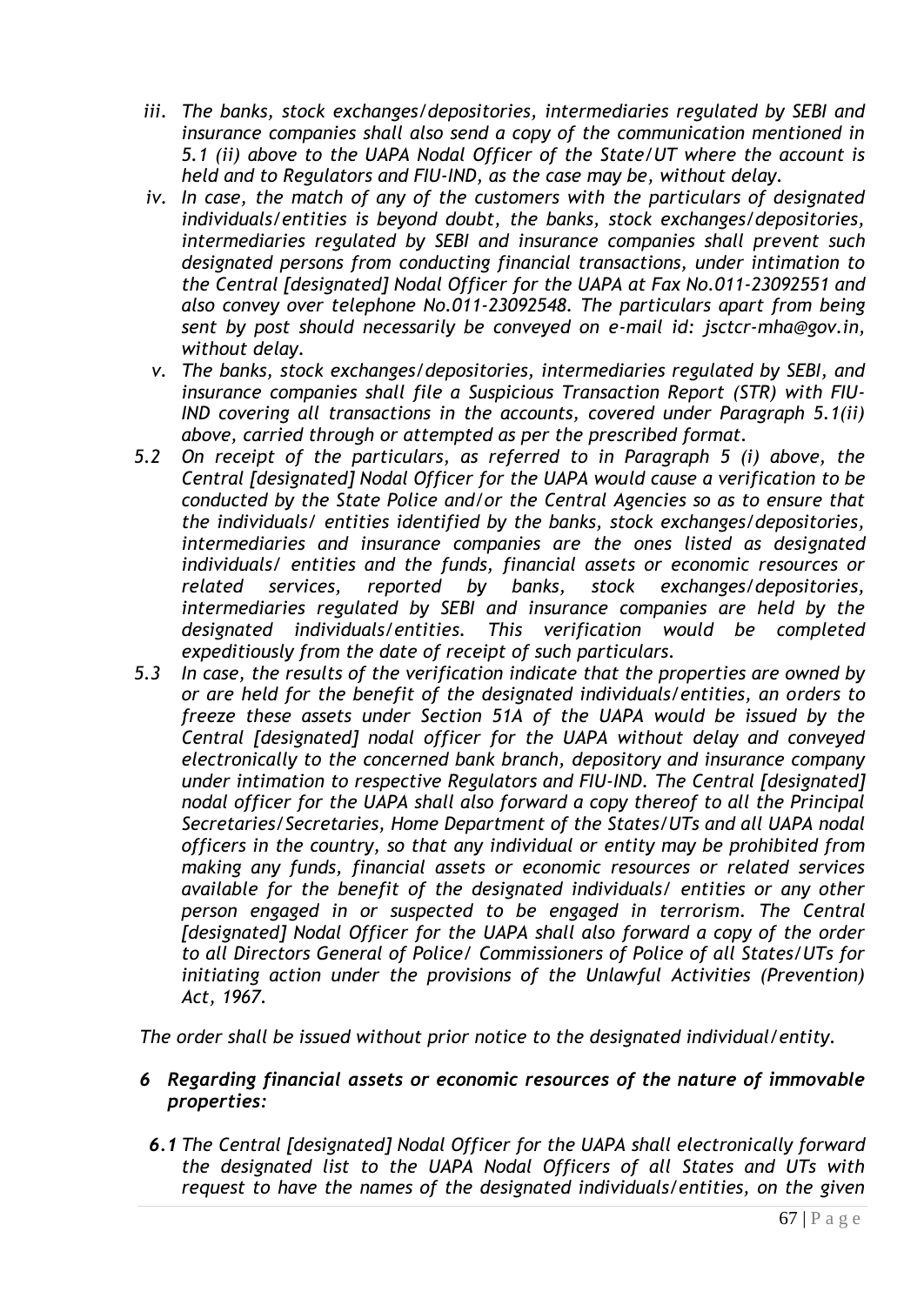*parameters, verified from the records of the office of the Registrar performing the work of registration of immovable properties in their respective jurisdiction, without delay.* 

- *6.2 In case, the designated individuals/entities are holding financial assets or economic resources of the nature of immovable property and if any match with the designated individuals/entities is found, the UAPA Nodal Officer of the State/UT would cause communication of the complete particulars of such individual/entity along with complete details of the financial assets or economic resources of the nature of immovable property to the Central [designated] Nodal Officer for the UAPA without delay at Fax No. 011-23092551 and also convey over telephone No. 011-23092548. The particulars apart from being sent by post would necessarily be conveyed on email id: jsctcr-mha@gov.in.*
- *6.3 The UAPA Nodal Officer of the State/UT may cause such inquiry to be conducted by the State Police so as to ensure that the particulars sent by the Registrar performing the work of registering immovable properties are indeed of these designated individuals/entities. This verification shall be completed without delay and shall be conveyed within 24 hours of the verification, if it matches with the particulars of the designated individual/entity to the Central [designated] Nodal Officer for the UAPA at the given Fax, telephone numbers and also on the email id.*
- *6.4 The Central [designated] Nodal Officer for the UAPA may also have the verification conducted by the Central Agencies. This verification would be completed expeditiously.*
- *6.5 In case, the results of the verification indicates that the particulars match with those of designated individuals/entities, an order under Section 51A of the UAPA shall be issued by the Central [designated] Nodal Officer for the UAPA without delay and conveyed to the concerned Registrar performing the work of registering immovable properties and to FIU-IND under intimation to the concerned UAPA Nodal Officer of the State/UT.*

*The order shall be issued without prior notice to the designated individual/entity.* 

*6.6 Further, the UAPA Nodal Officer of the State/UT shall cause to monitor the transactions/ accounts of the designated individual/entity so as to prohibit any individual or entity from making any funds, financial assets or economic resources or related services available for the benefit of the individuals or entities listed in the Schedule to the Order or any other person engaged in or suspected to be engaged in terrorism. The UAPA Nodal Officer of the State/UT shall, upon becoming aware of any transactions and attempts by third party immediately bring to the notice of the DGP/Commissioner of Police of the State/UT for initiating action under the provisions of the Unlawful Activities (Prevention) Act, 1967.* 

### *7 Regarding the real-estate agents, dealers of precious metals/stones (DPMS) and other Designated Non-Financial Businesses and Professions (DNFBPs):*

*i. The Designated Non-Financial Businesses and Professions (DNFBPs), inter alia, include casinos, real estate agents, dealers in precious metals/stones (DPMS), lawyers/notaries, accountants, company service providers and societies/ firms and non-profit organizations. The list of designated entities/individuals should be circulated to all DNFBPs by the concerned Regulators without delay.*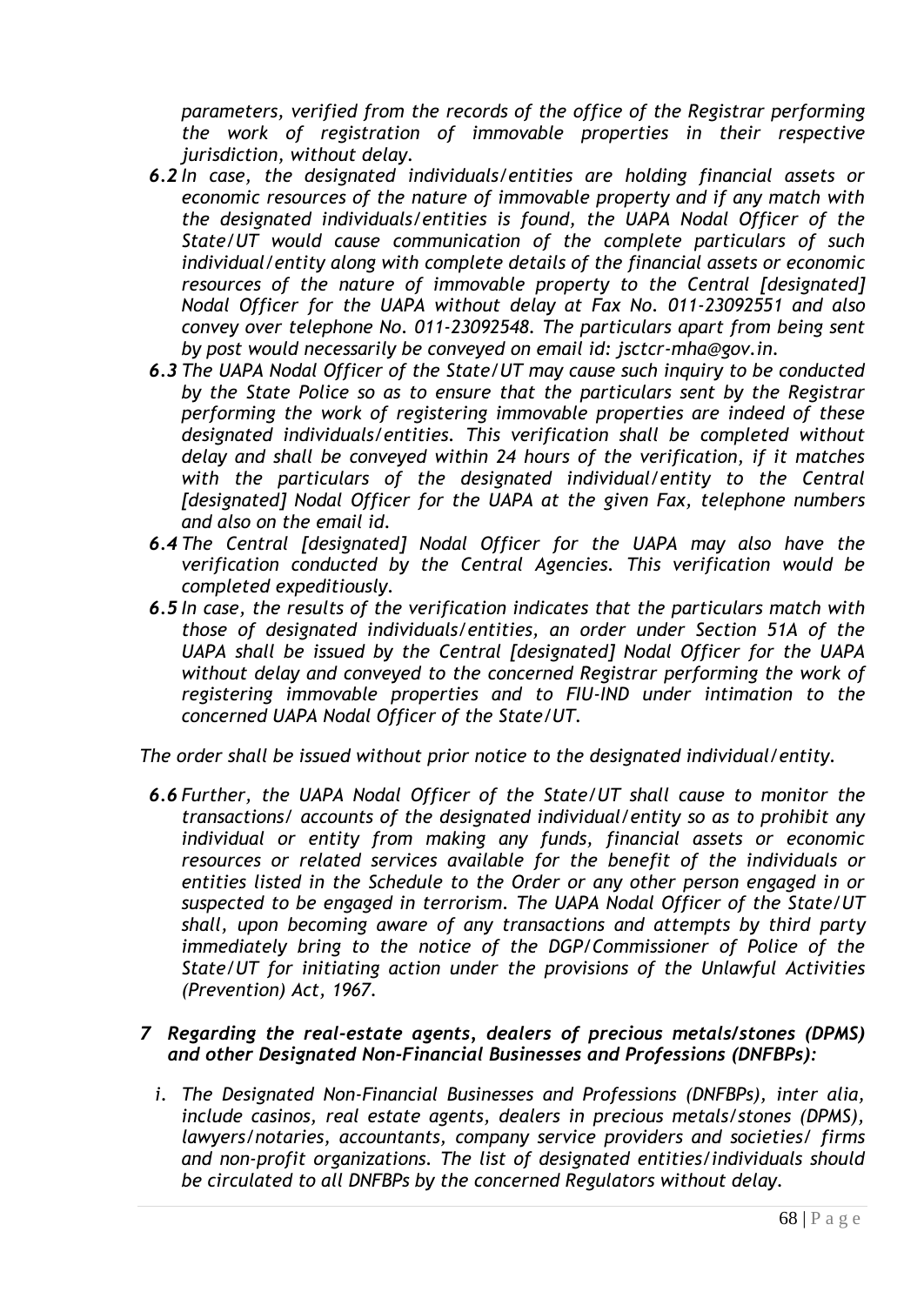- *ii. The CBIC shall advise the dealers of precious metals/stones (DPMS) that if any designated individual/entity approaches them for sale/purchase of precious metals/stones or attempts to undertake such transactions the dealer should not carry out such transaction and without delay inform the CBIC, who in turn follow the similar procedure as laid down in the paragraphs 6.2 to 6.5 above.*
- *iii. The UAPA Nodal Officer of the State/UT shall advise the Registrar of Societies/ Firms/ non-profit organizations that if any designated individual/ entity is a shareholder/ member/ partner/ director/ settler/ trustee/ beneficiary/ beneficial owner of any society/ partnership firm/ trust/ non-profit organization, then the Registrar should inform the UAPA Nodal Officer of the State/UT without delay, who will, in turn, follow the procedure as laid down in the paragraphs 6.2 to 6.5 above. The Registrar should also be advised that no societies/ firms/ non-profit organizations should be allowed to be registered, if any of the designated individual/ entity is a director/ partner/ office bearer/ trustee/ settler/ beneficiary or beneficial owner of such juridical person and in case such request is received, then the Registrar shall inform the UAPA Nodal Officer of the concerned State/UT without delay, who will, in turn, follow the procedure laid down in the paragraphs 6.2 to 6.5 above.*
- *iv. The UAPA Nodal Officer of the State/UT shall also advise appropriate department of the State/UT, administering the operations relating to Casinos, to ensure that the designated individuals/ entities should not be allowed to own or have beneficial ownership in any Casino operation. Further, if any designated individual/ entity visits or participates in any game in the Casino and/ or if any assets of such designated individual/ entity is with the Casino operator, and of the particulars of any client matches with the particulars of designated individuals/ entities, the Casino owner shall inform the UAPA Nodal Officer of the State/UT without delay, who shall in turn follow the procedure laid down in paragraph 6.2 to 6.5 above.*
- *v. The Ministry of Corporate Affairs shall issue an appropriate order to the Institute of Chartered Accountants of India, Institute of Cost and Works Accountants of India and Institute of Company Secretaries of India (ICSI) requesting them to sensitize their respective members to the provisions of Section 51A of UAPA, so that if any designated individual/entity approaches them, for entering/ investing in the financial sector and/or immovable property, or they are holding or managing any assets/ resources of Designated individual/ entities, then the member shall convey the complete details of such designated individual/ entity to UAPA Nodal Officer in the Ministry of Corporate Affairs who shall in turn follow the similar procedure as laid down in paragraph 6.2 to 6.5 above.*
- *vi. The members of these institutes should also be sensitized that if they have arranged for or have been approached for incorporation/ formation/ registration of any company, limited liability firm, partnership firm, society, trust, association where any of designated individual/ entity is a director/ shareholder/ member of a company/ society/ association or partner in a firm or settler/ trustee or beneficiary of a trust or a beneficial owner of a juridical person, then the member of the institute should not incorporate/ form/ register such juridical person and should convey the complete details of such designated individual/ entity to UAPA Nodal Officer in the Ministry of Corporate Affairs who shall in turn follow the similar procedure as laid down in paragraph 6.2 to 6.5 above.*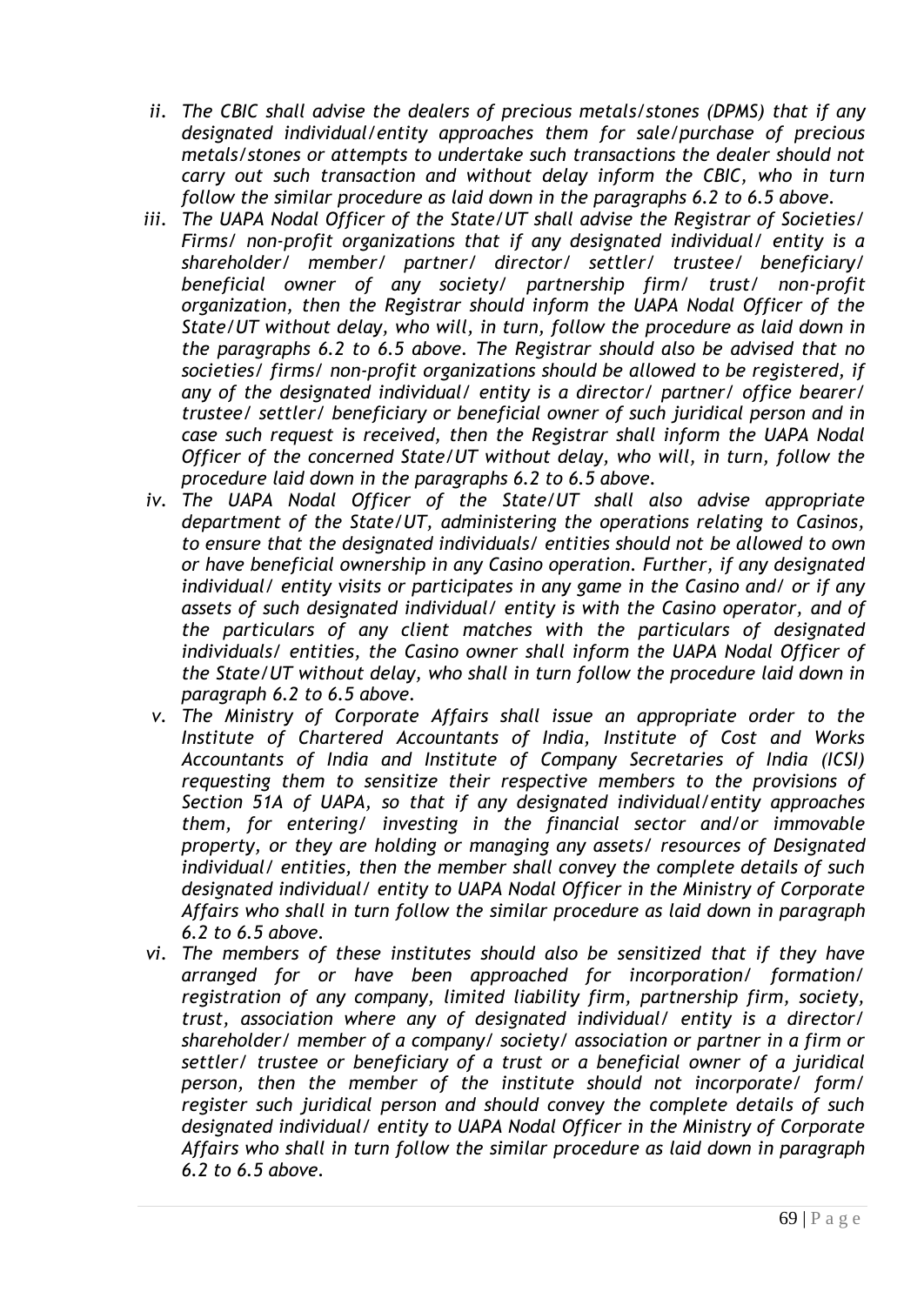- *vii. In addition, the member of the ICSI be sensitized that if he/she is Company Secretary or is holding any managerial position where any of designated individual/ entity is a Director and/or Shareholder or having beneficial ownership of any such juridical person then the member should convey the complete details of such designated individual/ entity to UAPA Nodal Officer in the Ministry of Corporate Affairs who shall in turn follow the similar procedure as laid down in paragraph 6.2 to 6.5 above.*
- *viii. The Registrar of Companies (ROC) may be advised that in case any designated individual/ entity is a shareholder/ director/ whole time director in any company registered with ROC or beneficial owner of such company, then the ROC should convey the complete details of such designated individual/ entity, as per the procedure mentioned in paragraph 8 to 10 above. This procedure shall also be followed in case of any designated individual/ entity being a partner of Limited Liabilities Partnership Firms registered with ROC or beneficial owner of such firms. Further the ROC may be advised that no company or limited liability Partnership firm shall be allowed to be registered if any of the designated individual/ entity is the Director/ Promoter/ Partner or beneficial owner of such company or firm and in case such a request received the ROC should inform the UAPA Nodal Officer in the Ministry of Corporate Affairs who in turn shall follow the similar procedure as laid down in paragraph 6.2 to 6.5 above.*

#### *8 Regarding implementation of requests received from foreign countries under U.N. Security Council Resolution 1373 of 2001:*

- *8.1 The U.N. Security Council Resolution No.1373 of 2001 obligates countries to freeze without delay the funds or other assets of persons who commit, or attempt to commit, terrorist acts or participate in or facilitate the commission of terrorist acts; of entities owned or controlled directly or indirectly by such persons; and of persons and entities acting on behalf of, or at the direction of such persons and entities, including funds or other assets derived or generated from property owned or controlled, directly or indirectly, by such persons and associated persons and entities. Each individual country has the authority to designate the persons and entities that should have their funds or other assets frozen. Additionally, to ensure that effective cooperation is developed among countries, countries should examine and give effect to, if appropriate, the actions initiated under the freezing mechanisms of other countries.*
- *8.2 To give effect to the requests of foreign countries under the U.N. Security Council Resolution 1373, the Ministry of External Affairs shall examine the requests made by the foreign countries and forward it electronically, with their comments, to the Central [designated] Nodal Officer for the UAPA for freezing of funds or other assets.*
- *8.3 The Central [designated] Nodal Officer for the UAPA shall cause the request to be examined without delay, so as to satisfy itself that on the basis of applicable legal principles, the requested designation is supported by reasonable grounds, or a reasonable basis, to suspect or believe that the proposed designee is a terrorist, one who finances terrorism or a terrorist organization, and upon his satisfaction, request would be electronically forwarded to the Nodal Officers in Regulators, FIU-IND and to the Nodal Officers of the States/UTs. The proposed designee, as mentioned above would be treated as designated individuals/entities.*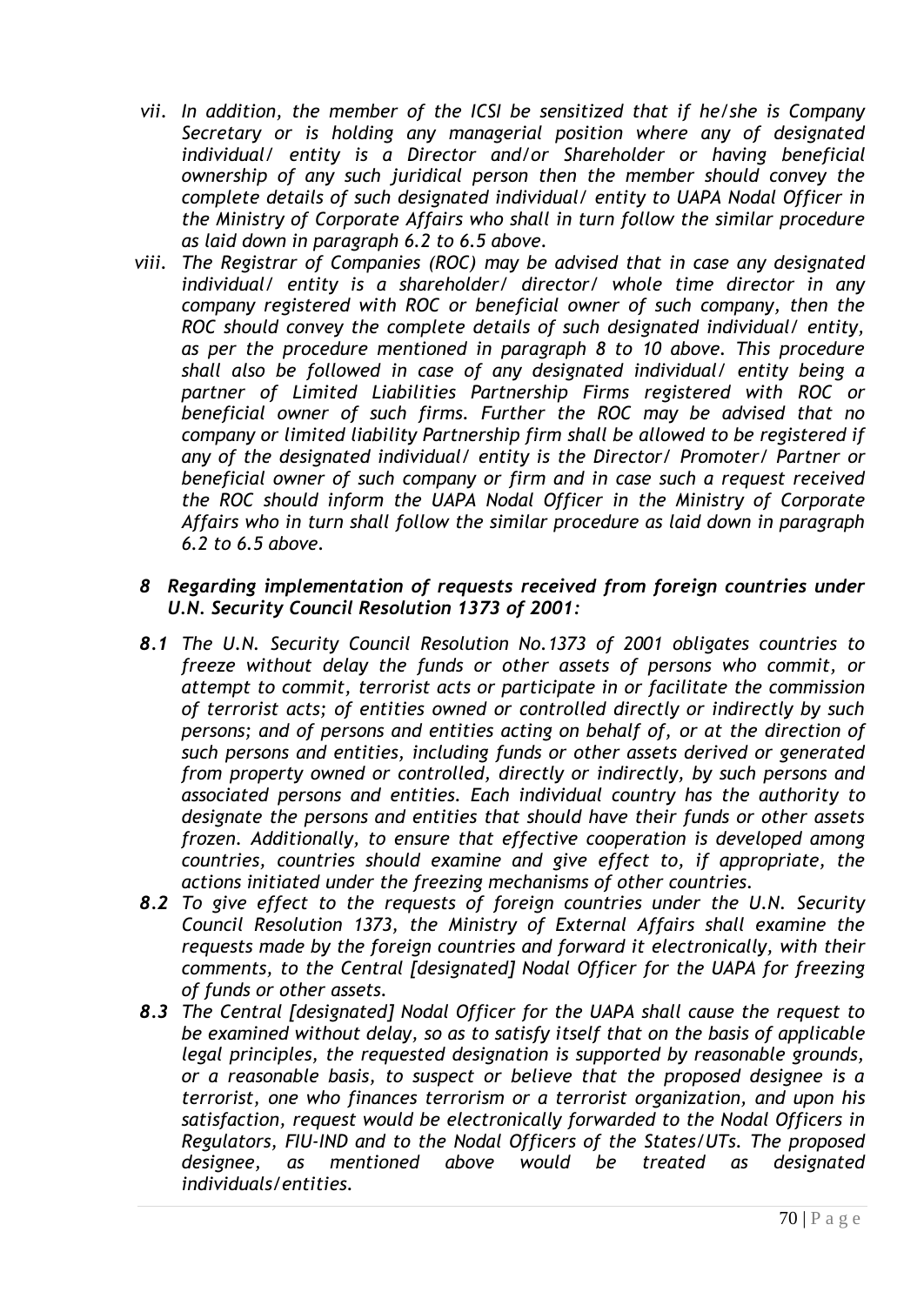*9 Upon receipt of the requests by these Nodal Officers from the Central [designated] Nodal Officer for the UAPA, the similar procedure as enumerated at paragraphs 5 and 6 above shall be followed.* 

*The freezing orders shall be issued without prior notice to the designated persons involved.* 

#### *10 Regarding exemption, to be granted to the above orders in accordance with UNSCR 1452.*

- *10.1The above provisions shall not apply to funds and other financial assets or economic resources that have been determined by the Central [designated] nodal officer of the UAPA to be:*
	- *a. necessary for basic expenses, including payments for foodstuff, rent or mortgage, medicines and medical treatment, taxes, insurance premiums and public utility charges, or exclusively for payment of reasonable professional fees and reimbursement of incurred expenses associated with the provision of legal services or fees or service charges for routine holding or maintenance of frozen funds or other financial assets or economic resources, after notification by the MEA of the ntention to authorize, where appropriate, access to such funds, assets or resources and in the absence of a negative decision within 48 hours of such notification;*
	- *b. necessary for extraordinary expenses, provided that such determination has been notified by the MEA;*
- *10.2The addition may be allowed to accounts of the designated individuals/ entities subject to the provisions of paragraph 10 of:* 
	- *a. interest or other earnings due on those accounts, or*
	- *b. payments due under contracts, agreements or obligations that arose prior to the date on which those accounts became subject to the provisions of resolutions 1267 (1999), 1333 (2000), or 1390 (2002),*

*Provided that any such interest, other earnings and payments continue to be subject to those provisions;*

- *11 Regarding procedure for unfreezing of funds, financial assets or economic resources or related services of individuals/entities inadvertently affected by the freezing mechanism upon verification that the person or entity is not a designated person:*
- *11.1Any individual or entity, if it has evidence to prove that the freezing of funds, financial assets or economic resources or related services, owned/held by them has been inadvertently frozen, they shall move an application giving the requisite evidence, in writing, to the concerned bank, stock exchanges/ depositories, intermediaries regulated by SEBI, insurance companies, Registrar of Immovable Properties, ROC, Regulators of DNFBPs and the UAPA Nodal Officers of State/UT.*
- *11.2The banks, stock exchanges/depositories, intermediaries regulated by SEBI, insurance companies, Registrar of Immovable Properties, ROC, Regulators of DNFBPs and the State/ UT Nodal Officers shall inform and forward a copy of the application together with full details of the asset frozen given by any individual or entity informing of the funds, financial assets or economic resources or*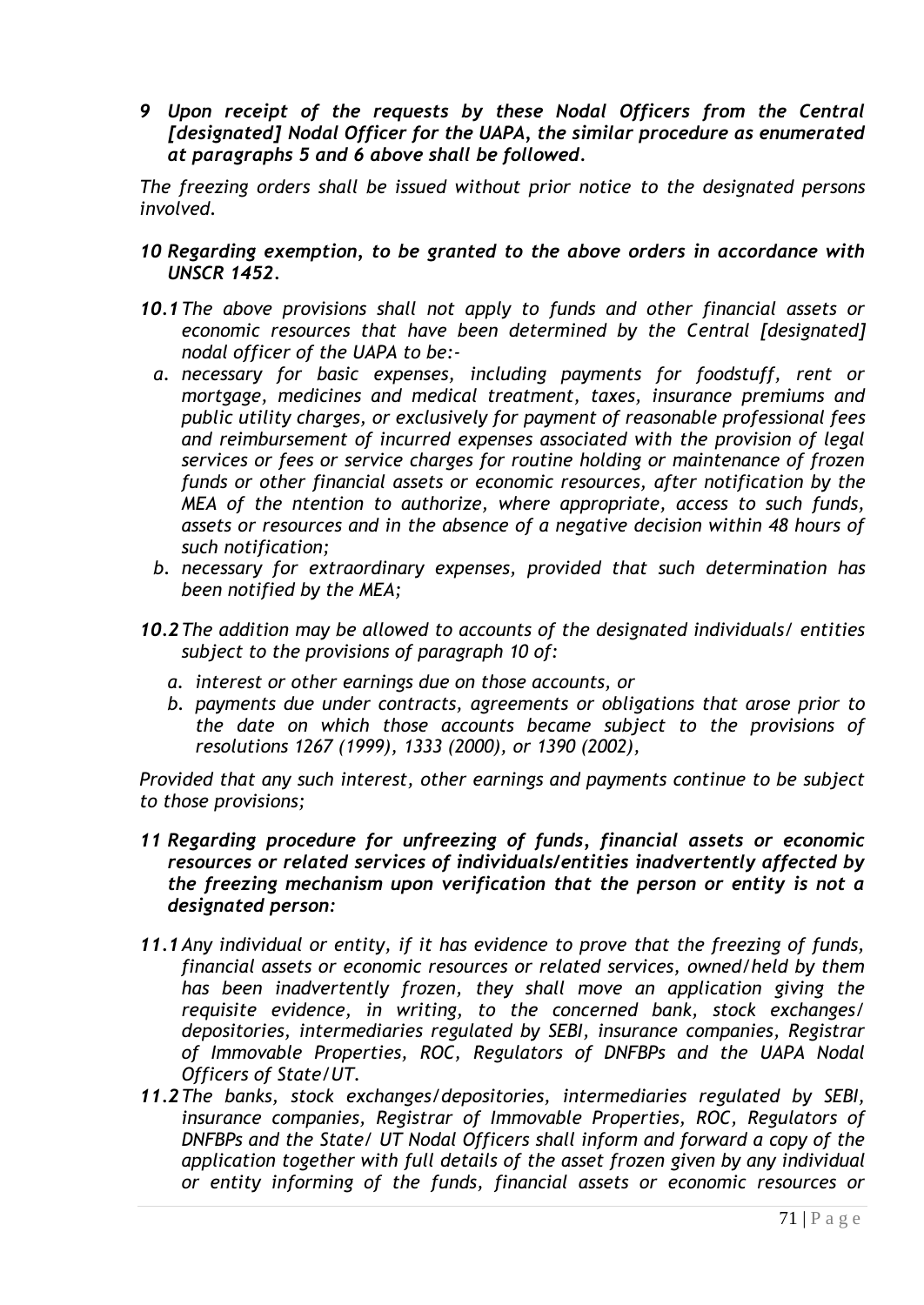*related services have been frozen inadvertently, to the Central [designated] Nodal Officer for the UAPA as per the contact details given in Paragraph 3.1 above, within two working days.* 

*11.3The Central [designated] Nodal Officer for the UAPA shall cause such verification, as may be required on the basis of the evidence furnished by the individual/entity, and, if satisfied, he/she shall pass an order, without delay, unfreezing the funds, financial assets or economic resources or related services, owned/held by such applicant, under intimation to the concerned bank, stock exchanges/depositories, intermediaries regulated by SEBI, insurance company, Registrar of Immovable Properties, ROC, Regulators of DNFBPs and the UAPA Nodal Officer of State/UT. However, if it is not possible for any reason to pass an Order unfreezing the assets within 5 working days, the Central [designated] Nodal Officer for the UAPA shall inform the applicant expeditiously.* 

### *12 Regarding prevention of entry into or transit through India:*

- *12.1 As regards prevention of entry into or transit through India of the designated individuals, the UAPA Nodal Officer in the Foreigners Division of MHA, shall forward the designated lists to the immigration authorities and security agencies with a request to prevent the entry into or the transit through India. The order shall take place without prior notice to the designated individuals/entities.*
- *12.2 The immigration authorities shall ensure strict compliance of the order and also communicate the details of entry or transit through India of the designated individuals as prevented by them to the UAPA Nodal Officer in Foreigners Division of MHA.*

### *13 Procedure for communication of compliance of action taken under Section 51A:*

*The Central [designated] Nodal Officer for the UAPA and the Nodal Officer in the Foreigners Division, MHA shall furnish the details of funds, financial assets or economic resources or related services of designated individuals/entities frozen by an order, and details of the individuals whose entry into India or transit through India was prevented, respectively, to the Ministry of External Affairs for onward communication to the United Nations.* 

#### *14 Communication of the Order issued under Section 51A of Unlawful Activities (Prevention) Act, 1967:*

*The order issued under Section 51A of the Unlawful Activities (Prevention) Act, 1967 by the Central [designated] Nodal Officer for the UAPA relating to funds, financial assets or economic resources or related services, shall be communicated to all the UAPA nodal officers in the country, the Regulators of Financial Services, FIU-IND and DNFBPs, banks, depositories/stock exchanges, intermediaries regulated by SEBI, Registrars performing the work of registering immovable properties through the UAPA Nodal Officer of the State/UT.* 

#### *All concerned shall ensure strict compliance of this order.*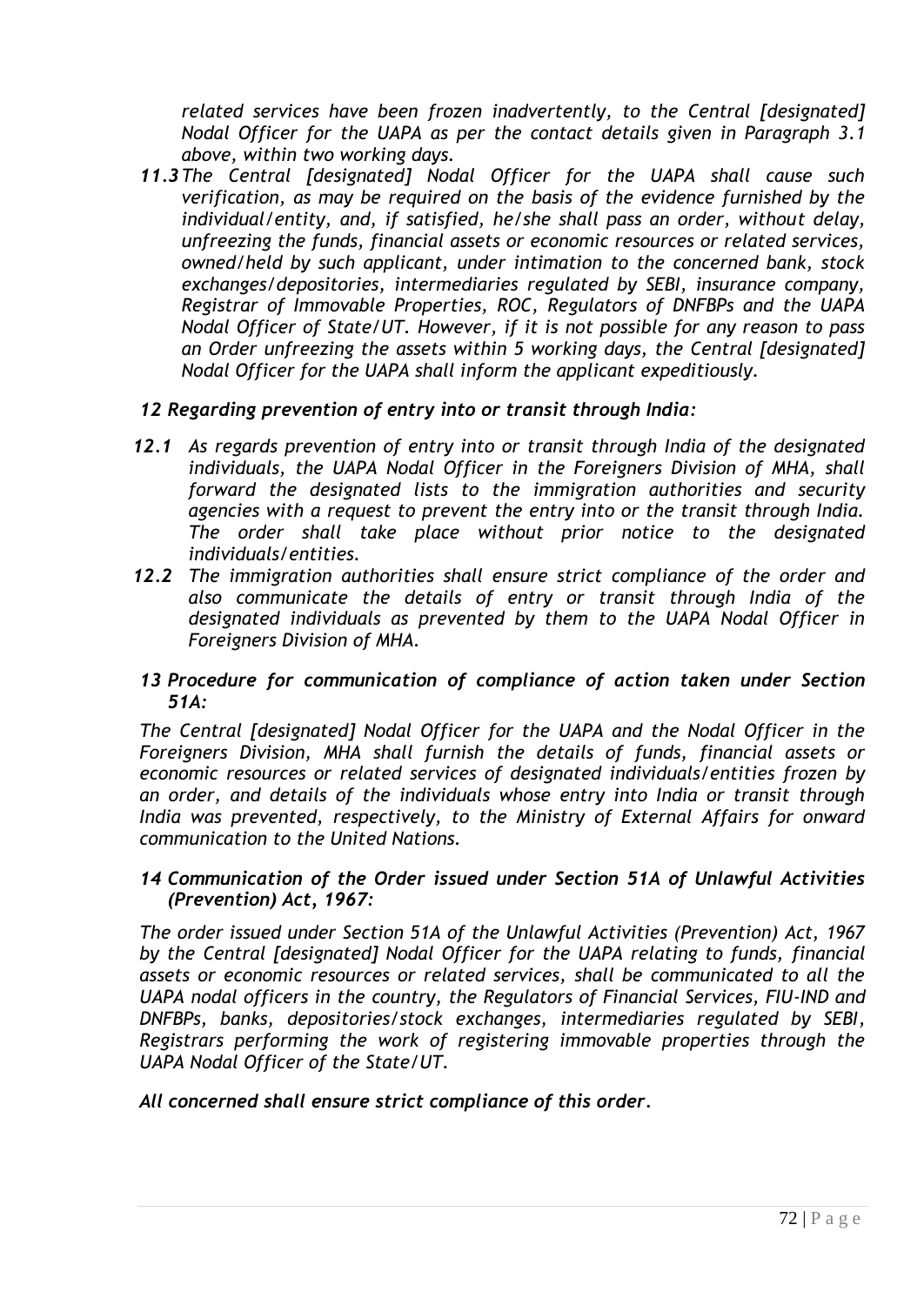## **Annexure- V**

| Category     | <b>Eligible Foreign Investors</b>                                       |  |  |  |  |
|--------------|-------------------------------------------------------------------------|--|--|--|--|
|              | Government and Government related foreign investors such as Foreign     |  |  |  |  |
|              | Central Banks, Governmental Agencies, Sovereign Wealth Funds,           |  |  |  |  |
|              | International/ Multilateral Organizations/ Agencies.                    |  |  |  |  |
| $\mathbf{I}$ | (a) Appropriately regulated broad based funds such as Mutual            |  |  |  |  |
|              | Funds, Investment Trusts, Insurance / Reinsurance Companies,            |  |  |  |  |
|              | Other Broad Based Funds etc.                                            |  |  |  |  |
|              | (b) Appropriately regulated entities such as Banks, Asset               |  |  |  |  |
|              | Management Companies, Investment Managers/ Advisors,                    |  |  |  |  |
|              | Portfolio Managers etc.                                                 |  |  |  |  |
|              | (c) Broad based funds whose investment manager is appropriately         |  |  |  |  |
|              | regulated.                                                              |  |  |  |  |
|              | (d) University Funds and Pension Funds.                                 |  |  |  |  |
|              | (e) University related Endowments already registered with SEBI as       |  |  |  |  |
|              | FII/Sub Account.                                                        |  |  |  |  |
| III          | All other eligible foreign investors investing in India under PIS route |  |  |  |  |
|              | not eligible under Category I and II such as Endowments, Charitable     |  |  |  |  |
|              | Societies/Trust, Foundations, Corporate Bodies, Trusts, Individuals,    |  |  |  |  |
|              | Family Offices, etc.                                                    |  |  |  |  |

## **KYC documents for eligible FPIs under PIS**

| <b>Document Type</b> |                                                                          | <b>FPI Type</b>                                                                                                                     |                                                                                                                              |                                                       |
|----------------------|--------------------------------------------------------------------------|-------------------------------------------------------------------------------------------------------------------------------------|------------------------------------------------------------------------------------------------------------------------------|-------------------------------------------------------|
|                      |                                                                          | Category I                                                                                                                          | <b>Category II</b>                                                                                                           | <b>Category III</b>                                   |
|                      | Constitutive<br><b>Documents</b>                                         | Mandatory                                                                                                                           | Mandatory                                                                                                                    | Mandatory                                             |
|                      | (Memorandum<br>and                                                       |                                                                                                                                     |                                                                                                                              |                                                       |
|                      | <b>Articles</b><br><b>of</b><br>Association,<br>Certificate<br><b>of</b> |                                                                                                                                     |                                                                                                                              |                                                       |
|                      | Incorporation etc.)                                                      |                                                                                                                                     |                                                                                                                              |                                                       |
| <b>Entity Level</b>  | <b>Proof of Address</b>                                                  | Mandatory<br>(Power<br>οf<br>${POA}$<br>Attorney<br>the<br>mentioning<br>address<br>is<br>acceptable<br><b>as</b><br>address proof) | Mandatory<br>(Power<br>of<br>Attorney<br>${PoA}$<br>mentioning<br>address<br>the<br>is acceptable<br>address<br>as<br>proof) | Mandatory<br>other<br>than<br>οf<br>Power<br>Attorney |
|                      | <b>PAN</b>                                                               | Mandatory                                                                                                                           | Mandatory                                                                                                                    | Mandatory                                             |
|                      | <b>Financial Data</b>                                                    | Exempted*                                                                                                                           | Exempted*                                                                                                                    | Mandatory                                             |
|                      | <b>SEBI</b><br>Registration<br>Certificate                               | Mandatory                                                                                                                           | Mandatory                                                                                                                    | Mandatory                                             |
|                      | <b>Board Resolution @@</b>                                               | Exempted*                                                                                                                           | Mandatory                                                                                                                    | Mandatory                                             |
| <b>Senior</b>        | List                                                                     | Mandatory                                                                                                                           | Mandatory                                                                                                                    | Mandatory                                             |